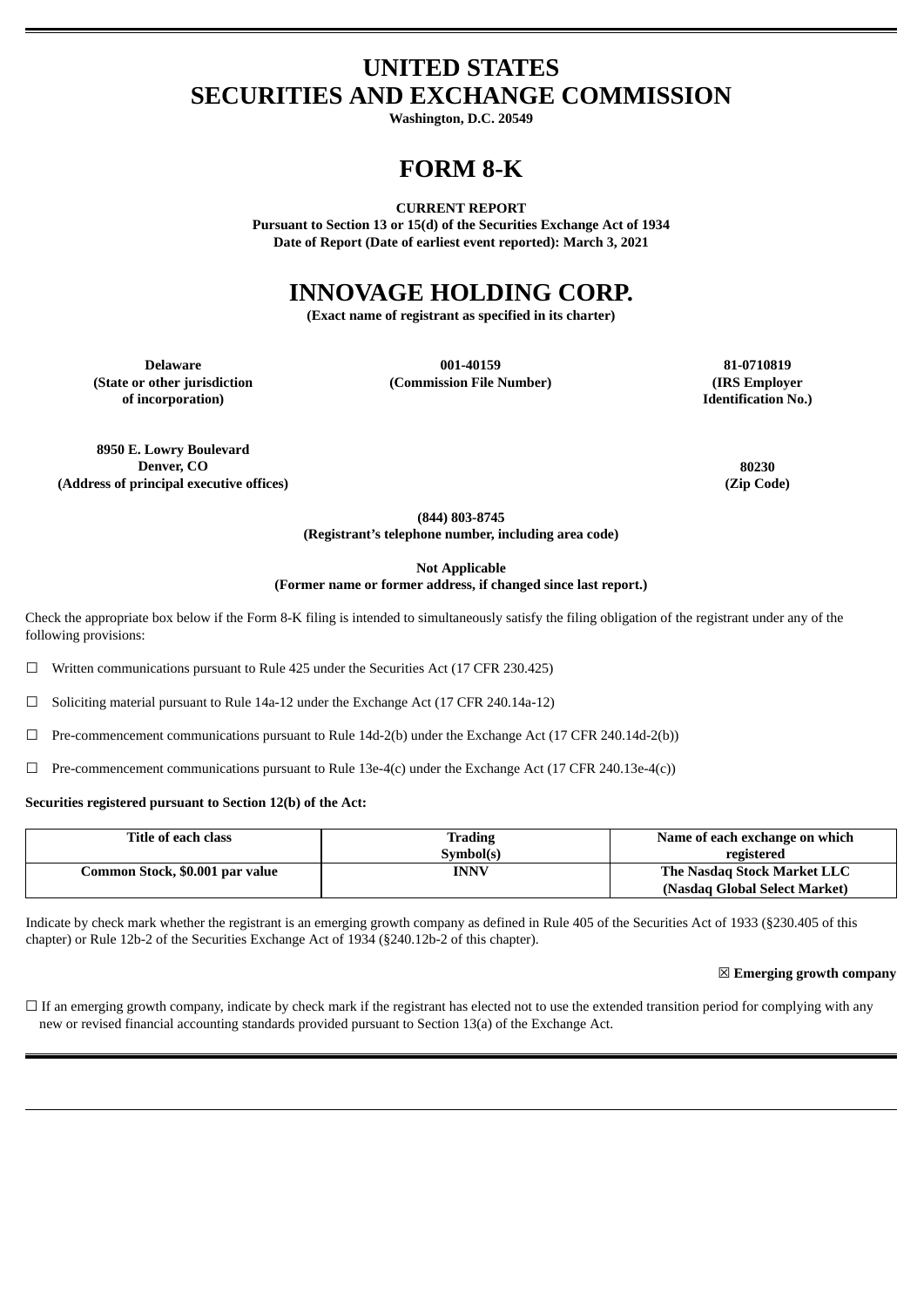### **Item 1.01. Entry into a Material Definitive Agreement.**

On March 3, 2021, InnovAge Holding Corp. (the "Company") priced the initial public offering ("IPO") of its common stock, \$0.001 par value per share (the "Common Stock"), at an offering price of \$21.00 per share (the "IPO Price"), pursuant to the Company's registration statement on Form S-1 (File No. 333-252853), as amended (the "Registration Statement"). On March 3, 2021, in connection with the pricing of the IPO, the Company entered into an underwriting agreement (the "Underwriting Agreement") with J.P. Morgan Securities LLC, Barclays Capital Inc., Goldman Sachs & Co. LLC and Citigroup, as representatives (the "Representatives") of the several underwriters identified therein (the "Underwriters"), pursuant to which the Company agreed to offer and sell 16,666,667 shares of its Common Stock (the "Firm Shares") at the IPO Price. The Underwriters were granted a 30-day option to purchase up to an additional 2,500,000 shares of Common Stock from the Company. The offering closed and the Firm Shares were delivered on March 8, 2021.

The Company made certain customary representations, warranties and covenants and agreed to indemnify the Underwriters against (or contribute to the payment of) certain liabilities, including liabilities under the Securities Act of 1933, as amended.

This description of the Underwriting Agreement is qualified in its entirety by reference to the full text of the Underwriting Agreement attached hereto as Exhibit 1.1, which is hereby incorporated by reference into this Item 1.01.

In connection with the consummation of the IPO, the Company entered into a Director Nomination Agreement and a Registration Rights Agreement, each dated as of March 8, 2021, copies of which are filed as Exhibit 10.1 and Exhibit 4.1 to this Current Report on Form 8-K and are incorporated by reference herein. The terms of these agreements are substantially the same as the terms set forth in the forms of such agreements filed as exhibits to the Registration Statements and as described therein.

#### **Item 3.03. Material Modifications to Rights of Security Holders.**

The description in Item 5.03 below of the Second Amended and Restated Certificate of Incorporation and Amended and Restated Bylaws is incorporated herein by reference.

## Item 5.02. Departure of Directors or Certain Officers; Election of Directors; Appointment of Certain Officers; Compensatory Arrangements **of Certain Officers.**

On March 3, 2021, John Ellis ("Jeb") Bush, Andrew Cavanna, Caroline Dechert, Edward Kennedy, Jr., Pavithra Mahesh, Thomas Scully, Marilyn Tavenner, Sean Traynor and Richard Zoretic were appointed to the Company's board of directors. Information regarding the committees upon which these directors are expected to serve as directors, related party transactions involving any of these directors and the compensation plan in which such directors may participate were previously reported (as defined by Rule 12b-2 under the Exchange Act of 1934) in the Registration Statement.

On or around March 8, 2021, the Company entered into indemnification agreements with its directors and executive officers in connection with the closing of the IPO. These agreements require the Company to indemnify these individuals to the fullest extent permitted under Delaware law against liabilities that may arise by reason of their service to the Company, and to advance expenses incurred as a result of any proceeding against them as to which they could be indemnified.

These indemnification rights are not exclusive of any other right which an indemnified person may have or hereafter acquire under any statute, provision of the Second Amended and Restated Certificate of Incorporation, the Amended and Restated Bylaws, any agreement, or vote of stockholders or disinterested directors or otherwise.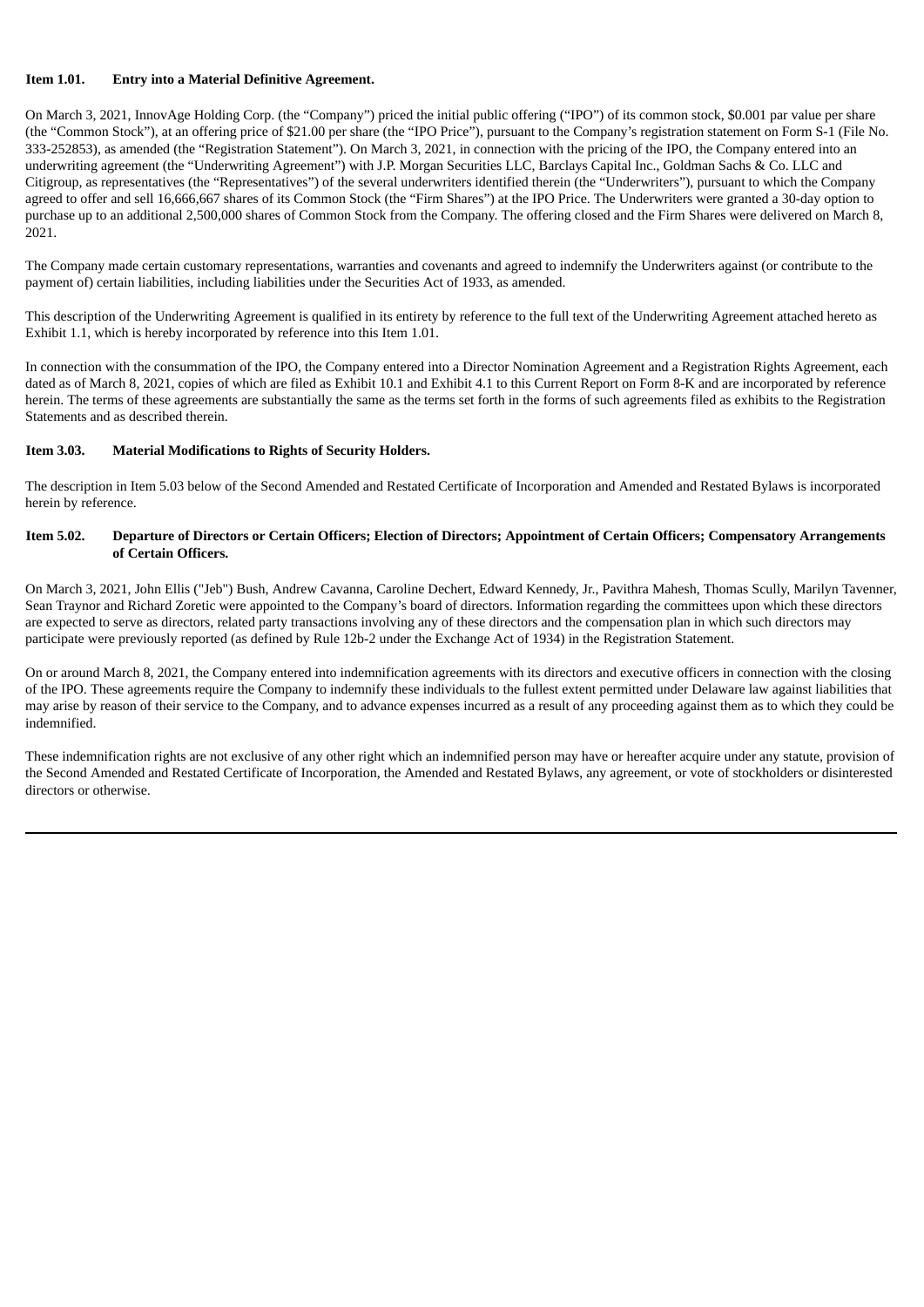The foregoing is only a summary of the material terms of the indemnification agreements, and is qualified in its entirety by reference to the form of indemnification agreement, which is incorporated by reference via Exhibit 10.2 to this Current Report on Form 8-K and is incorporated herein by reference.

On March 3, 2021, the Company adopted the InnovAge Holding Corp. 2021 Omnibus Incentive Plan (the "Plan"), a copy of which is incorporated by reference via Exhibit 10.3 to this Current Report on Form 8-K and is incorporated by reference herein. The description and form of the Plan is substantially the same as the description and the form set forth in and filed as an exhibit to the Registration Statement.

## **Item 5.03. Amendments to Articles of Incorporation or Bylaws; Change in Fiscal Year.**

On March 3, 2021, the Company's Second Amended and Restated Certificate of Incorporation, in the form previously filed as Exhibit 3.1 to the Registration Statement, and the Company's Amended and Restated Bylaws, in the form previously filed as Exhibit 3.2 to the Registration Statement, became effective. The Second Amended and Restated Certificate of Incorporation and the Amended and Restated Bylaws are filed herewith as Exhibits 3.1 and 3.2, respectively, and are incorporated herein by reference. The descriptions and forms of the Second Amended and Restated Certificate of Incorporation and Amended and Restated Bylaws are substantially the same as the descriptions and forms set forth in and filed as exhibits to the Registration Statement.

## **Item 8.01. Other Events.**

On March 3, 2021, the Company issued a press release announcing the pricing of the IPO, a copy of which is filed as Exhibit 99.1 hereto and is incorporated by reference herein.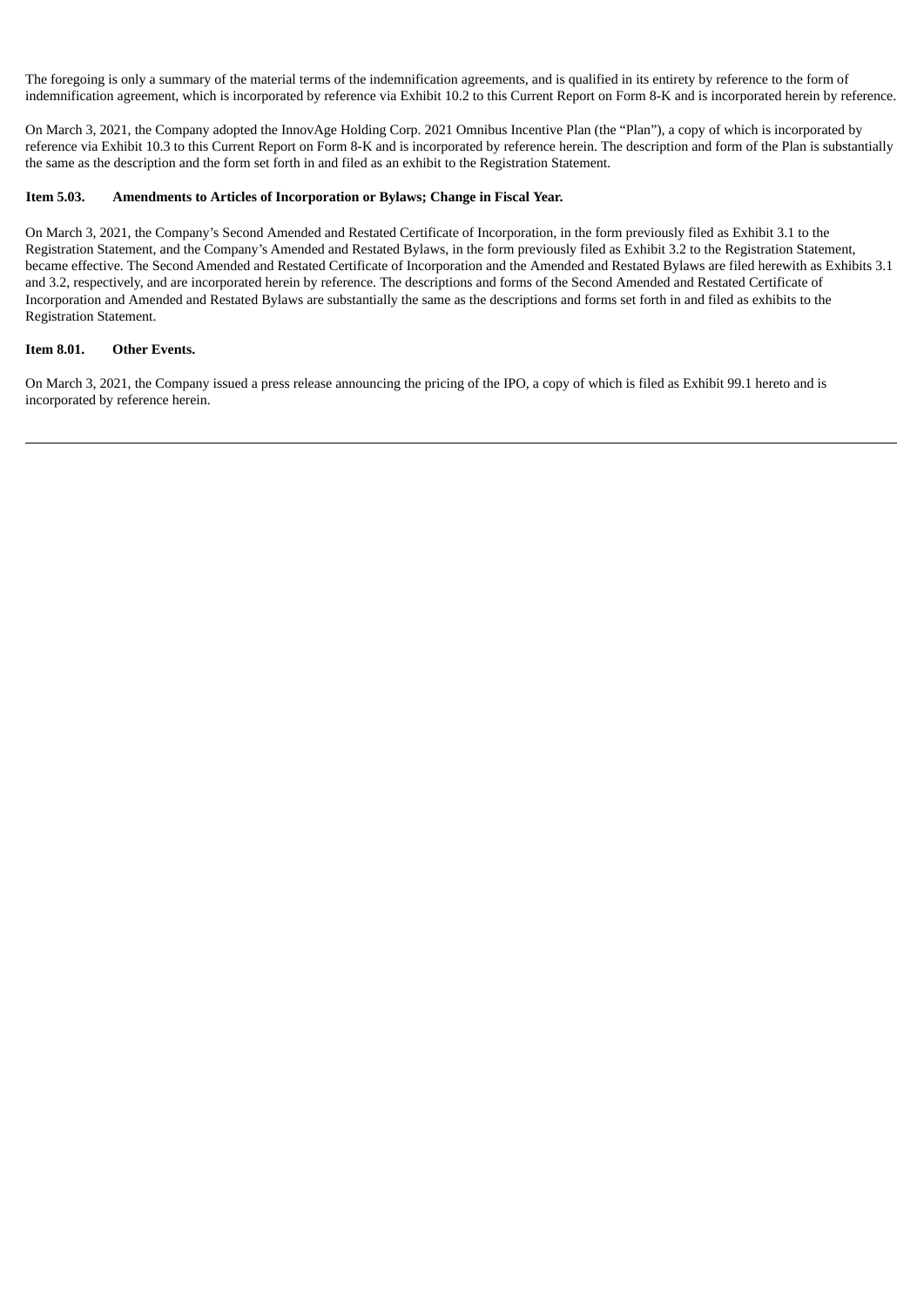## **Item 9.01. Financial Statements and Exhibits.**

## (d) Exhibits.

| <b>Exhibit No.</b> | <b>Description of Exhibit</b>                                                                                                                                                                                                          |
|--------------------|----------------------------------------------------------------------------------------------------------------------------------------------------------------------------------------------------------------------------------------|
| 1.1                | Underwriting Agreement, dated as of March 3, 2021, among InnovAge Holding Corp. and J.P. Morgan Securities LLC, Barclays<br>Capital Inc., Goldman Sachs & Co. LLC and Citigroup, as representatives for the underwriters named therein |
| 3.1                | Second Amended and Restated Certificate of Incorporation of InnovAge Holding Corp., filed March 3, 2021                                                                                                                                |
| 3.2                | Amended and Restated Bylaws of InnovAge Holding Corp., effective March 3, 2021                                                                                                                                                         |
| 4.1                | Registration Rights Agreement, dated as of March 8, 2021, by among the Company and the other signatory party thereto                                                                                                                   |
| 10.1               | Director Nomination Agreement, dated as of March 8, 2021, by and among the Company and the other signatories party thereto                                                                                                             |
| <b>10.2</b>        | Form of Indemnification Agreement (incorporated by reference to Exhibit 10.2 to InnovAge Holding Corp.'s Registration<br>Statement on Form S-1 filed with the Securities and Exchange Commission on February 8, 2021)                  |
| 10.3               | InnovAge Holding Corp 2021 Omnibus Incentive Plan (incorporated by reference to Exhibit 10.1 to InnovAge Holding Corp.'s<br>Registration Statement on Form S-8 filed with the Securities and Exchange Commission on March 5, 2021)     |
| 99.1               | Press Release dated March 3, 2021                                                                                                                                                                                                      |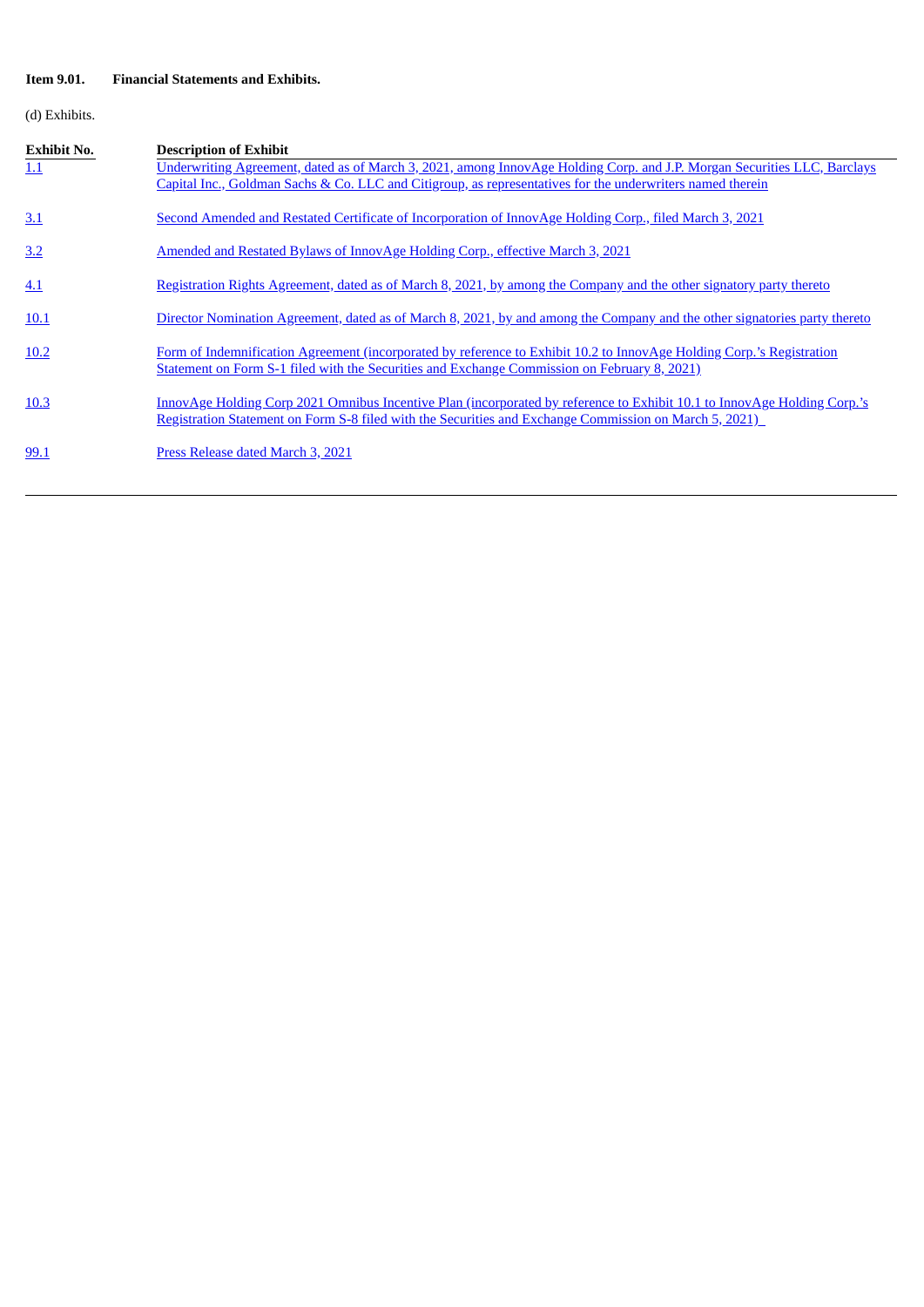## **SIGNATURES**

Pursuant to the requirements of the Securities Exchange Act of 1934, the registrant has duly caused this report to be signed on its behalf by the undersigned hereunto duly authorized.

INNOVAGE HOLDING CORP.

Date: March 8, 2021 By: /s/ Maureen Hewitt

Name: Maureen Hewitt

Title: Chief Executive Officer and President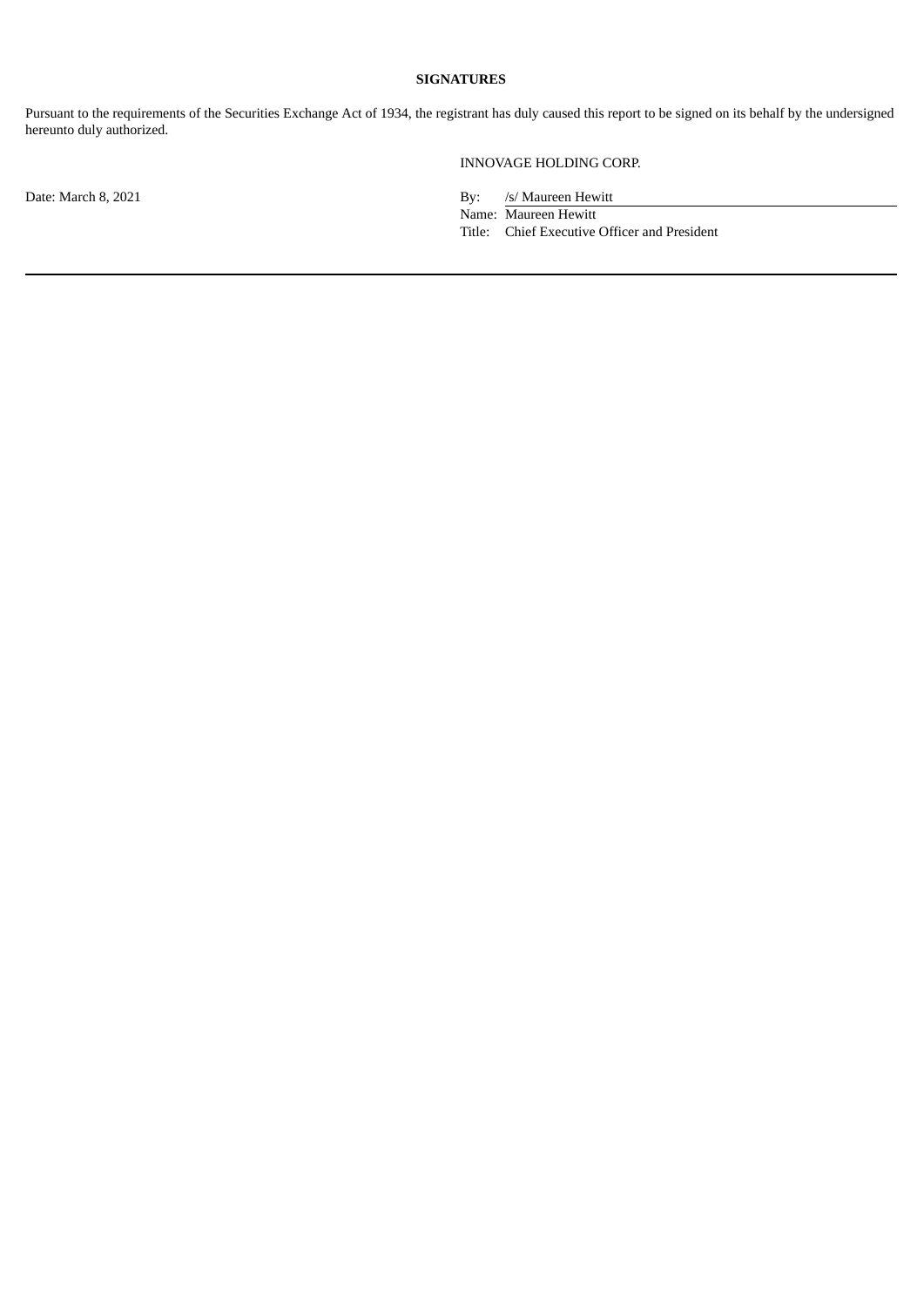InnovAge Holding Corp.

#### 16,666,667 Shares of Common Stock

Underwriting Agreement

March 3, 2021

<span id="page-5-0"></span>J.P. Morgan Securities LLC Barclays Capital Inc. Goldman Sachs & Co. LLC Citigroup Global Markets Inc. As Representatives of the several Underwriters listed in Schedule 1 hereto

c/o J.P. Morgan Securities LLC 383 Madison Avenue New York, New York 10179

c/o Barclays Capital Inc. 745 7th Avenue New York, New York 10019

c/o Goldman Sachs & Co. LLC 200 West Street New York, New York 10282

c/o Citigroup Global Markets Inc. 388 Greenwich Street New York, New York 10013

#### Ladies and Gentlemen:

InnovAge Holding Corp., a Delaware corporation (the "Company"), proposes to issue and sell to the several underwriters listed in Schedule 1 hereto (the "Underwriters"), for whom you are acting as representatives (the "Representatives"), an aggregate of 16,666,667 shares of common stock, par value \$0.001 per share ("Common Stock"), of the Company (the "Underwritten Shares") and, at the option of the Underwriters, up to an additional 2,500,000 shares of Common Stock of the Company (the "Option Shares"). The Underwritten Shares and the Option Shares are herein referred to as the "Shares." The shares of Common Stock of the Company to be outstanding after giving effect to the sale of the Shares are referred to herein as the "Stock."

J.P. Morgan Securities LLC (the "Directed Share Underwriter") has agreed to reserve a portion of the Underwritten Shares to be purchased by it under this Agreement, up to 833,333 Underwritten Shares, for sale to the Company's directors, officers, and certain employees and other parties related to the Company (collectively, "Participants"), as set forth in the Prospectus (as hereinafter defined) under the heading "Underwriting" (the "Directed Share Program"). The Underwritten Shares to be sold by the Directed Share Underwriter and its affiliates pursuant to the Directed Share Program are referred to hereinafter as the "Directed Shares." Any Directed Shares not orally confirmed for purchase by any Participant by 4:00 P.M., New York City time on the business day on which this Agreement is executed will be offered to the public by the Underwriters as set forth in the Prospectus.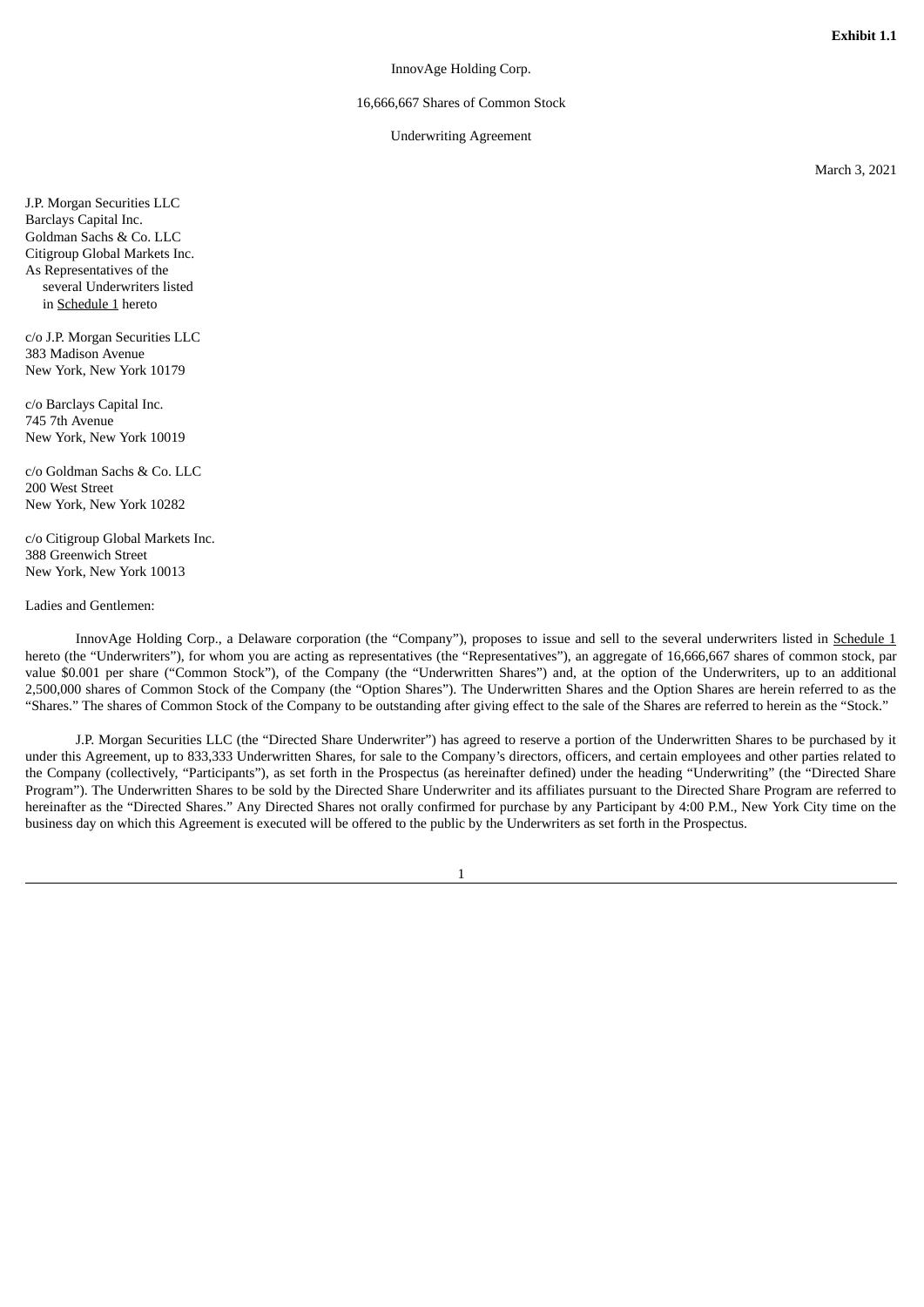The Company hereby confirms its agreement with the several Underwriters concerning the purchase and sale of the Shares, as follows:

1. Registration Statement. The Company has prepared and filed with the Securities and Exchange Commission (the "Commission") under the Securities Act of 1933, as amended, and the rules and regulations of the Commission thereunder (collectively, the "Securities Act"), a registration statement (File No. 333-252853), including a prospectus, relating to the Shares. Such registration statement, as amended at the time it became effective, including the information, if any, deemed pursuant to Rule 430A, 430B or 430C under the Securities Act to be part of the registration statement at the time of its effectiveness ("Rule 430 Information"), is referred to herein as the "Registration Statement"; and as used herein, the term "Preliminary Prospectus" means each prospectus included in such registration statement (and any amendments thereto) before effectiveness, any prospectus filed with the Commission pursuant to Rule 424(a) under the Securities Act and the prospectus included in the Registration Statement at the time of its effectiveness that omits Rule 430 Information, and the term "Prospectus" means the prospectus in the form first used (or made available upon request of purchasers pursuant to Rule 173 under the Securities Act) in connection with confirmation of sales of the Shares. If the Company has filed an abbreviated registration statement pursuant to Rule 462(b) under the Securities Act (the "Rule 462 Registration Statement"), then any reference herein to the term "Registration Statement" shall be deemed to include such Rule 462 Registration Statement. Capitalized terms used but not defined herein shall have the meanings given to such terms in the Registration Statement and the Prospectus.

At or prior to the Applicable Time (as defined below), the Company had prepared the following information (collectively, with the pricing information set forth on Annex A, the "Pricing Disclosure Package"): a Preliminary Prospectus dated March 3, 2021 and each "free-writing prospectus" (as defined pursuant to Rule 405 under the Securities Act) listed on Annex A hereto.

"Applicable Time" means 4:20 P.M., New York City time, on March 3, 2021.

#### 2. Purchase of the Shares.

(a) The Company agrees to issue and sell the Underwritten Shares to the several Underwriters as provided in this underwriting agreement (this "Agreement"), and each Underwriter, on the basis of the representations, warranties and agreements set forth herein and subject to the conditions set forth herein, agrees, severally and not jointly, to purchase at a price per share of \$19.74 (the "Purchase Price") from the Company the respective number of Underwritten Shares set forth opposite such Underwriter's name in Schedule 1 hereto.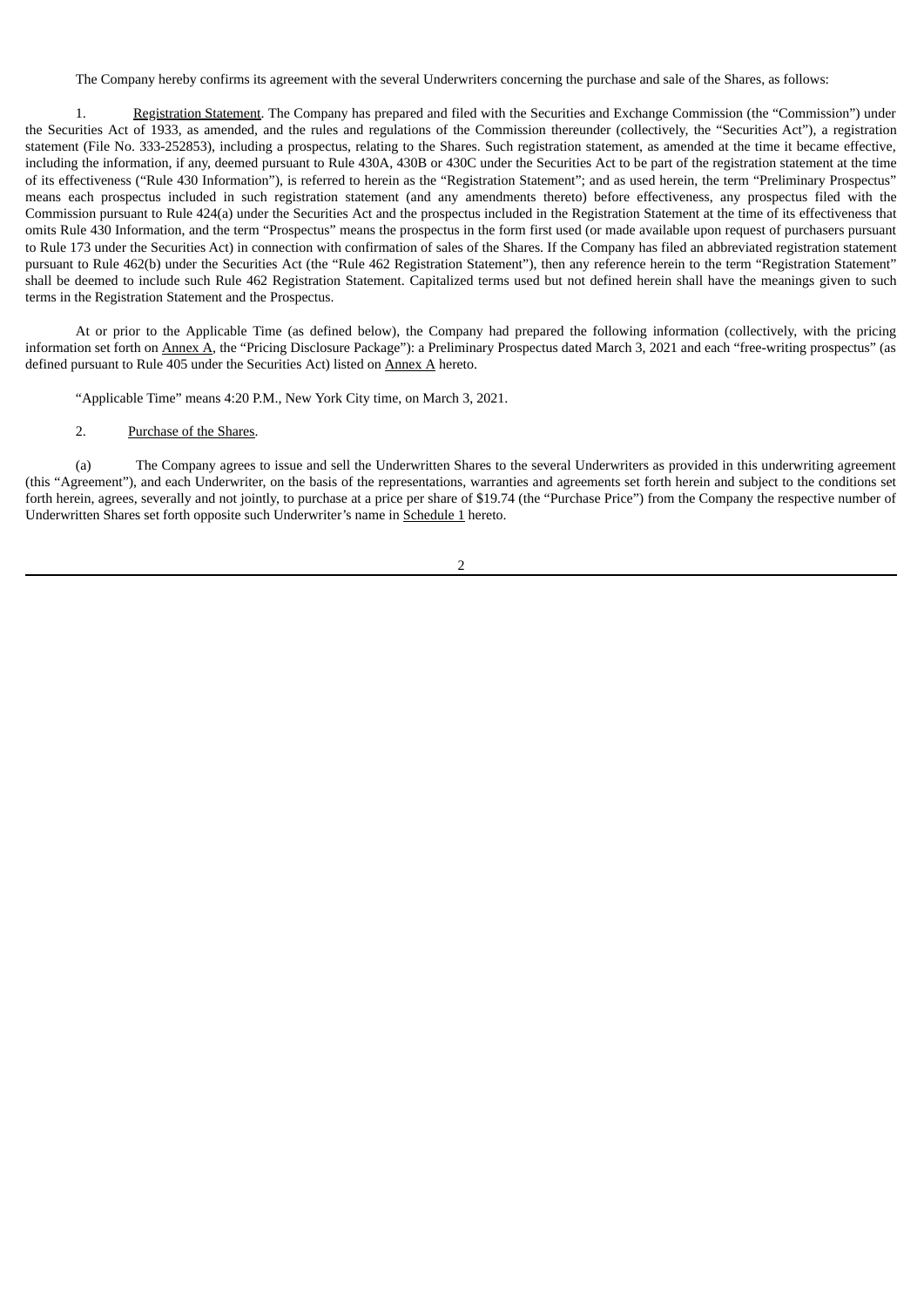In addition, the Company agrees to issue and sell the Option Shares to the several Underwriters as provided in this Agreement, and the Underwriters, on the basis of the representations, warranties and agreements set forth herein and subject to the conditions set forth herein, shall have the option to purchase, severally and not jointly, from the Company the Option Shares at the Purchase Price less an amount per share equal to any dividends or distributions declared by the Company and payable on the Underwritten Shares but not payable on the Option Shares.

If any Option Shares are to be purchased, the number of Option Shares to be purchased by each Underwriter shall be the number of Option Shares which bears the same ratio to the aggregate number of Option Shares being purchased as the number of Underwritten Shares set forth opposite the name of such Underwriter in Schedule 1 hereto (or such number increased as set forth in Section 10 hereof) bears to the aggregate number of Underwritten Shares being purchased from the Company by the several Underwriters, subject, however, to such adjustments to eliminate any fractional Shares as the Representatives in their sole discretion shall make.

The Underwriters may exercise the option to purchase Option Shares at any time in whole, or from time to time in part, on or before the thirtieth day following the date of the Prospectus, by written notice from the Representatives to the Company. Such notice shall set forth the aggregate number of Option Shares as to which the option is being exercised and the date and time when the Option Shares are to be delivered and paid for, which may be the same date and time as the Closing Date (as hereinafter defined) but shall not be earlier than the Closing Date nor later than the tenth full business day (as hereinafter defined) after the date of such notice (unless such time and date are postponed in accordance with the provisions of Section 10 hereof). Any such notice shall be given at least two business days prior to the date and time of delivery specified therein.

The Company understands that the Underwriters intend to make a public offering of the Shares, and initially to offer the Shares on the terms set forth in the Pricing Disclosure Package. The Company acknowledges and agrees that the Underwriters may offer and sell Shares to or through any affiliate of an Underwriter.

(c) Payment for the Shares shall be made by wire transfer in immediately available funds to the account specified by the Company to the Representatives in the case of the Underwritten Shares, at the offices of Simpson Thacher & Bartlett LLP at 10:00 A.M. New York City time on March 8, 2021, or at such other time or place on the same or such other date, not later than the fifth business day thereafter, as the Representatives and the Company may agree upon in writing or, in the case of the Option Shares, on the date and at the time and place specified by the Representatives in the written notice of the Underwriters' election to purchase such Option Shares. The time and date of such payment for the Underwritten Shares is referred to herein as the "Closing Date," and the time and date for such payment for the Option Shares, if other than the Closing Date, is herein referred to as the "Additional Closing Date."

Payment for the Shares to be purchased on the Closing Date or the Additional Closing Date, as the case may be, shall be made against delivery to the Representatives for the respective accounts of the several Underwriters of the Shares to be purchased on such date or the Additional Closing Date, as the case may be, with any transfer taxes payable in connection with the sale of such Shares duly paid by the Company. Delivery of the Shares shall be made through the facilities of The Depository Trust Company ("DTC") unless the Representatives shall otherwise instruct.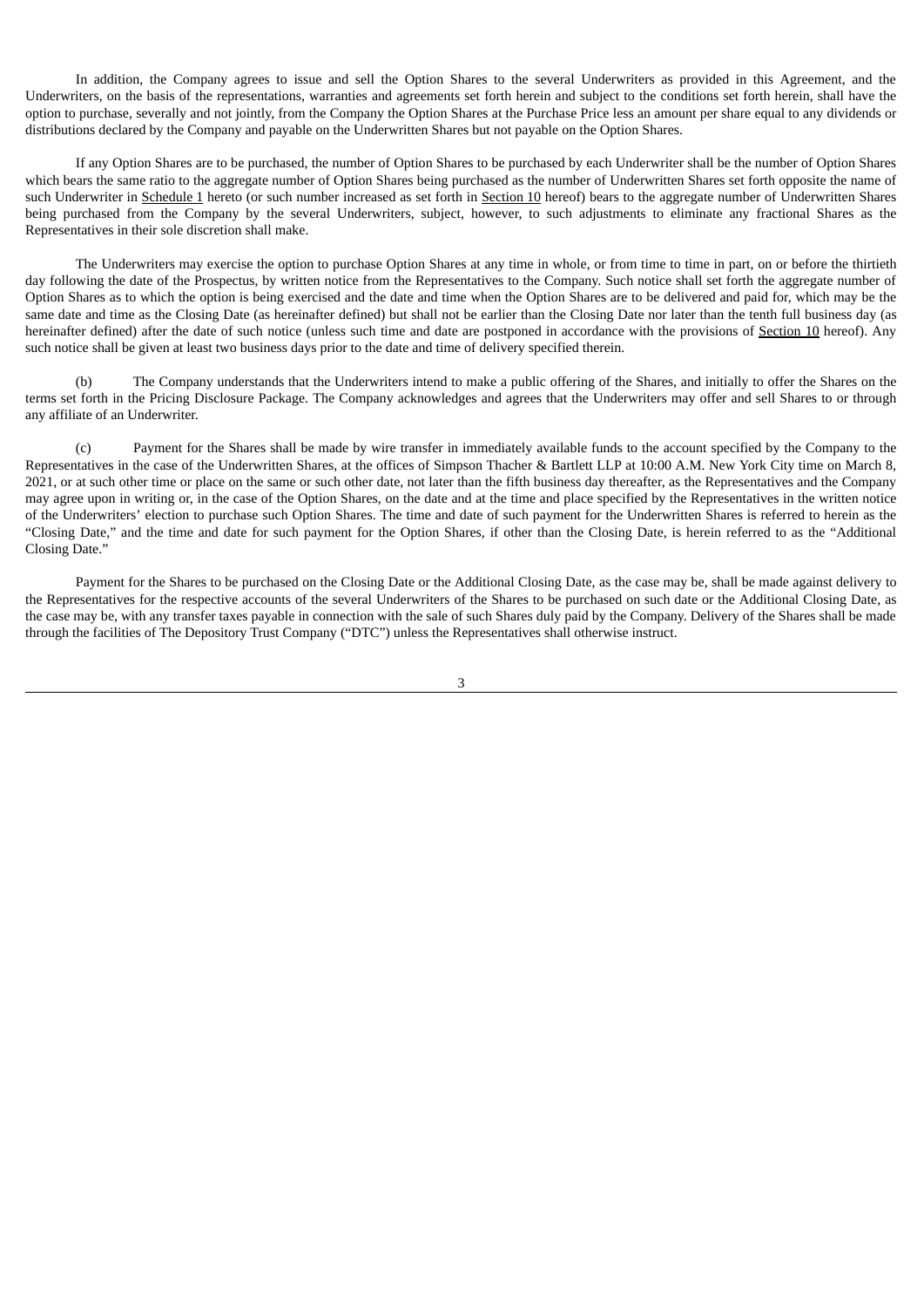(d) The Company acknowledges and agrees that the Representatives and the other Underwriters are acting solely in the capacity of an arm's length contractual counterparty to the Company with respect to the offering of Shares contemplated hereby (including in connection with determining the terms of the offering) and not as a financial advisor or a fiduciary to, or an agent of, the Company or any other person. Additionally, neither the Representatives nor any other Underwriter is advising the Company or any other person as to any legal, tax, investment, accounting or regulatory matters in any jurisdiction. The Company shall consult with its own advisors concerning such matters and shall be responsible for making its own independent investigation and appraisal of the transactions contemplated hereby, and neither the Representatives nor any other Underwriter shall have any responsibility or liability to the Company with respect thereto. Any review by the Representatives and the other Underwriters of the Company, the transactions contemplated hereby or other matters relating to such transactions will be performed solely for the benefit of the Underwriters and shall not be on behalf of the Company.

## 3. Representations and Warranties of the Company. The Company represents and warrants to each Underwriter that:

(a) *Preliminary Prospectus.* No order preventing or suspending the use of any Preliminary Prospectus has been issued by the Commission, and each Preliminary Prospectus included in the Pricing Disclosure Package, at the time of filing thereof, complied in all material respects with the Securities Act, and no Preliminary Prospectus, at the time of filing thereof, contained any untrue statement of a material fact or omitted to state a material fact necessary in order to make the statements therein, in the light of the circumstances under which they were made, not misleading; provided that the Company makes no representation or warranty with respect to any statements or omissions made in reliance upon and in conformity with information relating to any Underwriter furnished to the Company in writing by such Underwriter through the Representatives expressly for use in any Preliminary Prospectus, it being understood and agreed that the only such information furnished by any Underwriter consists of the information described as such in Section 7(b) hereof.

(b) *Pricing Disclosure Package*. The Pricing Disclosure Package as of the Applicable Time did not, and as of the Closing Date and as of the Additional Closing Date, as the case may be, will not, contain any untrue statement of a material fact or omit to state a material fact necessary in order to make the statements therein, in the light of the circumstances under which they were made, not misleading; provided that the Company makes no representation or warranty with respect to any statements or omissions made in reliance upon and in conformity with information relating to any Underwriter furnished to the Company in writing by such Underwriter through the Representatives expressly for use in such Pricing Disclosure Package, it being understood and agreed that the only such information furnished by any Underwriter consists of the information described as such in Section 7(b) hereof. No statement of material fact included in the Prospectus has been omitted from the Pricing Disclosure Package and no statement of material fact included in the Pricing Disclosure Package that is required to be included in the Prospectus has been omitted therefrom.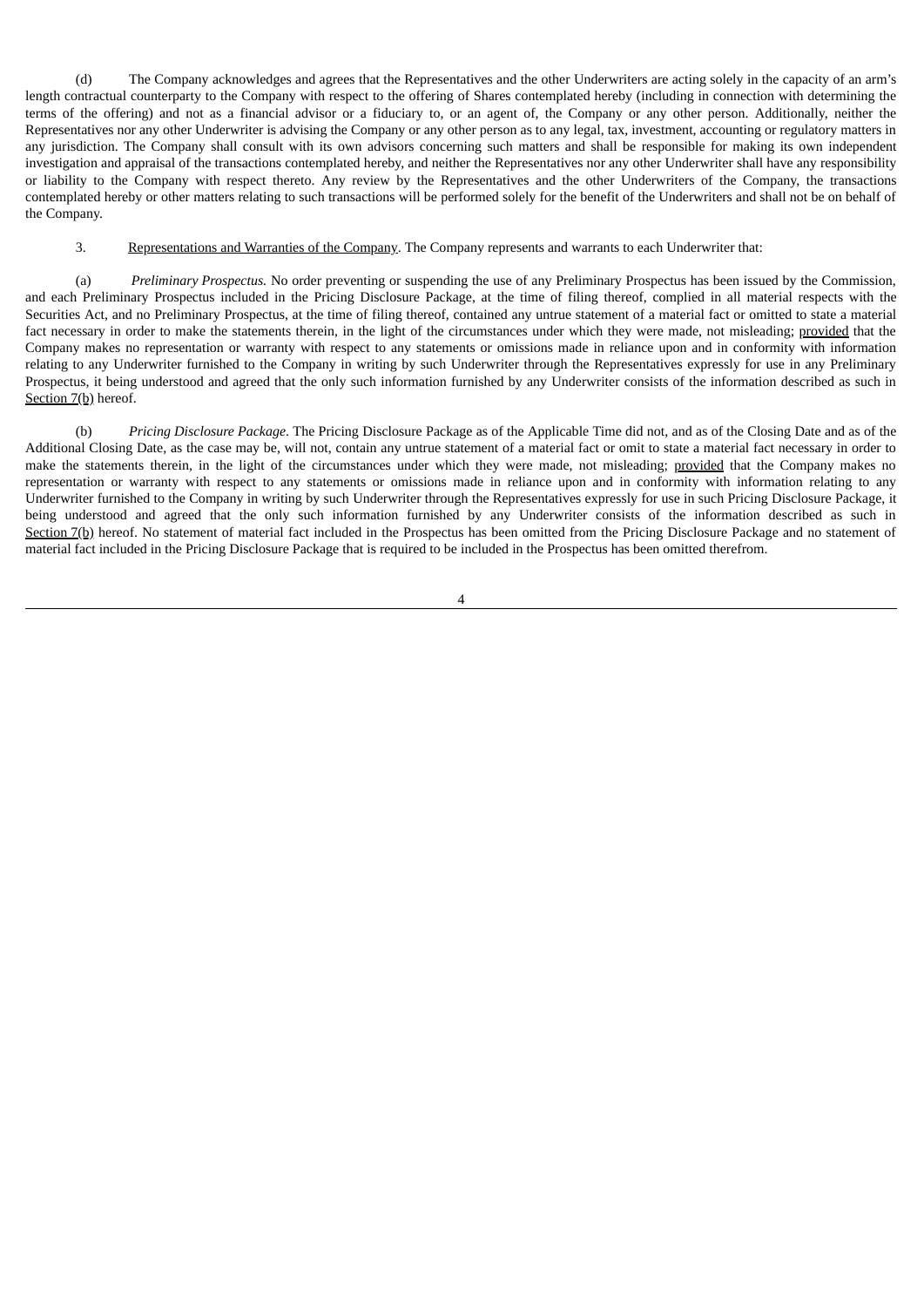(c) *Issuer Free Writing Prospectus.* Other than the Registration Statement, the Preliminary Prospectus and the Prospectus, the Company (including its agents and representatives, other than the Underwriters in their capacity as such) has not prepared, made, used, authorized, approved or referred to and will not prepare, make, use, authorize, approve or refer to any "written communication" (as defined in Rule 405 under the Securities Act) that constitutes an offer to sell or solicitation of an offer to buy the Shares (each such communication by the Company or its agents and representatives (other than a communication referred to in clause (i) below) an "Issuer Free Writing Prospectus") other than (i) any document not constituting a prospectus pursuant to Section  $2(a)(10)(a)$  of the Securities Act or Rule 134 under the Securities Act or (ii) the documents listed on Annex A hereto, each electronic road show and any other written communications approved in writing in advance by the Representatives. Each such Issuer Free Writing Prospectus complies in all material respects with the Securities Act, has been or will be (within the time period specified in Rule 433) filed in accordance with the Securities Act (to the extent required thereby) and does not conflict with the information contained in the Registration Statement or the Pricing Disclosure Package, and, when taken together with the Preliminary Prospectus accompanying, or delivered prior to delivery of, such Issuer Free Writing Prospectus, did not, and as of the Closing Date and as of the Additional Closing Date, as the case may be, will not, contain any untrue statement of a material fact or omit to state a material fact necessary in order to make the statements therein, in the light of the circumstances under which they were made, not misleading; provided that the Company makes no representation or warranty with respect to any statements or omissions made in each such Issuer Free Writing Prospectus or Preliminary Prospectus in reliance upon and in conformity with information relating to any Underwriter furnished to the Company in writing by such Underwriter through the Representatives expressly for use in such Issuer Free Writing Prospectus or Preliminary Prospectus, it being understood and agreed that the only such information furnished by any Underwriter consists of the information described as such in Section 7(b) hereof.

(d) *Emerging Growth Company*. From the time of the initial confidential submission of the Registration Statement to the Commission (or, if earlier, the first date on which the Company engaged directly or through any person authorized to act on its behalf in any Testing-the-Waters Communication undertaken in reliance on Section 5(d) of the Securities Act) through the date hereof, the Company has been and is an "emerging growth company," as defined in Section 2(a) of the Securities Act (an "Emerging Growth Company"). "Testing-the-Waters Communication" means any oral or written communication with potential investors undertaken in reliance on either Section 5(d) of, or Rule 163B under, the Securities Act.

(e) *Testing-the-Waters Materials.* The Company (i) has not alone engaged in any Testing-the-Waters Communications other than Testing-the-Waters Communications with the consent of the Representatives with entities that are qualified institutional buyers ("QIBs") within the meaning of Rule 144A under the Securities Act or institutions that are accredited investors within the meaning of Rule 501(a)(1), (a)(2), (a)(3), (a)(3), (a)(8), (a)(9), (a)(9), (a) (12) or (a)(13) under the Securities Act ("IAIs") and otherwise in compliance with the requirements of Section 5(d) of the Securities Act and (ii) has not authorized anyone other than the Representatives to engage in Testing-the-Waters Communications. The Company reconfirms that the Representatives have been authorized to act on its behalf in undertaking Testing-the-Waters Communications by virtue of a writing substantially in the form of Exhibit A hereto. The Company has not distributed or approved for distribution any Written Testing-the-Waters Communications other than those listed on Annex B hereto. "Written Testing-the-Waters Communication" means any Testing-the-Waters Communication that is a written communication within the meaning of Rule 405 under the Securities Act. Any individual Written Testing-the-Waters Communication does not conflict with the information contained in the Registration Statement or the Pricing Disclosure Package, complied in all material respects with the Securities Act, and when taken together with the Pricing Disclosure Package as of the Applicable Time, did not, and as of the Closing Date and as of the Additional Closing Date, as the case may be, will not, contain any untrue statement of a material fact or omit to state a material fact necessary in order to make the statements therein, in the light of the circumstances under which they were made, not misleading.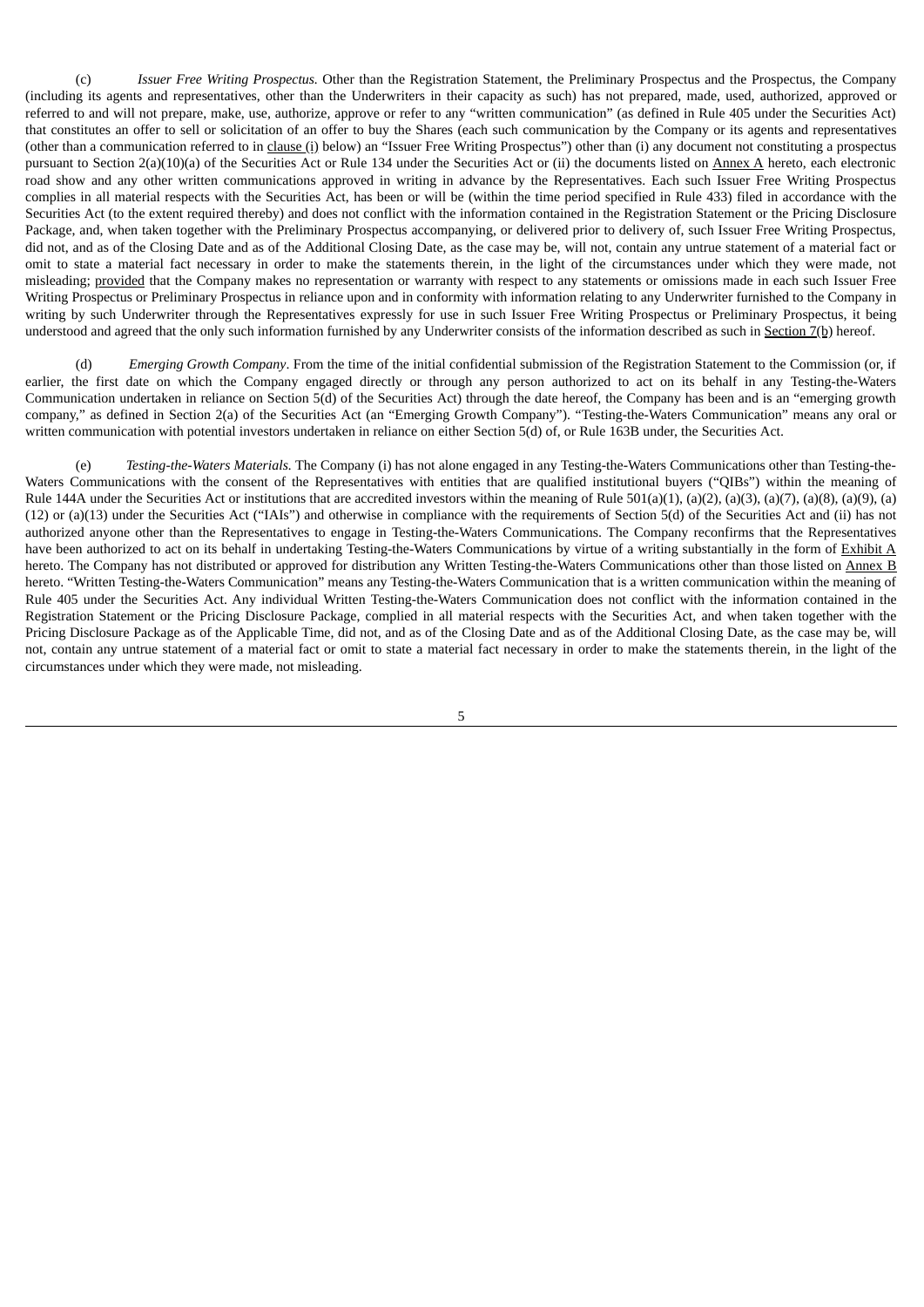(f) *Registration Statement and Prospectus.* The Registration Statement has been declared effective by the Commission. No order suspending the effectiveness of the Registration Statement has been issued by the Commission, and no proceeding for that purpose or pursuant to Section 8A of the Securities Act against the Company or related to the offering of the Shares has been initiated or, to the Company's knowledge, threatened by the Commission; as of the applicable effective date of the Registration Statement and any post-effective amendment thereto, the Registration Statement and any such post-effective amendment complied and will comply in all material respects with the Securities Act, and did not and will not contain any untrue statement of a material fact or omit to state a material fact required to be stated therein or necessary in order to make the statements therein not misleading; and as of the date of the Prospectus and any amendment or supplement thereto and as of the Closing Date and as of the Additional Closing Date, as the case may be, the Prospectus will comply in all material respects with the Securities Act and will not contain any untrue statement of a material fact or omit to state a material fact necessary in order to make the statements therein, in the light of the circumstances under which they were made, not misleading; provided that the Company makes no representation or warranty with respect to any statements or omissions made in reliance upon and in conformity with information relating to any Underwriter furnished to the Company in writing by such Underwriter through the Representatives expressly for use in the Registration Statement and the Prospectus and any amendment or supplement thereto, it being understood and agreed that the only such information furnished by any Underwriter consists of the information described as such in Section 7(b) hereof.

(g) *Financial Statements.* The financial statements (including the related notes thereto) of the Company and its consolidated subsidiaries included in the Registration Statement, the Pricing Disclosure Package and the Prospectus comply in all material respects with the applicable requirements of the Securities Act and present fairly, in all material respects, the financial position of the Company and its consolidated subsidiaries as of the dates indicated and the results of their operations and the changes in their cash flows for the periods specified; such financial statements have been prepared in conformity with generally accepted accounting principles ("GAAP") in the United States applied on a consistent basis throughout the periods covered thereby, and any supporting schedules included in the Registration Statement present fairly, in all material respects, the information required to be stated therein; the other financial information included in the Registration Statement, the Pricing Disclosure Package and the Prospectus has been derived from the accounting records of the Company and its consolidated subsidiaries and presents fairly, in all material respects, the information shown thereby; and all disclosures included in the Registration Statement, the Pricing Disclosure Package and the Prospectus regarding "non-GAAP financial measures" (as such term is defined by the rules and regulations of the Commission) comply with Regulation G of the Securities Exchange Act of 1934, as amended, and the rules and regulations of the Commission thereunder (collectively, the "Exchange Act") and Item 10 of Regulation S-K of the Securities Act, to the extent applicable.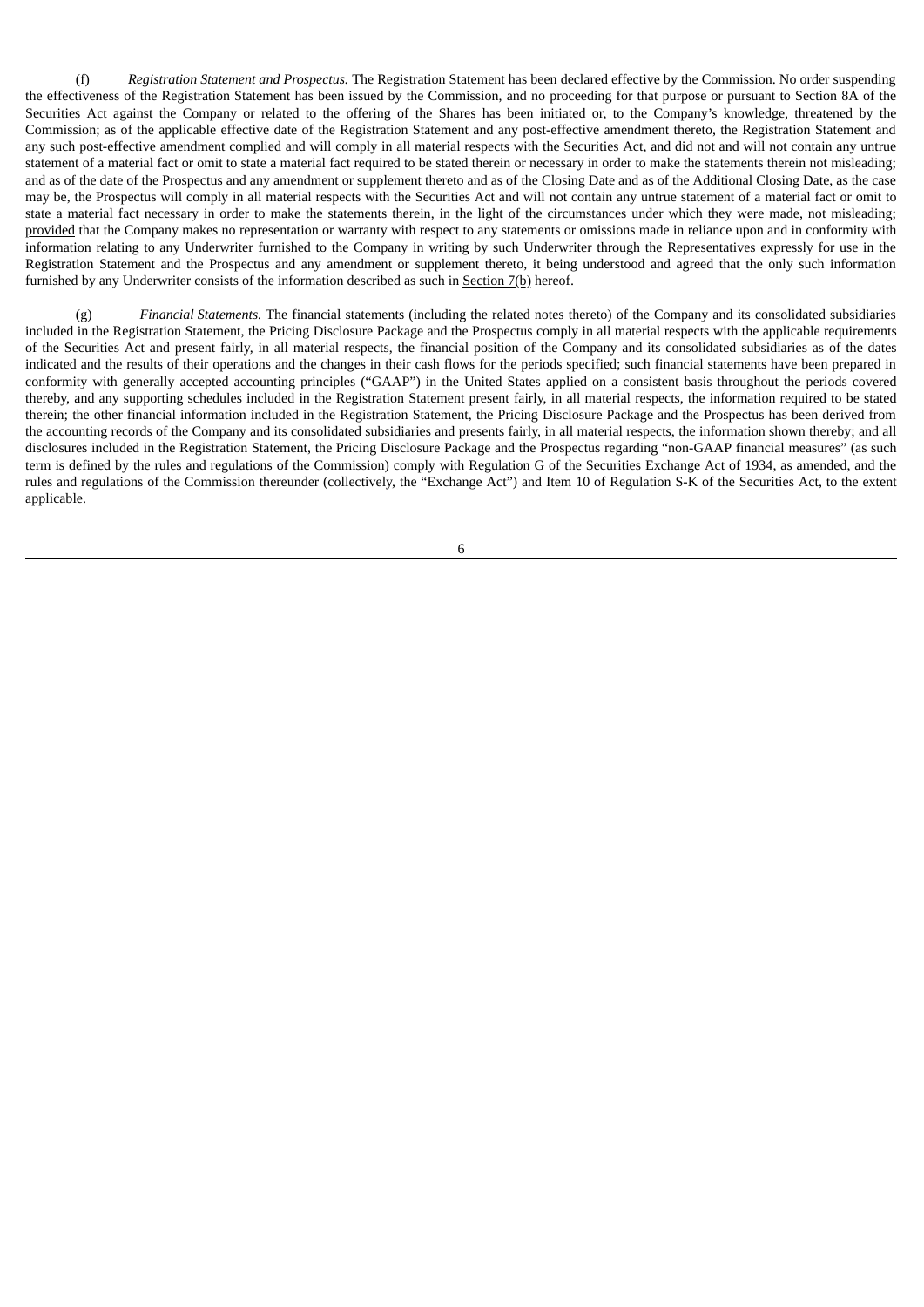(h) *No Material Adverse Change.* Since the date of the most recent financial statements of the Company included in the Registration Statement, the Pricing Disclosure Package and the Prospectus, (i) there has not been any change in the capital stock (other than the issuance of shares of Common Stock upon exercise of stock options and warrants described as outstanding in, and the grant of options and awards under existing equity incentive plans described in, the Registration Statement, the Pricing Disclosure Package and the Prospectus), short-term debt or long-term debt of the Company or any of its subsidiaries (other than borrowings described in or expressly contemplated by the Registration Statement, the Pricing Disclosure Package and the Prospectus), or any dividend or distribution of any kind declared, set aside for payment, paid or made by the Company on any class of capital stock, or any material adverse change, or any development that would reasonably be expected to result in a prospective material adverse change, in or affecting the business, properties, management, financial position, stockholders' equity, results of operations or prospects of the Company and its subsidiaries taken as a whole; (ii) neither the Company nor any of its subsidiaries has entered into any transaction or agreement (whether or not in the ordinary course of business) that is material to the Company and its subsidiaries taken as a whole or incurred any liability or obligation, direct or contingent, that is material to the Company and its subsidiaries taken as a whole; and (iii) neither the Company nor any of its subsidiaries has sustained any loss or interference with its business that is material to the Company and its subsidiaries taken as a whole and that is either from fire, explosion, flood or other calamity, whether or not covered by insurance, or from any labor disturbance or dispute or any action, order or decree of any court or arbitrator or governmental or regulatory authority, except in each case as otherwise disclosed in the Registration Statement, the Pricing Disclosure Package and the Prospectus.

(i) *Organization and Good Standing.* The Company and each of its subsidiaries have been duly organized and are validly existing and in good standing under the laws of their respective jurisdictions of organization, are duly qualified to do business and are in good standing in each jurisdiction in which their respective ownership or lease of property or the conduct of their respective businesses requires such qualification, and have all power and authority necessary to own or hold their respective properties and to conduct the businesses in which they are engaged, except where the failure to be so qualified or in good standing or have such power or authority would not, individually or in the aggregate, reasonably be expected to have a material adverse effect on the business, properties, management, financial position, stockholders' equity, results of operations or prospects of the Company and its subsidiaries taken as a whole or on the performance by the Company of its obligations under this Agreement (a "Material Adverse Effect"). The subsidiaries listed in Exhibit 21.1 to the Registration Statement are the only "significant subsidiaries" of the Company.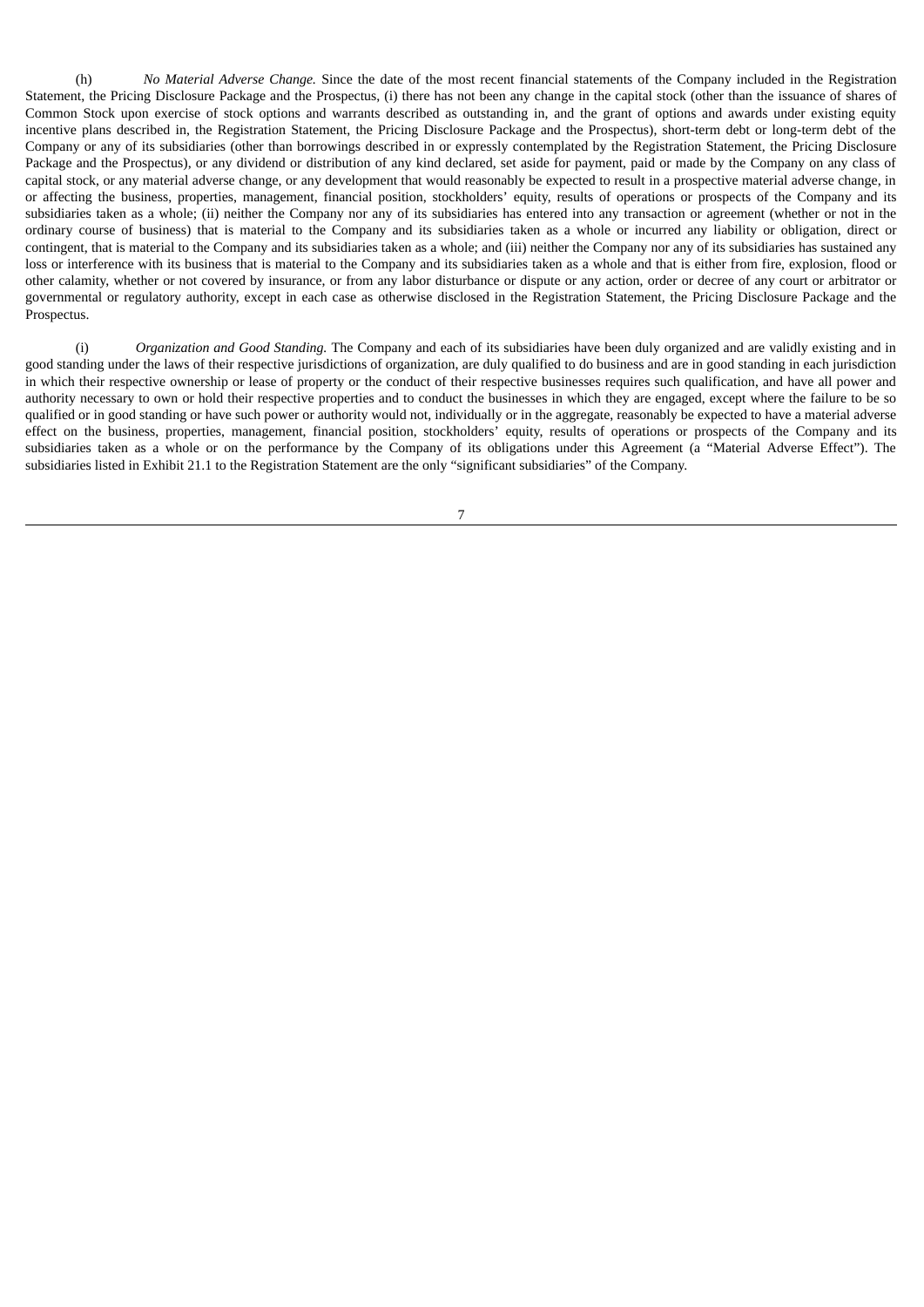(j) *Capitalization.* The Company has an authorized capitalization as set forth in the Registration Statement, the Pricing Disclosure Package and the Prospectus under the heading "Capitalization"; all the outstanding shares of capital stock of the Company have been duly and validly authorized and issued and are fully paid and non-assessable and are not subject to any pre-emptive or similar rights; except as described in or expressly contemplated by the Registration Statement, the Pricing Disclosure Package and the Prospectus, there are no outstanding rights (including, without limitation, preemptive rights), warrants or options to acquire, or instruments convertible into or exchangeable for, any shares of capital stock or other equity interest in the Company or any of its subsidiaries, or any contract, commitment, agreement, understanding or arrangement of any kind relating to the issuance of any capital stock of the Company or any such subsidiary, any such convertible or exchangeable securities or any such rights, warrants or options; the capital stock of the Company conforms in all material respects to the description thereof contained in the Registration Statement, the Pricing Disclosure Package and the Prospectus; and all the outstanding shares of capital stock or other equity interests of each subsidiary owned, directly or indirectly, by the Company have been duly and validly authorized and issued, are fully paid and non-assessable (except as otherwise described in the Registration Statement, the Pricing Disclosure Package and the Prospectus) and are owned directly or indirectly by the Company, free and clear of any lien, charge, encumbrance, security interest, restriction on voting or transfer or any other claim of any third party, except for such lien, charge, encumbrance, security interest, restriction on voting or transfer or any other claim of any third party as would not, individually or in the aggregate, reasonably be expected to have a Material Adverse Effect.

(k) *Stock Options.* With respect to the stock options (the "Stock Options") granted pursuant to the stock-based compensation plans of the Company and its subsidiaries (the "Company Stock Plans"), (i) each Stock Option intended to qualify as an "incentive stock option" under Section 422 of the Internal Revenue Code of 1986, as amended (the "Code"), so qualifies, (ii) each grant of a Stock Option was duly authorized no later than the date on which the grant of such Stock Option was by its terms to be effective (the "Grant Date") by all necessary corporate action, including, as applicable, approval by the board of directors of the Company (or a duly constituted and authorized committee thereof) and any required stockholder approval by the necessary number of votes or written consents, and the award agreement governing such grant (if any) was duly executed and delivered by each party thereto, (iii) each such grant was made in accordance with the terms of the Company Stock Plans, the Exchange Act and all other applicable laws and regulatory rules or requirements, including the rules of the Nasdaq Global Select Market (the "Exchange") and any other exchange on which Company securities are traded, and (iv) each such grant was properly accounted for in accordance with GAAP in the financial statements (including the related notes) of the Company. The Company has not knowingly granted, and there is no and has been no policy or practice of the Company of granting, Stock Options prior to, or otherwise coordinating the grant of Stock Options with, the release or other public announcement of material information regarding the Company or its subsidiaries or their results of operations or prospects.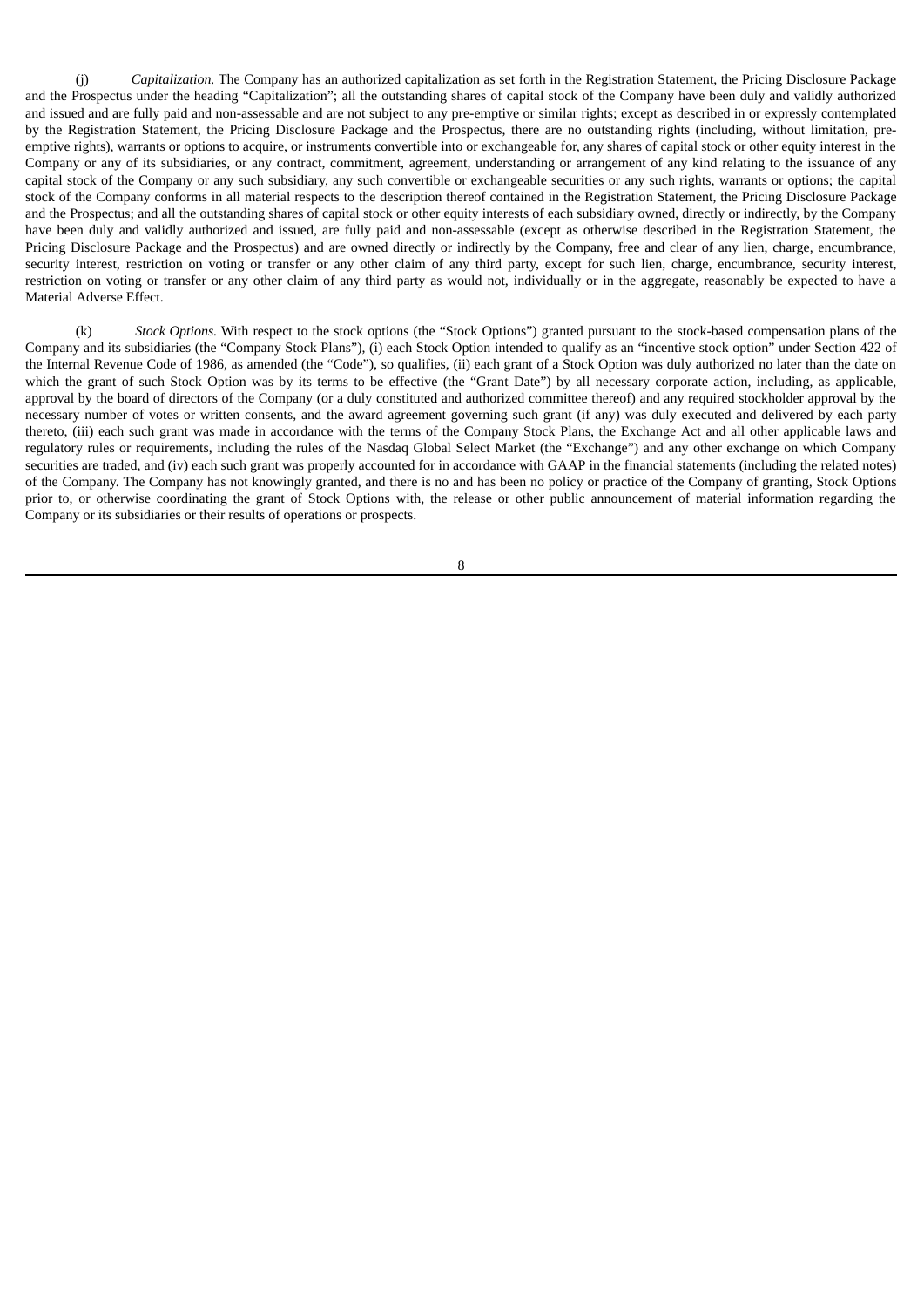(l) *Due Authorization.* The Company has full right, power and authority to execute and deliver this Agreement and to perform its obligations hereunder; and all action required to be taken for the due and proper authorization, execution and delivery by it of this Agreement and the consummation by it of the transactions contemplated hereby has been duly and validly taken.

(m) *Underwriting Agreement.* This Agreement has been duly authorized, executed and delivered by the Company.

(n) *The Shares.* The Shares to be issued and sold by the Company hereunder have been duly authorized by the Company and, when issued and delivered and paid for as provided herein, will be duly and validly issued, will be fully paid and nonassessable and will conform in all material respects to the descriptions thereof in the Registration Statement, the Pricing Disclosure Package and the Prospectus; and the issuance of the Shares is not subject to any preemptive or similar rights.

(o) *Descriptions of the Underwriting Agreement.* This Agreement conforms in all material respects to the description thereof contained in the Registration Statement, the Pricing Disclosure Package and the Prospectus.

(p) *No Violation or Default.* Neither the Company nor any of its subsidiaries is (i) in violation of its charter or by-laws or similar organizational documents; (ii) in default, and no event has occurred that, with notice or lapse of time or both, would constitute such a default, in the due performance or observance of any term, covenant or condition contained in any indenture, mortgage, deed of trust, loan agreement or other agreement or instrument to which the Company or any of its subsidiaries is a party or by which the Company or any of its subsidiaries is bound or to which any property or asset of the Company or any of its subsidiaries is subject; or (iii) in violation of any law or statute applicable to the Company or any of its subsidiaries or any judgment, order, rule or regulation of any court or arbitrator or governmental or regulatory authority having jurisdiction over the Company or any of its subsidiaries, except, in the case of clauses (ii) and (iii) above, for any such default or violation that would not reasonably be expected, individually or in the aggregate, to have a Material Adverse Effect.

(q) *No Conflicts.* The execution, delivery and performance by the Company of this Agreement, the issuance and sale of the Shares by the Company and the consummation of the transactions contemplated by this Agreement or the Pricing Disclosure Package and the Prospectus will not (i) conflict with or result in a breach or violation of any of the terms or provisions of, or constitute a default under, result in the termination, modification or acceleration of, or result in the creation or imposition of any lien, charge or encumbrance upon any property, right or asset of the Company or any of its subsidiaries pursuant to, any indenture, mortgage, deed of trust, loan agreement or other agreement or instrument to which the Company or any of its subsidiaries is a party or by which the Company or any of its subsidiaries is bound or to which any property, right or asset of the Company or any of its subsidiaries is subject, (ii) result in any violation of the provisions of the charter or by-laws or similar organizational documents of the Company or any of its subsidiaries or (iii) result in the violation of any law or statute applicable to the Company or any of its subsidiaries or any judgment, order, rule or regulation of any court or arbitrator or governmental or regulatory authority having jurisdiction over the Company or any of its subsidiaries, except, in the case of clauses (i) and (iii) above, for any such conflict, breach, violation, default, lien, charge or encumbrance that would not, individually or in the aggregate, reasonably be expected to have a Material Adverse Effect.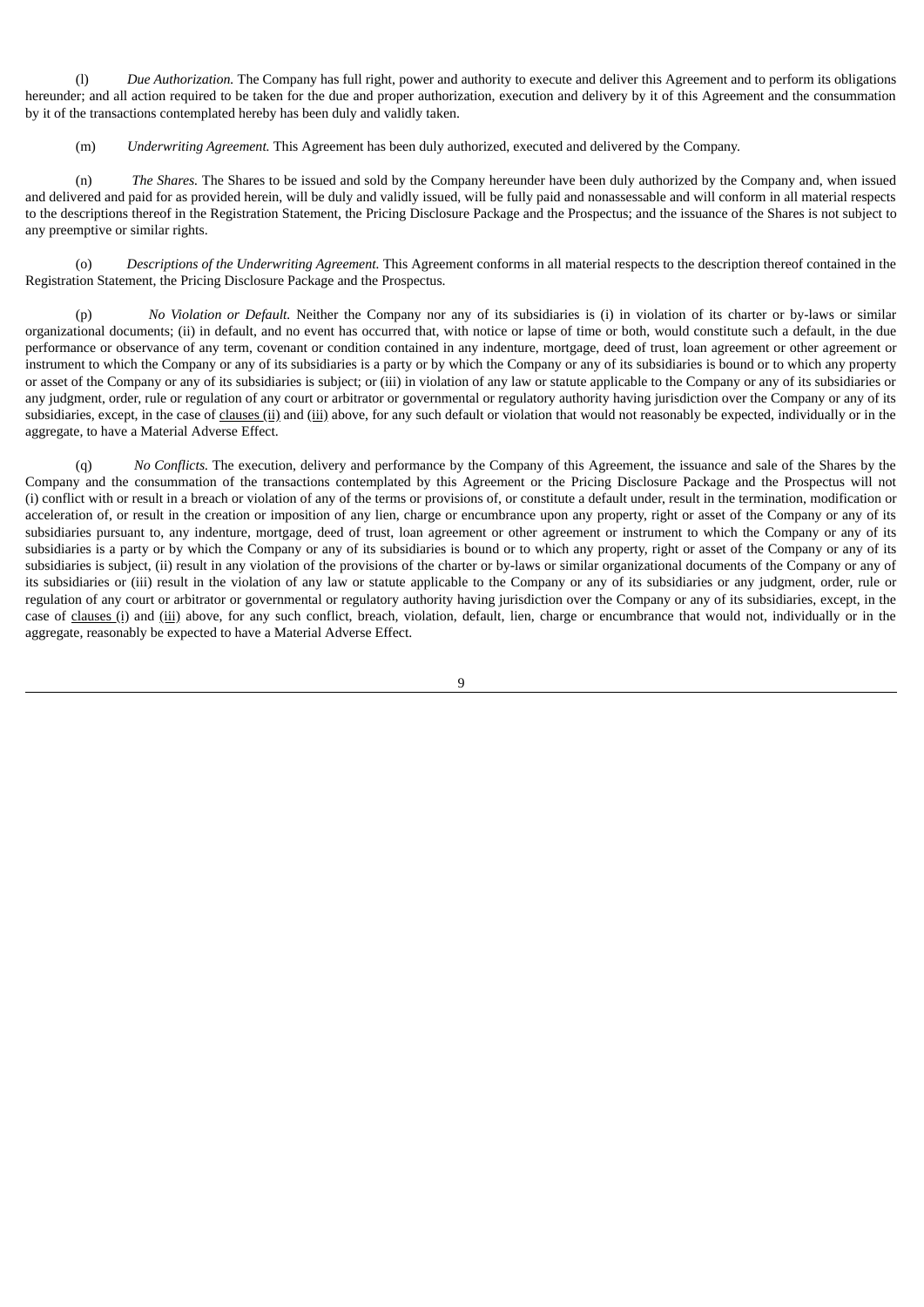(r) *No Consents Required.* No consent, approval, authorization, order, registration or qualification of or with any court or arbitrator or governmental or regulatory authority is required for the execution, delivery and performance by the Company of this Agreement, the issuance and sale of the Shares by the Company and the consummation of the transactions contemplated by this Agreement, except for the registration of the Shares under the Securities Act and such consents, approvals, authorizations, orders and registrations or qualifications as have already been obtained, made or waived or will have been obtained prior to the Closing Date, as may be required by the Financial Industry Regulatory Authority, Inc. ("FINRA") and under applicable state securities laws in connection with the purchase and distribution of the Shares by the Underwriters or where the failure to obtain any such consent, approval, authorization, order, registration or qualification would not reasonably be expected, individually or in the aggregate, to have a Material Adverse Effect.

(s) *Legal Proceedings.* Except as described in the Registration Statement, the Pricing Disclosure Package and the Prospectus, there are no legal, governmental or regulatory investigations, actions, demands, claims, suits, arbitrations, inquiries or proceedings ("Actions") pending to which the Company or any of its subsidiaries is or may reasonably be expected to become a party or to which any property of the Company or any of its subsidiaries is or may reasonably be expected to become the subject that, individually or in the aggregate, if determined adversely to the Company or any of its subsidiaries, would reasonably be expected to have a Material Adverse Effect; to the knowledge of the Company, no such Actions are threatened or contemplated by any governmental or regulatory authority or threatened by others; and (i) there are no current or pending Actions that are required under the Securities Act to be described in the Registration Statement, the Pricing Disclosure Package or the Prospectus that are not so described in the Registration Statement, the Pricing Disclosure Package and the Prospectus and (ii) there are no statutes, regulations or contracts or other documents that are required under the Securities Act to be filed as exhibits to the Registration Statement or described in the Registration Statement, the Pricing Disclosure Package or the Prospectus that are not so filed as exhibits to the Registration Statement or described in the Registration Statement, the Pricing Disclosure Package and the Prospectus.

(t) *Independent Accountants*. Deloitte & Touche LLP, who have certified certain financial statements of the Company and its subsidiaries, is an independent registered public accounting firm with respect to the Company and its subsidiaries within the applicable rules and regulations adopted by the Commission and the Public Company Accounting Oversight Board (United States) and as required by the Securities Act.

(u) *Title to Real and Personal Property*. The Company and its subsidiaries have good and marketable title in fee simple to, or have valid rights to lease or otherwise use, all items of real and personal property that are material to the respective businesses of the Company and its subsidiaries, taken as a whole, in each case free and clear of all liens, encumbrances, claims and defects and imperfections of title except those that (i) do not materially interfere with the use made and proposed to be made of such property by the Company and its subsidiaries, taken as a whole, or (ii) would not reasonably be expected, individually or in the aggregate, to have a Material Adverse Effect.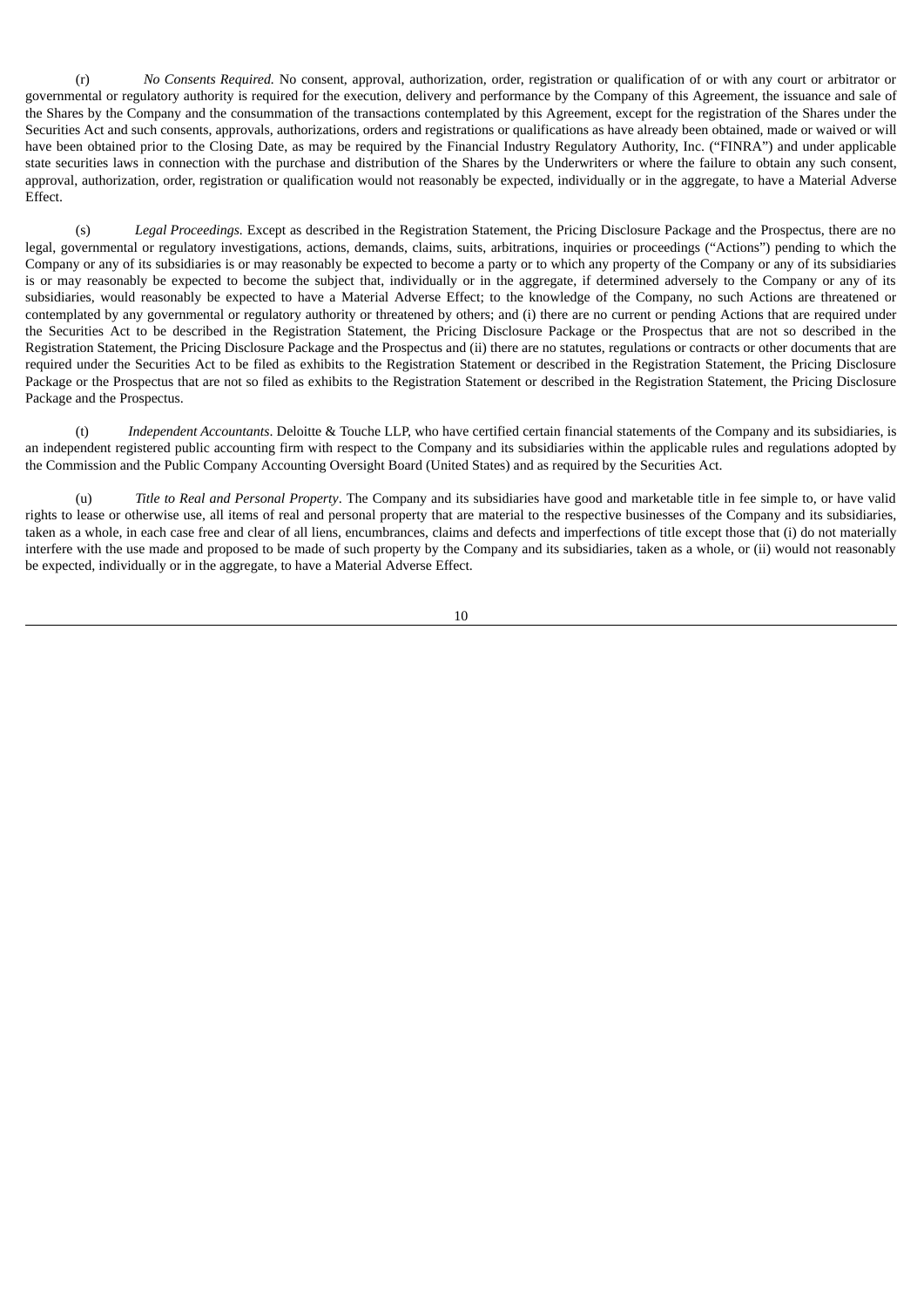(v) *Intellectual Property.* (i) The Company and its subsidiaries own or have the right to use all patents, patent applications, trademarks, service marks, trade names, trademark registrations, service mark registrations, domain names and other source indicators, copyrights and copyrightable works, know-how, trade secrets, systems, procedures, proprietary or confidential information and all other worldwide intellectual property, industrial property and proprietary rights (collectively, "Intellectual Property") used in the conduct of their respective businesses as currently conducted, except where such failure to own or possess such rights would not reasonably be expected, individually or in the aggregate, to have a Material Adverse Effect; (ii) the Company's and its subsidiaries' conduct of their respective businesses does not infringe, misappropriate or otherwise violate any Intellectual Property of any person; (iii) the Company and its subsidiaries have not received any written notice of any claim relating to Intellectual Property; and (iv) to the knowledge of the Company, the Intellectual Property of the Company and its subsidiaries is not being infringed, misappropriated or otherwise violated by any person.

(w) *No Undisclosed Relationships*. No relationship, direct or indirect, exists between or among the Company or any of its subsidiaries, on the one hand, and the directors, officers, stockholders, customers, suppliers or other affiliates of the Company or any of its subsidiaries, on the other, that is required by the Securities Act to be described in each of the Registration Statement and the Prospectus and that is not so described in such documents and in the Pricing Disclosure Package.

(x) *Investment Company Act*. The Company is not and, after giving effect to the offering and sale of the Shares and the application of the proceeds thereof as described in the Registration Statement, the Pricing Disclosure Package and the Prospectus, will not be required to register as an "investment company" within the meaning of the Investment Company Act of 1940, as amended, and the rules and regulations of the Commission thereunder (collectively, the "Investment Company Act").

(y) *Taxes.* Except as would not have a Material Adverse Effect, the Company and its subsidiaries have paid all federal, state, local and foreign taxes and filed all tax returns required to be paid or filed through the date hereof; and except as otherwise disclosed in each of the Registration Statement, the Pricing Disclosure Package and the Prospectus, there is no tax deficiency that has been, or to the knowledge of the Company could reasonably be expected to be, asserted against the Company or any of its subsidiaries or any of their respective properties or assets.

(z) *Licenses and Permits.* The Company and its subsidiaries possess all licenses, sub-licenses, certificates, certifications, accreditations, permits and other authorizations issued by, and have made all declarations and filings with, the appropriate federal, state, local or foreign governmental or regulatory authorities that are necessary for the ownership or lease of their respective properties or the conduct of their respective businesses as described in each of the Registration Statement, the Pricing Disclosure Package and the Prospectus, except where the failure to possess or make the same would not reasonably be expected, individually or in the aggregate, to have a Material Adverse Effect; and except as described in each of the Registration Statement, the Pricing Disclosure Package and the Prospectus, neither the Company nor any of its subsidiaries has received notice of any revocation, suspension or modification of any such license, sub-license, certificate, certification, accreditation, permit or authorization or any proceeding related thereto or has any reason to believe that any such license, sub-license, certificate, certification, accreditation, permit or authorization will not be renewed in the ordinary course, except where such revocation, suspension, modification or nonrenewal would not, individually or in the aggregate, reasonably be expected to have a Material Adverse Effect.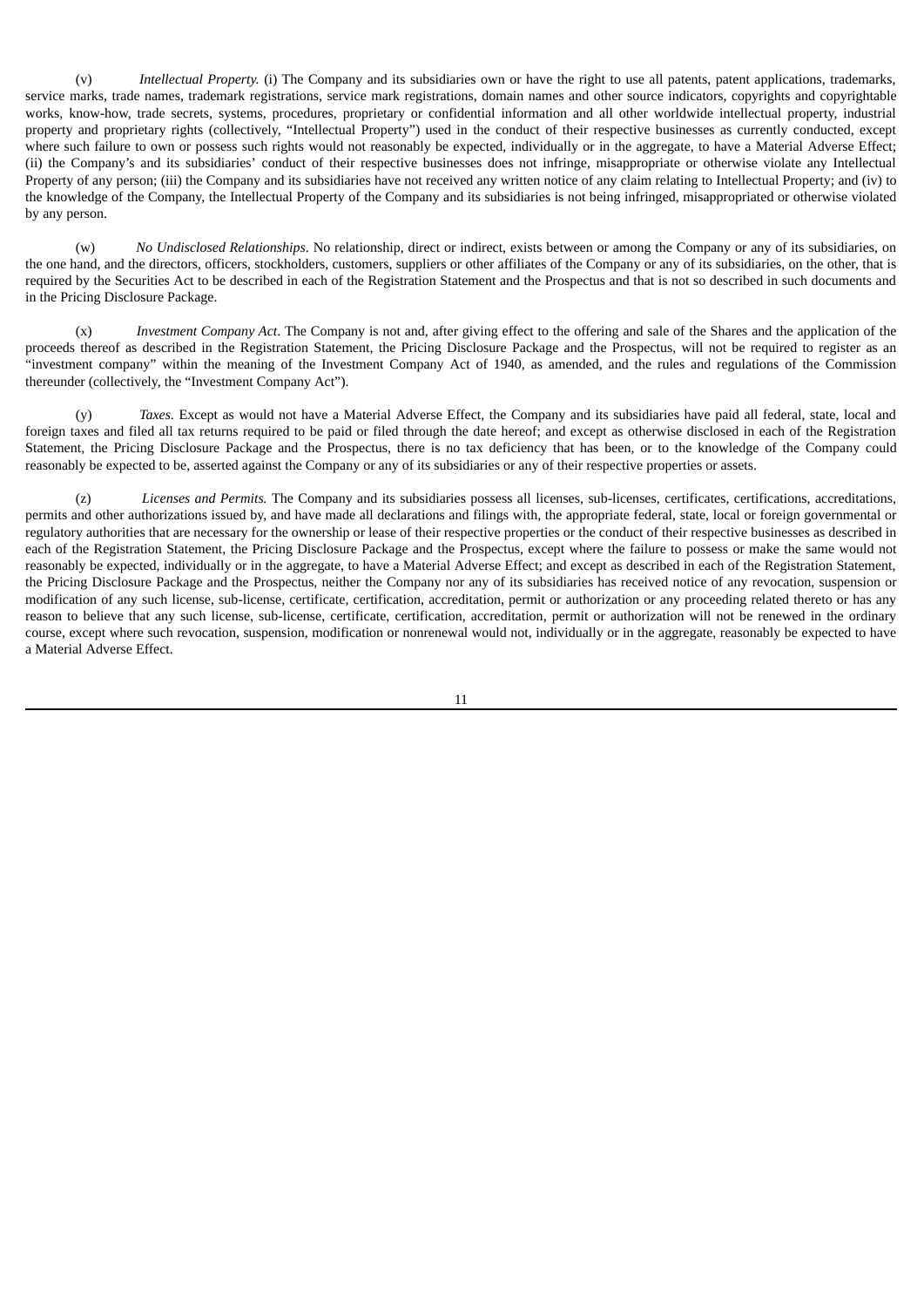(aa) *No Labor Disputes.* No labor disturbance by or dispute with employees of the Company or any of its subsidiaries exists or, to the knowledge of the Company, is contemplated or threatened, and the Company is not aware of any existing or imminent labor disturbance by, or dispute with, the employees of any of its or its subsidiaries' principal suppliers, contractors or customers, except as would not reasonably be expected to have a Material Adverse Effect. Neither the Company nor any of its subsidiaries is party to any collective bargaining agreement.

(bb) *Certain Environmental Matters*. (i) The Company and its subsidiaries (x) are in compliance with all, and have not violated any, applicable federal, state, local and foreign laws (including common law), rules, regulations, requirements, decisions, judgments, decrees, orders and other legally enforceable requirements relating to pollution or the protection of human health or safety, the environment, natural resources, hazardous or toxic substances or wastes, pollutants or contaminants (collectively, "Environmental Laws"); (y) have received and are in compliance with all, and have not violated any, permits, licenses, certificates or other authorizations or approvals required of them under any Environmental Laws to conduct their respective businesses; and (z) have not received notice of any actual or potential liability or obligation under or relating to, or any actual or potential violation of, any Environmental Laws, including for the investigation or remediation of any disposal or release of hazardous or toxic substances or wastes, pollutants or contaminants, and have no knowledge of any event or condition that would reasonably be expected to result in any such notice; (ii) there are no costs or liabilities associated with Environmental Laws of or relating to the Company or its subsidiaries, except in the case of each of (i) and (ii) above, for any such matter as would not, individually or in the aggregate, reasonably be expected to have a Material Adverse Effect; and (iii) except as described in each of the Pricing Disclosure Package and the Prospectus, (x) there is no proceeding that is pending, or that is known to be contemplated, against the Company or any of its subsidiaries under any Environmental Laws in which a governmental entity is also a party, other than such proceeding regarding which it is reasonably believed no monetary sanctions of \$300,000 or more will be imposed, (y) the Company and its subsidiaries are not aware of any facts or issues regarding compliance with Environmental Laws, or liabilities or other obligations under Environmental Laws or concerning hazardous or toxic substances or wastes, pollutants or contaminants, that would reasonably be expected to have a material effect on the capital expenditures, earnings or competitive position of the Company and its subsidiaries, and (z) none of the Company or any of its subsidiaries anticipates material capital expenditures relating to any Environmental Laws.

(cc) *Compliance with ERISA*. (i) Each employee benefit plan, within the meaning of Section 3(3) of the Employee Retirement Income Security Act of 1974, as amended ("ERISA"), for which the Company or any member of its "Controlled Group" (defined as any entity, whether or not incorporated, that is under common control with the Company within the meaning of Section 4001(a)(14) of ERISA or any entity that would be regarded as a single employer with the Company under Section 414(b), (c), (m) or (o) of the Code) would have any liability (each, a "Plan") has been maintained in compliance with its terms and the requirements of any applicable statutes, orders, rules and regulations, including but not limited to ERISA and the Code; (ii) no prohibited transaction, within the meaning of Section 406 of ERISA or Section 4975 of the Code, has occurred with respect to any Plan, excluding transactions effected pursuant to a statutory or administrative exemption; (iii) for each Plan that is subject to the funding rules of Section 412 of the Code or Section 302 of ERISA, no Plan has failed (whether or not waived), or is reasonably expected to fail, to satisfy the minimum funding standards (within the meaning of Section 302 of ERISA or Section 412 of the Code) applicable to such Plan; (iv) no Plan is, or is reasonably expected to be, in "at risk status" (within the meaning of Section 303(i) of ERISA) and no Plan that is a "multiemployer plan" within the meaning of Section 4001(a)(3) of ERISA is in "endangered status" or "critical status" (within the meaning of Sections 304 and 305 of ERISA); (v) the fair market value of the assets of each Plan exceeds the present value of all benefits accrued under such Plan (determined based on those assumptions used to fund such Plan); (vi) no "reportable event" (within the meaning of Section 4043(c) of ERISA and the regulations promulgated thereunder) has occurred or is reasonably expected to occur; (vii) each Plan that is intended to be qualified under Section 401(a) of the Code is so qualified, and nothing has occurred, whether by action or by failure to act, which would cause the loss of such qualification; (viii) neither the Company nor any member of the Controlled Group has incurred, nor reasonably expects to incur, any liability under Title IV of ERISA (other than contributions to the Plan or premiums to the Pension Benefit Guarantee Corporation, in the ordinary course and without default) in respect of a Plan (including a "multiemployer plan" within the meaning of Section 4001(a)(3) of ERISA); and (ix) none of the following events has occurred or is reasonably likely to occur: (A) a material increase in the aggregate amount of contributions required to be made to all Plans by the Company or its Controlled Group affiliates in the current fiscal year of the Company and its Controlled Group affiliates compared to the amount of such contributions made in the Company's and its Controlled Group affiliates' most recently completed fiscal year; or (B) a material increase in the Company's and its subsidiaries' "accumulated post-retirement benefit obligations" (within the meaning of Accounting Standards Codification Topic 715-60) compared to the amount of such obligations in the Company and its subsidiaries' most recently completed fiscal year, except in each case with respect to the events or conditions set forth in (i) through (ix) hereof, as would not, individually or in the aggregate, have a Material Adverse Effect.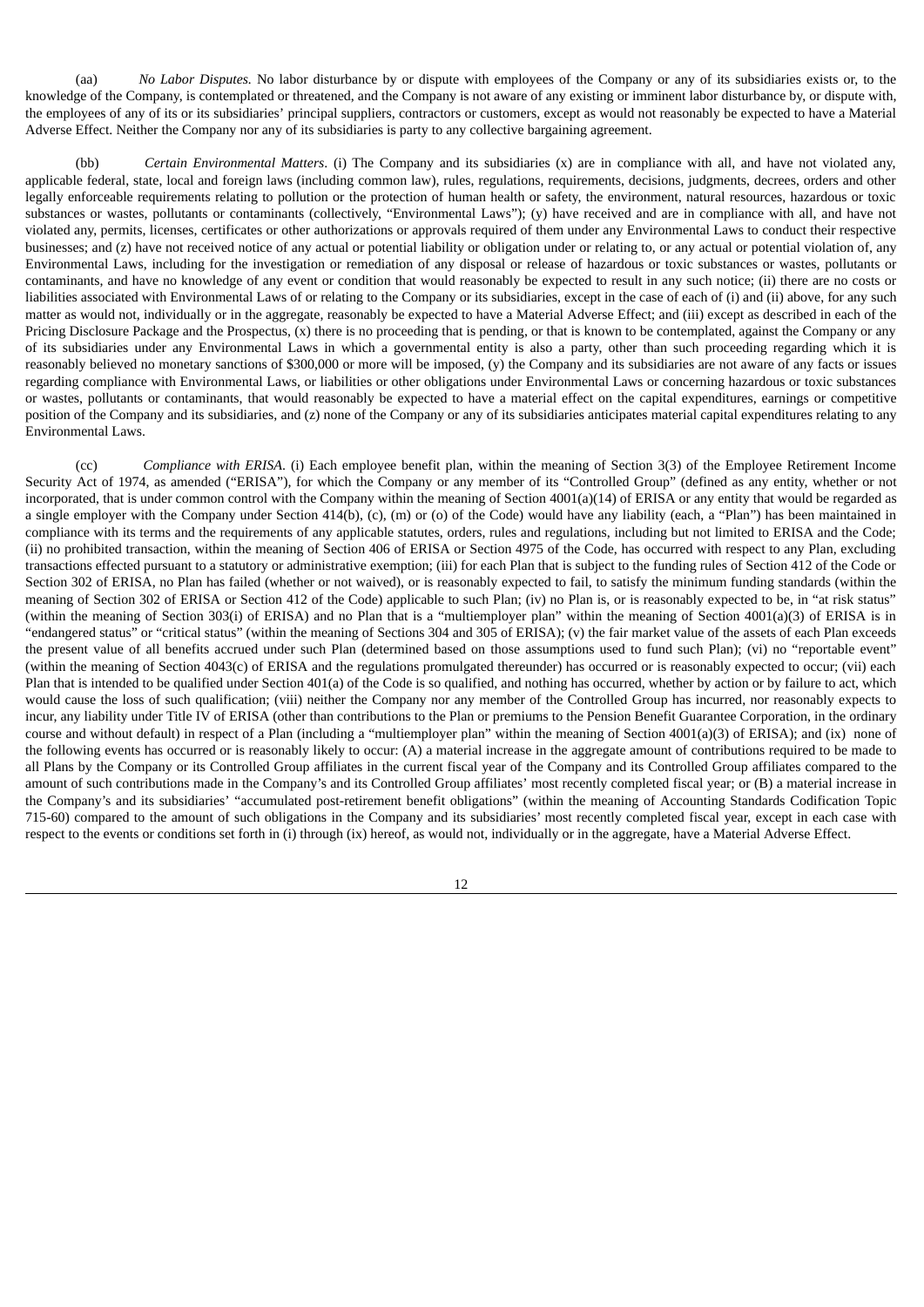(dd) *Disclosure Controls*. The Company and its subsidiaries maintain an effective system of "disclosure controls and procedures" (as defined in Rule 13a-15(e) of the Exchange Act) that complies with the requirements of the Exchange Act and that has been designed to ensure that information required to be disclosed by the Company in reports that it files or submits under the Exchange Act is recorded, processed, summarized and reported within the time periods specified in the Commission's rules and forms, including controls and procedures designed to ensure that such information is accumulated and communicated to the Company's management as appropriate to allow timely decisions regarding required disclosure.

(ee) *Accounting Controls.* The Company and its subsidiaries maintain systems of "internal control over financial reporting" (as defined in Rule 13a-15(f) of the Exchange Act) that comply with the requirements of the Exchange Act and have been designed by, or under the supervision of, their respective principal executive and principal financial officers, or persons performing similar functions, to provide reasonable assurance regarding the reliability of financial reporting and the preparation of financial statements for external purposes in accordance with GAAP. The Company and its subsidiaries on a consolidated basis maintain internal accounting controls sufficient to provide reasonable assurance that: (i) transactions are executed in accordance with management's general or specific authorizations; (ii) transactions are recorded as necessary to permit preparation of financial statements in conformity with GAAP and to maintain asset accountability; (iii) access to assets is permitted only in accordance with management's general or specific authorization; and (iv) the recorded accountability for assets is compared with the existing assets at reasonable intervals and appropriate action is taken with respect to any differences. Except as disclosed in the Registration Statement, the Pricing Disclosure Package and the Prospectus, there are no material weaknesses in the Company's internal controls of the Company and its subsidiaries on a consolidated basis (it being understood that this subsection shall not require the Company to comply with Section 404 of the of Sarbanes-Oxley Act (as defined herein) as of an earlier date than it would otherwise be required to so comply under applicable law). The Company's auditors and the Audit Committee of the Board of Directors of the Company have been advised of: (i) all significant deficiencies and material weaknesses in the design or operation of internal controls over financial reporting which have adversely affected or are reasonably likely to adversely affect the Company's ability to record, process, summarize and report financial information; and (ii) any fraud, whether or not material, that involves management or other employees who have a significant role in the Company's internal controls over financial reporting.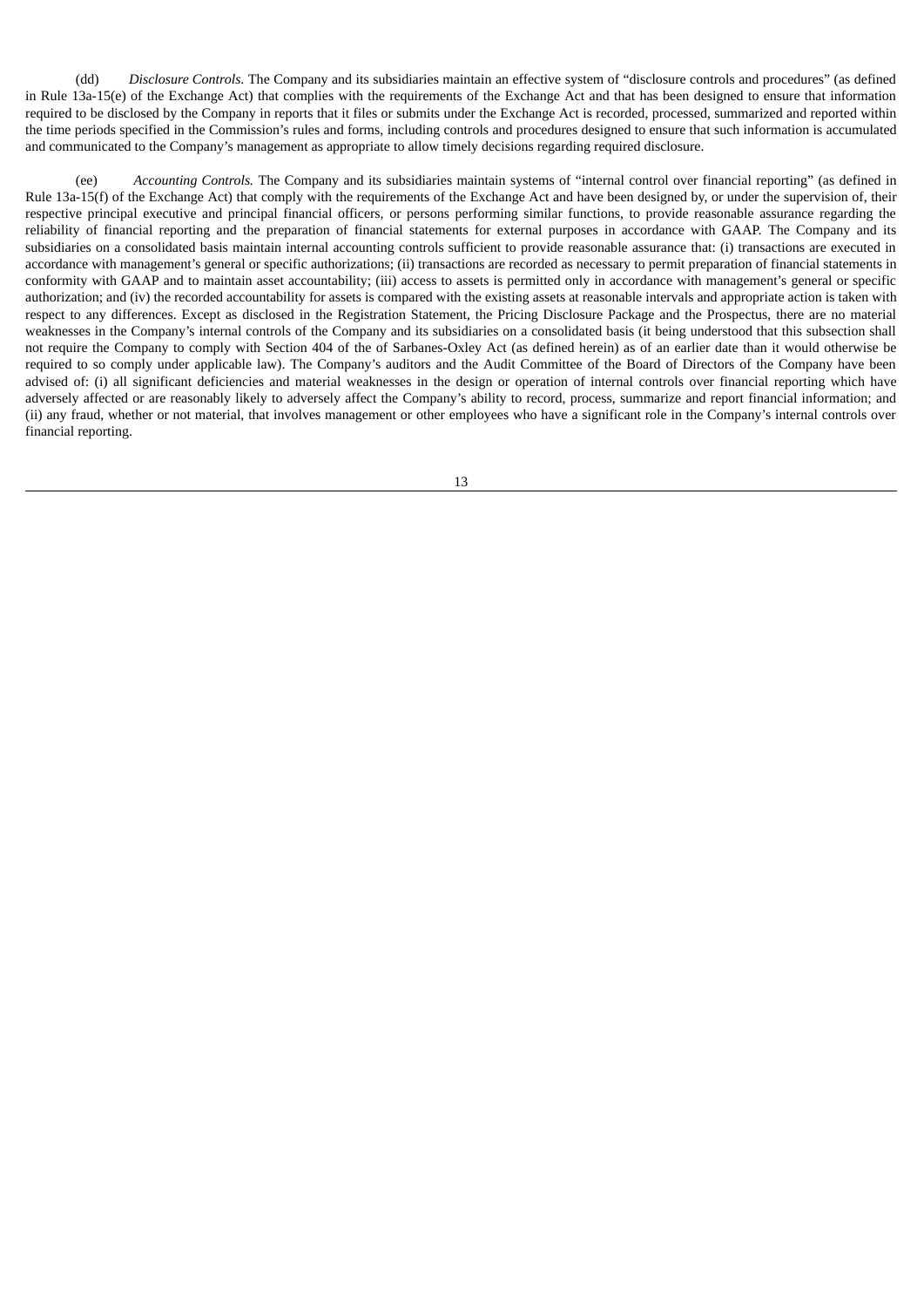(ff) *Insurance.* The Company and its subsidiaries have insurance covering their respective properties, operations, personnel and businesses, including business interruption insurance, which insurance is in amounts and insures against such losses and risks as the Company reasonably believes are adequate to protect the Company and its subsidiaries and their respective businesses; and neither the Company nor any of its subsidiaries has (i) received notice from any insurer or agent of such insurer that material capital improvements or other material expenditures are required or necessary to be made in order to continue such insurance or (ii) any reason to believe that it will not be able to renew its existing insurance coverage as and when such coverage expires or to obtain similar coverage at reasonable cost from similar insurers as may be necessary to continue its business.

(gg) *Cybersecurity; Data Protection.* The Company and its subsidiaries' information technology assets and equipment, computers, systems, networks, hardware, software, websites, applications, and databases (collectively, "IT Systems") are, in the Company's reasonable belief, adequate for, and operate and perform in all material respects as required in connection with the operation of the business of the Company and its subsidiaries as currently conducted, and, to the Company's knowledge, free and clear of all material bugs, errors, defects, Trojan horses, time bombs, malware and other corruptants. The Company and its subsidiaries have implemented and maintained commercially reasonable controls, policies, procedures and safeguards to maintain and protect their material confidential information and the integrity, continuous operation, redundancy and security of all IT Systems and data (including all personal, personally identifiable, sensitive, confidential or regulated data, including, for the avoidance of doubt, protected health information as such term is defined in 45 C.F.R. § 160.103, ("Personal Data")) used in connection with their businesses, and there have been no breaches, violations, outages or unauthorized uses of or accesses to same, except for those that have been remedied without, or would not reasonably be expected to result in, material cost or liability or the duty to notify any governmental or regulatory authority or any other person, nor any incidents under internal review or investigations relating to the same. The Company and its subsidiaries are presently in compliance with (i) all applicable U.S. state and federal, and all other applicable laws or statutes and all judgments, orders, rules and regulations of any court or arbitrator or governmental or regulatory authority relating to the privacy and security of IT Systems and Personal Data, including the Health Insurance Portability and Accountability Act of 1996 as amended by the Health Information Technology for Economic and Clinical Health Act of 2009, and their implementing regulations (collectively "HIPAA"), and (ii) its internal policies and contractual obligations relating to the privacy and security of IT Systems and Personal Data and to the protection of such IT Systems and Personal Data from unauthorized use, disclosure, access, acquisition, violation, misappropriation or modification, except as would not, individually or in the aggregate, in each case of  $(i)$  and  $(i)$ , reasonably be expected to result in a Material Adverse Effect.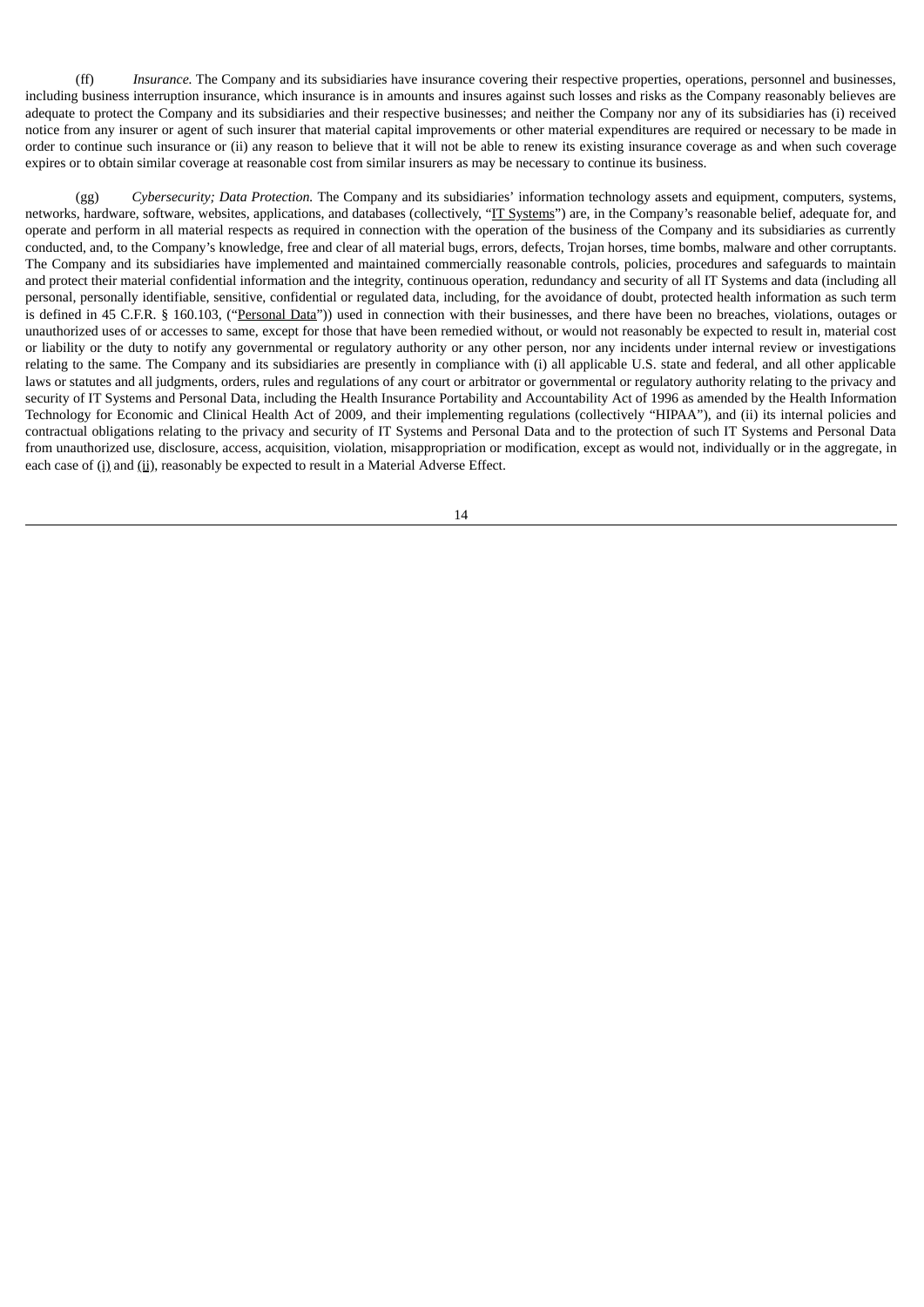(hh) *No Unlawful Payments.* Neither the Company nor any of its subsidiaries nor any director or officer of the Company or any of its subsidiaries nor, to the knowledge of the Company, any agent, employee, affiliate or other person associated with or acting on behalf of the Company or any of its subsidiaries has (i) used any corporate funds for any unlawful contribution, gift, entertainment or other unlawful expense relating to political activity; (ii) made or taken an act in furtherance of an offer, promise or authorization of any direct or indirect unlawful payment or benefit to any foreign or domestic government official or employee, including of any government-owned or controlled entity or of a public international organization, or any person acting in an official capacity for or on behalf of any of the foregoing, or any political party or party official or candidate for political office; (iii) violated or is in violation of any provision of the Foreign Corrupt Practices Act of 1977, as amended, or any applicable law or regulation implementing the OECD Convention on Combating Bribery of Foreign Public Officials in International Business Transactions, or committed an offence under the Bribery Act 2010 of the United Kingdom or any other applicable anti-bribery or anti-corruption law; or (iv) made, offered, agreed, requested or taken an act in furtherance of any unlawful bribe or other unlawful benefit, including, without limitation, any rebate, payoff, influence payment, kickback or other unlawful or improper payment or benefit. The Company and its subsidiaries, taken as a whole, have instituted, maintain and enforce, and will continue to maintain and enforce policies and procedures designed to promote and ensure compliance with all applicable anti-bribery and anti-corruption laws.

(ii) *Compliance with Anti-Money Laundering Laws*. The operations of the Company and its subsidiaries are and have been conducted at all times in compliance with applicable financial recordkeeping and reporting requirements, including those of the Currency and Foreign Transactions Reporting Act of 1970, as amended, the applicable money laundering statutes of all jurisdictions where the Company or any of its subsidiaries conducts business, the rules and regulations thereunder and any related or similar rules, regulations or guidelines issued, administered or enforced by any governmental agency (collectively, the "Anti-Money Laundering Laws") and no action, suit or proceeding by or before any court or governmental agency, authority or body or any arbitrator involving the Company or any of its subsidiaries with respect to the Anti-Money Laundering Laws is pending or, to the knowledge of the Company, threatened.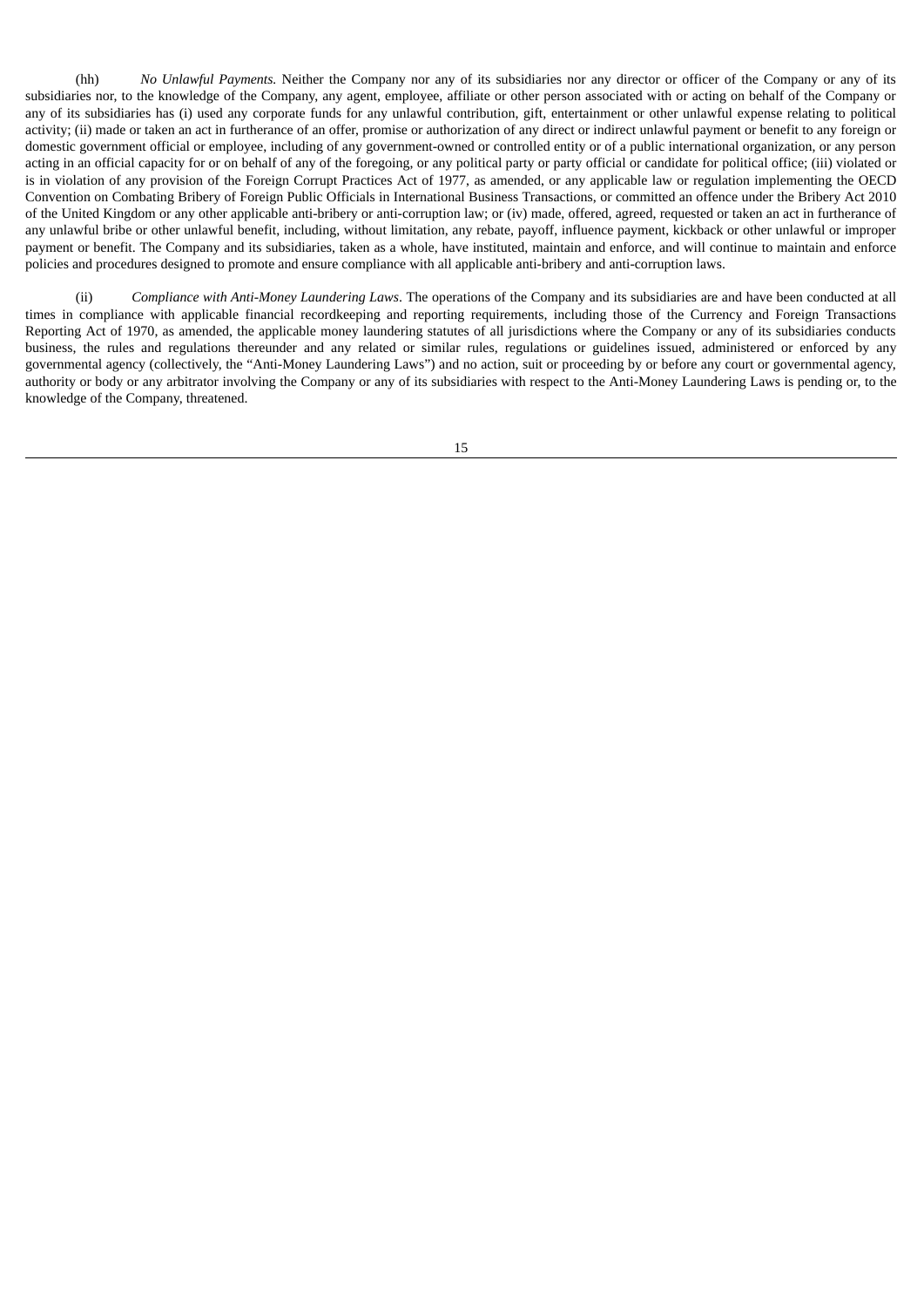(jj) *No Conflicts with Sanctions Laws.* Neither the Company nor any of its subsidiaries, directors or officers, nor, to the knowledge of the Company, any agent, employee, affiliate or other person associated with or acting on behalf of the Company or any of its subsidiaries is currently the subject or the target of any sanctions administered or enforced by the U.S. government (including, without limitation, the Office of Foreign Assets Control of the U.S. Department of the Treasury ("OFAC") or the U.S. Department of State and including, without limitation, the designation as a "specially designated national" or "blocked person"), the United Nations Security Council ("UNSC"), the European Union, Her Majesty's Treasury ("HMT") or other relevant sanctions authority (collectively, "Sanctions"), nor is the Company or any of its subsidiaries located, organized or resident in a country or territory that is the subject or target of Sanctions, including, without limitation, Crimea, Cuba, Iran, North Korea and Syria (each, a "Sanctioned Country"); and the Company will not directly or indirectly use the proceeds of the offering of the Shares hereunder, or lend, contribute or otherwise make available such proceeds to any subsidiary, joint venture partner or other person or entity (i) to fund or facilitate any activities of or business with any person that, at the time of such funding or facilitation, is the subject or target of Sanctions, (ii) to fund or facilitate any activities of or business in any Sanctioned Country or (iii) in any other manner that will result in a violation by any person (including any person participating in the transaction, whether as underwriter, advisor, investor or otherwise) of Sanctions. For the past five years, the Company and its subsidiaries have not knowingly engaged in and are not now knowingly engaged in any dealings or transactions with any person that at the time of the dealing or transaction is or was the subject or the target of Sanctions or with any Sanctioned Country.

(kk) *No Restrictions on Subsidiaries.* Except as otherwise disclosed in the Registration Statement, the Pricing Disclosure Package and the Prospectus, no subsidiary of the Company is currently prohibited, directly or indirectly, under any agreement or other instrument to which it is a party or is subject, from paying any dividends to the Company, from making any other distribution on such subsidiary's capital stock or similar ownership interest, from repaying to the Company any loans or advances to such subsidiary from the Company or from transferring any of such subsidiary's properties or assets to the Company or any other subsidiary of the Company.

*No Broker's Fees.* Neither the Company nor any of its subsidiaries is a party to any contract, agreement or understanding with any person (other than this Agreement) that would give rise to a valid claim against any of them or any Underwriter for a brokerage commission, finder's fee or like payment in connection with the offering and sale of the Shares.

(mm) *No Registration Rights*. Except as disclosed in the Registration Statement, the Pricing Disclosure Package and the Prospectus, no person has the right to require the Company or any of its subsidiaries to register any securities for sale under the Securities Act by reason of the filing of the Registration Statement with the Commission or the issuance and sale of the Shares.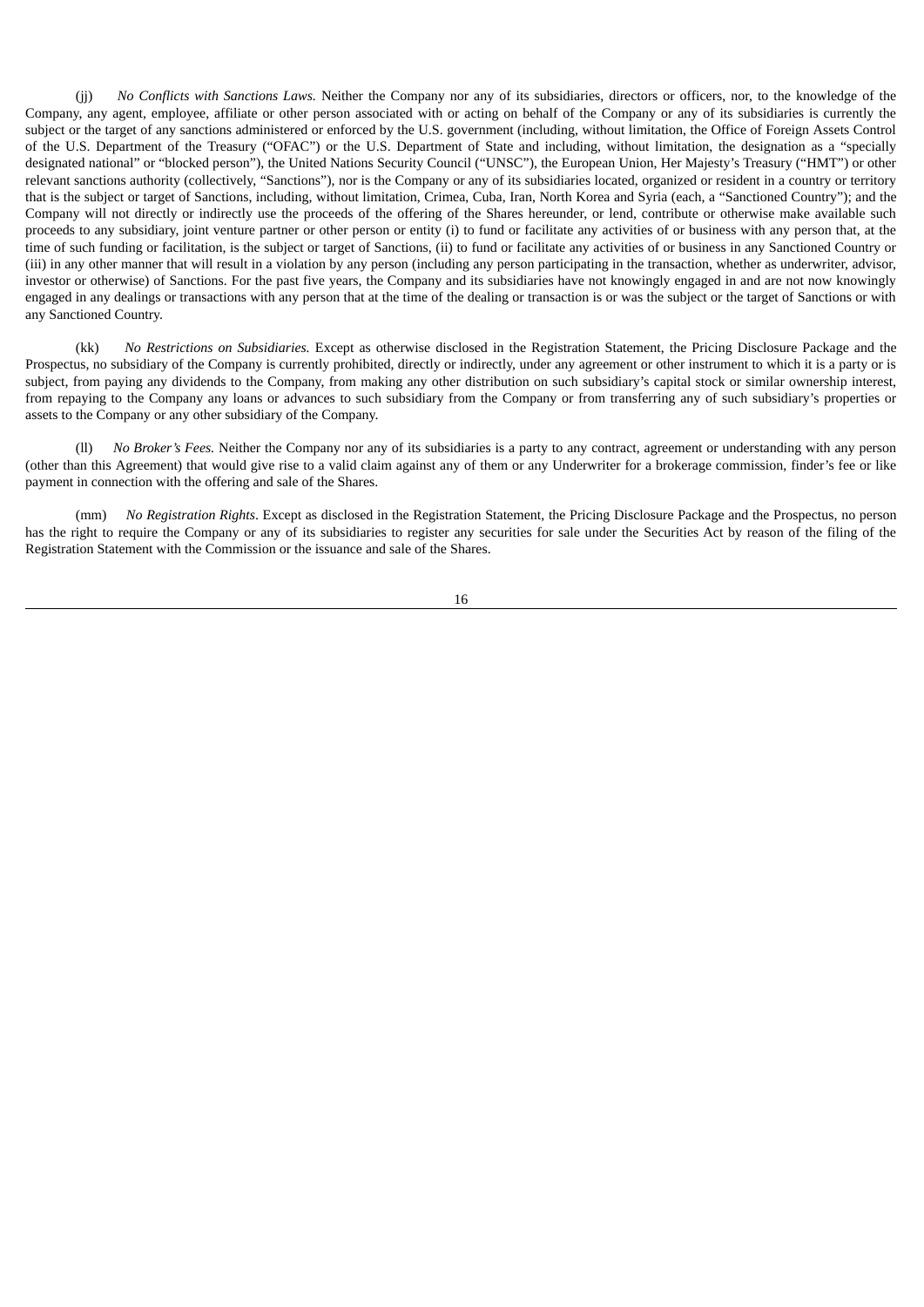(nn) *No Stabilization.* Neither the Company nor any of its subsidiaries or affiliates has taken, directly or indirectly, any action designed to or that could reasonably be expected to cause or result in any stabilization or manipulation of the price of the Shares.

(oo) *Margin Rules.* Neither the issuance, sale and delivery of the Shares nor the application of the proceeds thereof by the Company as described in each of the Registration Statement, the Pricing Disclosure Package and the Prospectus will violate Regulation T, U or X of the Board of Governors of the Federal Reserve System or any other regulation of such Board of Governors.

(pp) *Forward-Looking Statements.* No forward-looking statement (within the meaning of Section 27A of the Securities Act and Section 21E of the Exchange Act) included or incorporated by reference in any of the Registration Statement, the Pricing Disclosure Package or the Prospectus has been made or reaffirmed without a reasonable basis or has been disclosed other than in good faith.

(qq) *Statistical and Market Data.* Nothing has come to the attention of the Company that has caused the Company to believe that the statistical and market-related data included in each of the Registration Statement, the Pricing Disclosure Package and the Prospectus is not based on or derived from sources that are reliable and accurate in all material respects.

(rr) *Sarbanes-Oxley Act*. There is and has been no failure on the part of the Company or any of the Company's directors or officers, in their capacities as such, to comply with any provision of the Sarbanes-Oxley Act of 2002, as amended, and the rules and regulations promulgated in connection therewith (the "Sarbanes-Oxley Act"), including Section 402 related to loans and Sections 302 and 906 related to certifications, to the extent compliance is required.

(ss) *Status under the Securities Act*. At the time of filing the Registration Statement and any post-effective amendment thereto, at the earliest time thereafter that the Company or any offering participant made a *bona fide* offer (within the meaning of Rule 164(h)(2) under the Securities Act) of the Shares and at the date hereof, the Company was not and is not an "ineligible issuer," as defined in Rule 405 under the Securities Act.

(tt) *No Ratings*. There are (and prior to the Closing Date, will be) no debt securities, convertible securities or preferred stock issued or guaranteed by the Company or any of its subsidiaries that are rated by a "nationally recognized statistical rating organization," as such term is defined in Section 3(a)(62) under the Exchange Act.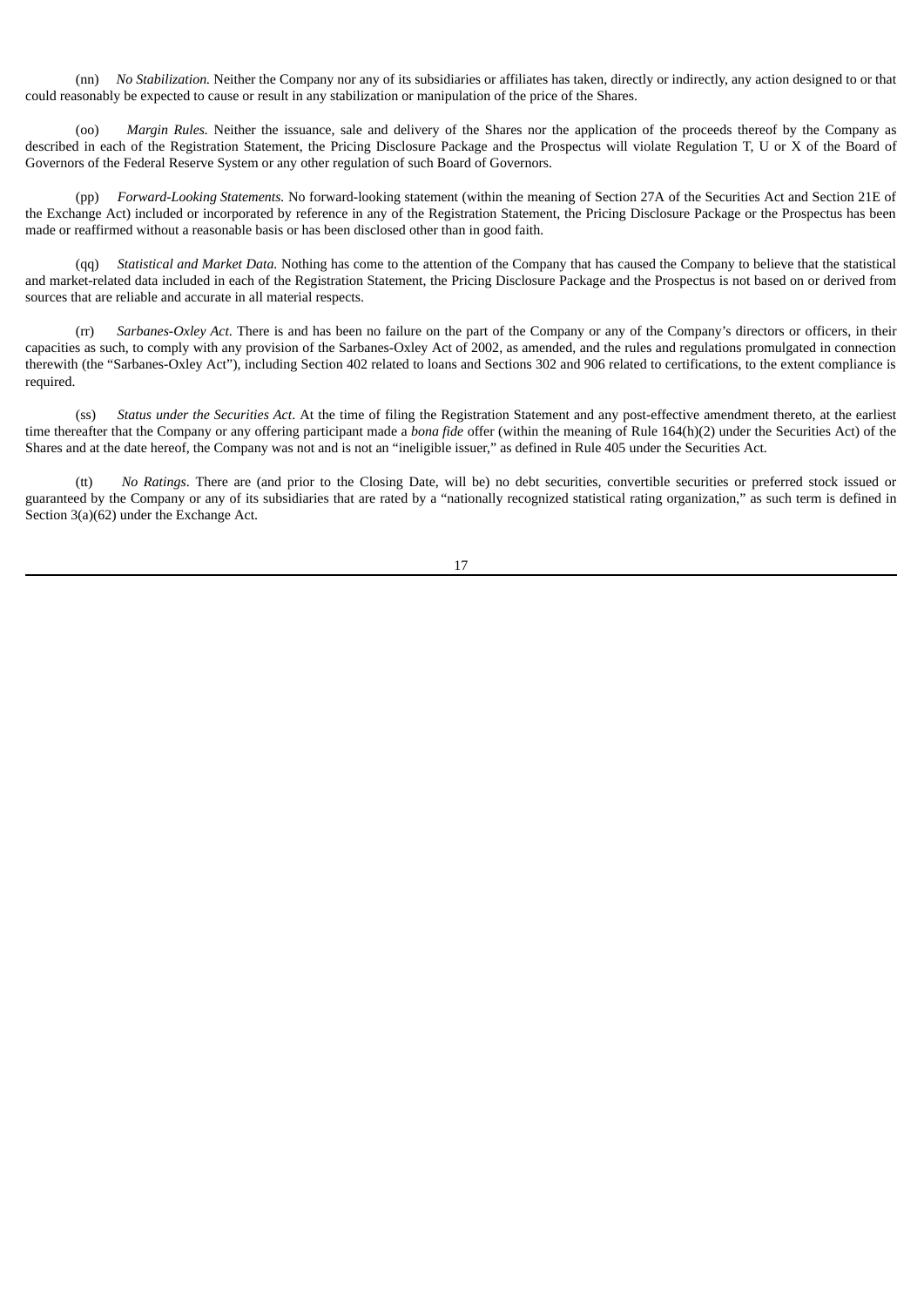(uu) *Healthcare Regulatory Compliance*. To the extent required in connection with their respective businesses, each of the Company and its subsidiaries has the requisite provider number or other authorization to bill the Medicare and Medicaid programs in the state or states in which such entity operates; none of the Company or its subsidiaries is subject to any pending, or, to the Company or its subsidiaries' knowledge, threatened or contemplated action which could reasonably be expected to result either in revocation of any such provider number or other authorization or in the Company's or any subsidiary's exclusion from any Medicare or Medicaid health care programs or suspension or debarment by a governmental or regulatory authority; the Company's and each subsidiary's business practices have been structured in a manner reasonably designed to comply with the federal or state laws and regulations governing federal health care programs, including, without limitation, Sections 1320a-7a and 1320a-7b of Title 42 of the United States Code, and the Company and each of its subsidiaries reasonably believes that it is in compliance in all material respects with the health care laws set forth in (i) through (xvi) below, except as set forth in or contemplated in the Pricing Disclosure Package and the Prospectus; the Company and each of its subsidiaries has taken reasonable actions designed to ensure it is in compliance with (i) the False Claims Act, 31 U.S.C. Sections 3729-3733, (ii) the "Stark" law, 42 U.S.C. § 1395nn, (iii) the Federal Criminal False Claims Act, 18 U.S.C. § 286 and 287, (iv) the False Statements Relating to Health Care Matters statute, 18 U.S.C. § 1035, (v) all applicable U.S. federal, state, and local health care related fraud and abuse laws, including, without limitation, the U.S. Anti-Kickback Statute (42 U.S.C. § 1320a-7b(b)), (vi) the federal health care program false statement law (42 U.S.C. § 1320a-7b(a)), (vii) the Civil Monetary Penalties Law (42 U.S.C. § 1320a-7a), (viii) the exclusion laws (42 U.S.C. § 1320a-7), (ix) the health care fraud criminal provisions under the U.S. Health Insurance Portability and Accountability Act of 1996 (42 U.S.C. §§ 1320d et seq.), (x) the Program Fraud Civil Remedies Act (31 U.S.C. § 3801-3812), (xi) the Health Care Fraud statute, 18 U.S.C. § 1347, (xiii) applicable Medicare (Title XVIII of the Social Security Act) and Medicaid (Title XIX of the Social Security Act) laws, (xiii) the Administrative Simplification provisions of the Health Insurance Portability and Accountability Act of 1996, as amended by the Health Information Technology for Economic and Clinical Health Act (42 U.S.C. §§ 17921 et seq.), the regulations promulgated under both laws, and any applicable state law counterpart thereof or other law or regulation the purpose of which is to protect the data and/or privacy of individuals and their health information or medical records, (xiv) applicable provisions of the Patient Protection and Affordable Care Act of 2010, as amended by the Health Care and Education Reconciliation Act of 2010, and the regulations promulgated thereunder, (xv) laws and regulations pertaining to licensure of health care providers, and (xvi) quality, safety and accreditation requirements under applicable federal, state or local laws, each as applicable to the Company and each subsidiary; the Company and each subsidiary has taken reasonable actions designed to ensure that each subsidiary does not allow any individual with an ownership or control interest (as defined in 42 U.S.C. § 1320a-3(a)(3)) in the Company or any subsidiary or any officer, director or managing employee (as defined in 42 U.S.C. § 1320a-5(b)) of the Company or any subsidiary who would be a person excluded from participation in any federal health care program (as defined in 42 U.S.C. § 1320a-7b(f)) as described in 42 U.S.C. § 1320a-7(b)(8) to participate in any such federal health care program maintained by the Company or any subsidiary; and the Company and its subsidiaries have structured their respective business practices in a manner reasonably designed to comply with the federal and state laws regarding physician ownership of (or financial relationship with), and the referral to entities providing, healthcare related goods or services, and laws requiring disclosure of financial interests held by physicians in entities to which they may refer patients for the provisions of health care related goods and services, and the Company reasonably believes that it is in compliance in all material respects with such laws. None of the Company or any of its subsidiaries is a party to any material corporate integrity agreements, deferred prosecution agreements, monitoring agreements, consent decrees, settlement orders or similar agreements with or imposed by any governmental or regulatory authority, or has any reporting obligations, plan of correction or other remedial measures entered into pursuant to any such agreement entered into with, or such decree or order issued by, any such governmental or regulatory authority. None of the Company or any of its subsidiaries nor any of their respective employees, officers or directors, or, to the knowledge of the Company or any of its subsidiaries, is listed as or has been excluded, suspended or debarred from participation in any federal health care program or, to the knowledge of the Company or any of its subsidiaries, is subject to a governmental inquiry, investigation, proceeding or similar action that could reasonably be expected to result in debarment, suspension or exclusion.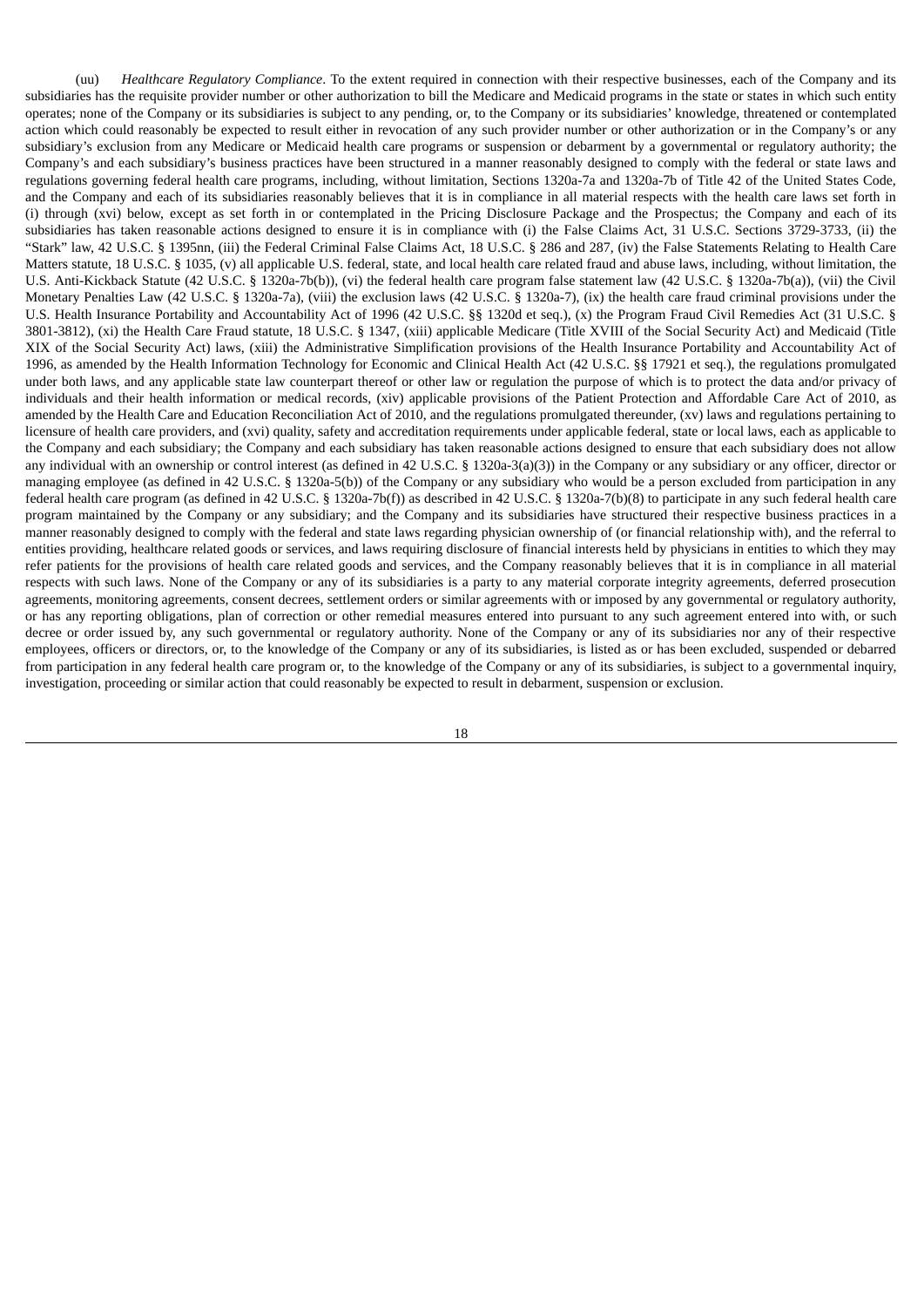(vv) *Directed Share Program*. The Company represents and warrants that (i) the Registration Statement, the Pricing Disclosure Package and the Prospectus, any Preliminary Prospectus and any Issuer Free Writing Prospectuses comply in all material respects, and any further amendments or supplements thereto will comply in all material respects, with any applicable laws or regulations of foreign jurisdictions in which the Pricing Disclosure Package, the Prospectus, any Preliminary Prospectus and any Issuer Free Writing Prospectus, as amended or supplemented, if applicable, are distributed in connection with the Directed Share Program, and that (ii) no authorization, approval, consent, license, order, registration or qualification of or with any government, governmental instrumentality or court, other than such as have been obtained, is necessary under the securities laws and regulations of foreign jurisdictions in which the Directed Shares are offered outside the United States. The Company has not offered, or caused the underwriters to offer, Shares to any person pursuant to the Directed Share Program with the specific intent to unlawfully influence (i) a customer or supplier of the Company to alter the customer or supplier's level or type of business with the Company, or (ii) a trade journalist or publication to write or publish favorable information about the Company or its products.

## 4. Further Agreements of the Company. The Company covenants and agrees with each Underwriter that:

(a) *Required Filings.* The Company will file the final Prospectus with the Commission within the time periods specified by Rule 424(b) and Rule 430A, 430B or 430C under the Securities Act, will file any Issuer Free Writing Prospectus to the extent required by Rule 433 under the Securities Act; and the Company will furnish copies of the Prospectus and each Issuer Free Writing Prospectus (to the extent not previously delivered) to the Underwriters in New York City prior to 10:00 A.M., New York City time, on the business day next succeeding the date of this Agreement in such quantities as the Representatives may reasonably request.

(b) *Delivery of Copies.* The Company will deliver, without charge, (i) to the Representatives, two signed copies of the Registration Statement as originally filed and each amendment thereto, in each case including all exhibits and consents filed therewith upon the request of the Representatives; and (ii) to each Underwriter (A) a conformed copy of the Registration Statement as originally filed and each amendment thereto (without exhibits) upon the request of such Underwriter and (B) during the Prospectus Delivery Period (as defined below), as many copies of the Prospectus (including all amendments and supplements thereto and each Issuer Free Writing Prospectus) as the Representatives may reasonably request. As used herein, the term "Prospectus Delivery Period" means such period of time after the first date of the public offering of the Shares as in the opinion of counsel for the Underwriters a prospectus relating to the Shares is required by law to be delivered (or required to be delivered but for Rule 172 under the Securities Act) in connection with sales of the Shares by any Underwriter or dealer.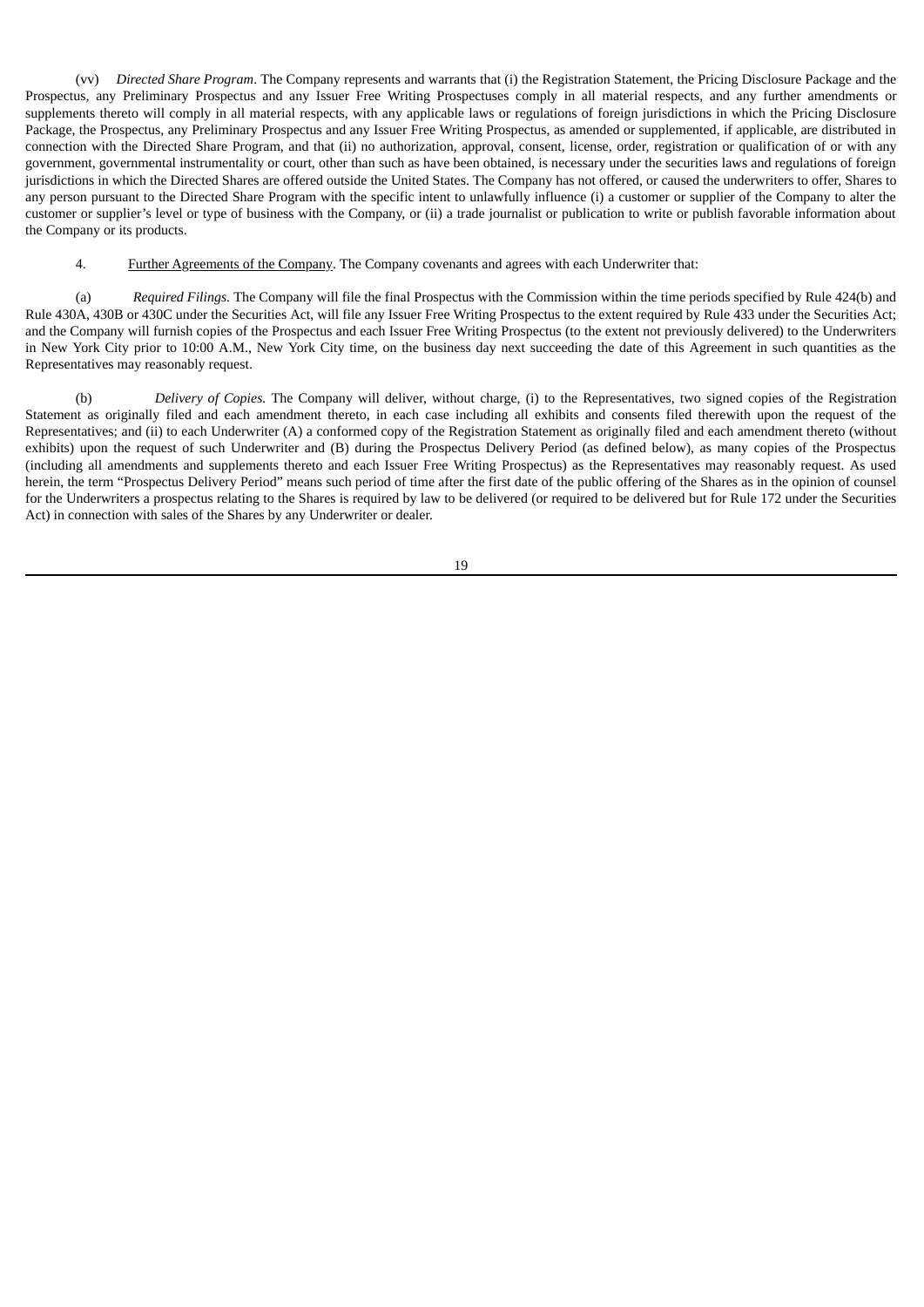(c) *Amendments or Supplements, Issuer Free Writing Prospectuses.* Before making, preparing, using, authorizing, approving, referring to or filing any Issuer Free Writing Prospectus, and before filing any amendment or supplement to the Registration Statement, the Pricing Disclosure Package or the Prospectus, the Company will furnish to the Representatives and counsel for the Underwriters a copy of the proposed Issuer Free Writing Prospectus, amendment or supplement for review and will not make, prepare, use, authorize, approve, refer to or file any such Issuer Free Writing Prospectus or file any such proposed amendment or supplement to which the Representatives reasonably object.

(d) *Notice to the Representatives.* The Company will advise the Representatives promptly, and confirm such advice in writing (which may be by electronic mail), (i) when the Registration Statement has become effective; (ii) when any amendment to the Registration Statement has been filed or becomes effective; (iii) when any supplement to the Pricing Disclosure Package, the Prospectus, any Issuer Free Writing Prospectus or any Written Testingthe-Waters Communication or any amendment to the Prospectus has been filed or distributed; (iv) of any request by the Commission for any amendment to the Registration Statement or any amendment or supplement to the Prospectus or the receipt of any comments from the Commission relating to the Registration Statement or any other request by the Commission for any additional information including, but not limited to, any request for information concerning any Testing-the-Waters Communication; (v) of the issuance by the Commission or any other governmental or regulatory authority of any order suspending the effectiveness of the Registration Statement or preventing or suspending the use of any Preliminary Prospectus, any of the Pricing Disclosure Package, the Prospectus or any Written Testing-the-Waters Communication or the initiation or, to the Company's knowledge, threatening of any proceeding for that purpose or pursuant to Section 8A of the Securities Act; (vi) of the occurrence of any event or development within the Prospectus Delivery Period as a result of which the Prospectus, any of the Pricing Disclosure Package, any Issuer Free Writing Prospectus or any Written Testing-the-Waters Communication as then amended or supplemented would include any untrue statement of a material fact or omit to state a material fact necessary in order to make the statements therein, in the light of the circumstances existing when the Prospectus, the Pricing Disclosure Package, any such Issuer Free Writing Prospectus or any Written Testing-the-Waters Communication is delivered to a purchaser, not misleading; and (vii) of the receipt by the Company of any notice with respect to any suspension of the qualification of the Shares for offer and sale in any jurisdiction or the initiation or, to the Company's knowledge, threatening of any proceeding for such purpose; and the Company will use its reasonable best efforts to prevent the issuance of any such order suspending the effectiveness of the Registration Statement, preventing or suspending the use of any Preliminary Prospectus, any of the Pricing Disclosure Package or the Prospectus or any Written Testing-the-Waters Communication or suspending any such qualification of the Shares and, if any such order is issued, will obtain as soon as possible the withdrawal thereof.

(e) *Ongoing Compliance.* (1) If during the Prospectus Delivery Period (i) any event or development shall occur or condition shall exist as a result of which the Prospectus as then amended or supplemented would include any untrue statement of a material fact or omit to state any material fact necessary in order to make the statements therein, in the light of the circumstances existing when the Prospectus is delivered to a purchaser, not misleading or (ii) it is necessary to amend or supplement the Prospectus to comply with law, the Company will promptly notify the Underwriters thereof and forthwith prepare and, subject to paragraph (c) above, file with the Commission and furnish to the Underwriters and to such dealers as the Representatives may designate such amendments or supplements to the Prospectus as may be necessary so that the statements in the Prospectus as so amended or supplemented will not, in the light of the circumstances existing when the Prospectus is delivered to a purchaser, be misleading or so that the Prospectus will comply with law and (2) if at any time prior to the Closing Date (i) any event or development shall occur or condition shall exist as a result of which the Pricing Disclosure Package as then amended or supplemented would include any untrue statement of a material fact or omit to state any material fact necessary in order to make the statements therein, in the light of the circumstances existing when the Pricing Disclosure Package is delivered to a purchaser, not misleading or (ii) it is necessary to amend or supplement the Pricing Disclosure Package to comply with law, the Company will promptly notify the Underwriters thereof and forthwith prepare and, subject to paragraph  $(c)$  above, file with the Commission (to the extent required) and furnish to the Underwriters and to such dealers as the Representatives may designate such amendments or supplements to the Pricing Disclosure Package as may be necessary so that the statements in the Pricing Disclosure Package as so amended or supplemented will not, in the light of the circumstances existing when the Pricing Disclosure Package is delivered to a purchaser, be misleading or so that the Pricing Disclosure Package will comply with law.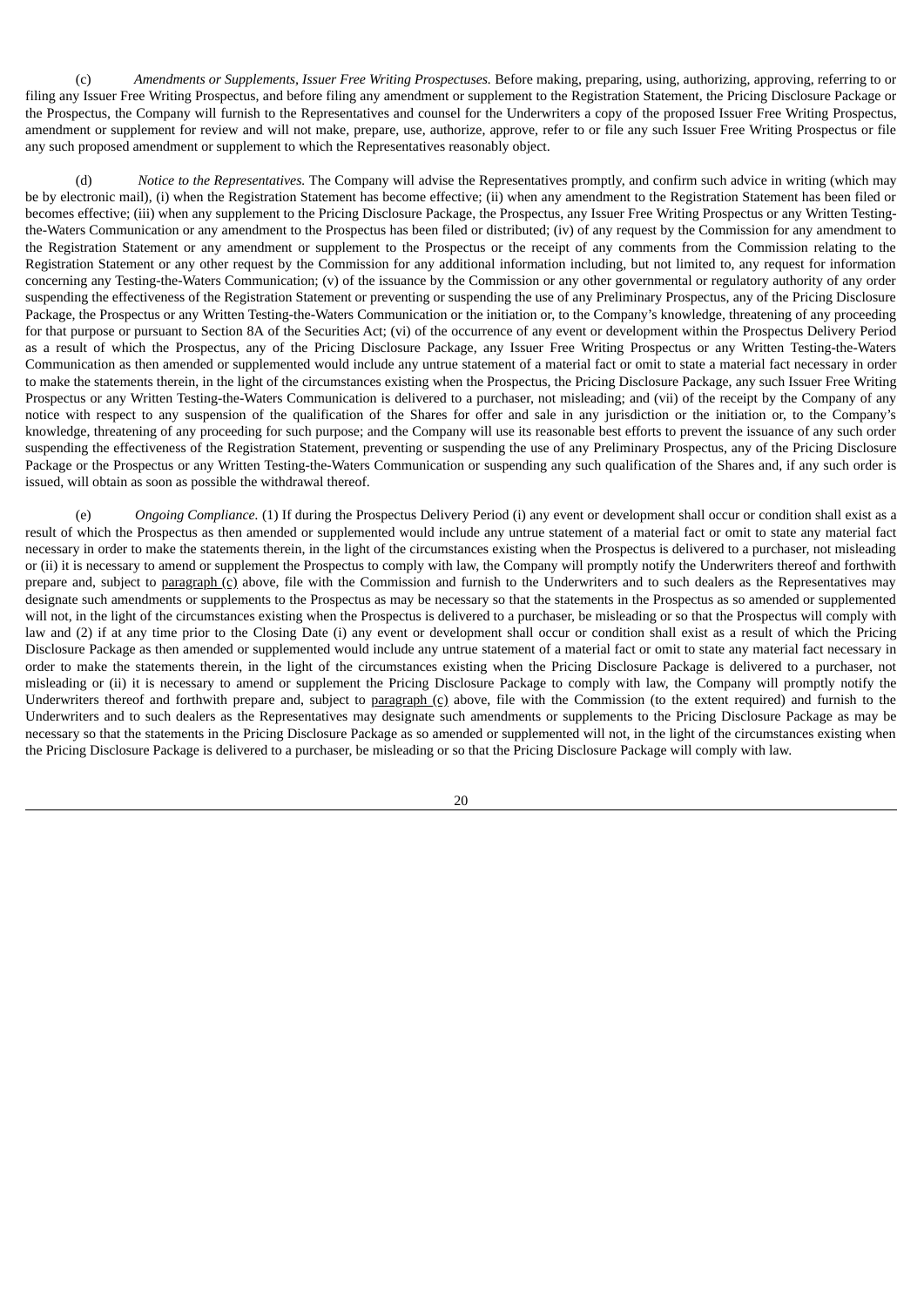(f) *Blue Sky Compliance.* The Company, in cooperation with the Representatives, will qualify the Shares for offer and sale under the securities or Blue Sky laws of such jurisdictions as the Representatives shall reasonably request and will continue such qualifications in effect so long as required for distribution of the Shares; provided that the Company shall not be required to (i) qualify as a foreign corporation or other entity or as a dealer in securities in any such jurisdiction where it would not otherwise be required to so qualify, (ii) file any general consent to service of process in any such jurisdiction or (iii) subject itself to taxation in any such jurisdiction if it is not otherwise so subject.

(g) *Earning Statement.* The Company will make generally available to its security holders and the Representatives as soon as practicable an earning statement that satisfies the provisions of Section 11(a) of the Securities Act and Rule 158 of the Commission promulgated thereunder covering a period of at least twelve months beginning with the first fiscal quarter of the Company occurring after the "effective date" (as defined in Rule 158) of the Registration Statement; provided that the Company will be deemed to comply with such requirement by filing such earnings statements on the Commission's Electronic, Data Gathering, Analysis and Retrieval System ("EDGAR") (or any successor system).

(h) *Clear Market.* For a period of 180 days after the date of the Prospectus, the Company will not (i) offer, pledge, sell, contract to sell, sell any option or contract to purchase, purchase any option or contract to sell, grant any option, right or warrant to purchase, lend or otherwise transfer or dispose of, directly or indirectly, or submit to, or file with, the Commission a registration statement under the Securities Act relating to, any shares of Stock or any securities convertible into or exercisable or exchangeable for Stock, or publicly disclose the intention to undertake any of the foregoing (other than filings on Form S-8 relating to the InnovAge Holding Corp. 2021 Omnibus Incentive Plan), or (ii) enter into any swap or other agreement that transfers, in whole or in part, any of the economic consequences of ownership of the Stock or any such other securities, whether any such transaction described in clauses (i) or (ii) above is to be settled by delivery of Stock or such other securities, in cash or otherwise, without the prior written consent of (x) J.P. Morgan Securities LLC and (y) at least one of Barclays Capital Inc. and Goldman Sachs & Co. LLC (it being understood that notice is only required to be given to the underwriters providing such consent), other than the Shares to be sold hereunder.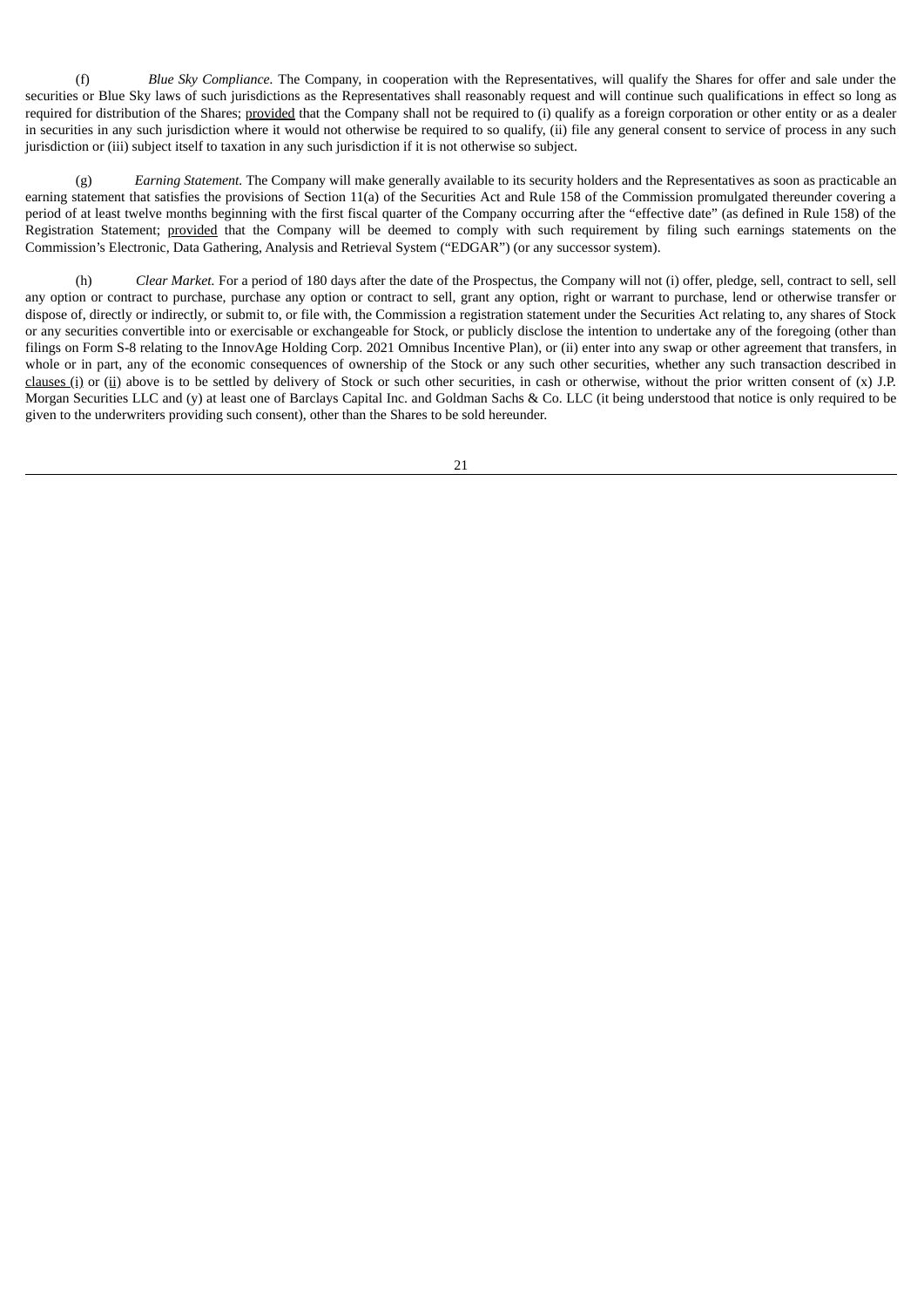The restrictions described above do not apply to (i) the Shares to be sold hereunder; (ii) the issuance of shares of Stock or securities convertible into or exercisable for shares of Stock pursuant to the conversion or exchange of convertible or exchangeable securities or the exercise of warrants or options (including net exercise) or the settlement of RSUs (including net settlement), in each case outstanding on the date of this Agreement and described in the Prospectus; (iii) grants of stock options, stock awards, restricted stock, RSUs or other equity awards and the issuance of shares of Stock or securities convertible into or exercisable or exchangeable for shares of Stock (whether upon the exercise of stock options or otherwise) to the Company's employees, officers, directors, advisors or consultants pursuant to the terms of an equity compensation plan in effect as of the Closing Date and described in the Prospectus, provided that such recipients enter into a lock-up agreement with the Underwriters substantially in the form of Exhibit D hereto; (iv) the issuance of up to 10% of the shares of Stock issued and outstanding immediately following the Closing Date, in acquisitions or other similar strategic transactions, provided that such recipients enter into a lock-up agreement with the Underwriters substantially in the form of Exhibit D hereto; or (v) the filing of any registration statement on Form S-8 relating to securities granted or to be granted pursuant to any plan in effect on the date of this Agreement and described in the Prospectus or any assumed benefit plan pursuant to an acquisition or similar strategic transaction.

If (x) J.P. Morgan Securities LLC and (y) at least one of Barclays Capital Inc. and Goldman Sachs & Co. LLC (it being understood that notice is only required to be given to the underwriters providing such consent), in their sole discretion, agree to release or waive the restrictions set forth in a lock-up letter described in Section 6(m) hereof for an officer or director of the Company and provide the Company with notice of the impending release or waiver substantially in the form of Exhibit B hereto at least three business days before the effective date of the release or waiver (indicating the effective date of such release or waiver in such notice to the Company), the Company agrees to announce the impending release or waiver substantially in the form of Exhibit C hereto through a major news service at least two business days before the effective date of the release or waiver.

(i) *Use of Proceeds.* The Company will apply the net proceeds from the sale of the Shares as described in each of the Registration Statement, the Pricing Disclosure Package and the Prospectus under the heading "Use of proceeds."

(j) *No Stabilization.* Neither the Company nor its subsidiaries or affiliates will take, directly or indirectly, any action designed to or that could reasonably be expected to cause or result in any stabilization or manipulation of the price of the Stock.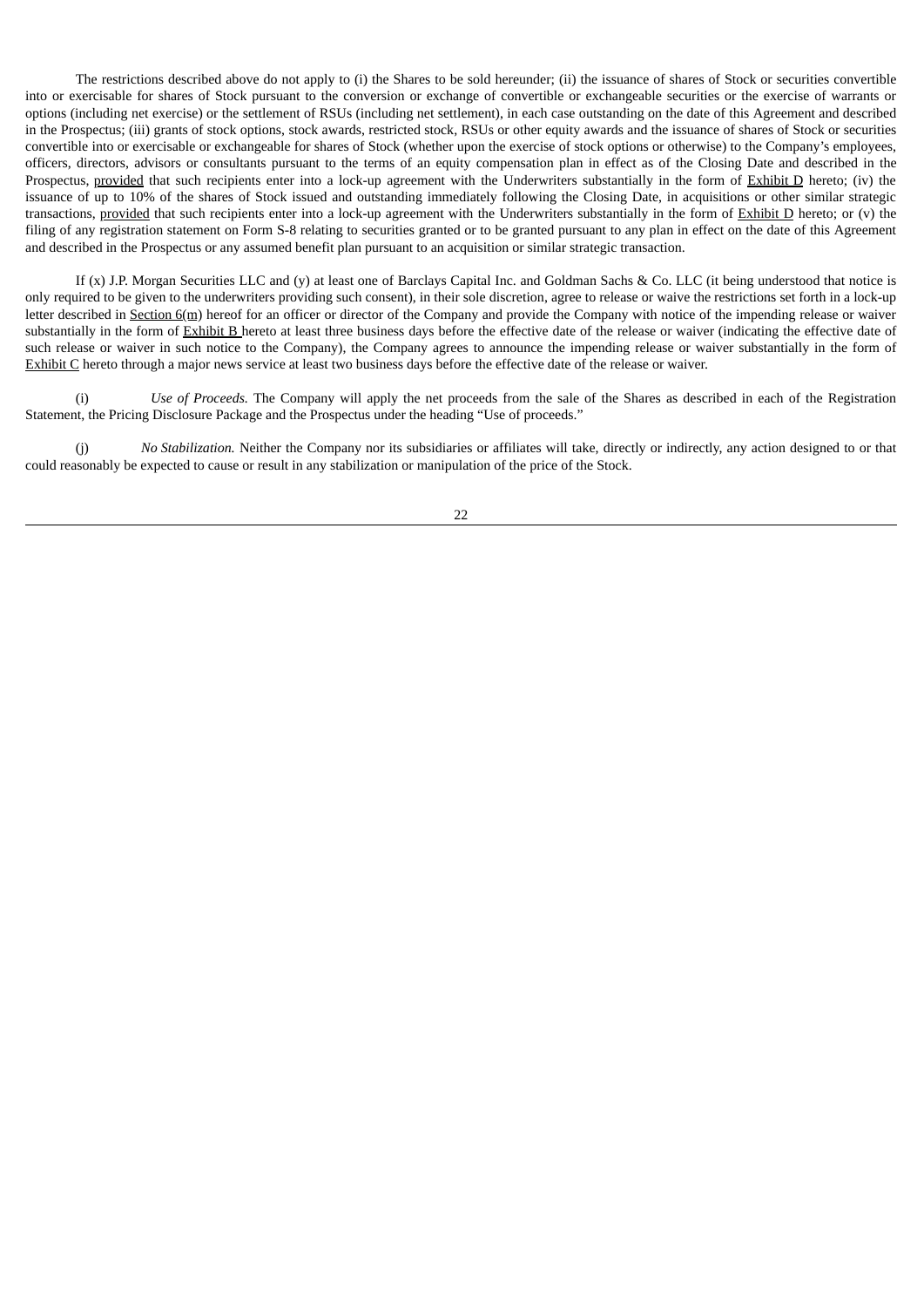(k) *Exchange Listing.* The Company will use its reasonable best efforts to list for quotation the Shares on the Exchange.

(l) *Reports.* For a period of two years following the date hereof, so long as the Company is subject to the reporting requirements of either Section 13 or Section 15(d) of the Exchange Act, the Company will furnish to the Representatives, as soon as they are available, copies of all reports or other communications (financial or other) furnished to holders of the Shares, and copies of any reports and financial statements furnished to or filed with the Commission or any national securities exchange or automatic quotation system; provided that the Company will be deemed to have furnished such reports and financial statements to the Representatives to the extent they are filed on EDGAR.

(m) *Record Retention*. The Company will, pursuant to reasonable procedures developed in good faith, retain copies of each Issuer Free Writing Prospectus that is not filed with the Commission in accordance with Rule 433 under the Securities Act.

(n) *Filings.* The Company will file with the Commission such reports as may be required by Rule 463 under the Securities Act.

(o) *Directed Share Program.* The Company will comply with all applicable securities and other laws, rules and regulations in each jurisdiction in which the Directed Shares are offered in connection with the Directed Share Program.

(p) *Emerging Growth Company*. The Company will promptly notify the Representatives if the Company ceases to be an Emerging Growth Company at any time prior to the later of (i) completion of the distribution of Shares within the meaning of the Securities Act and (ii) completion of the 180-day restricted period referred to in  $Section 4(h)$  hereof.

5. Certain Agreements of the Underwriters. Each Underwriter hereby represents and agrees that:

(a) It has not and will not use, authorize use of, refer to or participate in the planning for use of, any "free writing prospectus," as defined in Rule 405 under the Securities Act (which term includes use of any written information furnished to the Commission by the Company and not incorporated by reference into the Registration Statement and any press release issued by the Company) other than (i) a free writing prospectus that contains no "issuer information" (as defined in Rule 433(h)(2) under the Securities Act) that was not included (including through incorporation by reference) in the Preliminary Prospectus or a previously filed Issuer Free Writing Prospectus, (ii) any Issuer Free Writing Prospectus listed on Annex A hereto or prepared pursuant to Section  $3(\varsigma)$  or Section  $4(\varsigma)$  above (including any electronic road show), or (iii) any free writing prospectus prepared by such underwriter and approved by the Company in advance in writing (each such free writing prospectus referred to in clauses (i) or (iii), an "Underwriter Free Writing Prospectus").

(b) It has not and will not, without the prior written consent of the Company, use any free writing prospectus that contains the final terms of the Shares unless such terms have previously been included in a free writing prospectus filed with the Commission.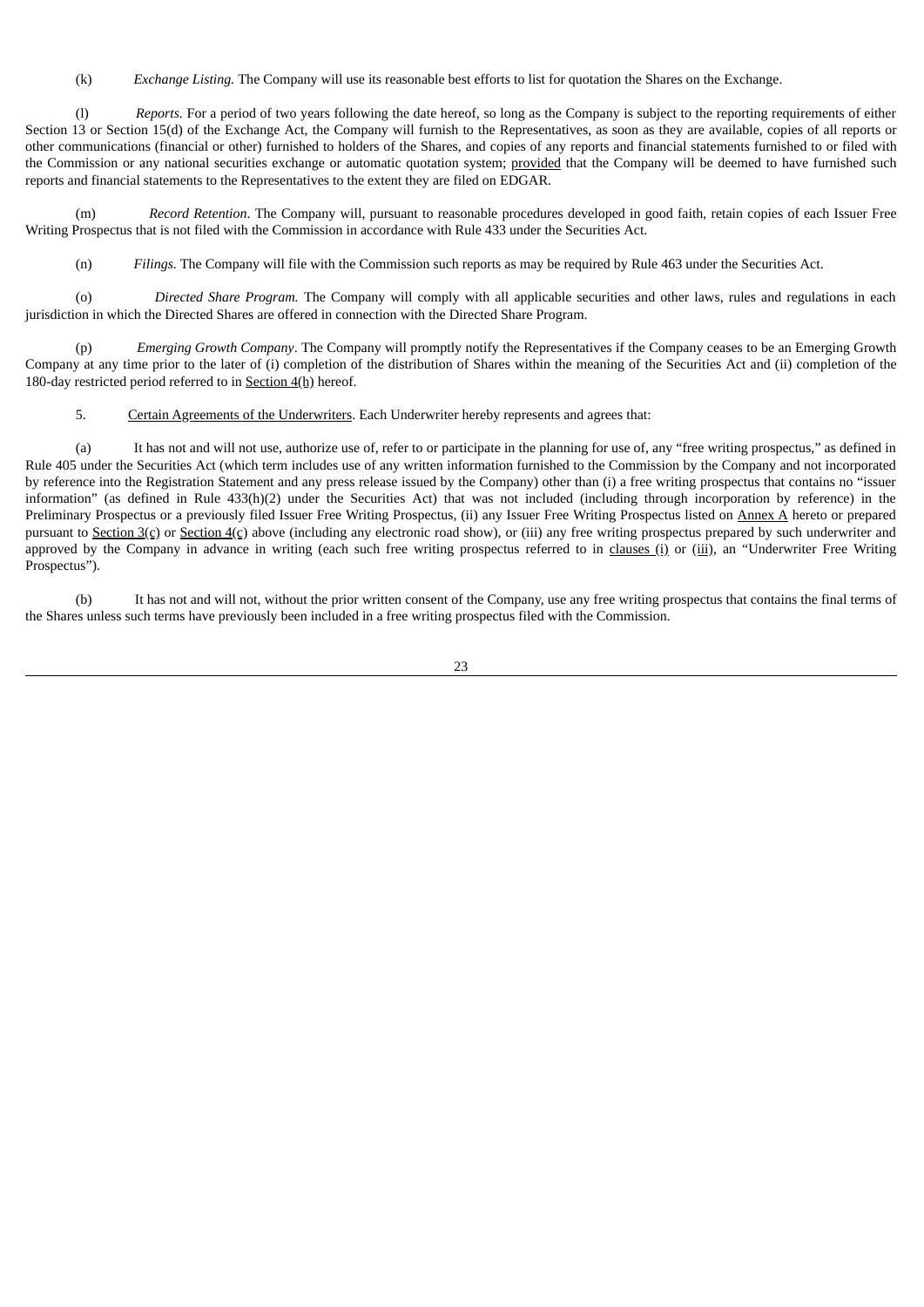(c) It is not subject to any pending proceeding under Section 8A of the Securities Act with respect to the offering (and will promptly notify the Company if any such proceeding against it is initiated during the Prospectus Delivery Period).

6. Conditions of Underwriters' Obligations. The obligation of each Underwriter to purchase the Underwritten Shares on the Closing Date or the Option Shares on the Additional Closing Date, as the case may be, as provided herein is subject to the performance by the Company of its covenants and other obligations hereunder and to the following additional conditions:

(a) *Registration Compliance; No Stop Order.* No order suspending the effectiveness of the Registration Statement shall be in effect, and no proceeding for such purpose or pursuant to Section 8A under the Securities Act shall be pending before or threatened by the Commission; the Prospectus and each Issuer Free Writing Prospectus shall have been timely filed with the Commission under the Securities Act (in the case of an Issuer Free Writing Prospectus, to the extent required by Rule 433 under the Securities Act) and in accordance with Section 4(a) hereof; and all requests by the Commission for additional information shall have been complied with to the reasonable satisfaction of the Representatives.

(b) *Representations and Warranties.* The representations and warranties of the Company contained herein shall be true and correct on the date hereof and on and as of the Closing Date or the Additional Closing Date, as the case may be; and the statements of the Company and its officers made in any certificates delivered pursuant to this Agreement shall be true and correct on and as of the Closing Date or the Additional Closing Date, as the case may be.

(c) *No Material Adverse Change.* No event or condition of a type described in Section 3(h) hereof shall have occurred or shall exist, which event or condition is not described in the Pricing Disclosure Package (excluding any amendment or supplement thereto) and the Prospectus (excluding any amendment or supplement thereto) and the effect of which in the judgment of the Representatives makes it impracticable or inadvisable to proceed with the offering, sale or delivery of the Shares on the Closing Date or the Additional Closing Date, as the case may be, on the terms and in the manner contemplated by this Agreement, the Pricing Disclosure Package and the Prospectus.

(d) *Officer's Certificate.* The Representatives shall have received on and as of the Closing Date or the Additional Closing Date, as the case may be, a certificate of the chief financial officer or chief accounting officer of the Company and one additional senior executive officer of the Company who is satisfactory to the Representatives (i) confirming that such officers have carefully reviewed the Registration Statement, the Pricing Disclosure Package and the Prospectus and, to the knowledge of such officer, the representations set forth in Sections  $3(b)$  and  $3(f)$  hereof are true and correct, (ii) confirming that the other representations and warranties of the Company in this Agreement are true and correct and that the Company has complied in all material respects with all agreements and satisfied all conditions on its part to be performed or satisfied hereunder at or prior to the Closing Date or the Additional Closing Date, as the case may be, and (iii) to the effect set forth in paragraphs (a) and (c) above.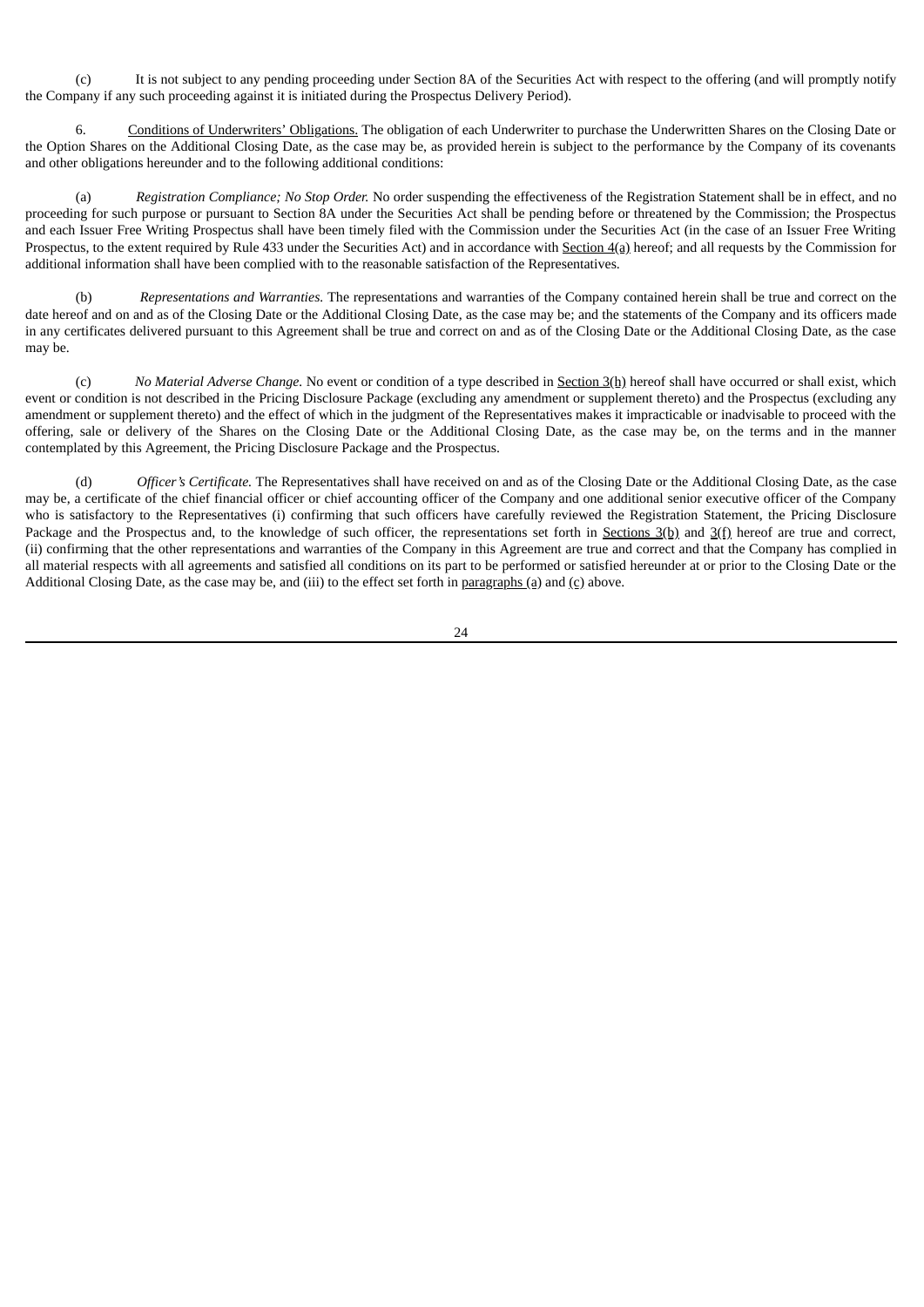#### (e) *Comfort Letters.*

(i) On the date of this Agreement and on the Closing Date or the Additional Closing Date, as the case may be, Deloitte & Touche LLP shall have furnished to the Representatives, at the request of the Company, a letter, dated the respective dates of delivery thereof and addressed to the Underwriters, in form and substance reasonably satisfactory to the Representatives, containing statements and information of the type customarily included in accountants' "comfort letters" to underwriters with respect to the financial statements and certain financial information contained in each of the Registration Statement, the Pricing Disclosure Package and the Prospectus; provided, that the letter delivered on the Closing Date or the Additional Closing Date, as the case may be, shall use a "cut-off" date no more than two business days prior to such Closing Date or such Additional Closing Date, as the case may be.

(ii) On the date of this Agreement and on the Closing Date or the Additional Closing Date, as the case may be, the Company shall have furnished to the Representatives a certificate, dated the respective dates of delivery thereof and addressed to the Underwriters, of its chief financial officer with respect to certain financial data contained in the Pricing Disclosure Package and the Prospectus, providing "management comfort" with respect to such information, in form and substance reasonably satisfactory to the Representatives.

(f) *Opinion and 10b-5 Statement of Counsel for the Company.* Kirkland & Ellis LLP, counsel for the Company, shall have furnished to the Representatives, at the request of the Company, their written opinion and 10b-5 statement, dated the Closing Date or the Additional Closing Date, as the case may be, and addressed to the Underwriters, in form and substance reasonably satisfactory to the Representatives.

(g) *Opinion of Regulatory Counsel for the Company.* McDermott Will & Emery LLP, special regulatory counsel for the Company, shall have furnished to the Representatives, their written opinion, dated the Closing Date or the Additional Closing Date, as the case may be, and addressed to the Underwriters, in form and substance reasonably satisfactory to the Representatives.

(h) *Opinion of General Counsel for the Company*. Vanessa D. Walton, Chief Legal Officer to the Company, shall have furnished to the Representatives, at the request of the Company, her written opinion, dated the Closing Date or the Additional Closing Date, as the case may be, and addressed to the Underwriters, in form and substance reasonably satisfactory to the Representatives.

(i) *Opinion and 10b-5 Statement of Counsel for the Underwriters.* The Representatives shall have received on and as of the Closing Date or the Additional Closing Date, as the case may be, an opinion and 10b-5 statement, addressed to the Underwriters, of Simpson Thacher & Bartlett LLP, counsel for the Underwriters, with respect to such matters as the Representatives may reasonably request, and such counsel shall have received such documents and information as they may reasonably request to enable them to pass upon such matters.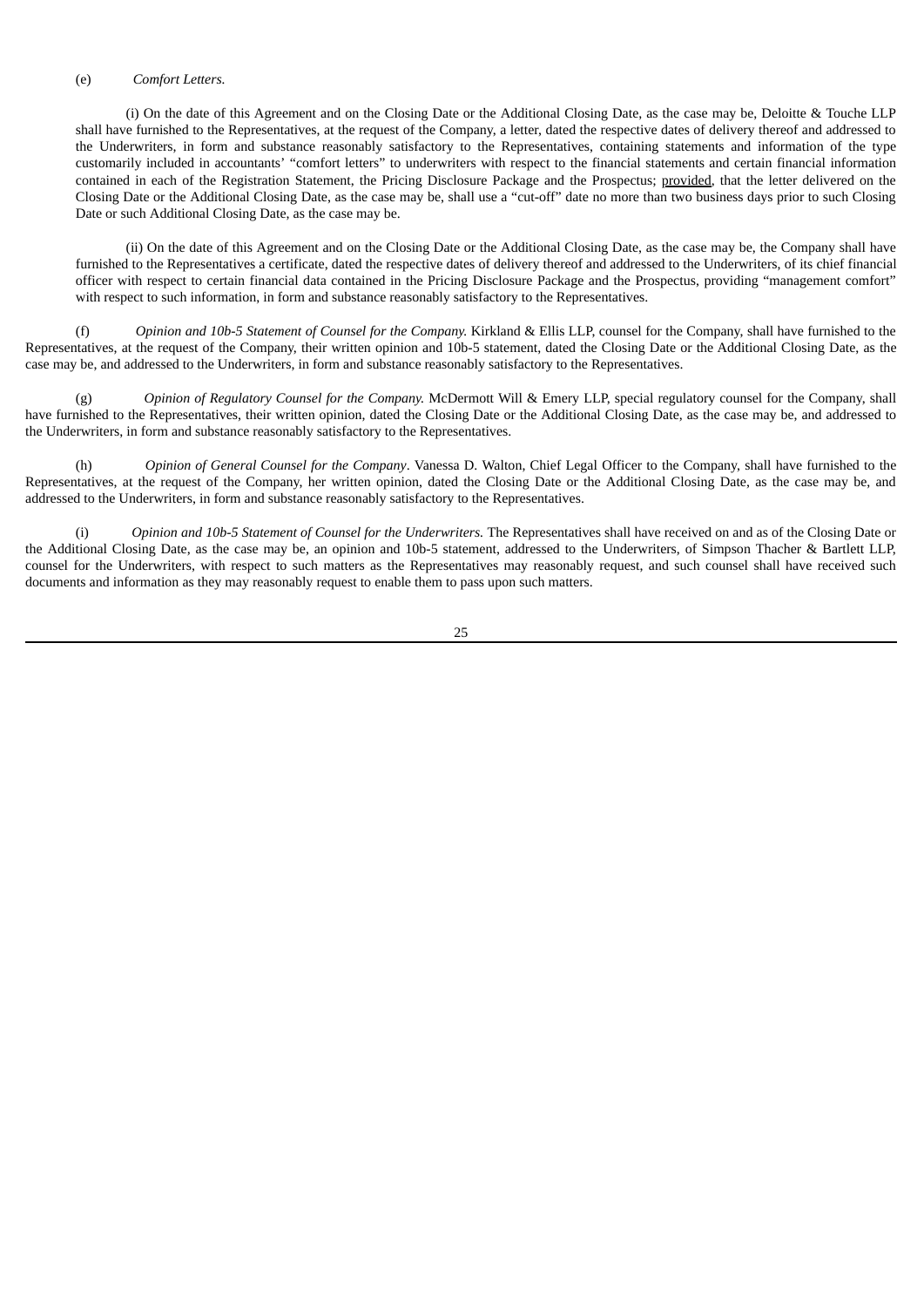(j) *No Legal Impediment to Issuance and Sale.* No action shall have been taken and no statute, rule, regulation or order shall have been enacted, adopted or issued by any federal, state or foreign governmental or regulatory authority that would, as of the Closing Date or the Additional Closing Date, as the case may be, prevent the issuance or sale of the Shares; and no injunction or order of any federal, state or foreign court shall have been issued that would, as of the Closing Date or the Additional Closing Date, as the case may be, prevent the issuance or sale of the Shares.

(k) *Good Standing*. The Representatives shall have received on and as of the Closing Date or the Additional Closing Date, as the case may be, satisfactory evidence of the good standing of the Company and its subsidiaries in their respective jurisdictions of organization and their good standing in such other jurisdictions as the Representatives may reasonably request, in each case in writing or any standard form of telecommunication from the appropriate governmental authorities of such jurisdictions.

(l) *Exchange Listing.* The Shares to be delivered on the Closing Date or the Additional Closing Date, as the case may be, shall have been approved for quotation on the Exchange, subject to official notice of issuance.

(m) *Lock-up Agreements*. The "lock-up" agreements, each substantially in the form of Exhibit D hereto, between you and certain shareholders, officers and directors of the Company, relating to sales and certain other dispositions of shares of Stock or certain other securities, delivered to you on or before the date hereof, shall be full force and effect on the Closing Date or the Additional Closing Date, as the case may be.

(n) *Additional Documents.* On or prior to the Closing Date or the Additional Closing Date, as the case may be, the Company shall have furnished to the Representatives such further certificates and documents as the Representatives may reasonably request.

All opinions, letters, certificates and evidence mentioned above or elsewhere in this Agreement shall be deemed to be in compliance with the provisions hereof only if they are in form and substance reasonably satisfactory to counsel for the Underwriters.

## 7. Indemnification and Contribution.

(a) *Indemnification of the Underwriters.* The Company agrees to indemnify and hold harmless each Underwriter, its affiliates, directors and officers and each person, if any, who controls such Underwriter within the meaning of Section 15 of the Securities Act or Section 20 of the Exchange Act, from and against any and all losses, claims, damages and liabilities (including, without limitation, reasonable legal fees and other reasonable expenses incurred in connection with any suit, action or proceeding or any claim asserted, as such fees and expenses are incurred and documented), joint or several, that arise out of, or are based upon, (i) any untrue statement or alleged untrue statement of a material fact contained in the Registration Statement or caused by any omission or alleged omission to state therein a material fact required to be stated therein or necessary in order to make the statements therein, not misleading, or (ii) any untrue statement or alleged untrue statement of a material fact contained in the Prospectus (or any amendment or supplement thereto), any Preliminary Prospectus, any Issuer Free Writing Prospectus, any "issuer information" filed or required to be filed pursuant to Rule 433(d) under the Securities Act, any Written Testing-the-Waters Communication, any road show as defined in Rule 433(h) under the Securities Act (a "road show") or any Pricing Disclosure Package (including any Pricing Disclosure Package that has subsequently been amended), or caused by any omission or alleged omission to state therein a material fact necessary in order to make the statements therein, in light of the circumstances under which they were made, not misleading, in each case except insofar as such losses, claims, damages or liabilities arise out of, or are based upon, any untrue statement or omission or alleged untrue statement or omission made in reliance upon and in conformity with any information relating to any Underwriter furnished to the Company in writing by such Underwriter through the Representatives expressly for use therein, it being understood and agreed that the only such information furnished by any Underwriter consists of the information described as such in paragraph (b) below.

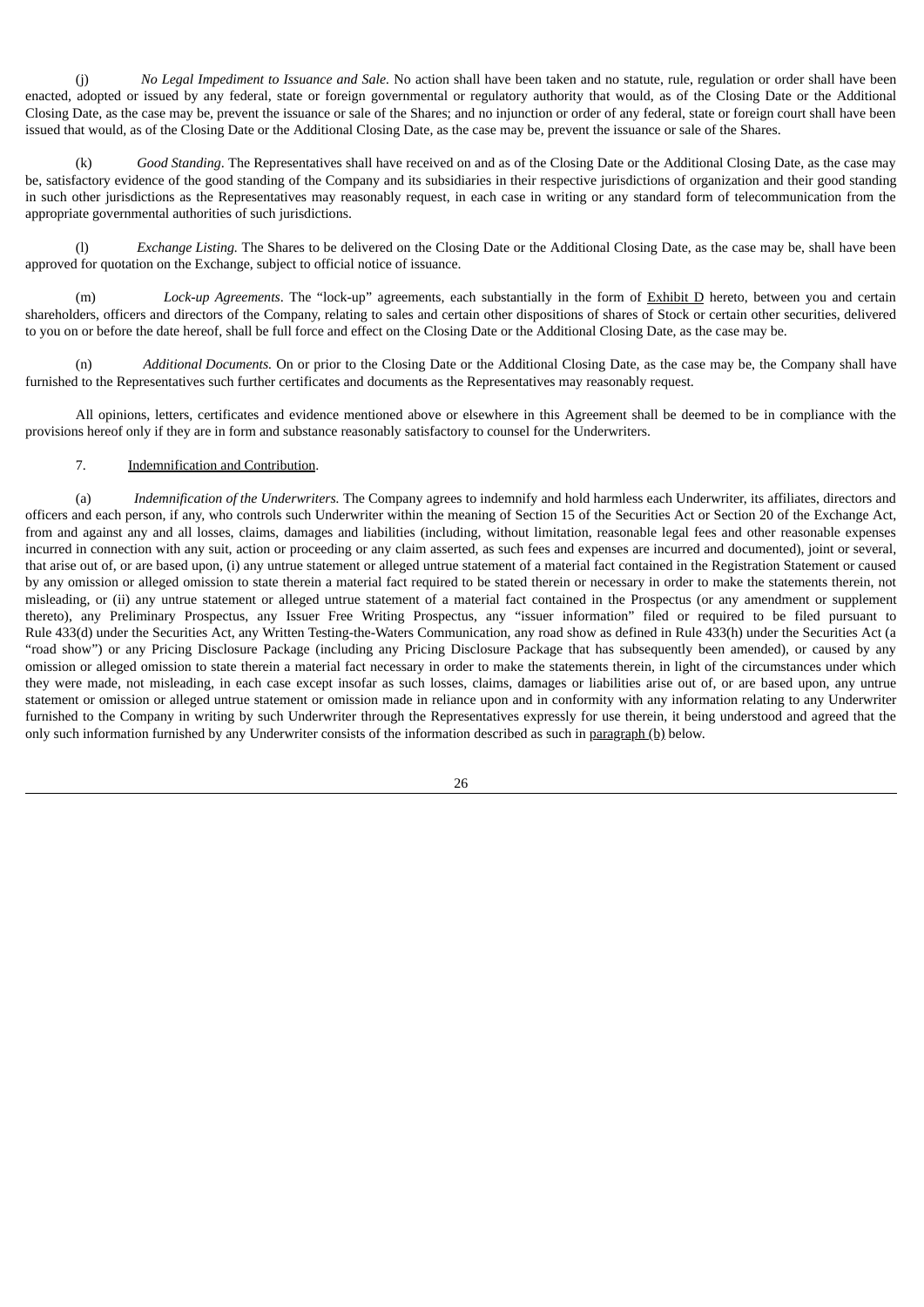(b) *Indemnification of the Company.* Each Underwriter agrees, severally and not jointly, to indemnify and hold harmless the Company and its directors and officers who signed the Registration Statement and each person, if any, who controls the Company within the meaning of Section 15 of the Securities Act or Section 20 of the Exchange Act to the same extent as the indemnity set forth in paragraph (a) above, but only with respect to any losses, claims, damages or liabilities that arise out of, or are based upon, any untrue statement or omission or alleged untrue statement or omission made in reliance upon and in conformity with any information relating to such Underwriter furnished to the Company in writing by such Underwriter through the Representatives expressly for use in the Registration Statement, the Prospectus (or any amendment or supplement thereto), any Preliminary Prospectus, any Issuer Free Writing Prospectus, any Written Testing-the-Waters Communication, any road show or any Pricing Disclosure Package (including any Pricing Disclosure Package that has subsequently been amended), it being understood and agreed upon that the only such information furnished by any Underwriter consists of the following information in the Prospectus furnished on behalf of each Underwriter: the concession and reallowance figures appearing in the third paragraph under the caption "Underwriting," and the information contained in the fifteenth, sixteenth and seventeenth paragraphs under the caption "Underwriting."

(c) *Notice and Procedures*. If any suit, action, proceeding (including any governmental or regulatory investigation), claim or demand shall be brought or asserted against any person in respect of which indemnification may be sought pursuant to the preceding paragraphs of this Section 7, such person (the "Indemnified Person") shall promptly notify the person against whom such indemnification may be sought (the "Indemnifying Person") in writing; provided that the failure to notify the Indemnifying Person shall not relieve it from any liability that it may have under the preceding paragraphs of this Section 7 except to the extent that it has been materially prejudiced (through the forfeiture of substantive rights or defenses) by such failure; and provided, further, that the failure to notify the Indemnifying Person shall not relieve it from any liability that it may have to an Indemnified Person otherwise than under the preceding paragraphs of this Section 7. If any such proceeding shall be brought or asserted against an Indemnified Person and it shall have notified the Indemnifying Person thereof and such Indemnified Person seeks or intends to seek indemnity from the Indemnifying Person, the Indemnifying Person will be entitled to participate in, and, to the extent that it shall elect, jointly with all other Indemnifying Person(s) similarly notified, by written notice delivered to the Indemnified Person promptly after receiving the aforesaid notice from such Indemnified Person, to assume the defense thereof with counsel reasonably satisfactory to such Indemnified Person. Upon receipt of such aforesaid notice from the Indemnifying Person to such Indemnified Person, the Indemnifying Person may retain counsel reasonably satisfactory to the Indemnified Person (who shall not, without the consent of the Indemnified Person, be counsel to the Indemnifying Person) to represent the Indemnified Person and any others entitled to indemnification pursuant to this Section 7 that the Indemnifying Person may designate in such proceeding and shall pay the reasonable fees and expenses in such proceeding and shall pay the reasonable fees and expenses of such counsel related to such proceeding, as reasonably incurred. In any such proceeding, any Indemnified Person shall have the right to retain its own counsel, but the fees and expenses of such counsel shall be at the expense of such Indemnified Person unless (i) the Indemnifying Person and the Indemnified Person shall have mutually agreed to the contrary; (ii) the Indemnifying Person has failed within a reasonable time to retain counsel reasonably satisfactory to the Indemnified Person; (iii) the Indemnified Person shall have reasonably concluded that there may be legal defenses available to it that are different from or in addition to those available to the Indemnifying Person; or (iv) the named parties in any such proceeding (including any impleaded parties) include both the Indemnifying Person and the Indemnified Person and representation of both parties by the same counsel would be inappropriate due to actual or potential differing interests between them. It is understood and agreed that the Indemnifying Person shall not, in connection with any proceeding or related proceeding in the same jurisdiction, be liable for the reasonable fees and expenses of more than one separate firm (in addition to any local counsel) for all Indemnified Persons, and that all such fees and expenses shall be paid or reimbursed as they are incurred, upon receipt from the Indemnified Person of a written request for payment thereof accompanied by a written statement with reasonable supporting detail of such fees and expenses. Any such separate firm for any Underwriter, its affiliates, directors and officers and any control persons of such Underwriter shall be designated in writing by the Representatives and any such separate firm for the Company and its directors and officers who signed the Registration Statement and any control persons of the Company shall be designated in writing by the Company. The Indemnifying Person shall not be liable for any settlement of any proceeding effected without its written consent, but if settled with such consent or if there is a final judgment for the plaintiff, the Indemnifying Person agrees to indemnify each Indemnified Person from and against any loss or liability by reason of such settlement or judgment. Notwithstanding the foregoing sentence, if at any time an Indemnified Person shall have requested that an Indemnifying Person reimburse the Indemnified Person for fees and expenses of counsel as contemplated by this paragraph  $(c)$ , the Indemnifying Person shall be liable for any settlement of any proceeding effected without its written consent if (i) such settlement is entered into more than 30 days after receipt by the Indemnifying Person of such request and (ii) the Indemnifying Person shall not have reimbursed the Indemnified Person in accordance with such request prior to the date of such settlement. No Indemnifying Person shall, without the written consent of the Indemnified Person, effect any settlement of any pending or threatened proceeding in respect of which any Indemnified Person is or could have been a party and indemnification could have been sought hereunder by such Indemnified Person, unless such settlement (x) includes an unconditional release of such Indemnified Person, in form and substance reasonably satisfactory to such Indemnified Person, from all liability on claims that are the subject matter of such proceeding and (y) does not include any statement as to or any admission of fault, culpability or a failure to act by or on behalf of any Indemnified Person.

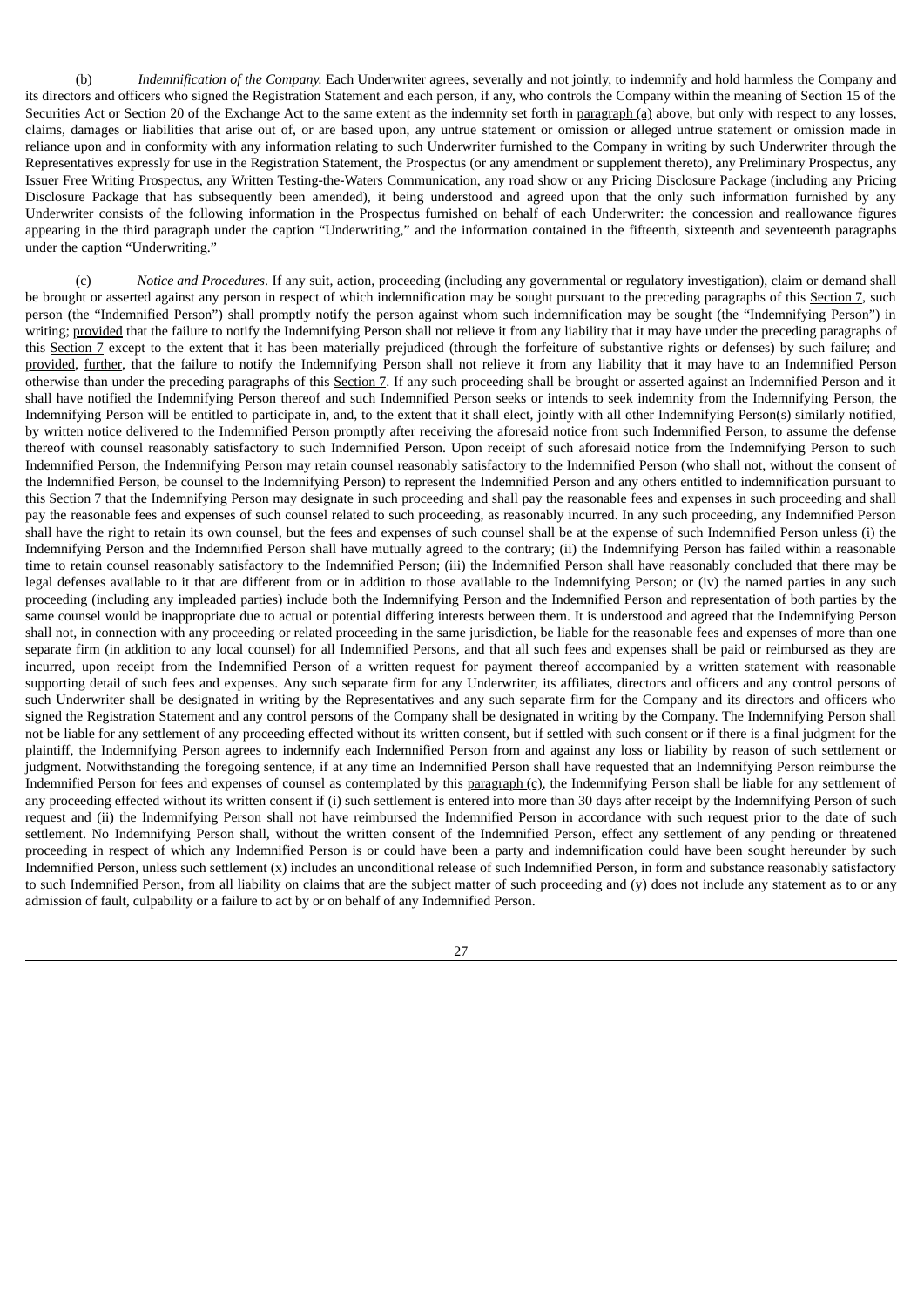(d) *Contribution*. If the indemnification provided for in paragraphs (a) or (b) above is unavailable to an Indemnified Person or insufficient in respect of any losses, claims, damages or liabilities referred to therein, then each Indemnifying Person under such paragraph, in lieu of indemnifying such Indemnified Person thereunder, shall contribute to the amount paid or payable by such Indemnified Person as a result of such losses, claims, damages or liabilities (i) in such proportion as is appropriate to reflect the relative benefits received by the Company, on the one hand, and the Underwriters on the other, from the offering of the Shares or (ii) if the allocation provided by clause (i) is not permitted by applicable law, in such proportion as is appropriate to reflect not only the relative benefits referred to in clause  $(i)$  but also the relative fault of the Company, on the one hand, and the Underwriters on the other, in connection with the statements or omissions that resulted in such losses, claims, damages or liabilities, as well as any other relevant equitable considerations. The relative benefits received by the Company, on the one hand, and the Underwriters on the other, shall be deemed to be in the same respective proportions as the net proceeds (before deducting expenses) received by the Company from the sale of the Shares and the total underwriting discounts and commissions received by the Underwriters in connection therewith, in each case as set forth in the table on the cover of the Prospectus, bear to the aggregate offering price of the Shares. The relative fault of the Company, on the one hand, and the Underwriters on the other, shall be determined by reference to, among other things, whether the untrue or alleged untrue statement of a material fact or the omission or alleged omission to state a material fact relates to information supplied by the Company or by the Underwriters and the parties' relative intent, knowledge, access to information and opportunity to correct or prevent such statement or omission.

(e) *Limitation on Liability*. The Company and the Underwriters agree that it would not be just and equitable if contribution pursuant to paragraph (d) above were determined by pro rata allocation (even if the Underwriters were treated as one entity for such purpose) or by any other method of allocation that does not take account of the equitable considerations referred to in paragraph (d) above. The amount paid or payable by an Indemnified Person as a result of the losses, claims, damages and liabilities referred to in paragraph (d) above shall be deemed to include, subject to the limitations set forth above, any legal or other expenses reasonably incurred by such Indemnified Person in connection with any such action or claim. Notwithstanding the provisions of paragraphs (d) and (e), in no event shall an Underwriter be required to contribute any amount in excess of the amount by which the total underwriting discounts and commissions received by such Underwriter with respect to the offering of the Shares exceeds the amount of any damages that such Underwriter has otherwise been required to pay by reason of such untrue or alleged untrue statement or omission or alleged omission. No person guilty of fraudulent misrepresentation (within the meaning of Section 11(f) of the Securities Act) shall be entitled to contribution from any person who was not guilty of such fraudulent misrepresentation. The Underwriters' obligations to contribute pursuant to paragraphs (d) and (e) are several in proportion to their respective purchase obligations hereunder and not joint.

(f) *Non-Exclusive Remedies*. The remedies provided for in this Section 7 are not exclusive and shall not limit any rights or remedies which may otherwise be available to any Indemnified Person at law or in equity.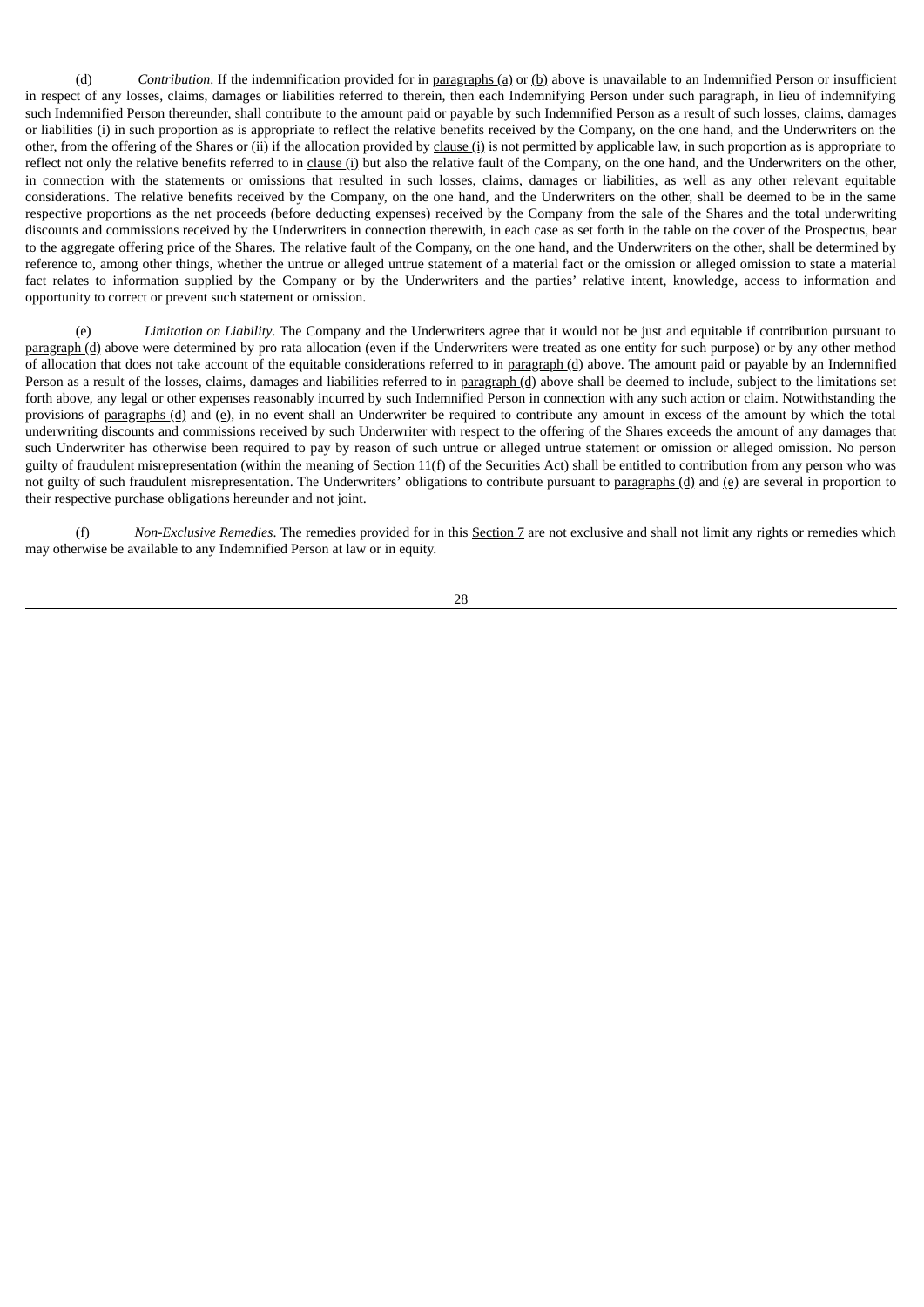(g) *Directed Share Program Indemnification.* The Company agrees to indemnify and hold harmless the Directed Share Underwriter, its affiliates, directors and officers and each person, if any, who controls the Directed Share Underwriter within the meaning of either Section 15 of the Securities Act or Section 20 of the Exchange Act (each a "Directed Share Underwriter Entity") from and against any and all losses, claims, damages and liabilities (including, without limitation, any legal fees and other expenses incurred in connection with defending or investigating any suit, action or proceeding or any claim asserted, as such fees and expenses are incurred) (i) caused by any untrue statement or alleged untrue statement of a material fact contained in any material prepared by or with the consent of the Company for distribution to Participants in connection with the Directed Share Program or caused by any omission or alleged omission to state therein a material fact necessary to make the statements therein, in light of the circumstances under which they were made, not misleading; (ii) caused by the failure of any Participant to pay for and accept delivery of Directed Shares that the Participant agreed to purchase; or (iii) related to, arising out of, or in connection with the Directed Share Program, other than losses, claims, damages or liabilities (or expenses relating thereto) that are finally judicially determined to have resulted from the bad faith or gross negligence of the Directed Share Underwriter Entities.

(h) In case any proceeding (including any governmental investigation) shall be instituted involving any Directed Share Underwriter Entity in respect of which indemnity may be sought pursuant to paragraph (g) above, the Directed Share Underwriter Entity seeking indemnity shall promptly notify the Company in writing and the Company, upon request of the Directed Share Underwriter Entity, shall retain counsel reasonably satisfactory to the Directed Share Underwriter Entity to represent the Directed Share Underwriter Entity and any others the Company may designate in such proceeding and shall pay the reasonable fees and disbursements of such counsel related to such proceeding. In any such proceeding, any Directed Share Underwriter Entity shall have the right to retain its own counsel, but the fees and expenses of such counsel shall be at the expense of such Directed Share Underwriter Entity unless (i) the Company and such Directed Share Underwriter Entity shall have mutually agreed to the retention of such counsel, (ii) the Company has failed within a reasonable time to retain counsel reasonably satisfactory to such Directed Share Underwriter Entity, (iii) the Directed Share Underwriter Entity shall have reasonably concluded that there may be legal defenses available to it that are different from or in addition to those available to the Company or (iv) the named parties to any such proceeding (including any impleaded parties) include both the Company and the Directed Share Underwriter Entity and representation of both parties by the same counsel would be inappropriate due to actual or potential differing interests between them. The Company shall not, in respect of the legal expenses of the Directed Share Underwriter Entities in connection with any proceeding or related proceedings in the same jurisdiction, be liable for the fees and expenses of more than one separate firm (in addition to any local counsel) for all Directed Share Underwriter Entities. The Company shall not be liable for any settlement of any proceeding effected without its written consent, but if settled with such consent, the Company agrees to indemnify the Directed Share Underwriter Entities from and against any loss or liability by reason of such settlement. Notwithstanding the foregoing sentence, if at any time any Directed Share Underwriter Entity shall have requested the Company to reimburse such Directed Share Underwriter Entity for fees and expenses of counsel as contemplated by the second and third sentences of this paragraph, the Company agrees that it shall be liable for any settlement of any proceeding effected without its written consent if (i) such settlement is entered into more than 30 days after receipt by the Company of the aforesaid request and (ii) the Company shall not have reimbursed such Directed Share Underwriter Entity in accordance with such request prior to the date of such settlement. The Company shall not, without the prior written consent of the Directed Share Underwriter, effect any settlement of any pending or threatened proceeding in respect of which any Directed Share Underwriter Entity is or could have been a party and indemnity could have been sought hereunder by such Directed Share Underwriter Entity, unless (x) such settlement includes an unconditional release of the Directed Share Underwriter Entities from all liability on claims that are the subject matter of such proceeding and (y) does not include any statement as to or any admission of fault, culpability or a failure to act by or on behalf of the Directed Share Underwriter Entity.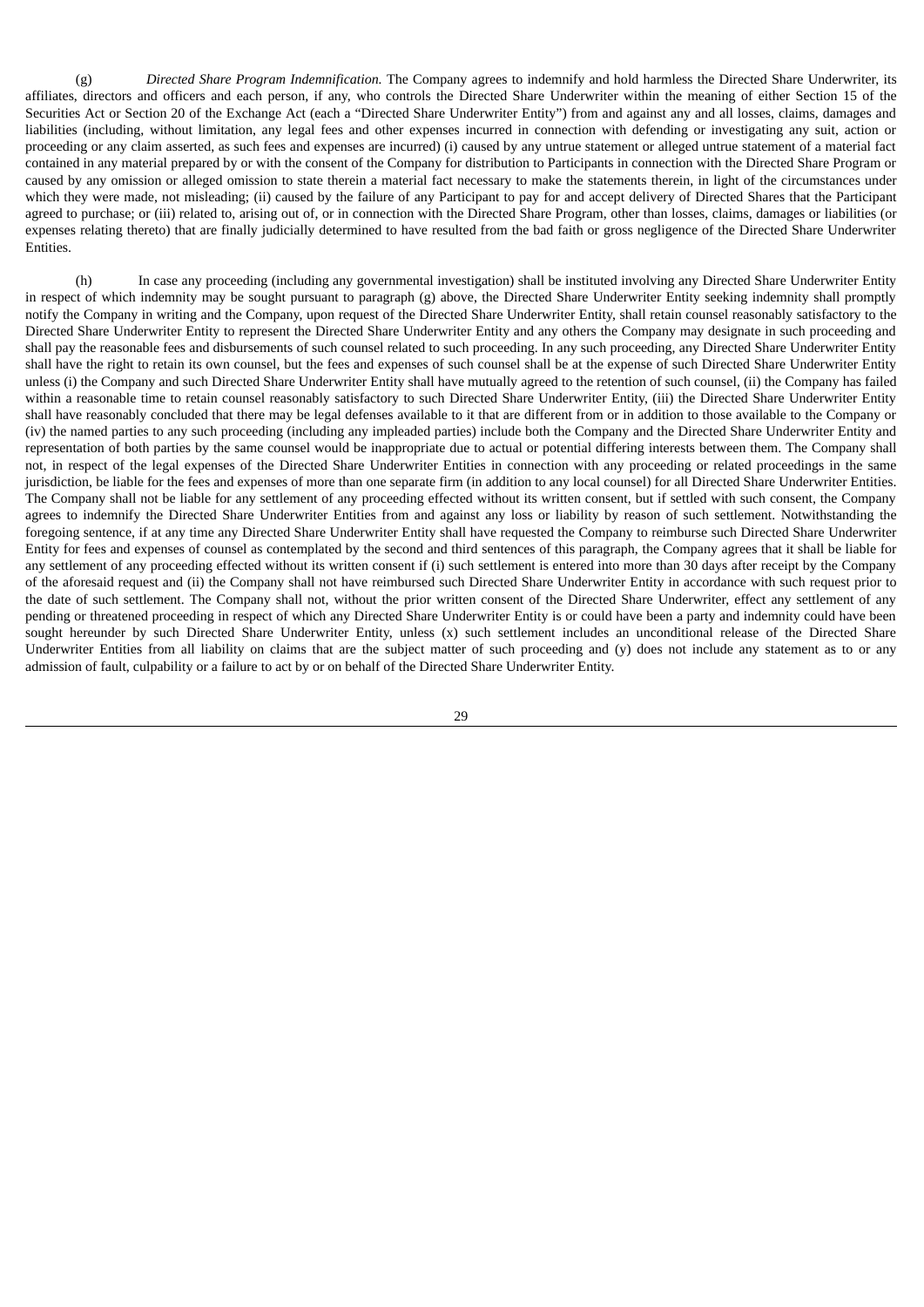(i) To the extent the indemnification provided for in paragraph (g) above is unavailable to a Directed Share Underwriter Entity or insufficient in respect of any losses, claims, damages or liabilities referred to therein, then the Company in lieu of indemnifying the Directed Share Underwriter Entity thereunder, shall contribute to the amount paid or payable by the Directed Share Underwriter Entity as a result of such losses, claims, damages or liabilities (1) in such proportion as is appropriate to reflect the relative benefits received by the Company on the one hand and the Directed Share Underwriter Entities on the other hand from the offering of the Directed Shares or (2) if the allocation provided by clause 7(i)(1) above is not permitted by applicable law, in such proportion as is appropriate to reflect not only the relative benefits referred to in clause  $7(i)(1)$  above but also the relative fault of the Company on the one hand and of the Directed Share Underwriter Entities on the other hand in connection with any statements or omissions that resulted in such losses, claims, damages or liabilities, as well as any other relevant equitable considerations. The relative benefits received by the Company on the one hand and the Directed Share Underwriter Entities on the other hand in connection with the offering of the Directed Shares shall be deemed to be in the same respective proportions as the net proceeds from the offering of the Directed Shares (before deducting expenses) and the total underwriting discounts and commissions received by the Directed Share Underwriter Entities for the Directed Shares, bear to the aggregate public offering price of the Directed Shares. If the loss, claim, damage or liability is caused by an untrue or alleged untrue statement of material fact or the omission or alleged omission to state a material fact, the relative fault of the Company on the one hand and the Directed Share Underwriter Entities on the other hand shall be determined by reference to, among other things, whether the untrue or alleged untrue statement or the omission or alleged omission relates to information supplied by the Company or by the Directed Share Underwriter Entities and the parties' relative intent, knowledge, access to information and opportunity to correct or prevent such statement or omission.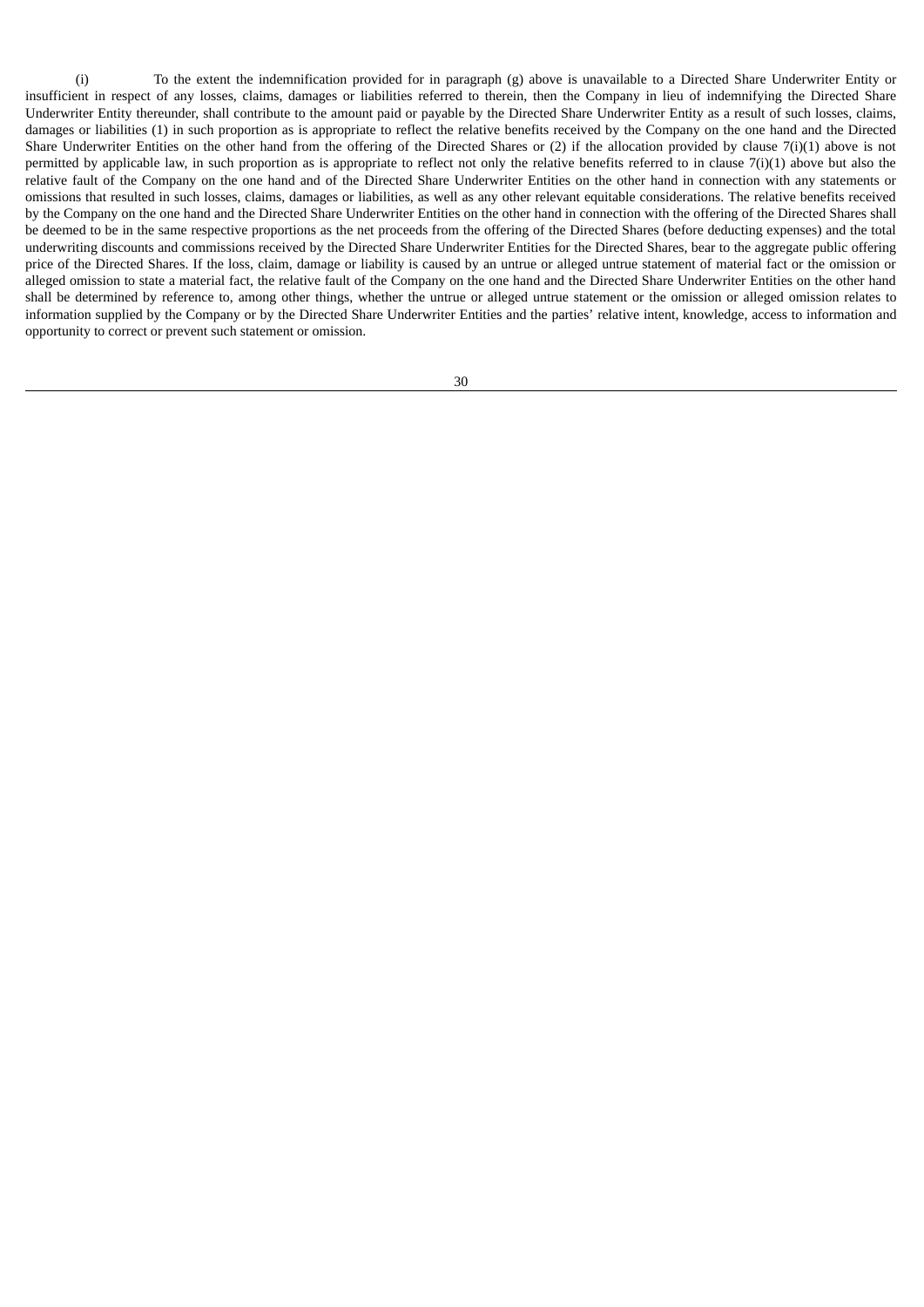(j) The Company and the Directed Share Underwriter Entities agree that it would be not just or equitable if contribution pursuant to paragraph (i) above were determined by pro rata allocation (even if the Directed Share Underwriter Entities were treated as one entity for such purpose) or by any other method of allocation that does not take account of the equitable considerations referred to in paragraph (i) above. The amount paid or payable by the Directed Share Underwriter Entities as a result of the losses, claims, damages and liabilities referred to in the immediately preceding paragraph shall be deemed to include, subject to the limitations set forth above, any legal or other expenses reasonably incurred by the Directed Share Underwriter Entities in connection with investigating or defending such any action or claim. Notwithstanding the provisions of paragraph (i) above, no Directed Share Underwriter Entity shall be required to contribute any amount in excess of the amount by which the total price at which the Directed Shares distributed to the public were offered to the public exceeds the amount of any damages that such Directed Share Underwriter Entity has otherwise been required to pay. No person guilty of fraudulent misrepresentation (within the meaning of Section 11(f) of the Securities Act) shall be entitled to contribution from any person who was not guilty of such fraudulent misrepresentation. The remedies provided for in paragraphs (g) through (j) are not exclusive and shall not limit any rights or remedies which may otherwise be available to any indemnified party at law or in equity.

(k) The indemnity and contribution provisions contained in paragraphs (g) through (j) shall remain operative and in full force and effect regardless of (i) any termination of this Agreement, (ii) any investigation made by or on behalf of any Directed Share Underwriter Entity or the Company, its officers or directors or any person controlling the Company and (iii) acceptance of and payment for any of the Directed Shares.

#### 8. Effectiveness of Agreement. This Agreement shall become effective as of the date first written above.

9. Termination. This Agreement may be terminated in the absolute discretion of the Representatives, by notice to the Company, if after the execution and delivery of this Agreement and on or prior to the Closing Date or, in the case of the Option Shares, prior to the Additional Closing Date (i) trading generally shall have been suspended or materially limited on or by any of the New York Stock Exchange or The Nasdaq Stock Market; (ii) trading of any securities issued or guaranteed by the Company shall have been suspended on any exchange or in any over-the-counter market; (iii) a general moratorium on commercial banking activities shall have been declared by federal or New York State authorities; or (iv) there shall have occurred any outbreak or escalation of hostilities or any change in financial markets or any calamity or crisis, either within or outside the United States, that, in the judgment of the Representatives, is material and adverse and makes it impracticable or inadvisable to proceed with the offering, sale or delivery of the Shares on the Closing Date or the Additional Closing Date, as the case may be, on the terms and in the manner contemplated by this Agreement, the Pricing Disclosure Package and the Prospectus.

## 10. Defaulting Underwriter.

(a) If, on the Closing Date or the Additional Closing Date, as the case may be, any Underwriter defaults on its obligation to purchase the Shares that it has agreed to purchase hereunder on such date, the non-defaulting Underwriters may in their discretion arrange for the purchase of such Shares by other persons satisfactory to the Company on the terms contained in this Agreement. If, within 36 hours after any such default by any Underwriter, the non-defaulting Underwriters do not arrange for the purchase of such Shares, then the Company shall be entitled to a further period of 36 hours within which to procure other persons satisfactory to the non-defaulting Underwriters to purchase such Shares on such terms. If other persons become obligated or agree to purchase the Shares of a defaulting Underwriter, either the non-defaulting Underwriters or the Company may postpone the Closing Date or the Additional Closing Date, as the case may be, for up to five full business days in order to effect any changes that in the opinion of counsel for the Company or counsel for the Underwriters may be necessary in the Registration Statement and the Prospectus or in any other document or arrangement, and the Company agrees to promptly prepare any amendment or supplement to the Registration Statement and the Prospectus that effects any such changes. As used in this Agreement, the term "Underwriter" includes, for all purposes of this Agreement unless the context otherwise requires, any person not listed in Schedule 1 hereto that, pursuant to this Section 10, purchases Shares that a defaulting Underwriter agreed but failed to purchase.

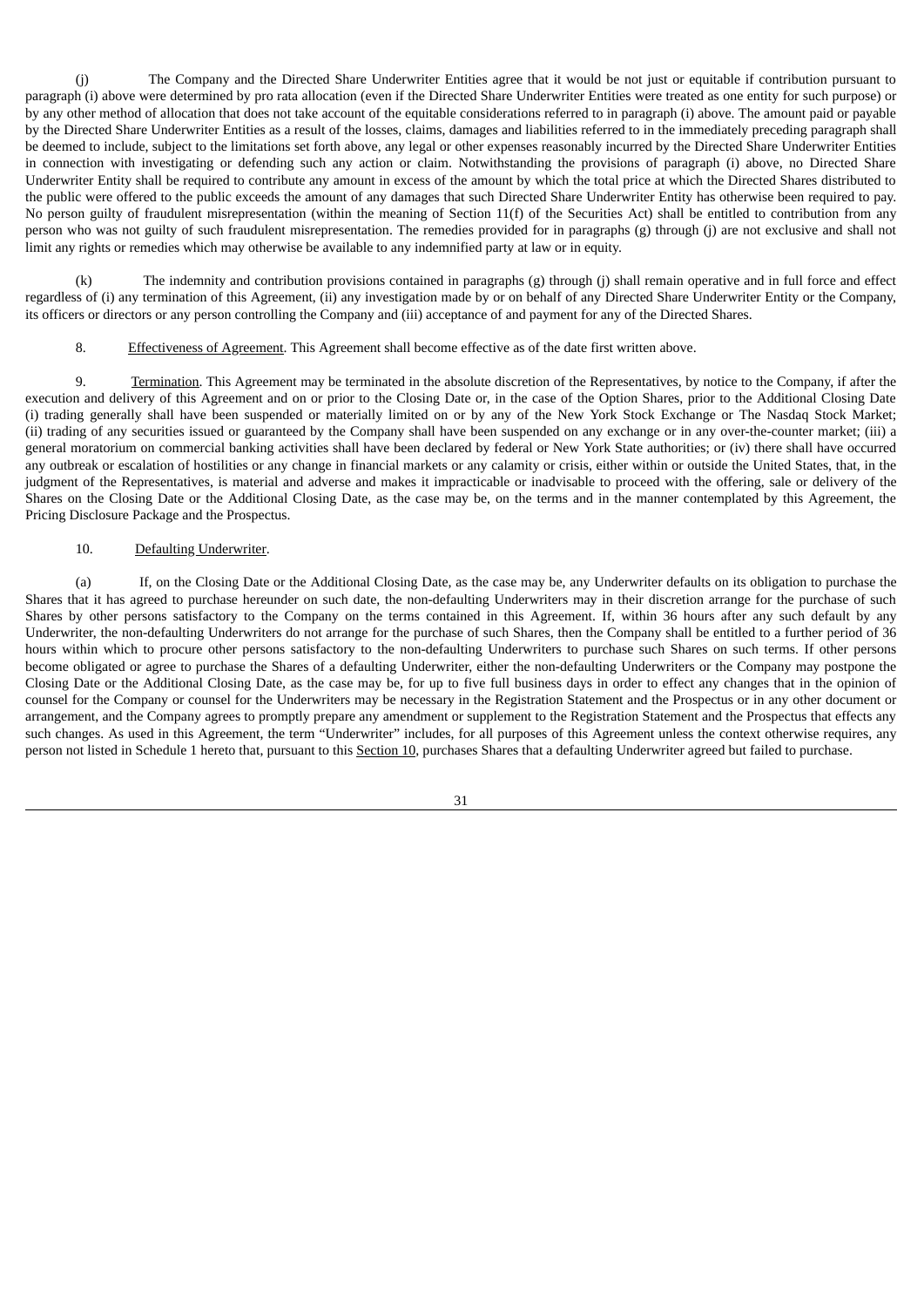(b) If, after giving effect to any arrangements for the purchase of the Shares of a defaulting Underwriter or Underwriters by the nondefaulting Underwriters and the Company as provided in paragraph (a) above, the aggregate number of Shares that remain unpurchased on the Closing Date or the Additional Closing Date, as the case may be, does not exceed one-eleventh of the aggregate number of Shares to be purchased on such date, then the Company shall have the right to require each non-defaulting Underwriter to purchase the number of Shares that such Underwriter agreed to purchase hereunder on such date plus such Underwriter's pro rata share (based on the number of Shares that such Underwriter agreed to purchase on such date) of the Shares of such defaulting Underwriter or Underwriters for which such arrangements have not been made.

(c) If, after giving effect to any arrangements for the purchase of the Shares of a defaulting Underwriter or Underwriters by the nondefaulting Underwriters and the Company as provided in paragraph (a) above, the aggregate number of Shares that remain unpurchased on the Closing Date or the Additional Closing Date, as the case may be, exceeds one-eleventh of the aggregate amount of Shares to be purchased on such date, or if the Company shall not exercise the right described in paragraph (b) above, then this Agreement or, with respect to any Additional Closing Date, the obligation of the Underwriters to purchase Shares on the Additional Closing Date, as the case may be, shall terminate without liability on the part of the nondefaulting Underwriters. Any termination of this Agreement pursuant to this Section 10 shall be without liability on the part of the Company, except that the Company will continue to be liable for the payment of expenses as set forth in Section 11 hereof and except that the provisions of Section 7 hereof shall not terminate and shall remain in effect.

(d) Nothing contained herein shall relieve a defaulting Underwriter of any liability it may have to the Company or any non-defaulting Underwriter for damages caused by its default.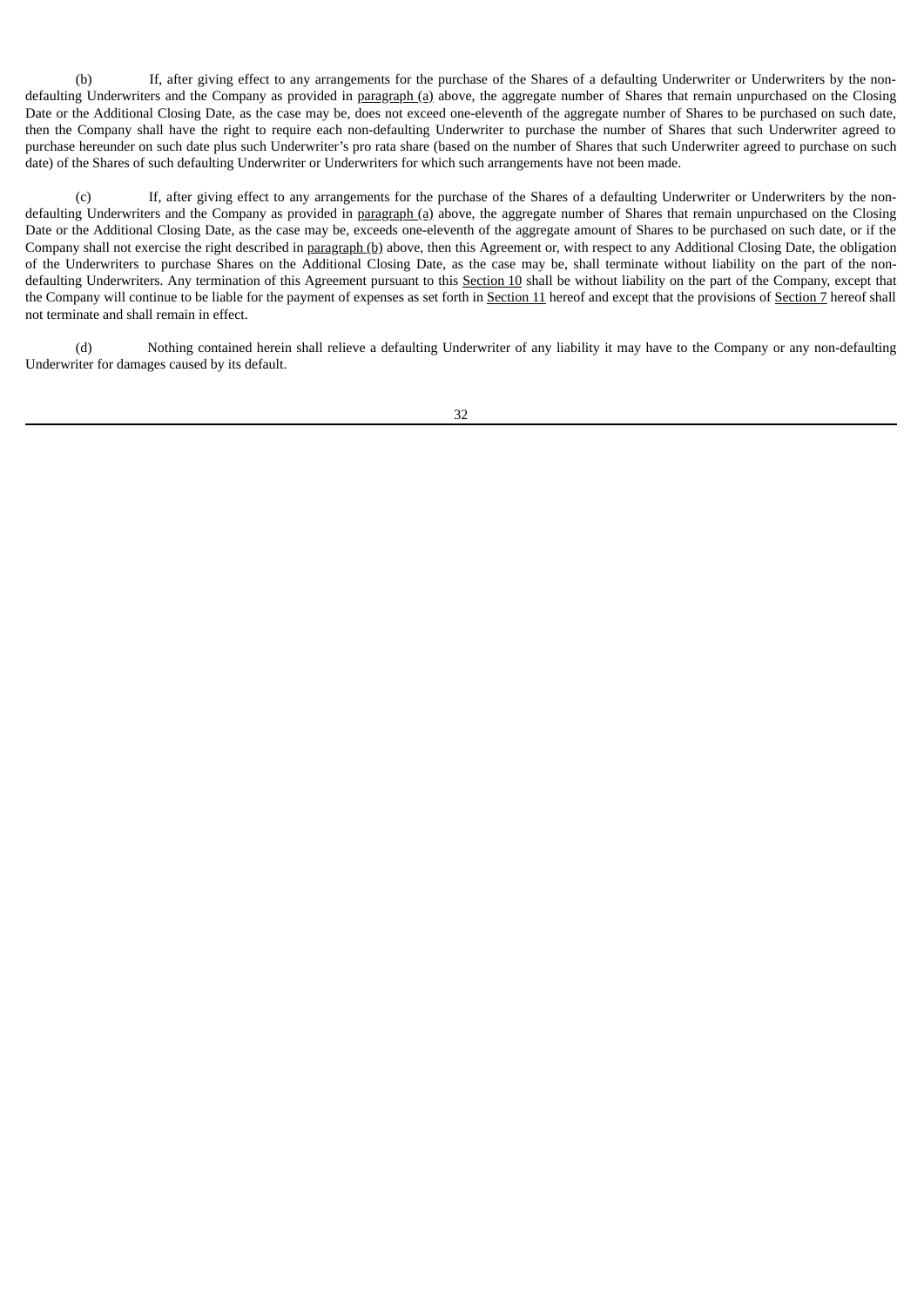## 11. Payment of Expenses*.*

(a) Whether or not the transactions contemplated by this Agreement are consummated or this Agreement is terminated, the Company will pay or cause to be paid all documented costs and expenses incident to the performance of its obligations hereunder, including without limitation, (i) the costs incident to the authorization, issuance, sale, preparation and delivery of the Shares and any taxes payable in that connection; (ii) the costs incident to the preparation, printing and filing under the Securities Act of the Registration Statement, the Preliminary Prospectus, any Issuer Free Writing Prospectus, any Pricing Disclosure Package and the Prospectus (including all exhibits, amendments and supplements thereto) and the distribution thereof; (iii) the fees and expenses of the Company's counsel and independent accountants; (iv) the fees and expenses incurred in connection with the registration or qualification and determination of eligibility for investment of the Shares under the laws of such jurisdictions as the Representatives may designate and the preparation, printing and distribution of a Blue Sky Memorandum (including the related reasonable fees and expenses of counsel for the Underwriters); (v) the cost of preparing stock certificates; (vi) the costs and charges of any transfer agent and any registrar; (vii) all expenses and application fees incurred in connection with any filing with, and clearance of the offering by, FINRA; (viii) all expenses incurred by the Company in connection with any "road show" presentation to potential investors; provided that any expenses or costs associated with any chartered plane used in connection with any road show or any testing-the-waters meetings shall be paid 50% by the Company and 50% by the Underwriters; (ix) all expenses and application fees related to the listing of the Shares on the Exchange; provided, however, that the amount payable by the Company pursuant to clauses  $(iy)$  and (vii) of this Section 11(a) shall not exceed \$35,000 in the aggregate for fees and expenses of counsel to the Underwriters; and (xi) all of the fees and disbursements of counsel incurred by the Underwriters in connection with the Directed Share Program and stamp duties, similar taxes or duties or other taxes, if any, incurred by the Underwriters in connection with the Directed Share Program. It is, however, understood that except as provided in this Section 11 or Section 7 hereof, the Underwriters shall pay all of their own costs and expenses, including, without limitation, the fees and disbursements of their counsel, any advertising expenses connected with any offers they make.

(b) If (i) this Agreement is terminated pursuant to Section 9, (ii) the Company for any reason fails to tender the Shares for delivery to the Underwriters or (iii) the Underwriters decline to purchase the Shares for any reason permitted under this Agreement, the Company agrees to reimburse the Underwriters for all out-of-pocket costs and expenses (including the reasonable fees and expenses of their counsel) reasonably incurred by the Underwriters in connection with this Agreement and the offering contemplated hereby.

12. Persons Entitled to Benefit of Agreement. This Agreement shall inure to the benefit of and be binding upon the parties hereto and their respective successors and the officers and directors and any controlling persons referred to herein, and the affiliates of each Underwriter referred to in Section 7 hereof. Nothing in this Agreement is intended or shall be construed to give any other person any legal or equitable right, remedy or claim under or in respect of this Agreement or any provision contained herein. No purchaser of Shares from any Underwriter shall be deemed to be a successor merely by reason of such purchase.

13. Survival. The respective indemnities, rights of contribution, representations, warranties and agreements of the Company and the Underwriters contained in this Agreement or made by or on behalf of the Company or the Underwriters pursuant to this Agreement or any certificate delivered pursuant hereto shall survive the delivery of and payment for the Shares and shall remain in full force and effect, regardless of any termination of this Agreement or any investigation made by or on behalf of the Company or the Underwriters or the directors, officers, controlling persons or affiliates referred to in Section 7 hereof.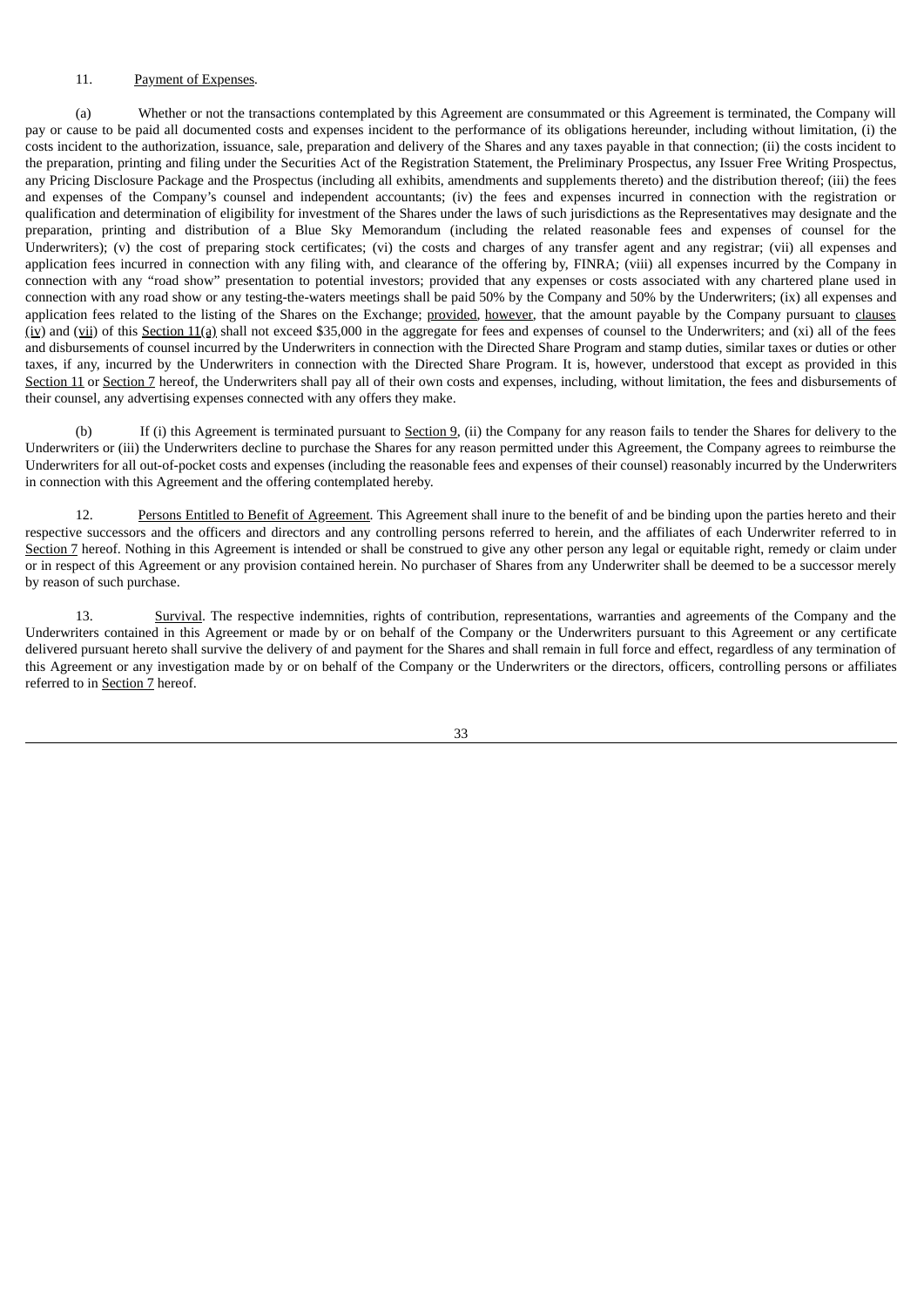14. Certain Defined Terms. For purposes of this Agreement, (a) except where otherwise expressly provided, the term "affiliate" has the meaning set forth in Rule 405 under the Securities Act; (b) the term "business day" means any day other than a day on which banks are permitted or required to be closed in New York City; (c) the term "subsidiary" has the meaning set forth in Rule 405 under the Securities Act; and (d) the term "significant subsidiary" has the meaning set forth in Rule 1-02 of Regulation S-X under the Exchange Act.

15. Compliance with USA Patriot Act. In accordance with the requirements of the USA Patriot Act (Title III of Pub. L. 107-56 (signed into law October 26, 2001)), the Underwriters are required to obtain, verify and record information that identifies their respective clients, including the Company, which information may include the name and address of their respective clients, as well as other information that will allow the Underwriters to properly identify their respective clients.

## 16. Miscellaneous.

(a) *Notices.* All notices and other communications hereunder shall be in writing and shall be deemed to have been duly given if mailed or transmitted and confirmed by any standard form of telecommunication. Notices to the Underwriters shall be given to the Representatives c/o J.P. Morgan Securities LLC, 383 Madison Avenue, New York, New York 10179 (fax: (212) 622-8358), Attention Equity Syndicate Desk; c/o Barclays Capital Inc., 745 7th Avenue, New York, New York 10019 (fax: (646) 834-8133), Attention: Syndicate Registration; c/o Goldman Sachs & Co. LLC, 200 West Street, New York, New York 10282, Attention: Registration Department; and c/o Citigroup Global Markets Inc., 388 Greenwich Street, New York, New York 10013 (fax: (646) 291-1469), Attention: General Counsel. Notices to the Company shall be given to it at 8950 E. Lowry Boulevard, Denver, Colorado 80230 (fax: (303) 996-1600), Attention: General Counsel, with a copy (which copy shall not constitute notice) to: Kirkland & Ellis LLP, 300 N. LaSalle Street, Chicago, Illinois 60654; Attention: Robert M. Hayward, P.C. and Robert E. Goedert, P.C.

(b) *Governing Law.* This Agreement and any claim, controversy or dispute arising under or related to this Agreement shall be governed by and construed in accordance with the laws of the State of New York.

(c) *Submission to Jurisdiction*. The Company hereby submits to the exclusive jurisdiction of the U.S. federal and New York state courts in the Borough of Manhattan in The City of New York in any suit or proceeding arising out of or relating to this Agreement or the transactions contemplated hereby. The Company waives any objection which it may now or hereafter have to the laying of venue of any such suit or proceeding in such courts. The Company agrees that final judgment in any such suit, action or proceeding brought in such court shall be conclusive and binding upon the Company, and may be enforced in any court to the jurisdiction of which the Company is subject by a suit upon such judgment.

(d) *Waiver of Jury Trial.* Each of the parties hereto hereby waives any right to trial by jury in any suit or proceeding arising out of or relating to this Agreement.

(e) *Recognition of the U.S. Special Resolution Regimes*.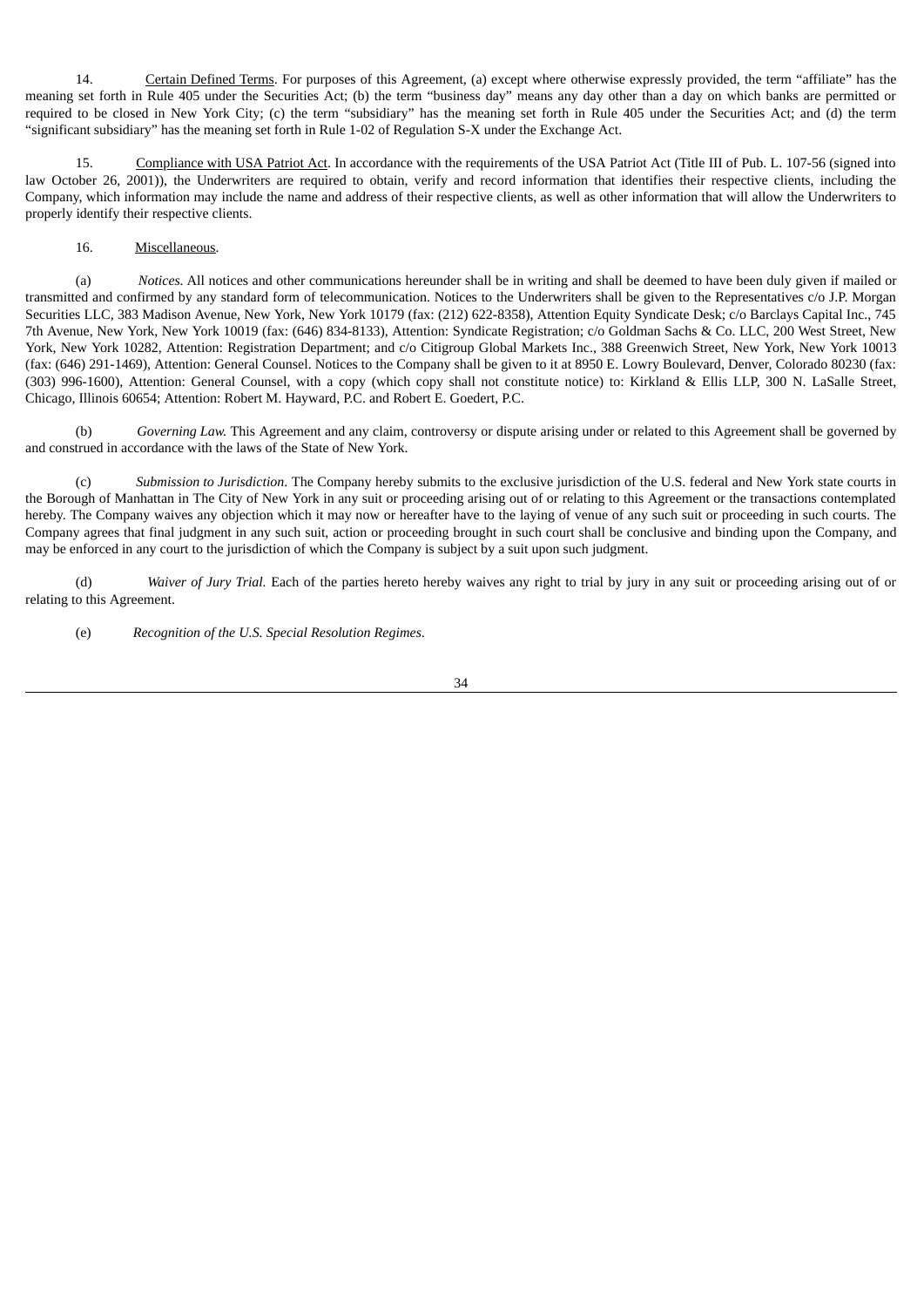(i) In the event that any Underwriter that is a Covered Entity becomes subject to a proceeding under a U.S. Special Resolution Regime, the transfer from such Underwriter of this Agreement, and any interest and obligation in or under this Agreement, will be effective to the same extent as the transfer would be effective under the U.S. Special Resolution Regime if this Agreement, and any such interest and obligation, were governed by the laws of the United States or a state of the United States.

(ii) In the event that any Underwriter that is a Covered Entity or a BHC Act Affiliate of such Underwriter becomes subject to a proceeding under a U.S. Special Resolution Regime, Default Rights under this Agreement that may be exercised against such Underwriter are permitted to be exercised to no greater extent than such Default Rights could be exercised under the U.S. Special Resolution Regime if this Agreement were governed by the laws of the United States or a state of the United States.

As used in this Section  $16(e)$ :

"BHC Act Affiliate" has the meaning assigned to the term "affiliate" in, and shall be interpreted in accordance with, 12 U.S.C. § 1841(k).

"Covered Entity" means any of the following:

(i) a "covered entity" as that term is defined in, and interpreted in accordance with, 12 C.F.R. § 252.82(b);

(ii) a "covered bank" as that term is defined in, and interpreted in accordance with, 12 C.F.R. § 47.3(b); or

(iii) a "covered FSI" as that term is defined in, and interpreted in accordance with, 12 C.F.R. § 382.2(b).

"Default Right" has the meaning assigned to that term in, and shall be interpreted in accordance with, 12 C.F.R. §§ 252.81, 47.2 or 382.1, as applicable.

"U.S. Special Resolution Regime" means each of (i) the Federal Deposit Insurance Act and the regulations promulgated thereunder and (ii) Title II of the Dodd-Frank Wall Street Reform and Consumer Protection Act and the regulations promulgated thereunder.

(f) *Counterparts.* This Agreement may be signed in counterparts (which may include counterparts delivered by any standard form of telecommunication), each of which shall be an original and all of which together shall constitute one and the same instrument. The words "execution," "signed," "signature," "delivery," and words of like import in or relating to this Agreement or any document to be signed in connection with this Agreement shall be deemed to include electronic signatures, deliveries or the keeping of records in electronic form, each of which shall be of the same legal effect, validity or enforceability as a manually executed signature, physical delivery thereof or the use of a paper-based recordkeeping system, as the case may be, and the parties hereto consent to conduct the transactions contemplated hereunder by electronic means.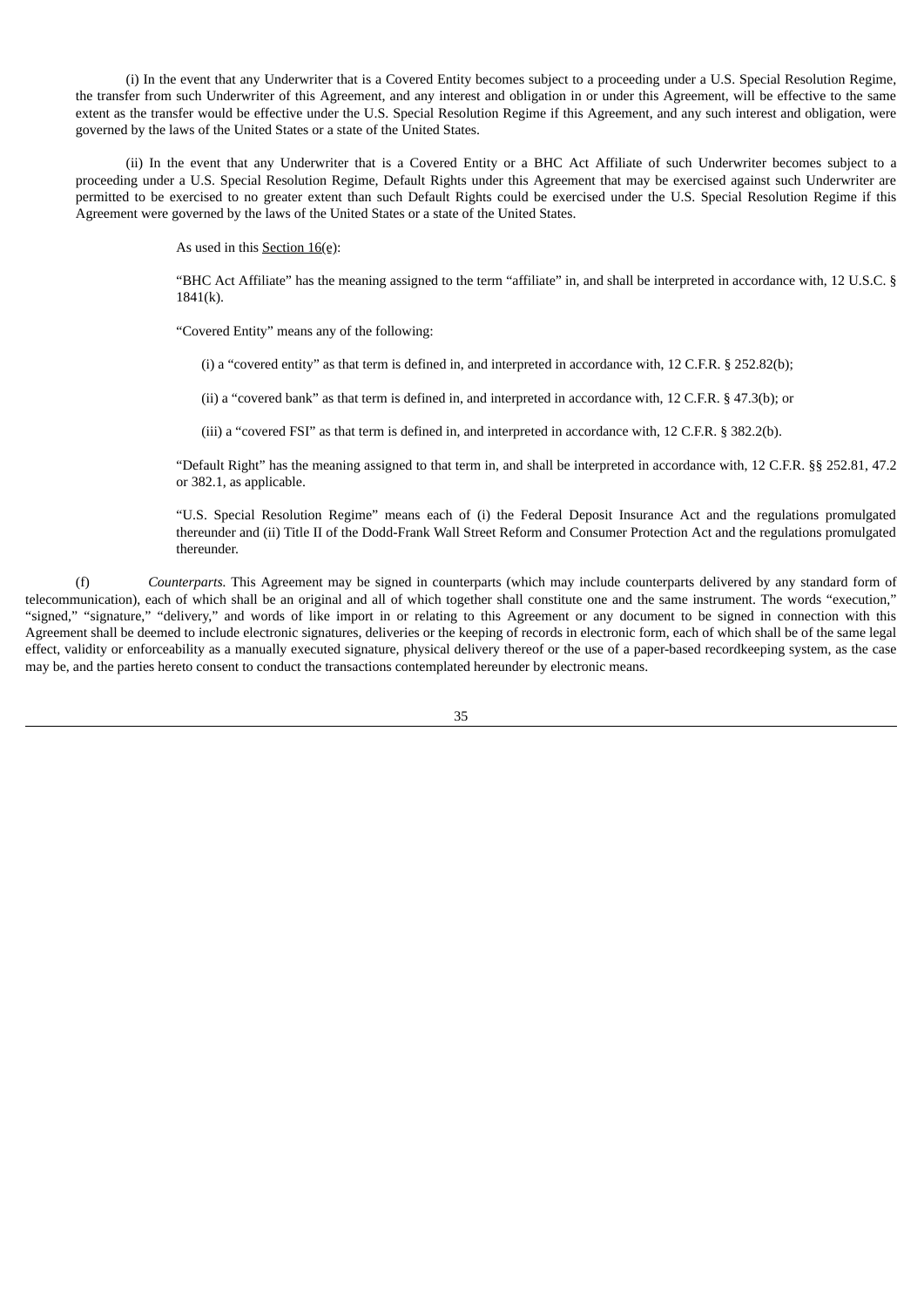(g) *Amendments or Waivers.* No amendment or waiver of any provision of this Agreement, nor any consent or approval to any departure therefrom, shall in any event be effective unless the same shall be in writing and signed by the parties hereto.

(h) *Headings.* The headings herein are included for convenience of reference only and are not intended to be part of, or to affect the meaning or interpretation of, this Agreement.

[*Signature pages follow*]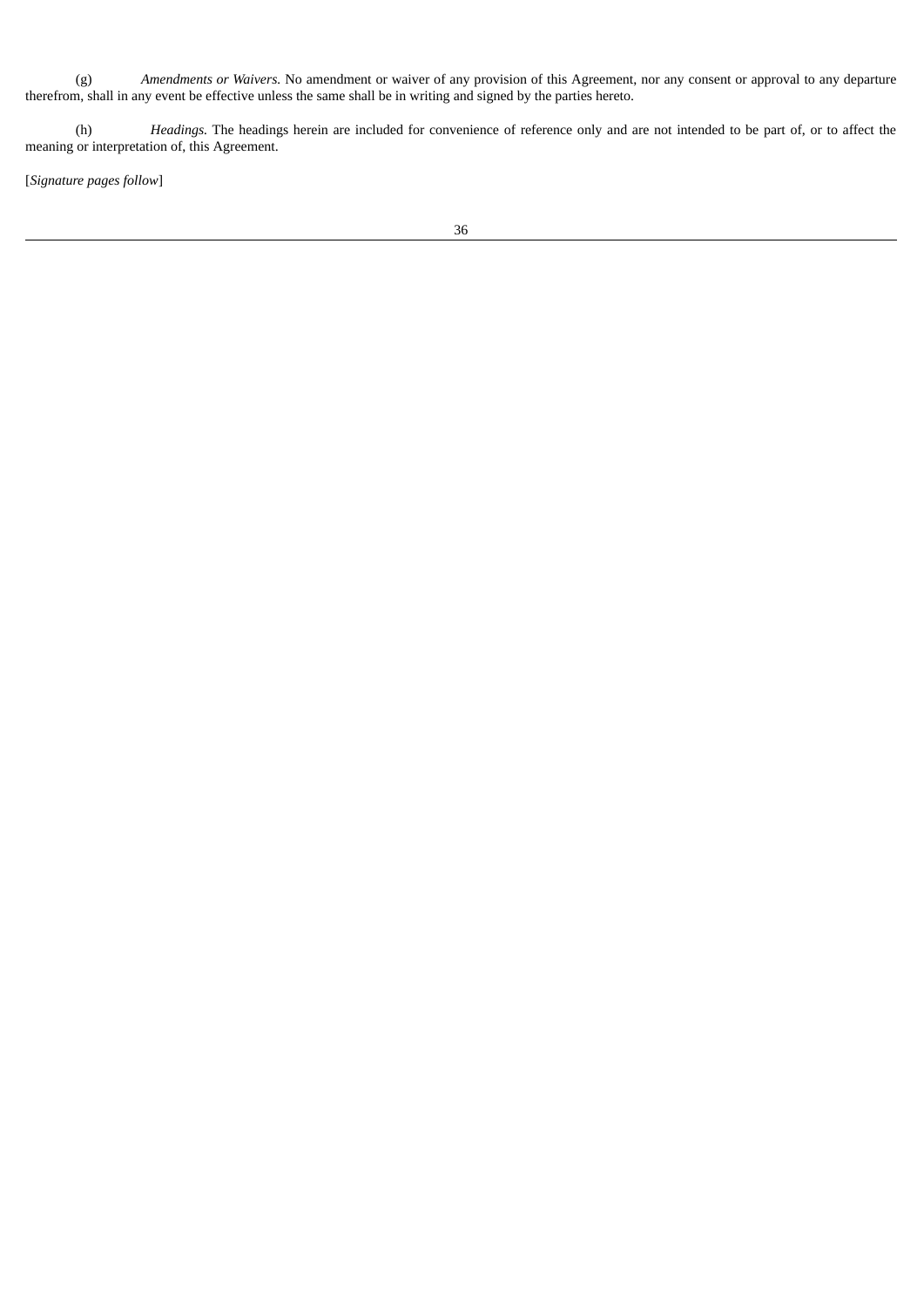If the foregoing is in accordance with your understanding, please indicate your acceptance of this Agreement by signing in the space provided below.

Very truly yours,

INNOVAGE HOLDING CORP.

By: /s/ Maureen Hewitt

Name: Maureen Heweitt Title: President and Chief Executive Officer

[*Signature Page to Underwriting Agreement*]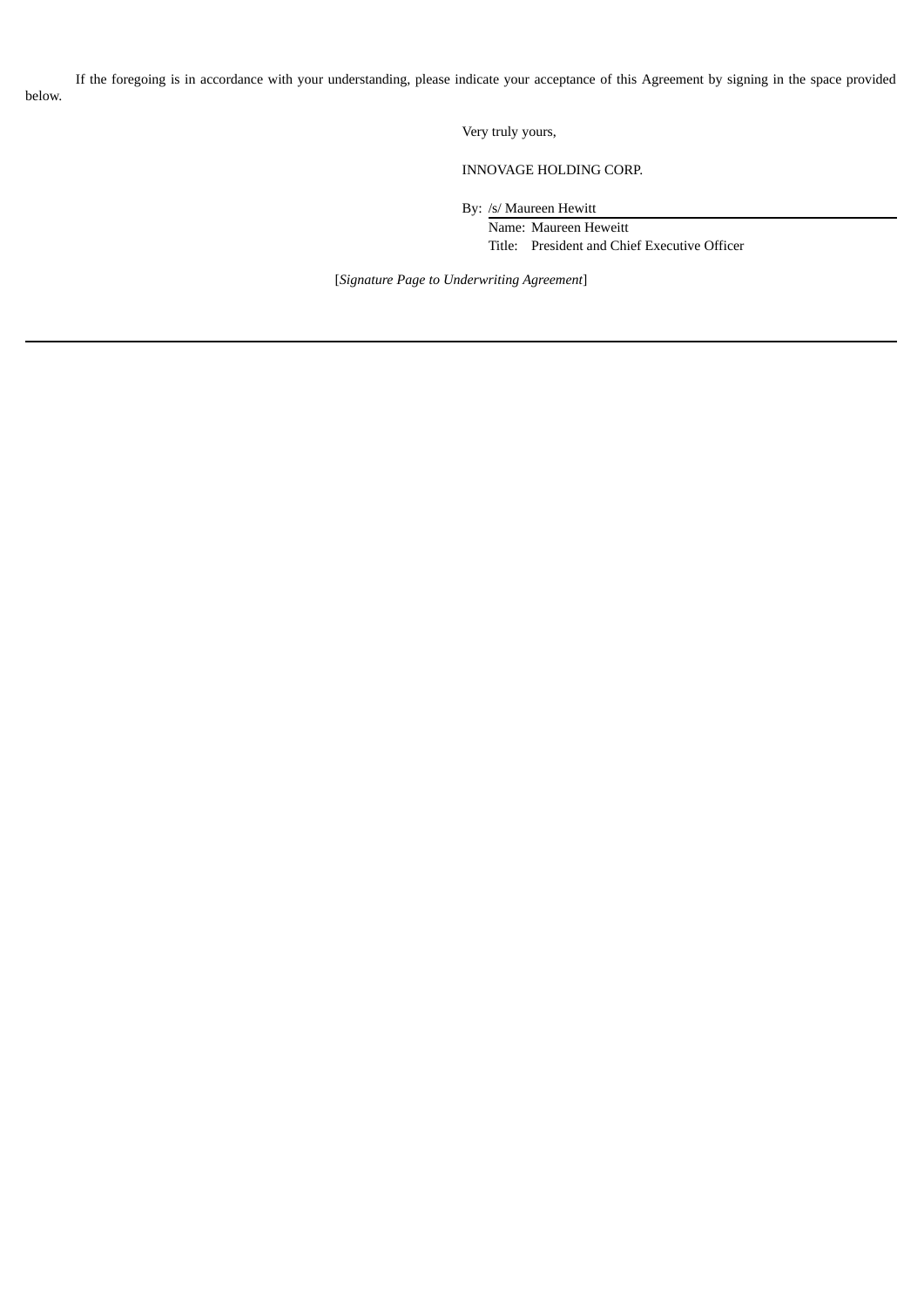Accepted: As of the date first written above

# J.P. MORGAN SECURITIES LLC

For itself and on behalf of the several Underwriters listed in Schedule 1 hereto.

By: /s/ Authorized Signatory

BARCLAYS CAPITAL INC.

For itself and on behalf of the several Underwriters listed in Schedule 1 hereto.

By: /s/ Authorized Signatory

GOLDMAN SACHS & CO. LLC

For itself and on behalf of the several Underwriters listed in Schedule 1 hereto.

By: /s/ Authorized Signatory

CITIGROUP GLOBAL MARKETS INC.

For itself and on behalf of the several Underwriters listed in Schedule 1 hereto.

By: /s/ Authorized Signatory

[*Signature Page to Underwriting Agreement*]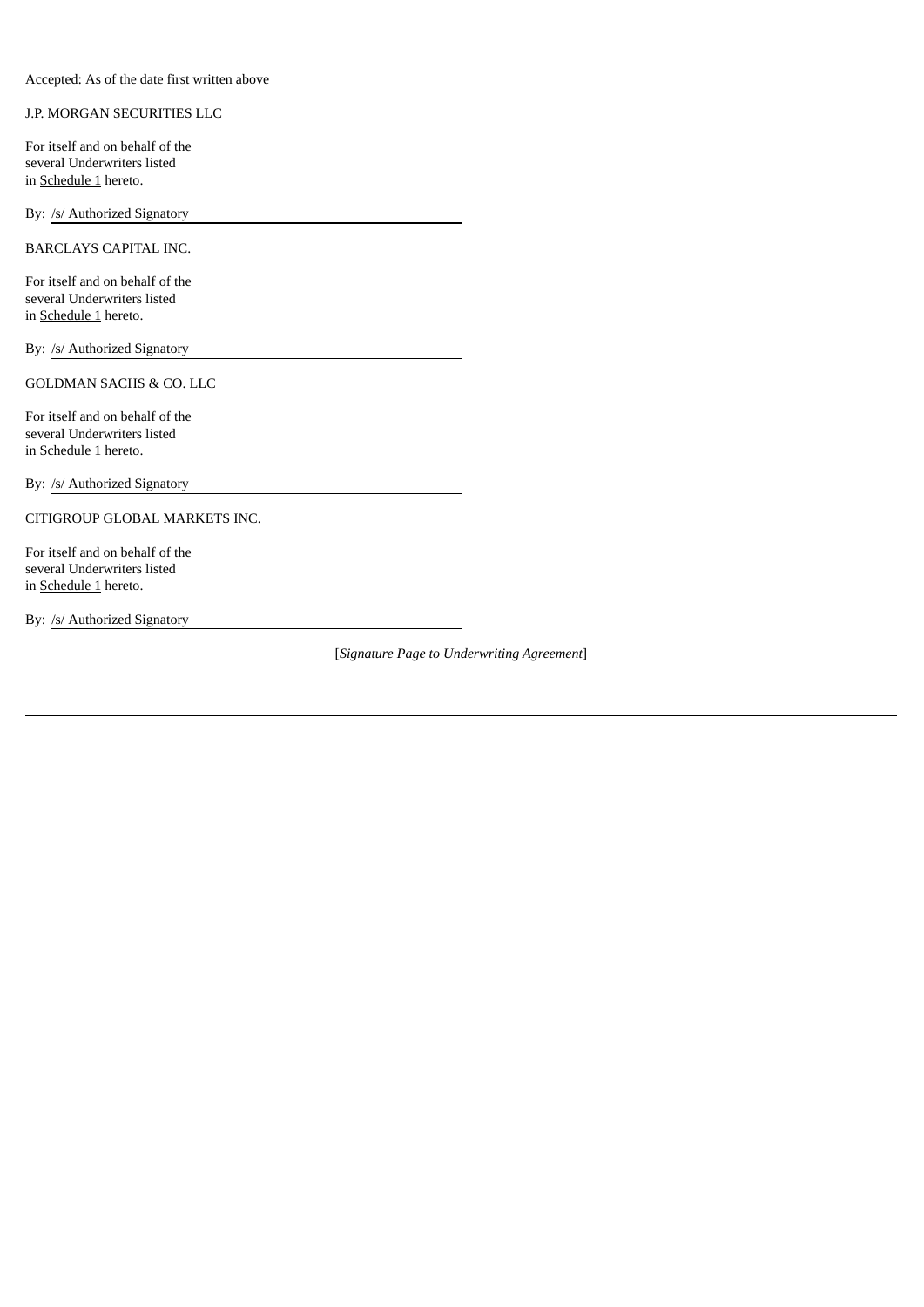#### Schedule 1

| <b>Underwriters</b>                |       | Number of Shares |
|------------------------------------|-------|------------------|
| J.P. Morgan Securities LLC         |       | 4,488,334        |
| Barclays Capital Inc.              |       | 3,388,333        |
| Goldman Sachs & Co. LLC            |       | 3,388,333        |
| Citigroup Global Markets Inc.      |       | 1,693,333        |
| Robert W. Baird & Co. Incorporated |       | 958,333          |
| William Blair & Company, L.L.C.    |       | 958,333          |
| Piper Sandler & Co.                |       | 958,333          |
| Capital One Securities, Inc.       |       | 666,667          |
| Loop Capital Markets LLC           |       | 55,556           |
| Siebert Williams Shank & Co., LLC  |       | 55,556           |
| Roberts & Ryan Investments, Inc.   |       | 55,556           |
|                                    |       |                  |
|                                    | Total | 16.666.667       |

Schedule 1-1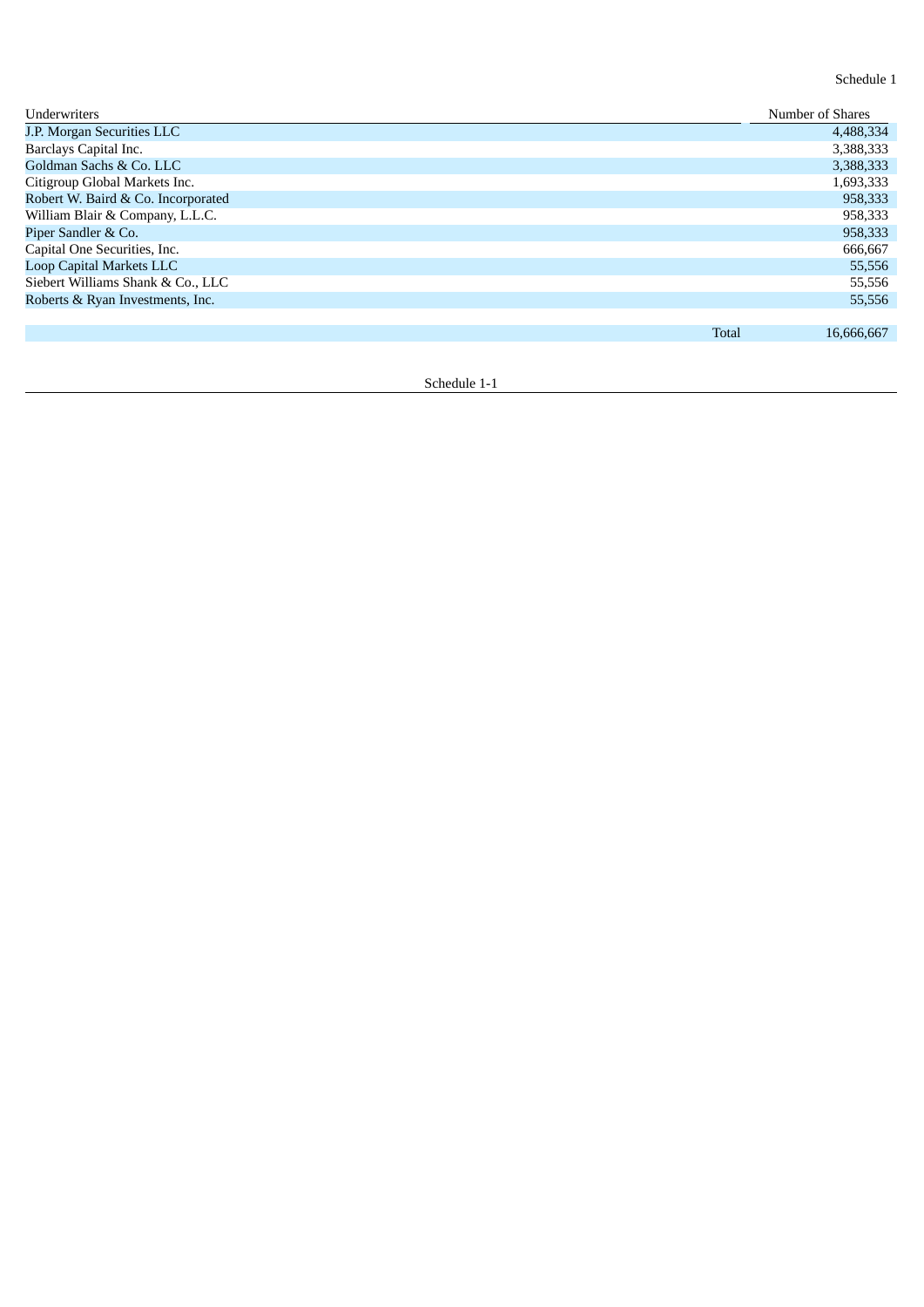# a. **Pricing Disclosure Package**

None

# b. **Pricing Information Provided by Underwriters**

Public offering price per share: \$21.00

Number of Underwritten Shares: 16,666,667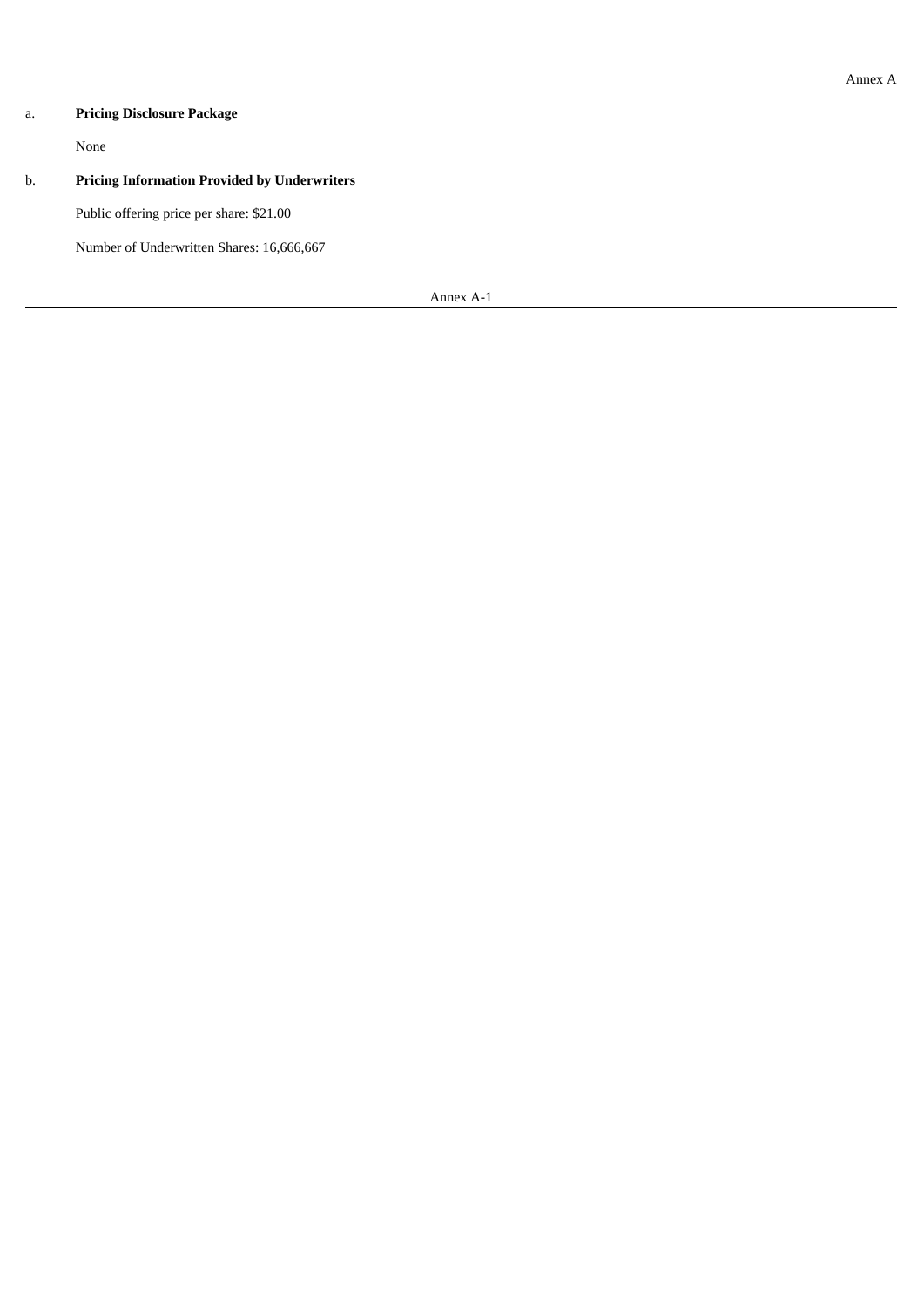# Written Testing-the-Waters Communications

None

Annex B-1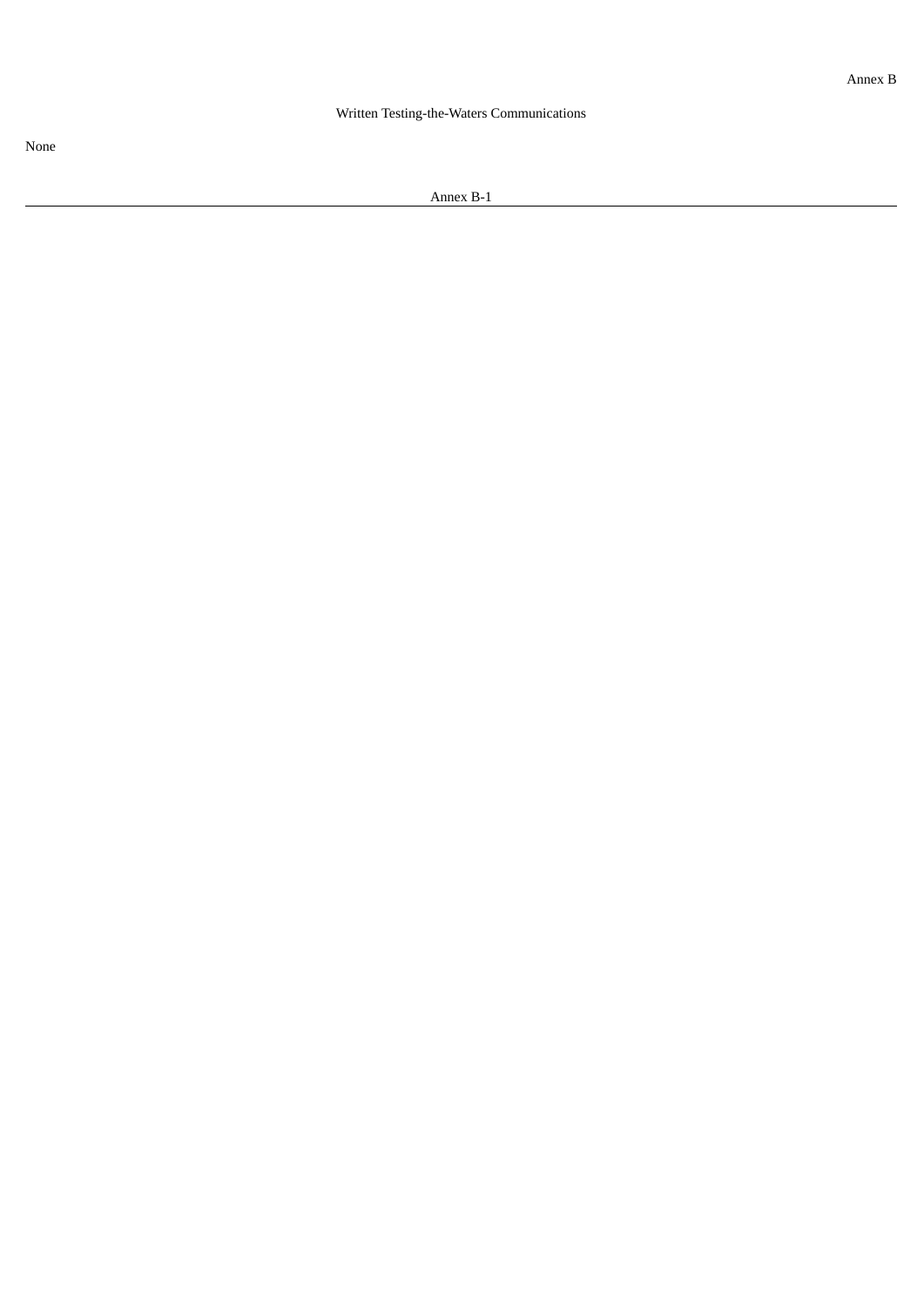## Testing the waters authorization (to be delivered by the Issuer to the Authorized Underwriters in email or letter form)

In reliance on either Section 5(d) of the Securities Act of 1933, as amended (the "Act") or Rule 163B under the Act, InnovAge Holding Corp. (the "Issuer") hereby authorizes each of J.P. Morgan Securities LLC ("J.P. Morgan"), Barclays Capital Inc. ("Barclays") and Goldman Sachs & Co. LLC ("GS"), and each of their affiliates and their respective employees, to engage on behalf of the Issuer in undertaking oral and written communications with potential investors that are "qualified institutional buyers", as defined in Rule 144A under the Act, or institutions that are "accredited investors", within the meaning of Rule 501(a)(1), (a)(2), (a)(3), (a)(7), (a)(8), (a)(9), (a)(12) or (a)(13) under the Act, to determine whether such investors might have an interest in the Issuer's contemplated initial public offering ("Testing-the-Waters Communications"). A "Written Testing-the-Waters Communication" means any Testingthe-Waters Communication that is a written communication within the meaning of Rule 405 under the Act. Each of J.P. Morgan, Barclays and GS, individually and not jointly, agrees that it shall not distribute any Written Testing-the-Waters Communication that has not been approved by the Issuer. The Issuer agrees that it has advised the Authorized Underwriters that it does not intend to provide any Written Testing-the-Waters Communications to potential investors other than communications that are solely administrative in nature.

The Issuer represents that it is an "emerging growth company" as defined in Section 2(a)(19) of the Act ("Emerging Growth Company") and agrees to promptly notify each of J.P. Morgan, Barclays and GS in writing if the Issuer hereafter ceases to be an Emerging Growth Company while this authorization is in effect. If at any time following the distribution of any Written Testing-the-Waters Communication there occurred or occurs an event or development as a result of which such Written Testing-the-Waters Communication included or would include an untrue statement of a material fact or omitted or would omit to state a material fact necessary in order to make the statements therein, in light of the circumstances existing at that subsequent time, not misleading, the Issuer will promptly notify each of J.P. Morgan, Barclays and GS and will promptly amend or supplement, at its own expense, such Written Testing-the-Waters Communication to eliminate or correct such untrue statement or omission.

Nothing in this authorization is intended to limit or otherwise affect the ability of J.P. Morgan, Barclays or GS and each of their affiliates and their respective employees, to engage in communications in which they could otherwise lawfully engage in the absence of this authorization, including, without limitation, any written communication containing only one or more of the statements specified under Rule 134(a) under the Act. This authorization shall remain in effect until the Issuer has provided to each of J.P. Morgan, Barclays and GS a written notice revoking this authorization. All notices as described herein shall be sent by email to the attention of  $[***]$  at  $[***]$ @jpmorgan.com,  $[***]$  at  $[***]$ @barclays.com and  $[***]$  at  $[***]$ @gs.com.

Exhibit A-1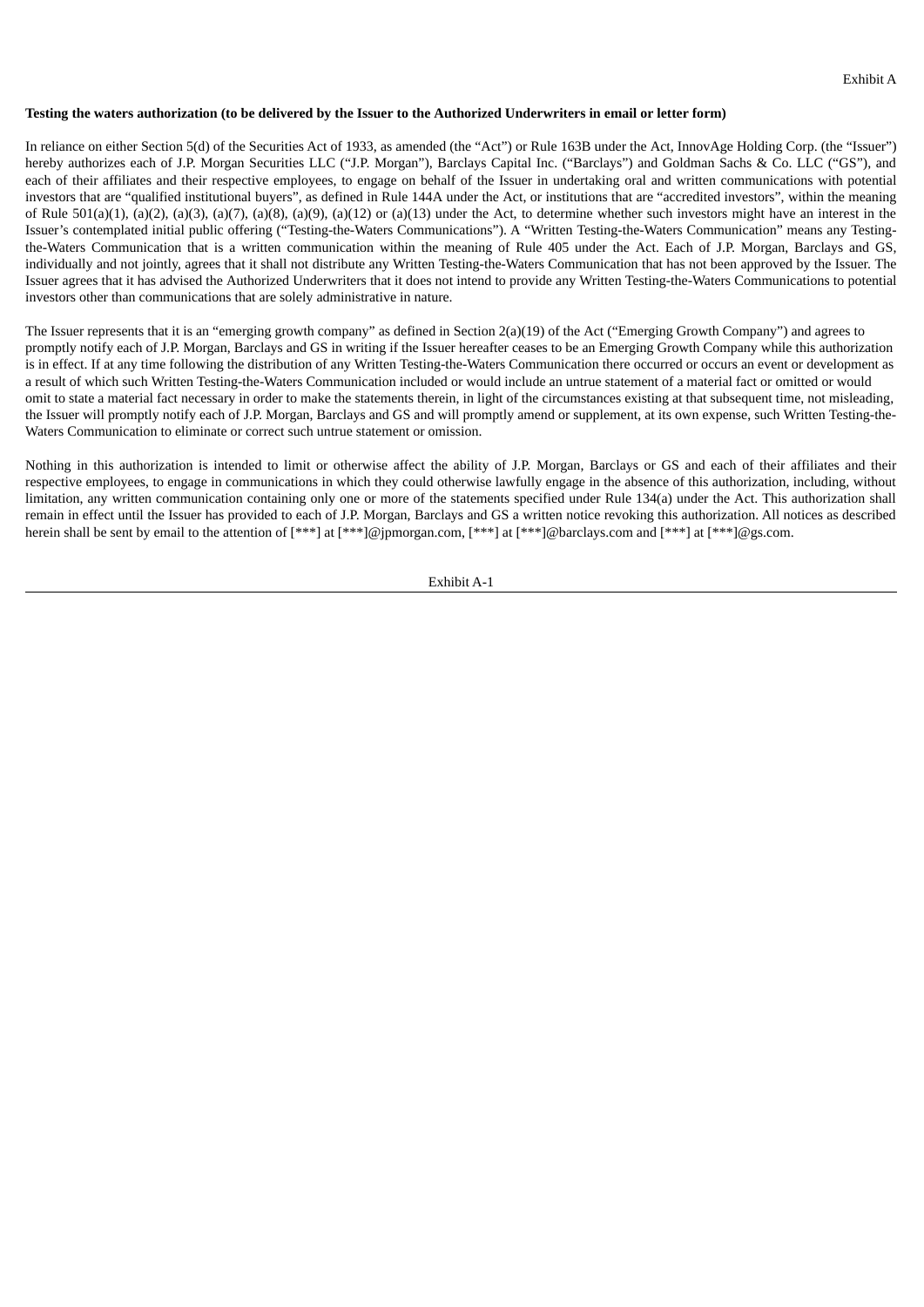,20\_\_

## **[Form of Waiver of Lock-up]**

## **J.P. MORGAN SECURITIES LLC \_\_\_\_\_\_\_\_\_\_\_\_\_\_\_\_\_\_\_\_\_\_\_\_\_\_**

InnovAge Holding Corp. Public Offering of Common Stock

[Name and Address of Officer or Director Requesting Waiver]

Dear Mr./Ms. [Name]:This letter is being delivered to you in connection with the offering by InnovAge Holding Corp. (the "Company") of shares of common stock, \$0.001 par value (the "Common Stock"), of the Company and the lock-up letter dated\_\_\_\_\_\_\_\_\_\_\_\_\_\_\_\_\_, 20\_(the "Lock-up Letter"), executed by you in connection with such offering, and your request for a [waiver][release] dated\_\_\_\_\_\_\_\_\_\_\_\_\_\_\_\_\_\_, 20\_\_, with respect to \_\_\_\_\_\_ shares of Common Stock (the "Shares").

J.P. Morgan Securities LLC and **\_\_\_\_\_\_\_\_\_\_\_\_\_\_\_\_\_** hereby agree to [waive][release] the transfer restrictions set forth in the Lock-up Letter, but only with respect to the Shares, effective \_\_\_\_\_\_\_\_\_\_\_\_\_\_\_, 20\_; provided, however, that such [waiver][release] is conditioned on the Company announcing the impending [waiver][release] by press release through a major news service at least two business days before effectiveness of such [waiver] [release]. This letter will serve as notice to the Company of the impending [waiver][release].

Except as expressly [waived][released] hereby, the Lock-up Letter shall remain in full force and effect.

Yours very truly,

**[Signature of J.P. Morgan Securities LLC Representatives]**

**[Name of J.P. Morgan Securities LLC Representatives]**

**[Signature of \_\_\_\_\_\_\_\_\_\_\_\_\_\_\_\_\_ Representatives]**

**[Name of \_\_\_\_\_\_\_\_\_\_\_\_\_\_\_\_\_ Representatives]**

cc: InnovAge Holding Corp.

Exhibit B-1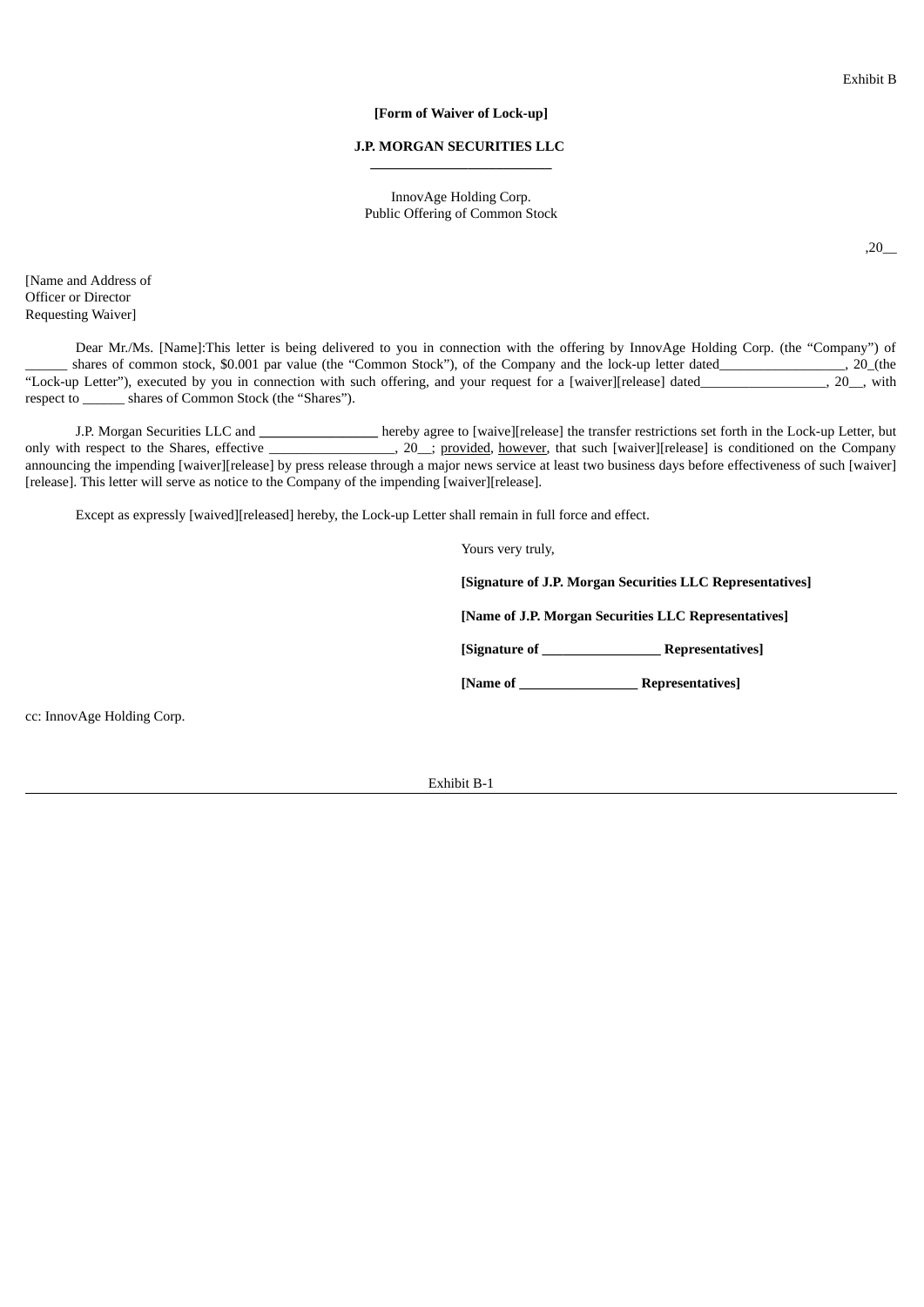### **[Form of Press Release]**

## **InnovAge Holding Corp. [Date]**

InnovAge Holding Corp. (the "Company") announced today that J.P. Morgan Securities LLC and \_\_\_\_\_\_\_\_\_\_\_\_, lead book-running managers in the Company's recent public sale of 16,666,667 shares of common stock, are [waiving][releasing] a lock-up restriction with respect to\_\_\_\_\_\_\_\_\_\_shares of the Company's common stock held by [certain officers or directors][an officer or director] of the Company. The [waiver][release] will take effect on  $\Box$ , 20  $\Box$ , and the shares may be sold on or after such date.

This press release is not an offer for sale of the securities in the United States or in any other jurisdiction where such offer is prohibited, and such securities may not be offered or sold in the United States absent registration or an exemption from registration under the United States Securities **Act of 1933, as amended.**

Exhibit C-1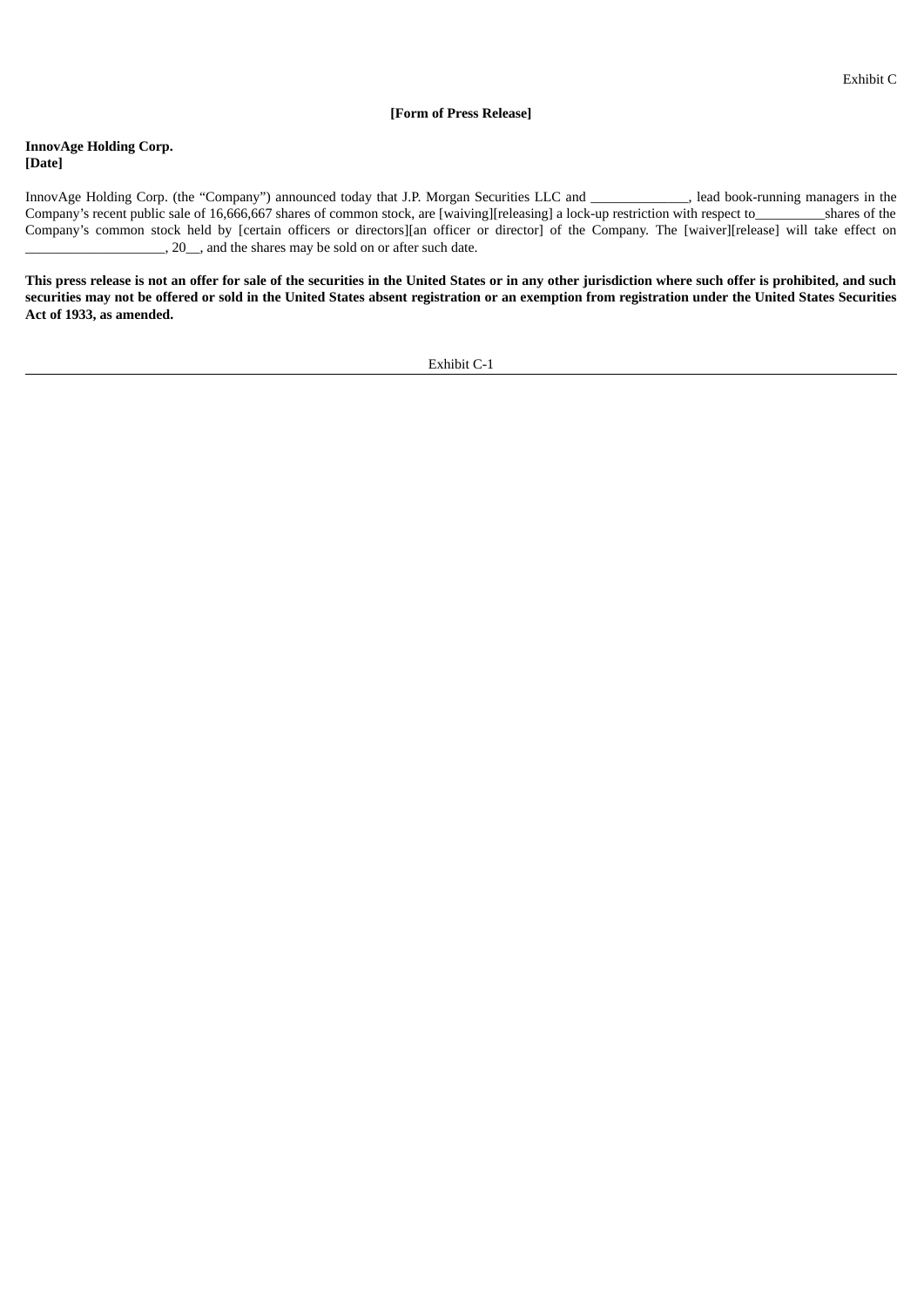#### FORM OF LOCK-UP AGREEMENT

 $\frac{1}{2}$  2021

J.P. MORGAN SECURITIES LLC BARCLAYS CAPITAL INC. GOLDMAN SACHS & CO. LLC CITIGROUP GLOBAL MARKETS INC. As Representatives of the several Underwriters listed in Schedule 1 to the Underwriting Agreement referred to below

c/o J.P. Morgan Securities LLC 383 Madison Avenue New York, New York 10179

c/o Barclays Capital Inc. 745 7th Avenue New York, New York 10019

c/o Goldman Sachs & Co. LLC 200 West Street, New York, New York 10282

c/o Citigroup Global Markets Inc. 388 Greenwich Street New York, New York 10013

Re: InnovAge Holding Corp. — Public Offering

Ladies and Gentlemen:

The undersigned understands that you, as Representatives of the several Underwriters, propose to enter into an underwriting agreement (the "Underwriting Agreement") with InnovAge Holding Corp., a Delaware corporation (the "Company"), providing for the public offering (the "Public Offering") by the several Underwriters named in Schedule 1 to the Underwriting Agreement (the "Underwriters"), of shares of common stock, par value \$0.001 per share ("Common Stock"), of the Company (the "Securities"). Capitalized terms used herein and not otherwise defined shall have the meanings set forth in the Underwriting Agreement.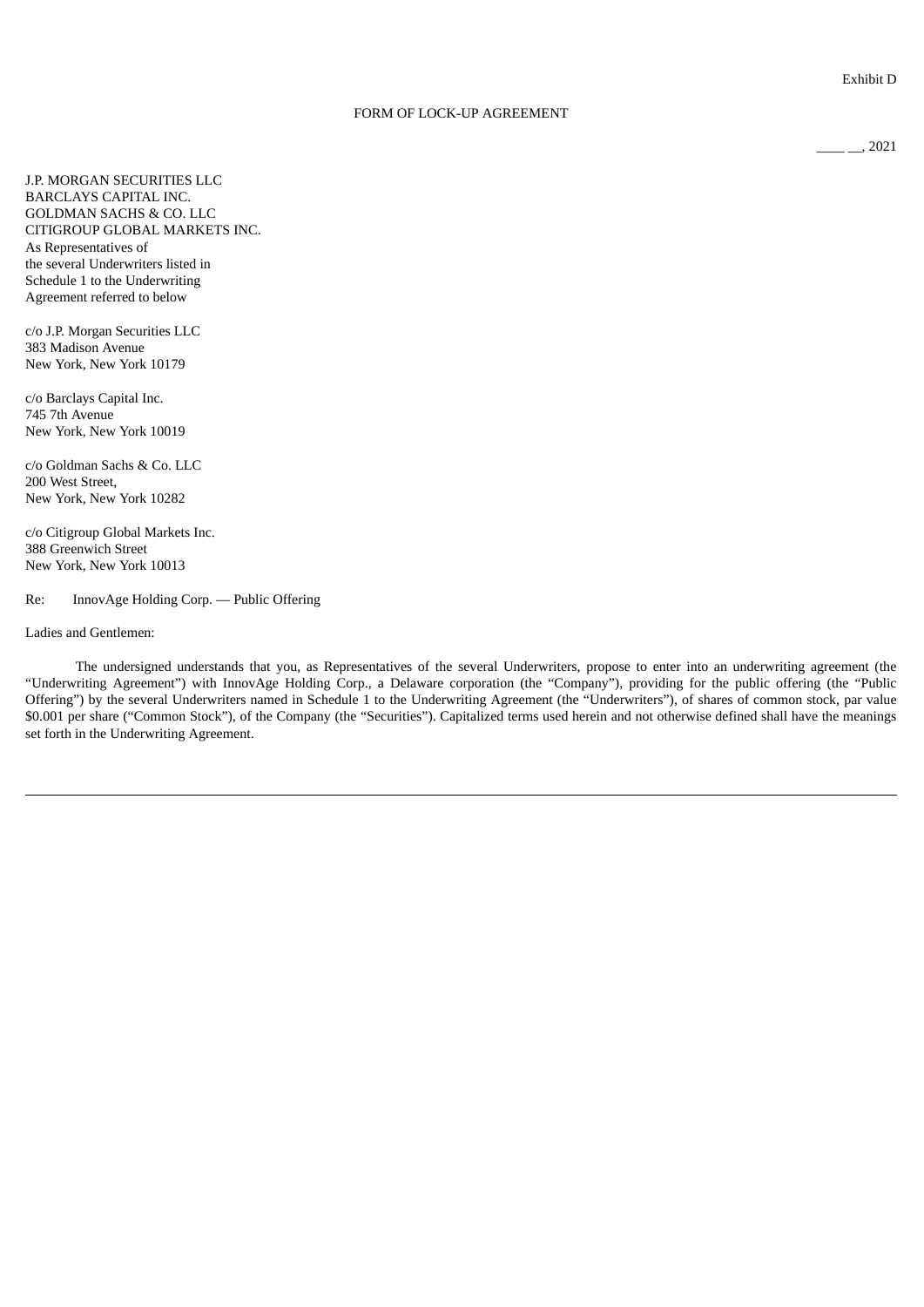In consideration of the Underwriters' agreement to purchase and make the Public Offering of the Securities, and for other good and valuable consideration, receipt of which is hereby acknowledged, the undersigned hereby agrees that, without the prior written consent of (x) J.P. Morgan Securities LLC and (y) at least one of Barclays Capital Inc. and Goldman Sachs & Co. LLC (together with J.P. Morgan Securities LLC, the "Authorized Representatives"), on behalf of the Underwriters, the undersigned will not, and will not cause any direct or indirect affiliate to, during the period beginning on the date of this letter agreement (this "Letter Agreement") and ending at the close of business 180 days after the date of the final prospectus relating to the Public Offering (the "Prospectus") (such period, the "Restricted Period"), (1) offer, pledge, sell, contract to sell, sell any option or contract to purchase, purchase any option or contract to sell, grant any option, right or warrant to purchase, lend, or otherwise transfer or dispose of, directly or indirectly, any shares of Common Stock or any securities convertible into or exercisable or exchangeable for Common Stock (including without limitation, Common Stock or such other securities which may be deemed to be beneficially owned by the undersigned in accordance with the rules and regulations of the Securities and Exchange Commission and securities which may be issued upon exercise of a stock option or warrant) (collectively with the Common Stock, the "Lock-Up Securities"), (2) enter into any hedging, swap or other agreement or transaction that transfers, in whole or in part, any of the economic consequences of ownership of the Lock-Up Securities, whether any such transaction described in clauses  $(1)$  or  $(2)$  above is to be settled by delivery of Lock-Up Securities, in cash or otherwise, (3) make any demand for or exercise any right with respect to the registration of any Lock-Up Securities, or (4) publicly disclose the intention to do any of the foregoing, *provided* that, for the avoidance of doubt, to the extent the undersigned has demand and/or piggyback registration rights, the foregoing shall not prohibit the undersigned from notifying the Company privately that it is or will be exercising its demand and/or piggyback registration rights following the expiration of the Restricted Period so long as such demands or exercises do not involve any public disclosure or filing during the Restricted Period (provided that (i) the Company shall provide written notice to the Authorized Representatives at least three business days prior to any confidential or non-public submission of a registration statement made during the Restricted Period, and (ii) no such confidential or non-public submission made shall become a publicly filed registration statement during the Restricted Period unless otherwise agreed by the Authorized Representatives). The undersigned acknowledges and agrees that the foregoing precludes the undersigned from engaging in any hedging or other transactions or arrangements (including, without limitation, any short sale or the purchase or sale of, or entry into, any put or call option, or combination thereof, forward, swap or any other derivative transaction or instrument, however described or defined) designed or intended, or which could reasonably be expected to lead to or result in, a sale or disposition or transfer (whether by the undersigned or any other person) of any economic consequences of ownership, in whole or in part, directly or indirectly, of any Lock-Up Securities, whether any such transaction or arrangement (or instrument provided for thereunder) would be settled by delivery of Lock-Up Securities, in cash or otherwise. The undersigned further confirms that it has furnished the Authorized Representatives with the details of any transaction the undersigned, or any of its affiliates, is a party to as of the date hereof, which transaction would have been restricted by this Letter Agreement if it had been entered into by the undersigned during the Restricted Period.

Notwithstanding the foregoing, the undersigned may: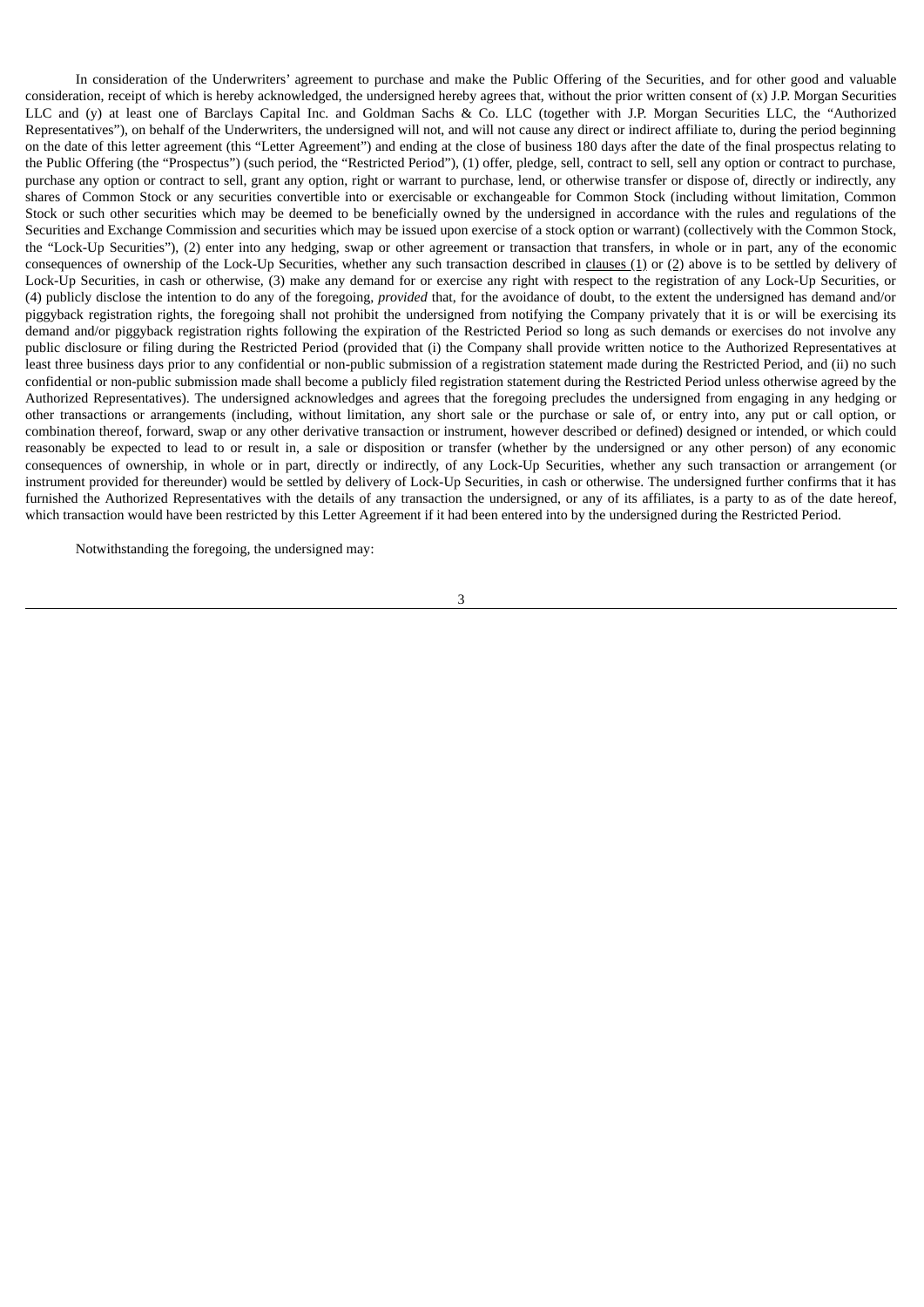(a) transfer the undersigned's Lock-Up Securities:

(i) as a bona fide gift or gifts, or for bona fide estate planning purposes,

(ii) to any immediate family member of the undersigned,

(iii) by will, other testamentary document or intestacy,

(iv) to any trust for the direct or indirect benefit of the undersigned or the immediate family of the undersigned, or if the undersigned is a trust, to a trustor or beneficiary of the trust or to the estate of a beneficiary of such trust (for purposes of this Letter Agreement, "immediate family" shall mean any relationship by blood, current or former marriage, domestic partnership or adoption, not more remote than first cousin),

(v) to a corporation, partnership, limited liability company, trust or other entity of which the undersigned, or the immediate family of the undersigned, are the legal and beneficial owner of all of the outstanding equity securities or similar interests,

(vi) to a nominee or custodian of a person or entity to whom a disposition or transfer would be permissible under clauses (i) through  $(y)$  above,

(vii) if the undersigned is a corporation, partnership, limited liability company, trust or other business entity, (A) to another corporation, partnership, limited liability company, trust or other business entity that is an affiliate (as defined in Rule 405 promulgated under the Securities Act of 1933, as amended (the "Securities Act")) of the undersigned, or to any investment fund or other entity controlling, controlled by, managing or managed by or under common control with the undersigned or affiliates of the undersigned (including, for the avoidance of doubt, where the undersigned is a partnership, to its general partner or a successor partnership or fund, or any other funds managed by such partnership), or (B) as part of a distribution to members, shareholders, partners or other equityholders of the undersigned,

(viii) by operation of law, or pursuant to an order of court (including a domestic order, divorce settlement, divorce decree or separation agreement),

(ix) to the Company from an employee of the Company upon death, disability or termination of employment, in each case, of such employee,

(x) as part of a transfer or disposition of the undersigned's Lock-Up Securities acquired in open market transactions after the closing date for the Public Offering,

(xi) to the Company in connection with the vesting, settlement, or exercise of restricted stock units, options, warrants or other rights to purchase shares of Common Stock (including, in each case, by way of "net" or "cashless" exercise), including for the payment of exercise price and tax and remittance payments due as a result of the vesting, settlement, or exercise of such restricted stock units, options, warrants or rights, *provided* that any such shares of Common Stock received upon such exercise, vesting or settlement shall be subject to the terms of this Letter Agreement, and *provided further* that any such restricted stock units, options, warrants or rights are held by the undersigned pursuant to an agreement or equity awards granted under a stock incentive plan or other equity award plan, each such agreement or plan which is described in the Registration Statement, the Pricing Disclosure Package and the Prospectus, or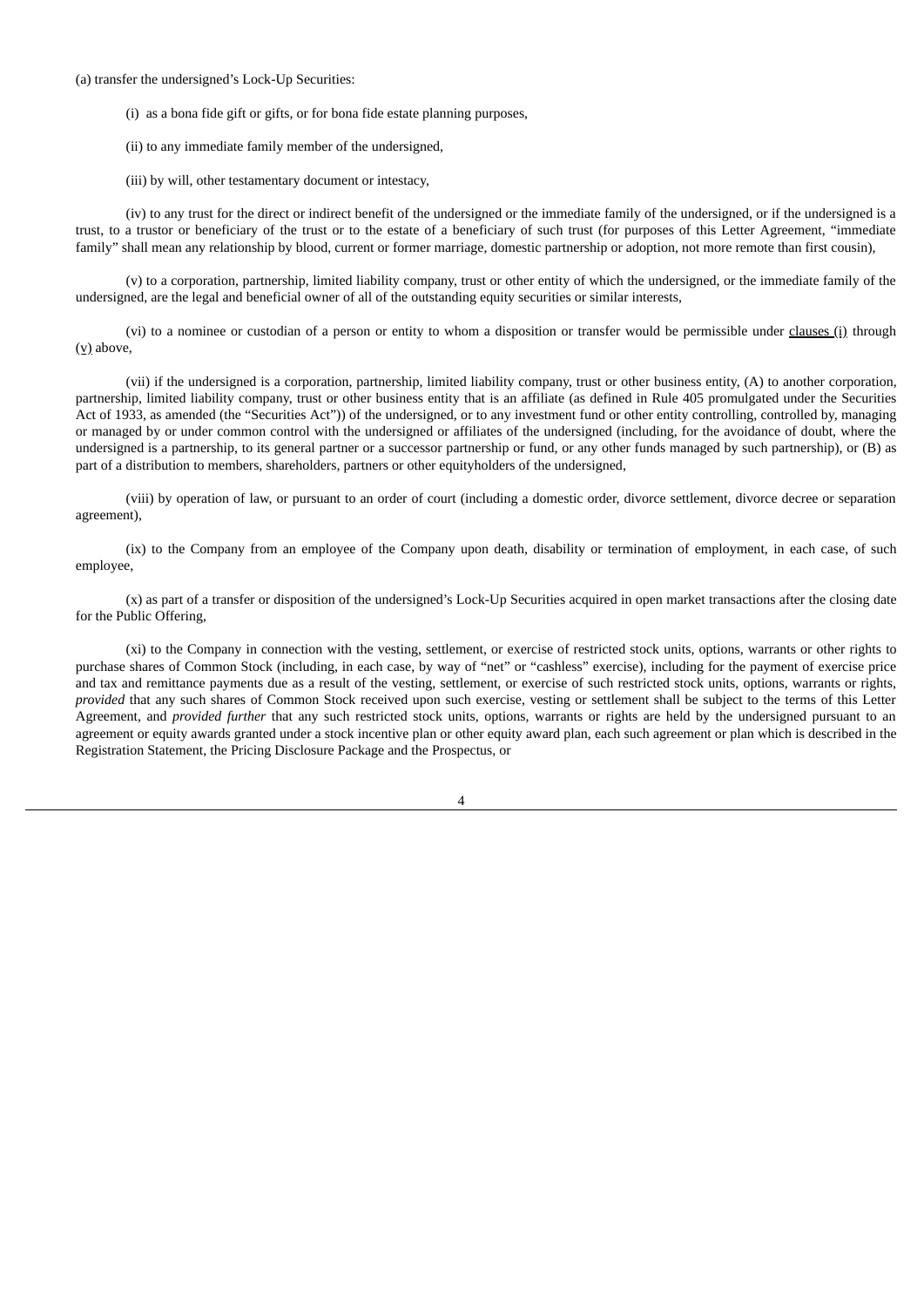(xii) pursuant to a bona fide third-party tender offer, merger, consolidation or other similar transaction that is approved by the Board of Directors of the Company and made to all holders of the Company's capital stock involving a Change of Control (as defined below) of the Company (for purposes hereof, "Change of Control" shall mean any third party tender offer, merger, consolidation or other similar transaction, in one transaction or a series of related transactions, the result of which a person (as defined in Section 13(d)(3) of the Securities Exchange Act of 1934, as amended (the "Exchange Act")) or group of affiliated persons, beneficially owns (as defined in Rules 13d-3 and 13d-5 of the Exchange Act) at least a majority of the outstanding voting securities of the Company (or the surviving entity)), *provided* that in the event that such tender offer, merger, consolidation or other similar transaction is not completed, the undersigned's Lock-Up Securities shall remain subject to the provisions of this Letter Agreement;

*provided*, *further*, that (A) in the case of any transfer or distribution pursuant to clauses (a)(i), (ii), (iii), (iv), (v), (v), (vi), (vii) and (viii), such transfer shall not involve a disposition for value and each donee, devisee, transferee or distributee shall execute and deliver to the Representatives a lockup letter in the form of this Letter Agreement, *provided* that with respect to any related series of transfers or distributions to transferees or distributees otherwise permitted under clauses (iv), (v) and (vii) that are deemed to occur simultaneously, only the ultimate transferee or distributee in such series shall be required to execute and deliver such lock-up letter (*provided* that, in each case, the same number or amount of Lock-Up Securities so transferred by the initial transferor remains subject to such lock-up agreement after giving effect to such simultaneous transfers or distributions), (B) in the case of any transfer or distribution pursuant to clauses (a)(i), (ii), (iii), (iv), (y), (y), (yi), and (x), no filing by any party (donor, donee, devisee, transferor, transferee, distributer or distributee) under the Exchange Act, or other public announcement shall be required or shall be made voluntarily in connection with such transfer or distribution during the Restricted Period in connection with such transfer and (C) in the case of any transfer or distribution pursuant to clauses  $(a)(viii)$ ,  $(ix)$  and  $(xi)$ , it shall be a condition to such transfer that no public filing, report or announcement shall be voluntarily made and if any filing under Section 16(a) of the Exchange Act, or other public filing, report or announcement reporting a reduction in beneficial ownership of shares of Common Stock in connection with such transfer or distribution shall be legally required during the Restricted Period, such filing, report or announcement shall clearly indicate in the footnotes thereto the nature and conditions of such transfer, including that the transfer was by operation of law, pursuant to an order of court or to the Company upon death, disability or termination of an employee, as the case may be;

(b) exercise outstanding options, settle restricted stock units or other equity awards or exercise warrants pursuant to plans described in the Registration Statement, the Pricing Disclosure Package and the Prospectus, *provided* that any Lock-up Securities received upon such exercise, vesting or settlement shall be subject to the terms of this Letter Agreement;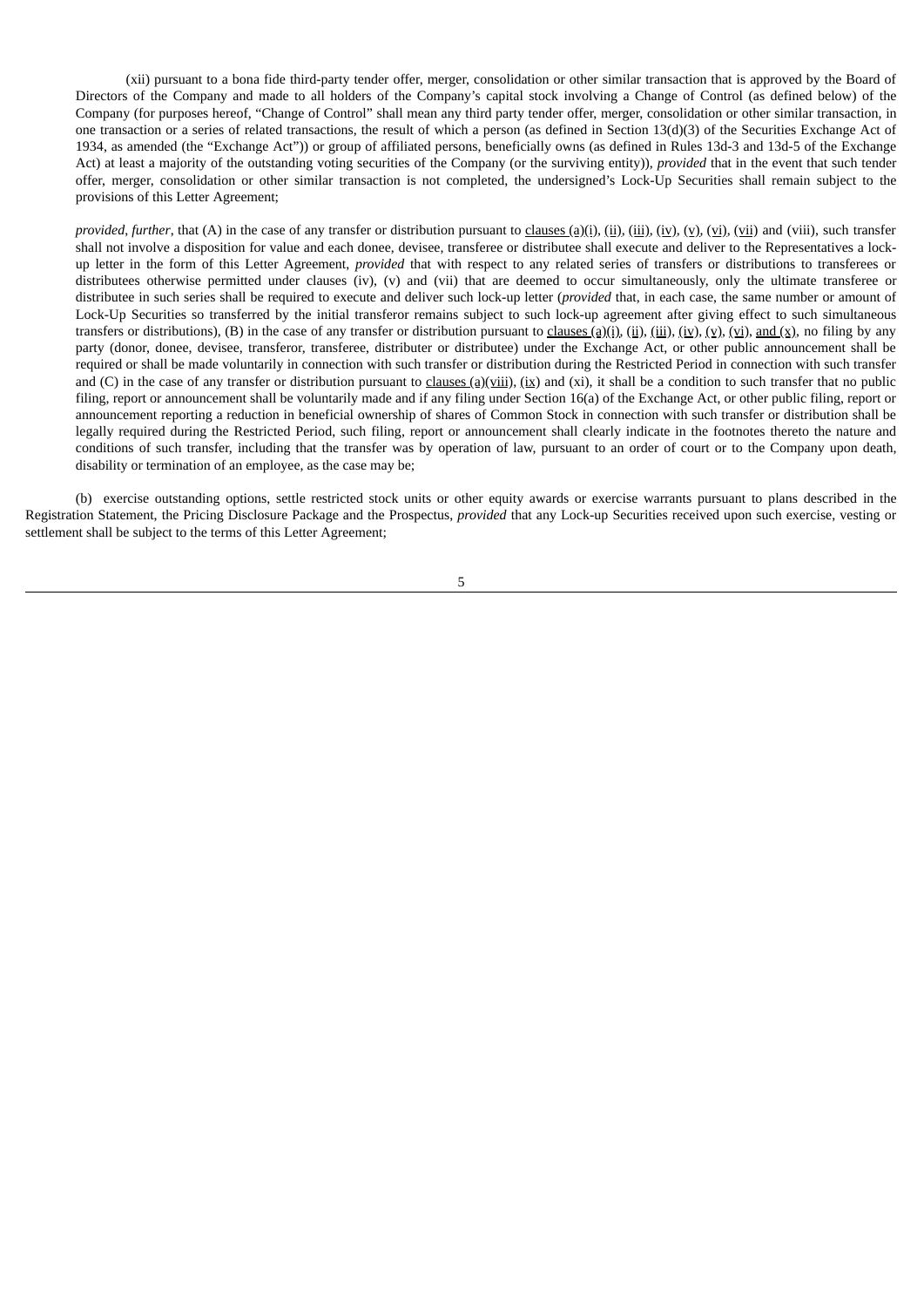(c) convert outstanding preferred stock, warrants to acquire preferred stock or convertible securities into shares of Common Stock or warrants to acquire shares of Common Stock, *provided* that any such shares of Common Stock or warrants received upon such conversion shall be subject to the terms of this Letter Agreement; and

(d) establish trading plans pursuant to Rule 10b5-1 under the Exchange Act for the transfer of shares of Lock-Up Securities, *provided* that (1) such plans do not provide for the transfer of Lock-Up Securities during the Restricted Period and (2) no filing by any party under the Exchange Act or other public announcement shall be required or made voluntarily in connection with such trading plan.

If the undersigned is an officer or director of the Company, the undersigned further agrees that the foregoing provisions shall be equally applicable to any Company-directed Securities the undersigned may purchase in the Public Offering.

If the undersigned is an officer or director of the Company, (i) the Authorized Representatives, on behalf of the Underwriters agree that, at least three business days before the effective date of any release or waiver of the foregoing restrictions in connection with a transfer of shares of Lock-Up Securities, the Authorized Representatives on behalf of the Underwriters will notify the Company of the impending release or waiver, and (ii) the Company has agreed in the Underwriting Agreement to announce the impending release or waiver through a major news service at least two business days before the effective date of the release or waiver. Any release or waiver granted by the Authorized Representatives on behalf of the Underwriters hereunder to any such officer or director shall only be effective two business days after the publication date of such announcement. The provisions of this paragraph will not apply if (a) the release or waiver is effected solely to permit a transfer not for consideration or that is to an immediate family member as defined in FINRA Rule 5130(i)(5) and (b) the transferee has agreed in writing to be bound by the same terms described in this letter to the extent and for the duration that such terms remain in effect at the time of the transfer.

In furtherance of the foregoing, the Company, and any duly appointed transfer agent for the registration or transfer of the securities described herein, are hereby authorized to decline to make any transfer of securities if such transfer would constitute a violation or breach of this Letter Agreement.

The undersigned hereby represents and warrants that the undersigned has full power and authority to enter into this Letter Agreement. All authority herein conferred or agreed to be conferred and any obligations of the undersigned shall be binding upon the successors, assigns, heirs or personal representatives of the undersigned.

The undersigned acknowledges and agrees that the Underwriters have not provided any recommendation or investment advice nor have the Underwriters solicited any action from the undersigned with respect to the Public Offering of the Securities and the undersigned has consulted their own legal, accounting, financial, regulatory and tax advisors to the extent deemed appropriate. The undersigned further acknowledges and agrees that, although the Representatives may be required or choose to provide certain Regulation Best Interest and Form CRS disclosures to you in connection with the Public Offering, the Representatives and the other Underwriters are not making a recommendation to you to enter into this Letter Agreement, participate in the Public Offering or sell any Shares at the price determined in the Public Offering, and nothing set forth in such disclosures is intended to suggest that any Representatives or Underwriter is making such a recommendation.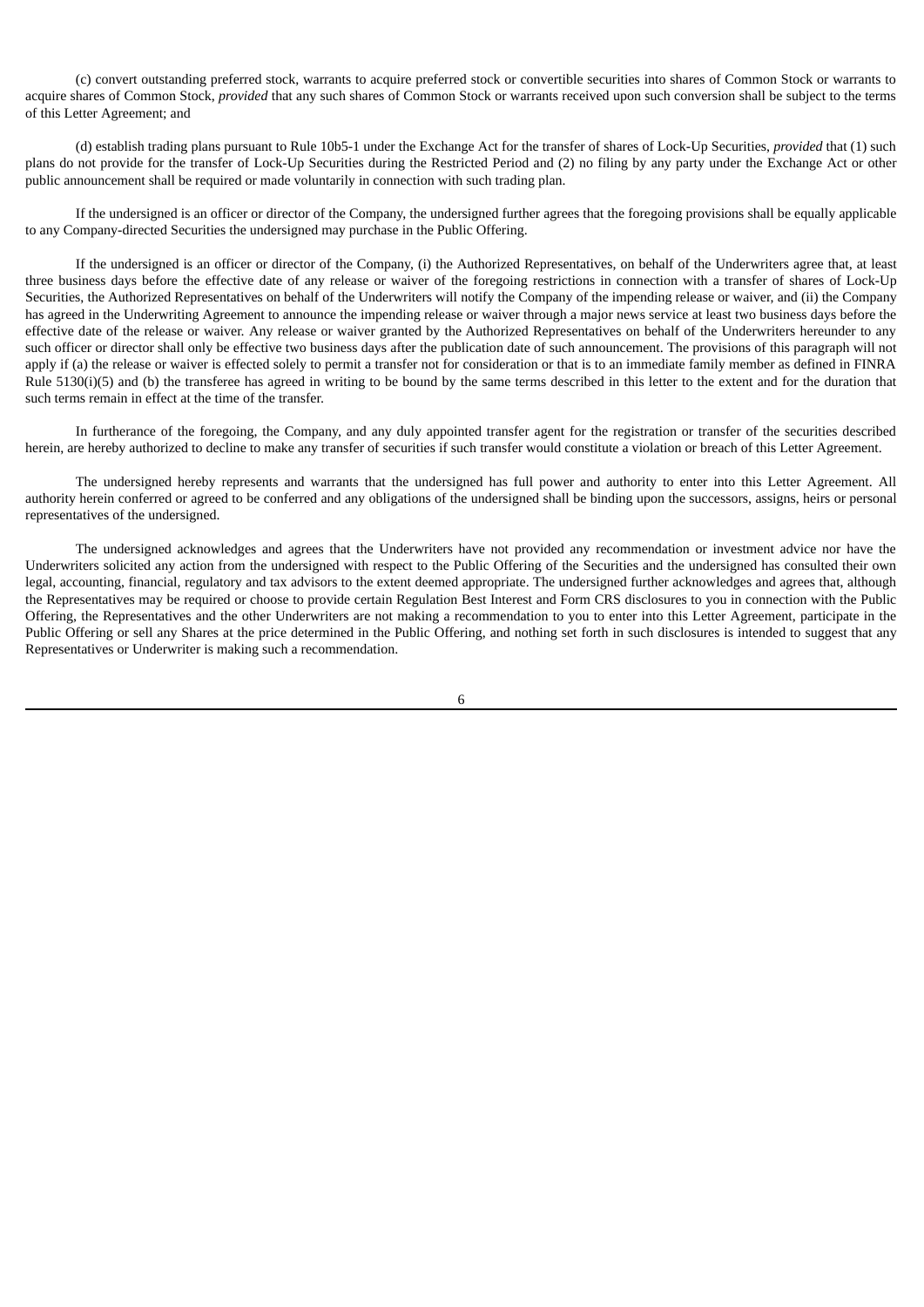The undersigned understands that if the Company files with the SEC a notice of withdrawal of the Registration Statement on Form S-1 (which covers the Securities) pursuant to Rule 477 promulgated under the Securities Act, if the Underwriting Agreement does not become effective by May 31, 2021, or if the Underwriting Agreement (other than the provisions thereof which survive termination) shall terminate or be terminated prior to payment for and delivery of the Common Stock to be sold thereunder, the undersigned shall be released from all obligations under this Letter Agreement. The undersigned understands that the Underwriters are entering into the Underwriting Agreement and proceeding with the Public Offering in reliance upon this Letter Agreement.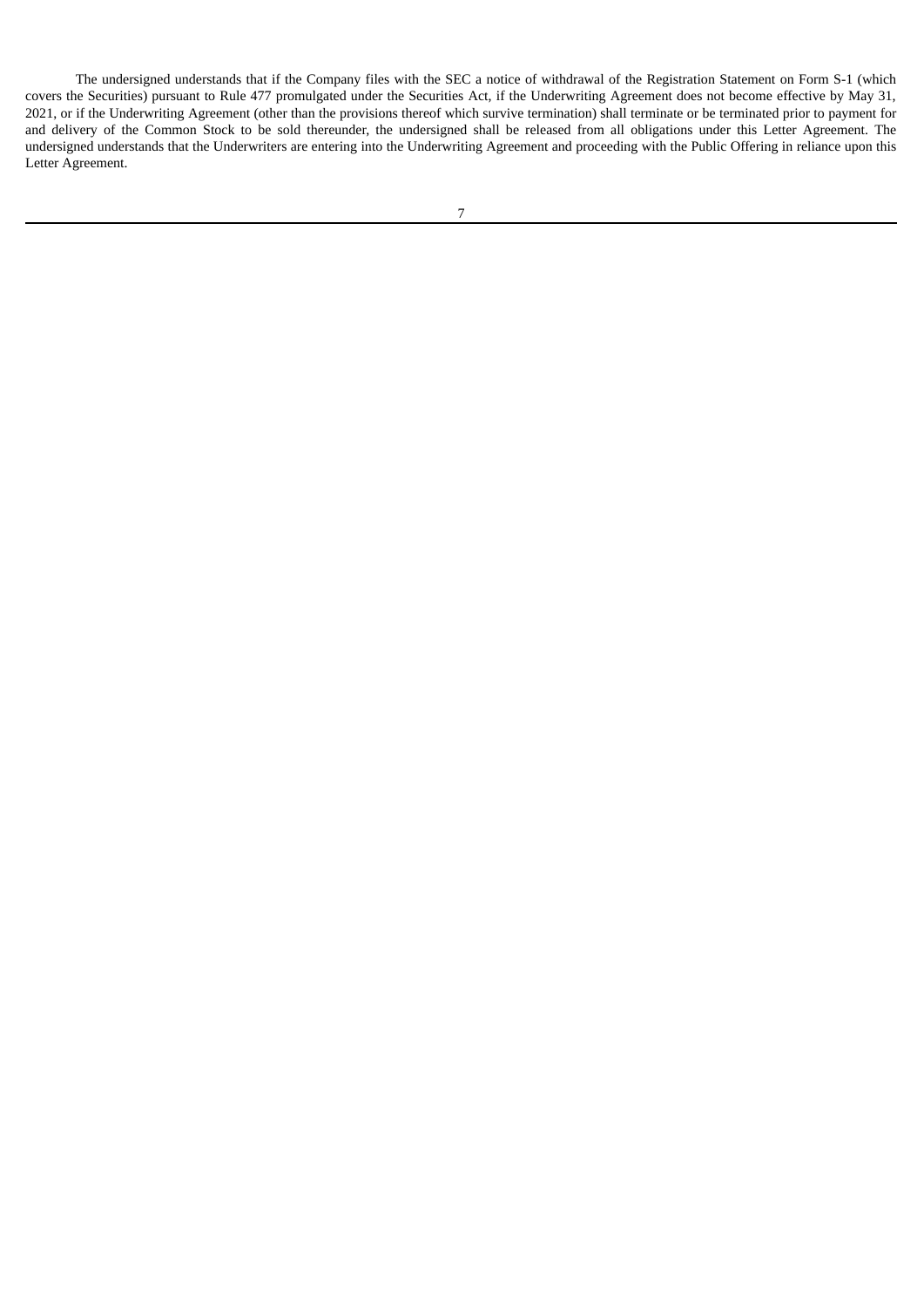This Letter Agreement and any claim, controversy or dispute arising under or related to this Letter Agreement shall be governed by and construed in accordance with the laws of the State of New York.

Very truly yours,

# [NAME OF STOCKHOLDER]

By:

Name: Title:

Exhibit D-1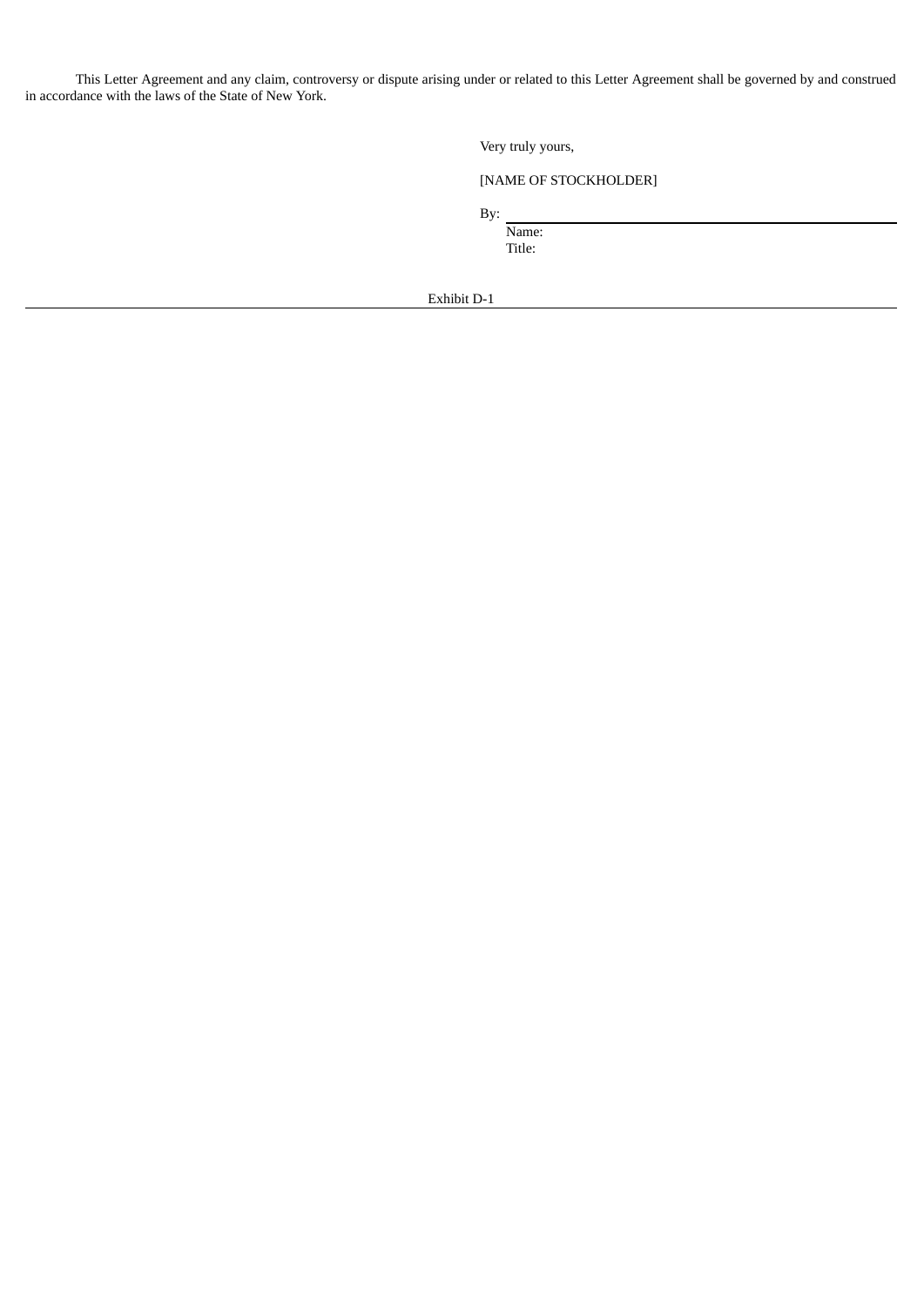#### **SECOND AMENDED AND RESTATED CERTIFICATE OF INCORPORATION OF INNOVAGE HOLDING CORP. \* \* \* \* \***

Vanessa D. Walton, being the Chief Legal Officer and Secretary of InnovAge Holding Corp., a corporation duly organized and existing under and by virtue of the General Corporation Law of the State of Delaware (the "Corporation"), DOES HEREBY CERTIFY as follows:

**FIRST:** The Corporation was incorporated under the name TCO Group Holdings, Inc. by the filing of its original Certificate of Incorporation with the Delaware Secretary of State on October 28, 2015.

**SECOND:** That an Amended and Restated Certificate of Incorporation was filed with the Delaware Secretary of State on May 12, 2016. The Certificate of Amendment of Amended and Restated Certificate of Incorporation was filed with the Delaware Secretary of State on January 29, 2021 (such certificate, as so amended and restated through the date hereof, the "Certificate of Incorporation").

**THIRD:** The Board of Directors of the Corporation, pursuant to a unanimous written consent, adopted resolutions authorizing the Corporation to amend, integrate and restate the Certificate of Incorporation of the Corporation in its entirety to read as set forth in Exhibit A attached hereto and made a part hereof (the "Restated Certificate").

**FOURTH:** The Restated Certificate restates and integrates and amends the Certificate of Incorporation.

**FIFTH:** The Restated Certificate was duly adopted in accordance with the provisions of Sections 242 and 245 of the General Corporation Law of the State of Delaware and by the written consent of its stockholders in accordance with Section 228 of the General Corporation Law of the State of Delaware.

**\* \* \* \* \***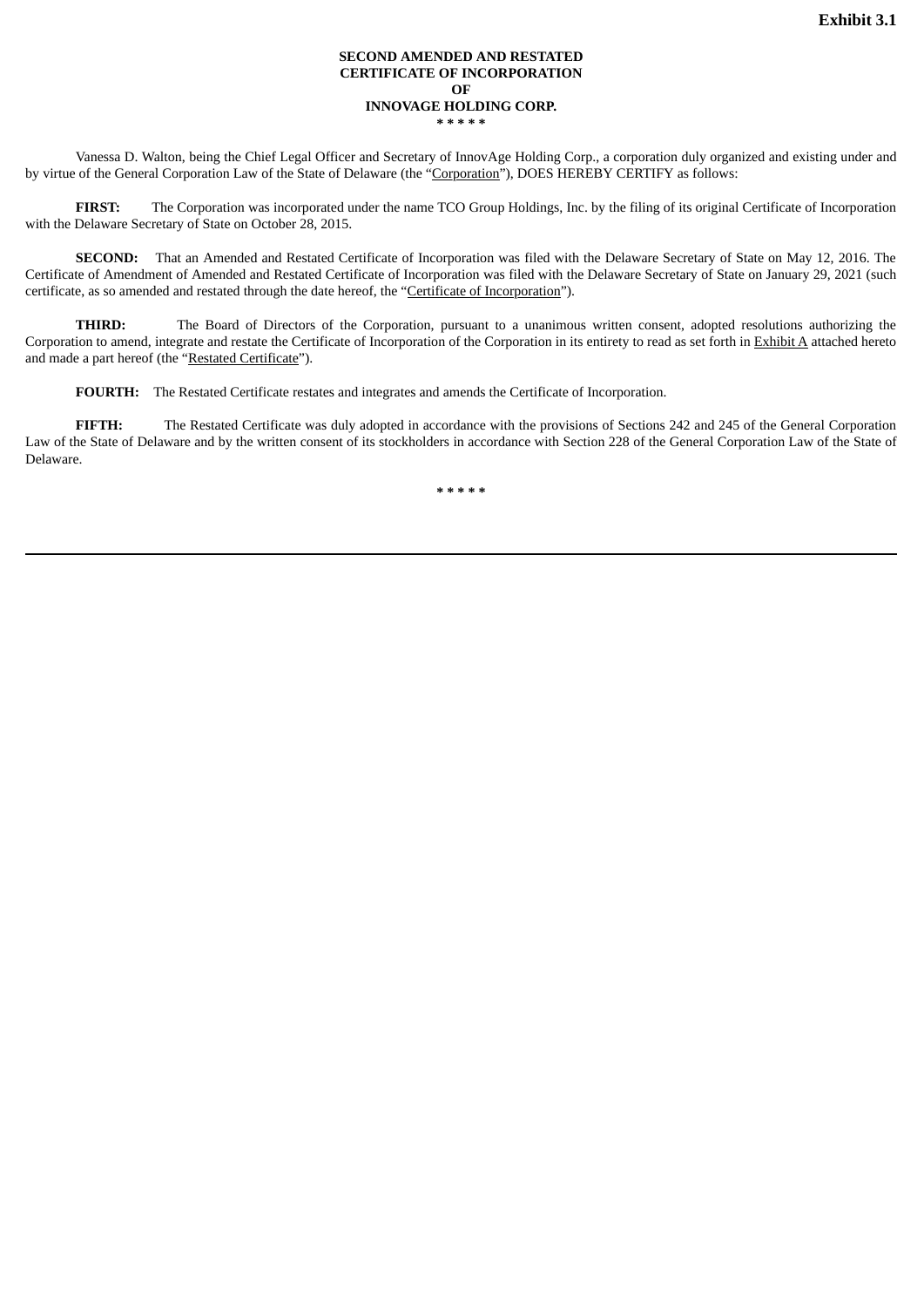IN WITNESS WHEREOF, InnovAge Holding Corp. has caused this Second Amended and Restated Certificate of Incorporation to be executed by its duly authorized officer on this March day of 3rd, 2021.

## INNOVAGE HOLDING CORP.

By: /s/ Vanessa D. Walton

Name: Vanessa D. Walton Title: Secretary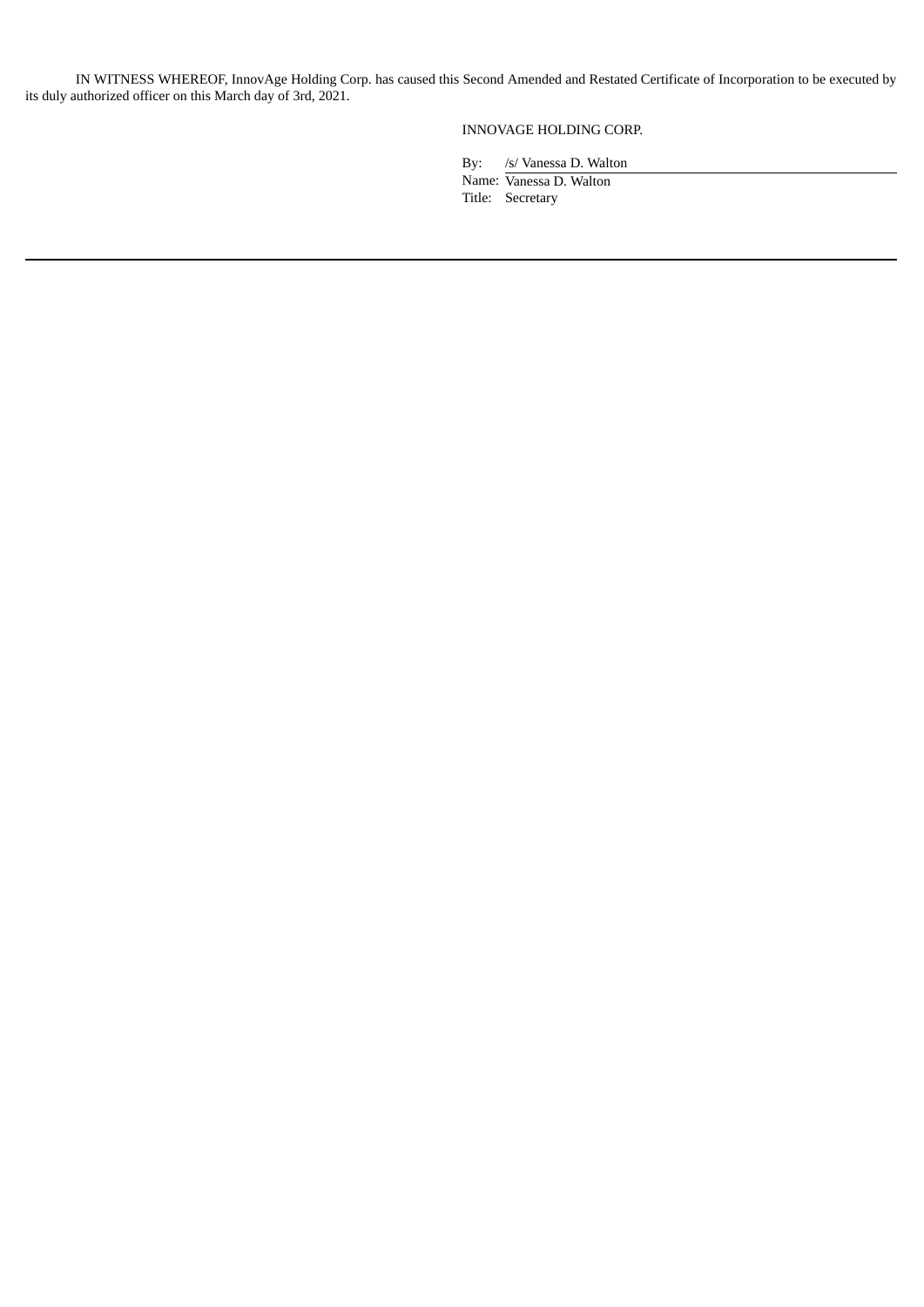## **Exhibit A**

### **SECOND AMENDED AND RESTATED CERTIFICATE OF INCORPORATION OF INNOVAGE HOLDING CORP.**

#### **ARTICLE ONE**

The name of the corporation is InnovAge Holding Corp. (the "Corporation").

#### **ARTICLE TWO**

The address of the Corporation's registered office in the State of Delaware is Corporation Trust Center, 1209 Orange Street, in the City of Wilmington, County of New Castle, Delaware 19801. The name of its registered agent at such address is The Corporation Trust Company.

#### **ARTICLE THREE**

The nature and purpose of the business of the Corporation is to engage in any lawful act or activity for which corporations may be organized under the General Corporation Law of the State of Delaware ("DGCL").

## **ARTICLE FOUR**

Section 1. Authorized Shares. The total number of shares of all classes of capital stock which the Corporation shall have authority to issue is 550,000,000 shares, consisting of two classes as follows:

- 1. 50,000,000 shares of Preferred Stock, par value \$0.001 per share (the "Preferred Stock"); and
- 2. 500,000,000 shares of Common Stock, par value \$0.001 per share (the "Common Stock").

The Preferred Stock and the Common Stock shall have the designations, rights, powers and preferences and the qualifications, restrictions and limitations thereof, if any, set forth below.

Section 2. Preferred Stock. The Board of Directors of the Corporation (the "Board of Directors") is authorized, subject to limitations prescribed by law, to provide, by resolution or resolutions for the issuance of shares of Preferred Stock in one or more series, and with respect to each series, to establish the number of shares to be included in each such series, and to fix the voting powers (if any), designations, powers, preferences, and relative, participating, optional or other special rights, if any, of the shares of each such series, and any qualifications, limitations or restrictions thereof. The powers (including voting powers), preferences, and relative, participating, optional and other special rights of each series of Preferred Stock and the qualifications, limitations or restrictions thereof, if any, may differ from those of any and all other series at any time outstanding. Subject to the rights of the holders of any series of Preferred Stock, the number of authorized shares of Preferred Stock may be increased or decreased (but not below the number of shares thereof then outstanding) by the approval of the Board of Directors and by the affirmative vote of the holders of a majority in voting power of the outstanding shares of capital stock of the Corporation entitled to vote generally in an election of directors, without the separate vote of the holders of the Preferred Stock as a class, irrespective of the provisions of Section 242(b)(2) of the DGCL.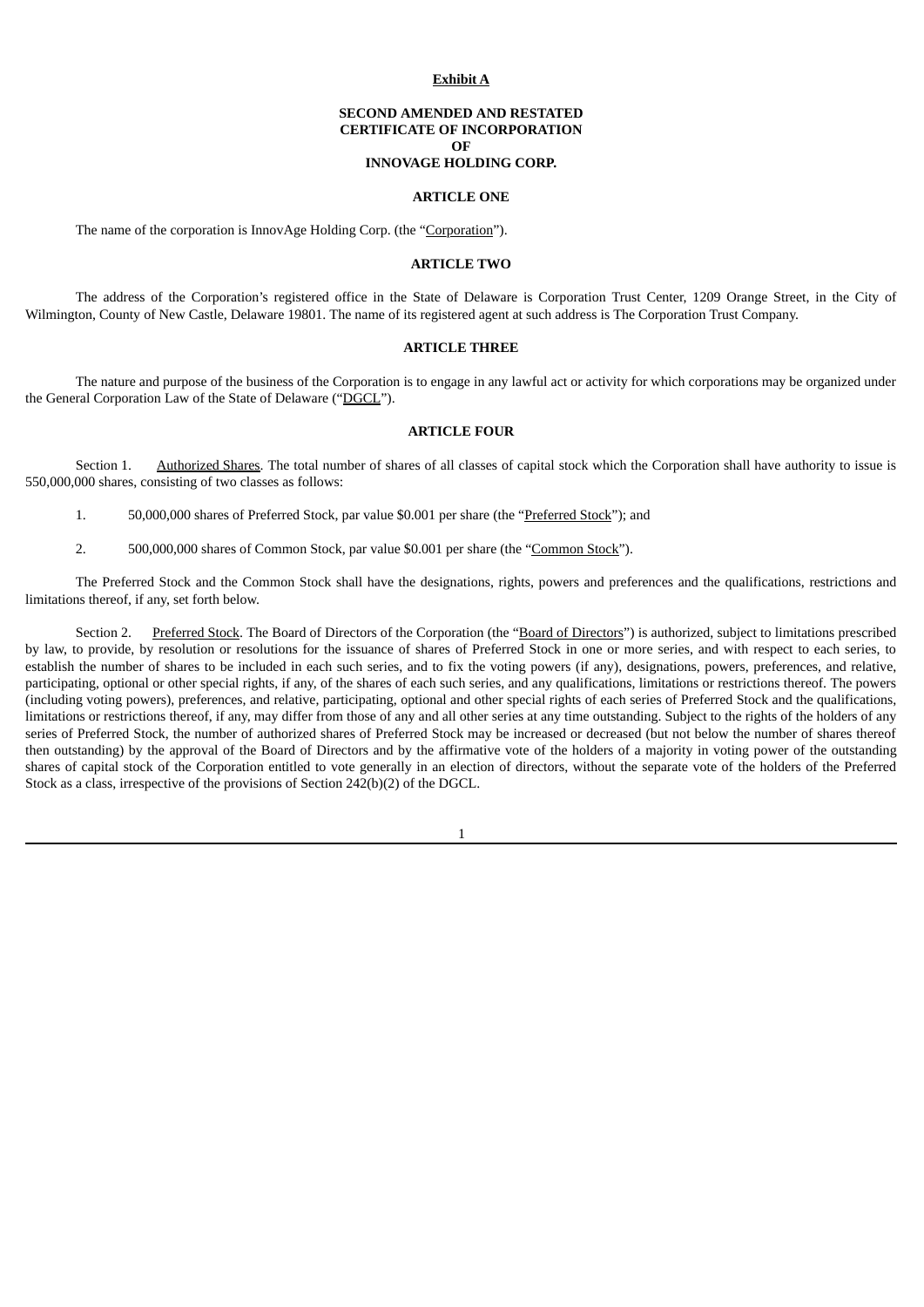## Section 3. Common Stock.

(a) Except as otherwise provided by the DGCL or this amended and restated certificate of incorporation (as it may be amended, the "Restated Charter ") and subject to the rights of holders of any series of Preferred Stock then outstanding, all of the voting power of the stockholders of the Corporation shall be vested in the holders of the Common Stock. Each share of Common Stock shall entitle the holder thereof to one vote for each share held by such holder on all matters voted upon by the stockholders of the Corporation; *provided*, *however*, that, except as otherwise required by law, holders of Common Stock, as such, shall not be entitled to vote on any amendment to this Restated Charter (including any certificate of designation relating to any series of Preferred Stock) that relates solely to the terms of one or more outstanding series of Preferred Stock if the holders of such affected series are entitled, either separately or together with the holders of one or more other such series, to vote thereon pursuant to this Restated Charter (including any certificate of designation relating to any series of Preferred Stock) or pursuant to the DGCL.

(b) Except as otherwise required by law or expressly provided in this Restated Charter, each share of Common Stock shall have the same powers, rights and privileges and shall rank equally, share ratably and be identical in all respects as to all matters.

(c) Subject to the rights of the holders of any series of Preferred Stock then outstanding and to the other provisions of applicable law and this Restated Charter, holders of Common Stock shall be entitled to receive equally, on a per share basis, such dividends and other distributions in cash, securities or other property of the Corporation if, as and when declared thereon by the Board of Directors from time to time out of assets or funds of the Corporation legally available therefor.

(d) In the event of any liquidation, dissolution or winding up of the affairs of the Corporation, whether voluntary or involuntary, after payment or provision for payment of the Corporation's debts and any other payments required by law and amounts payable upon shares of Preferred Stock ranking senior to the shares of Common Stock upon such dissolution, liquidation or winding up, if any, the remaining net assets of the Corporation shall be distributed to the holders of shares of Common Stock and the holders of shares of any other class or series ranking equally with the shares of Common Stock upon such dissolution, liquidation or winding up, equally on a per share basis. Subject to the rights of the holders of any series of Preferred Stock then outstanding and to the other provisions of this Restated Charter, a merger or consolidation of the Corporation with or into any other corporation or other entity, or a sale or conveyance of all or any part of the assets of the Corporation (which shall not in fact result in the liquidation of the Corporation and the distribution of assets to its stockholders) shall not be deemed to be a voluntary or involuntary liquidation or dissolution or winding up of the Corporation within the meaning of this Paragraph (d).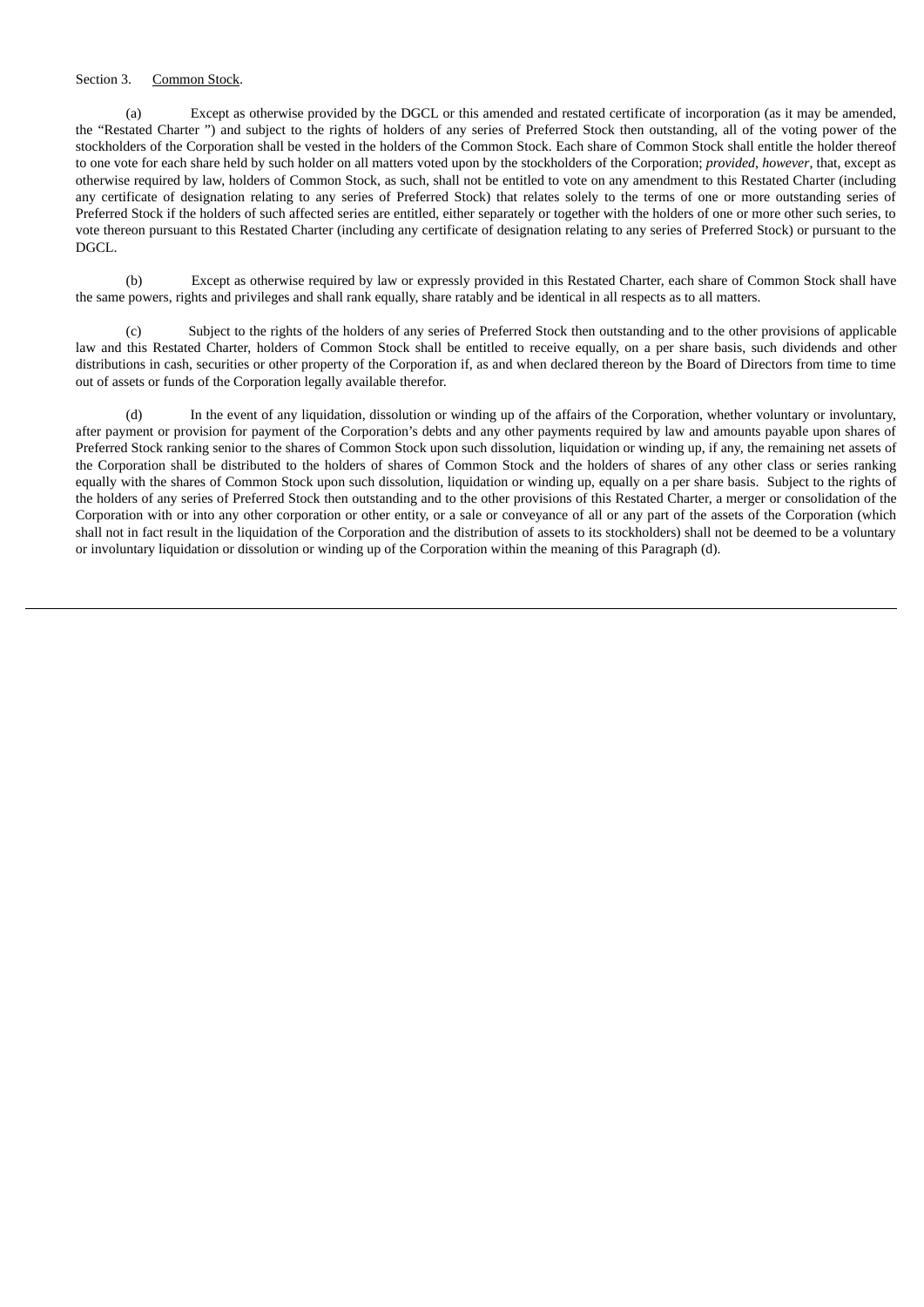(e) Subject to the rights of the holders of any series of Preferred Stock then outstanding and to the other provisions of this Restated Charter no holder of shares of Common Stock or Preferred Stock shall be entitled to preemptive, subscription, conversion or redemption rights.

#### **ARTICLE FIVE**

Section 1. Board of Directors. Except as otherwise provided in this Restated Charter or the DGCL, the business and affairs of the Corporation shall be managed by or under the direction of the Board of Directors.

Section 2. Number of Directors; Voting; Quorum. Subject to any rights of the holders of any series of Preferred Stock then outstanding to elect additional directors under specified circumstances or otherwise, the number of directors which shall constitute the Board of Directors shall initially be ten (10) and, thereafter, shall be fixed from time to time exclusively by resolution of the Board. Each director shall be entitled to one (1) vote with respect to each matter before the Board of Directors, whether by meeting or pursuant to written consent. At all meetings of the Board of Directors prior to the date when a Sponsor (as defined herein) ceases to beneficially own in the aggregate (directly or indirectly) at least 20% of the Voting Stock or the Sponsors collectively cease to beneficially own in the aggregate (directly or indirectly) at least 40% of the Voting Stock of the then outstanding shares of capital stock of the Corporation then entitled to vote generally in the election of directors, a majority of the directors then in office, including at least one director nominated by each of the Sponsors, shall constitute a quorum for the transactions of business; provided, however, that a quorum shall never be less than one-third the total number of directors.

Section 3. Classes of Directors. The directors of the Corporation, other than those who may be elected by the holders of any series of Preferred Stock, shall be divided into three classes, as nearly equal in number as possible, designated Class I, Class II and Class III.

Section 4. Election and Term of Office. Subject to the rights of the holders of any series of Preferred Stock then outstanding, directors shall be elected by a plurality of the votes cast. The term of office of the initial Class I directors shall expire at the first annual meeting of stockholders following the date the Common Stock is first publicly traded (the "IPO Date"), the term of office of the initial Class II directors shall expire at the second succeeding annual meeting of stockholders after the IPO Date and the term of office of the initial Class III directors shall expire at the third succeeding annual meeting of the stockholders after the IPO Date. For the purposes hereof, the Board of Directors may assign directors already in office to Class I, Class II and Class III, in accordance with the terms of that certain Director Nomination Agreement, dated on or about March 3, 2021 (as amended and/or restated or supplemented in accordance with its terms, the "Nomination Agreement"), by and among the Corporation and the investors named therein. At each annual meeting of stockholders after the IPO Date, directors elected to replace those of a class whose terms expire at such annual meeting shall be elected to hold office until the third succeeding annual meeting after their election and until their respective successors shall have been duly elected and qualified. Each director shall hold office until the annual meeting of stockholders for the year in which such director's term expires and a successor is duly elected and qualified or until his or her earlier death, resignation or removal. Nothing in this Restated Charter shall preclude a director from serving consecutive terms. Elections of directors need not be by written ballot unless the Bylaws of the Corporation (as amended and/or restated, the "Bylaws") shall so provide.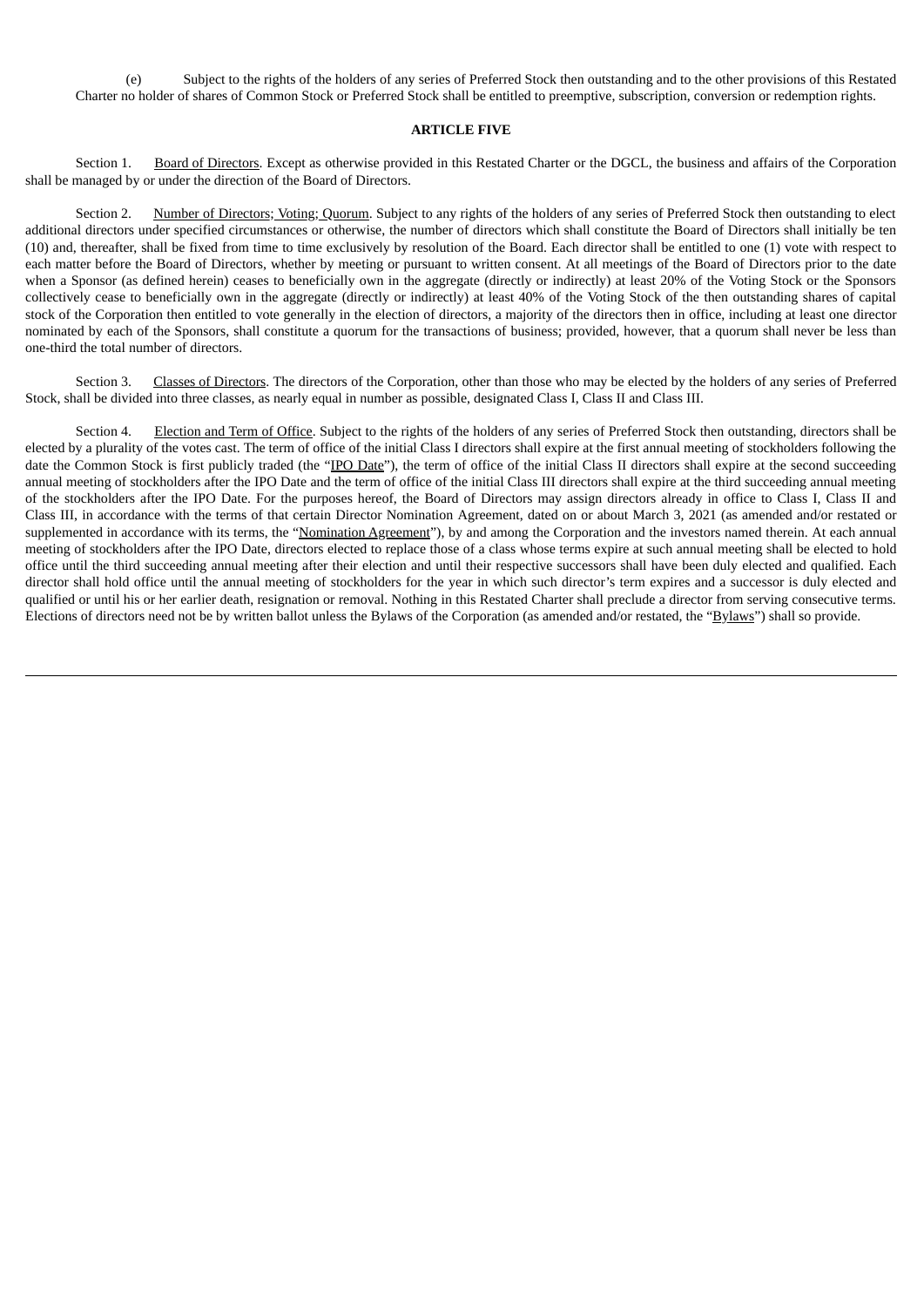Section 5. Newly-Created Directorships and Vacancies. Subject to the rights of the holders of any series of Preferred Stock then outstanding and except as otherwise set forth in the Nomination Agreement, newly created directorships resulting from any increase in the authorized number of directors or any vacancies in the Board of Directors resulting from death, resignation, disqualification, removal from office or any other cause may be filled only by resolution of a majority of the directors then in office, although less than a quorum, or by a sole remaining director, and may not be filled in any other manner. A director elected or appointed to fill a vacancy shall serve for the unexpired term of his or her predecessor in office and until his or her successor is elected and qualified or until his or her earlier death, resignation or removal. A director elected or appointed to fill a position resulting from an increase in the number of directors shall hold office until the next election of the class for which such director shall have been elected or appointed and until his or her successor is elected and qualified, or until his or her earlier death, resignation or removal. No decrease in the authorized number of directors shall shorten the term of any incumbent director.

Section 6. Removal and Resignation of Directors. Subject to the rights of the holders of any series of Preferred Stock then outstanding and notwithstanding any other provision of this Restated Charter, (i) prior to the first date (the "Trigger Date") on which Welsh, Carson, Anderson & Stowe and Apax Partners, L.P. (collectively, the "Sponsors") and their Affiliated Companies (as defined herein) cease to beneficially own in the aggregate (directly or indirectly) 40% or more of the voting power of the then outstanding shares of capital stock of the Corporation then entitled to vote generally in the election of directors ("Voting Stock"), directors may be removed with or without cause upon the affirmative vote of stockholders representing at least a majority of the voting power of the then outstanding shares of Voting Stock, voting together as a single class and (ii) on and after the Trigger Date, directors may only be removed for cause and only upon the affirmative vote of stockholders representing at least sixty-six and two-thirds percent (66⅔%) of the voting power of the then outstanding shares of Voting Stock, at a meeting of the Corporation's stockholders called for that purpose. Any director may resign at any time upon notice to the Corporation.

Section 7. Rights of Holders of Preferred Stock. During any period when the holders of any series of Preferred Stock, voting separately as a series or together with one or more series, have the right to elect additional directors, then upon commencement and for the duration of the period during which such right continues: (i) the then otherwise total authorized number of directors of the Corporation shall automatically be increased by such specified number of directors, and the holders of such Preferred Stock shall be entitled to elect the additional directors so provided for or fixed pursuant to said provisions, and (ii) each such additional director shall serve until such director's successor shall have been duly elected and qualified, or until such director's right to hold such office terminates pursuant to said provisions, whichever occurs earlier, subject to his or her earlier death, resignation, disqualification or removal. Except as otherwise provided by the Board of Directors in the resolution or resolutions establishing such series, whenever the holders of any series of Preferred Stock having such right to elect additional directors are divested of such right pursuant to the provisions of such stock, the terms of office of all such additional directors elected by the holders of such stock, or elected to fill any vacancies resulting from the death, resignation, disqualification or removal of such additional directors, shall forthwith terminate (in which case each such director thereupon shall cease to be qualified as, and shall cease to be, a director) and the total authorized number of directors of the Corporation shall automatically be reduced accordingly.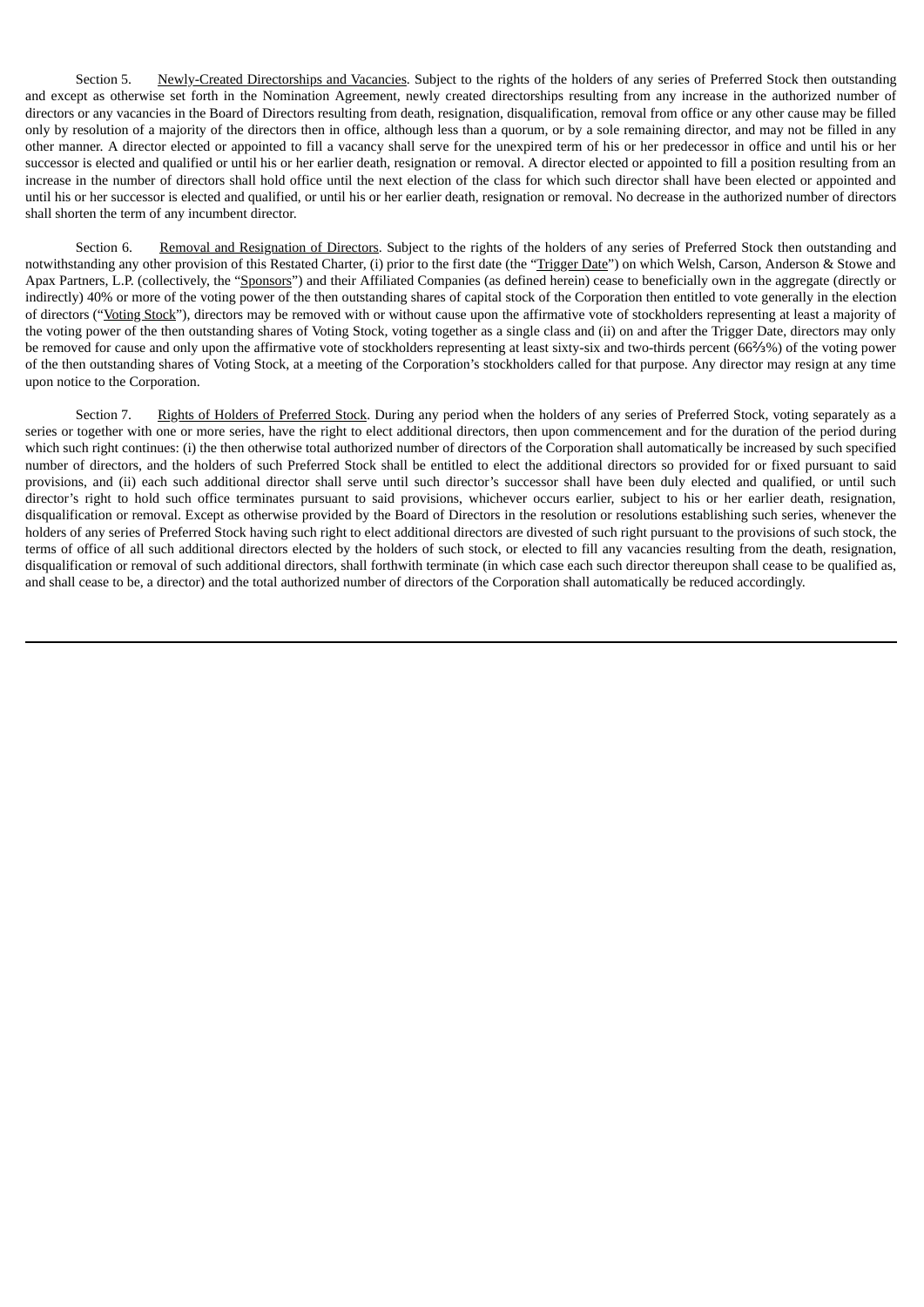Section 8. Advance Notice. Advance notice of stockholder nominations for the election of directors and of business to be brought by stockholders before any meeting of the stockholders of the Corporation shall be given in the manner provided in the Bylaws.

#### **ARTICLE SIX**

### Section 1. Limitation of Liability.

(a) To the fullest extent permitted by the DGCL as it now exists or may hereafter be amended, no director of the Corporation shall be liable to the Corporation or its stockholders for monetary damages arising from a breach of fiduciary duty as a director.

(b) Any amendment, repeal or modification of the foregoing paragraph shall not adversely affect any right or protection of a director of the Corporation existing at the time of such amendment, repeal or modification with respect to any act, omission or other matter occurring prior to such amendment, repeal or modification.

## **ARTICLE SEVEN**

Section 1. Action by Written Consent. Prior to the first date (the "Stockholder Consent Trigger Date") on which the Sponsors and their Affiliated Companies (as defined herein) cease to beneficially own in the aggregate (directly or indirectly) at least 35% of the Voting Stock, any action which is required or permitted to be taken by the Corporation's stockholders may be taken without a meeting, without prior notice and without a vote if a consent or consents in writing, setting forth the action so taken, is signed by the holders of outstanding stock having not less than the minimum number of votes that would be necessary to authorize or take such action at a meeting at which all shares of the Corporation's stock entitled to vote thereon were present and voted. From and after the Stockholder Consent Trigger Date, any action required or permitted to be taken by the Corporation's stockholders may be taken only at a duly called annual or special meeting of the Corporation's stockholders and the power of stockholders to consent without a meeting is specifically denied; provided, however, that any action required or permitted to be taken by the holders of Preferred Stock, voting separately as a series or separately as a class with one or more other such series, may be taken without a meeting, without prior notice and without a vote, unless expressly prohibited in the resolutions creating such series of Preferred Stock.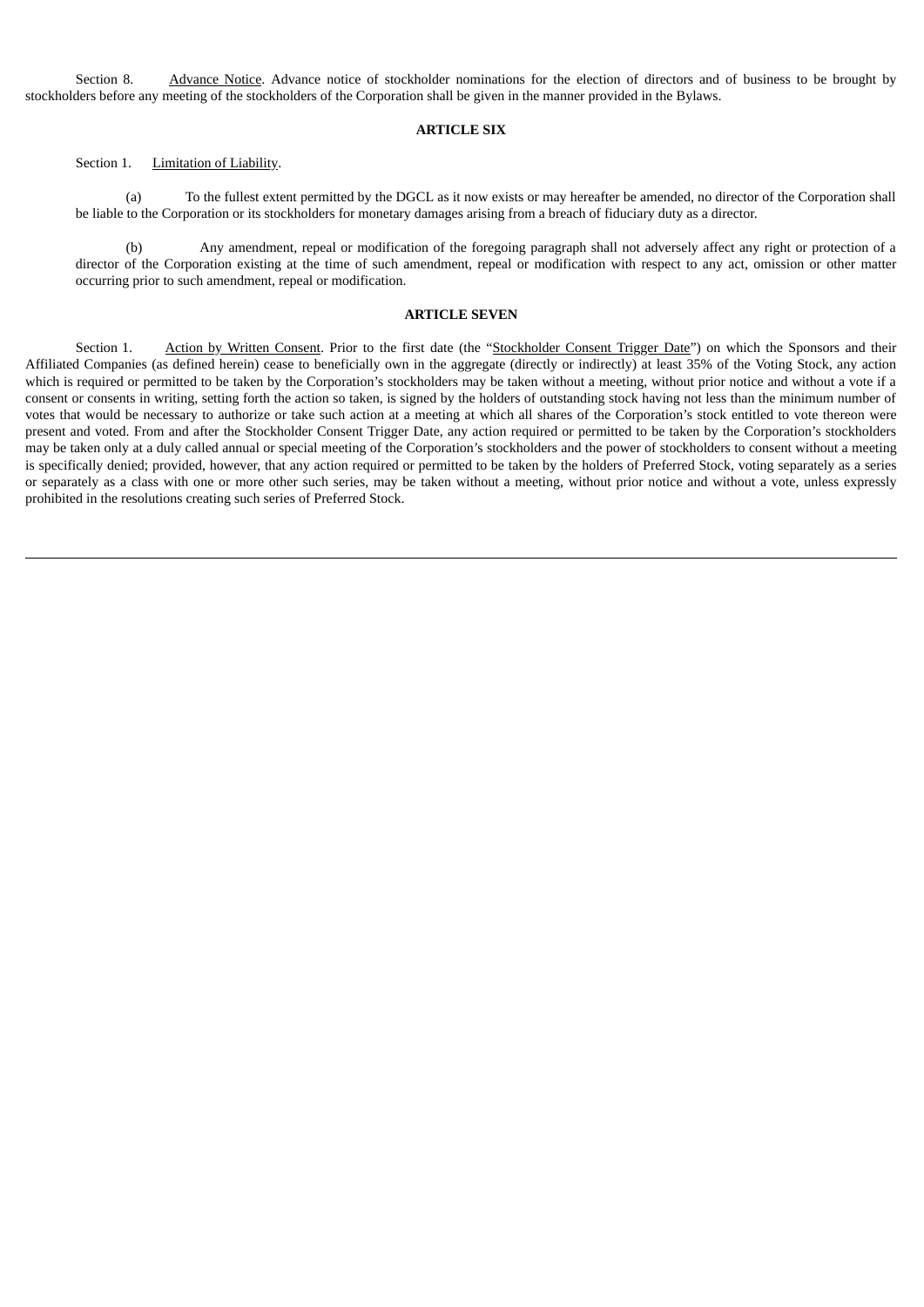Section 2. Special Meetings of Stockholders. Subject to the rights of the holders of any series of Preferred Stock then outstanding and to the requirements of applicable law, special meetings of stockholders of the Corporation may be called only (i) by or at the direction of the Chairman of the Board of Directors or by the Board of Directors pursuant to a written resolution adopted by the affirmative vote of the majority of the total number of directors that the Corporation would have if there were no vacancies or (ii) prior to the Stockholder Consent Trigger Date, by the Chairman of the Board of Directors at the written request of either Sponsor in the manner provided for in the Bylaws. Any business transacted at any special meeting of stockholders shall be limited to the purpose or purposes stated in the notice of the meeting.

#### **ARTICLE EIGHT**

Section 1. Certain Acknowledgments. In recognition and anticipation that (i) certain of the directors, partners, principals, officers, members, managers and/or employees of the Sponsors or their Affiliated Companies (as defined below) may serve as directors or officers of the Corporation and (ii) the Sponsors and their Affiliated Companies engage and may continue to engage in the same or similar activities or related lines of business as those in which the Corporation, directly or indirectly, may engage and/or other business activities that overlap with or compete with those in which the Corporation, directly or indirectly, may engage, and (iii) that the Corporation and its Affiliated Companies may engage in material business transactions with the Sponsors and their Affiliated Companies, and that the Corporation is expected to benefit therefrom, the provisions of this ARTICLE EIGHT are set forth to regulate and define the conduct of certain affairs of the Corporation as they may involve the Sponsors and/or their Affiliated Companies and/or their respective directors, partners, principals, officers, members, managers and/or employees, including any of the foregoing who serve as officers or directors of the Corporation (collectively, the "Exempted Persons"), and the powers, rights, duties and liabilities of the Corporation and its officers, directors and stockholders in connection therewith. As used in this Restated Charter, "Affiliated Companies" shall mean (a) in respect of the Sponsors, any entity that controls, is controlled by or under common control with the Sponsors (other than the Corporation and any company that is controlled by the Corporation) and any investment entities managed by the Sponsors or any of their Affiliated Companies (as general partner, sole member or otherwise) and (b) in respect of the Corporation, any entity controlled by the Corporation.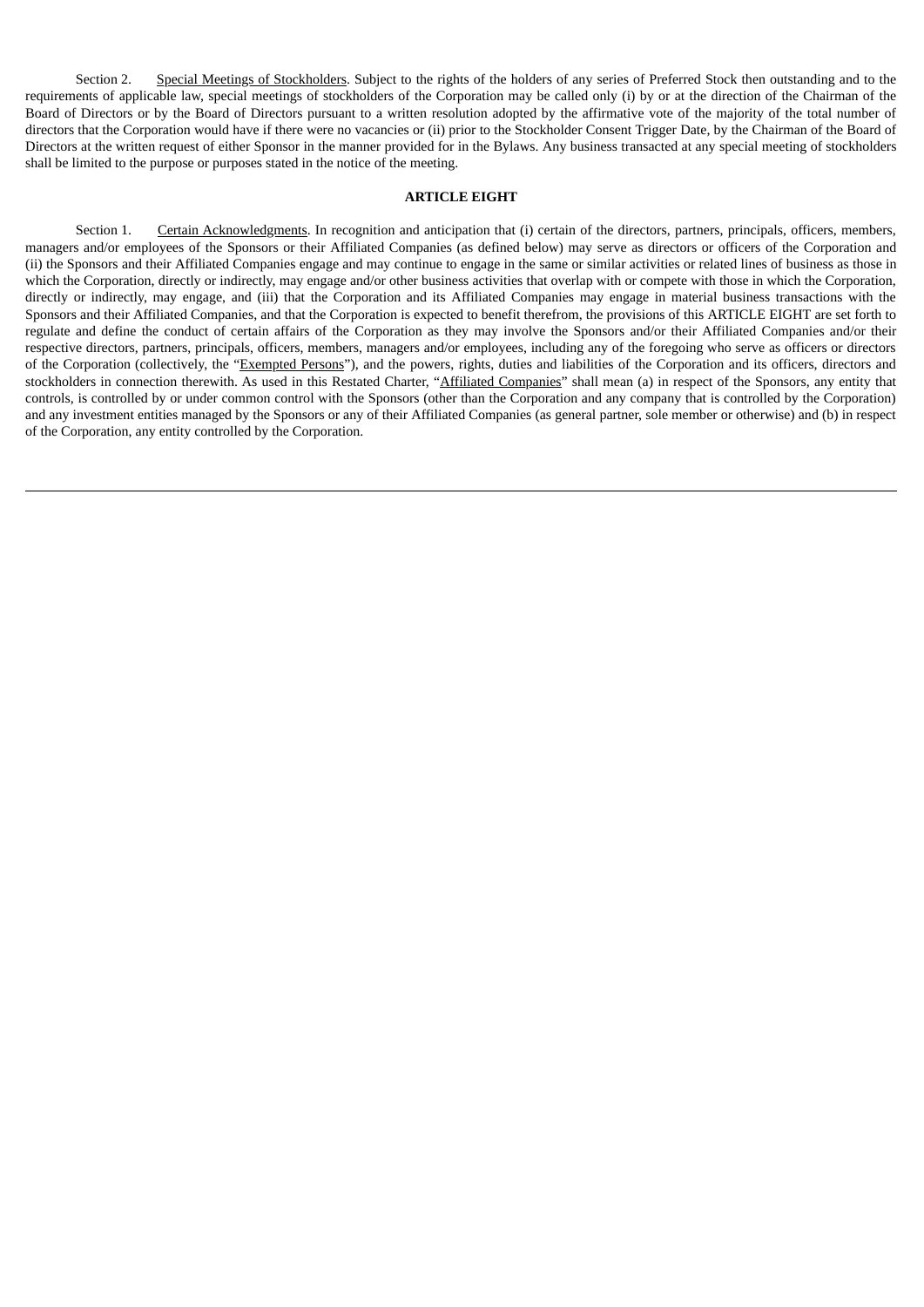Section 2. Competition and Corporate Opportunities. To the fullest extent permitted by applicable law, none of the Sponsors, their Affiliated Companies or any of the Exempted Persons shall have any fiduciary duty to refrain from engaging directly or indirectly in the same or similar business activities or lines of business as the Corporation or any of its Affiliated Companies, and none of the Sponsors, their Affiliated Companies or any of the Exempted Persons shall be liable to the Corporation or its stockholders for breach of any fiduciary or other duty (whether contractual or otherwise) solely by reason of any such activities of the Sponsors, their Affiliated Companies or any of the Exempted Persons. To the fullest extent permitted by applicable law, the Corporation, on behalf of itself and its Affiliated Companies, renounces any interest or expectancy of the Corporation and its Affiliated Companies in, or in being offered an opportunity to participate in, business opportunities that are from time to time presented to the Sponsors, their Affiliated Companies or any of the Exempted Persons, even if the opportunity is one that the Corporation or its Affiliated Companies might reasonably be deemed to have pursued or had the ability or desire to pursue if granted the opportunity to do so, and each of the Sponsors, their Affiliated Companies and the Exempted Persons shall have no duty to communicate or offer such business opportunity to the Corporation or its Affiliated Companies and, to the fullest extent permitted by applicable law, shall not be liable to the Corporation, any of its Affiliated Companies or its stockholders for breach of any fiduciary or other duty (whether contractual or otherwise), as a director, officer or stockholder of the Corporation solely, by reason of the fact that the Sponsors, their Affiliated Companies or any such Exempted Person pursues or acquires such business opportunity, sells, assigns, transfers or directs such business opportunity to another person or fails to present such business opportunity, or information regarding such business opportunity, to the Corporation or any of its Affiliated Companies. For the avoidance of doubt, each of the Sponsors, their Affiliated Companies and the Exempted Persons shall, to the fullest extent permitted by law, have the right to, and shall have no duty (whether contractual or otherwise) not to, directly or indirectly: (A) engage in the same, similar or competing business activities or lines of business as the Corporation or its Affiliated Companies, (B) do business with any client or customer of the Corporation or its Affiliated Companies, or (C) make investments in competing businesses of the Corporation or its Affiliated Companies, and such acts shall not be deemed wrongful or improper. Notwithstanding anything to the contrary in this Section 2, the Corporation does not renounce any interest or expectancy it may have in any business opportunity that is expressly offered to any Exempted Person solely in his or her capacity as a director or officer of the Corporation.

Section 3. Certain Matters Deemed Not Corporate Opportunities. In addition to and notwithstanding the foregoing provisions of this ARTICLE EIGHT, a corporate opportunity shall not be deemed to be a potential corporate opportunity for the Corporation if it is a business opportunity the Corporation is not financially able or contractually permitted or legally able to undertake, or that is, from its nature, not in the line of the Corporation's business or is of no practical advantage to it or that is one in which the Corporation has no interest or reasonable expectancy.

Section 4. Amendment of this Article. Notwithstanding anything to the contrary elsewhere contained in this Restated Charter, subject to the rights of the holders of any series of Preferred Stock then outstanding, and in addition to any vote required by applicable law, the affirmative vote of the holders of at least eighty percent (80%) of the voting power of the then outstanding shares of Voting Stock, voting together as a single class, shall be required to alter, amend or repeal, or to adopt any provision inconsistent with, this ARTICLE EIGHT; *provided however*, that, to the fullest extent permitted by law, neither the alteration, amendment or repeal of this ARTICLE EIGHT nor the adoption of any provision of this Restated Charter inconsistent with this ARTICLE EIGHT shall apply to or have any effect on the liability or alleged liability of any Exempted Person for or with respect to any activities or opportunities which such Exempted Person becomes aware prior to such alteration, amendment, repeal or adoption.

Section 5. Deemed Notice. Any person or entity purchasing or otherwise acquiring or holding any interest in any shares of the Corporation shall be deemed to have notice of and to have consented to the provisions of this ARTICLE EIGHT.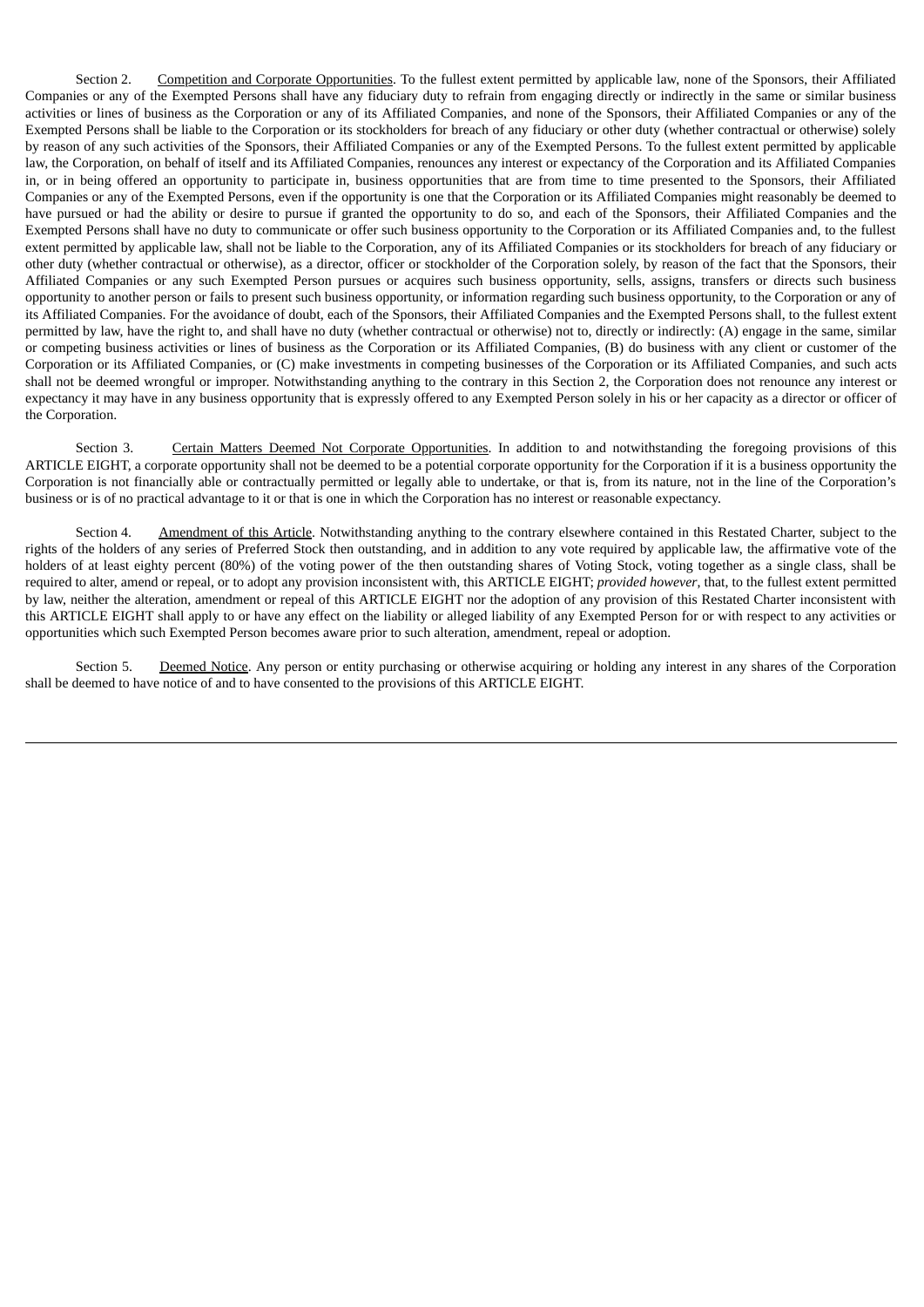## **ARTICLE NINE**

Section 1. Section 203 of the DGCL. The Corporation expressly elects not to be subject to the provisions of Section 203 of the DGCL.

Section 2. Business Combinations with Interested Stockholders. Notwithstanding any other provision in this Restated Charter to the contrary, the Corporation shall not engage in any Business Combination (as defined hereinafter), at any point in time at which the Common Stock is registered under Section 12(b) or 12(g) of the Exchange Act of 1934, as amended (the "Exchange Act"), with any Interested Stockholder (as defined hereinafter) for a period of three years following the time that such stockholder became an Interested Stockholder, unless:

(a) prior to such time the Board of Directors approved either the Business Combination or the transaction which resulted in such stockholder becoming an Interested Stockholder;

(b) upon consummation of the transaction which resulted in such stockholder becoming an Interested Stockholder, such stockholder owned at least eighty-five percent (85%) of the Voting Stock of the Corporation outstanding at the time the transaction commenced, excluding for purposes of determining the Voting Stock outstanding (but not the outstanding Voting Stock owned by such Interested Stockholder) those shares owned (i) by Persons (as defined hereinafter) who are directors and also officers of the Corporation and (ii) employee stock plans of the Corporation in which employee participants do not have the right to determine confidentially whether shares held subject to the plan will be tendered in a tender or exchange offer; or

(c) at or subsequent to such time, the Business Combination is approved by the Board of Directors and authorized at an annual or special meeting of stockholders, and not by written consent, by the affirmative vote of at least sixty-six and two-thirds percent (66⅔%) of the outstanding Voting Stock which is not owned by such Interested Stockholder.

Section 3. Exceptions to Prohibition on Interested Stockholder Transactions. The restrictions contained in this ARTICLE NINE shall not apply

if:

(a) a stockholder becomes an Interested Stockholder inadvertently and (i) as soon as practicable divests itself of ownership of sufficient shares so that the stockholder ceases to be an Interested Stockholder; and (ii) would not, at any time within the three- year period immediately prior to a Business Combination between the Corporation and such stockholder, have been an Interested Stockholder but for the inadvertent acquisition of ownership; or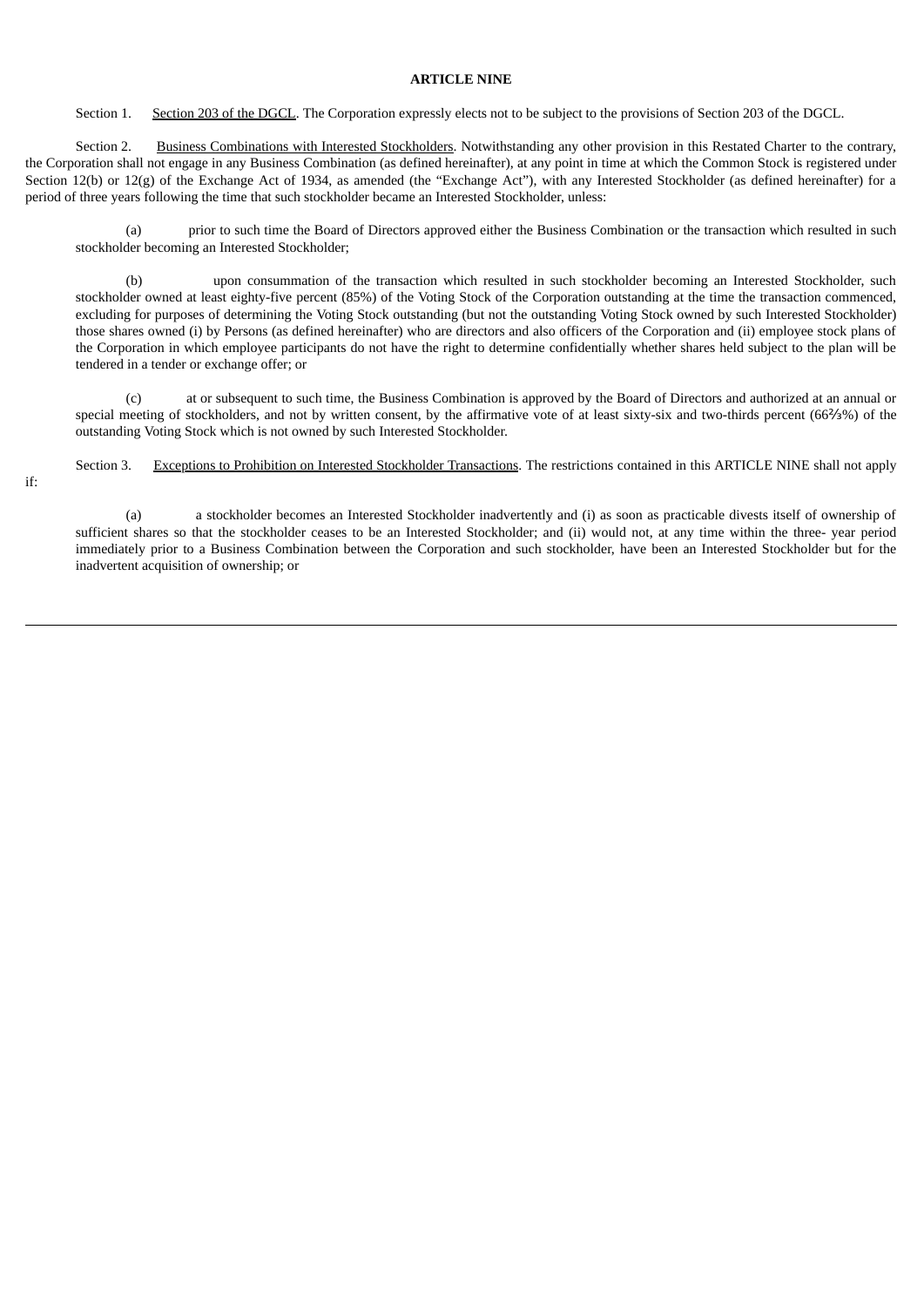(b) the Business Combination is proposed prior to the consummation or abandonment of and subsequent to the earlier of the public announcement or the notice required hereunder of a proposed transaction which (i) constitutes one of the transactions described in the second sentence of this Section 3(b) of ARTICLE NINE; (ii) is with or by a Person who either was not an Interested Stockholder during the previous three years or who became an Interested Stockholder with the approval of the Board of Directors; and (iii) is approved or not opposed by a majority of the directors then in office (but not less than one) who were directors prior to any Person becoming an Interested Stockholder during the previous three years or were recommended for election or elected to succeed such directors by a majority of such directors. The proposed transactions referred to in the preceding sentence are limited to (x) a merger or consolidation of the Corporation (except for a merger in respect of which, pursuant to Section 251(f) of the DGCL, no vote of the stockholders of the Corporation is required); (y) a sale, lease, exchange, mortgage, pledge, transfer or other disposition (in one transaction or a series of transactions), whether as part of a dissolution or otherwise, of assets of the Corporation or of any direct or indirect majority-owned subsidiary of the Corporation (other than to any direct or indirect wholly-owned subsidiary or to the Corporation) having an aggregate market value equal to fifty percent (50%) or more of either that aggregate market value of all of the assets of the Corporation determined on a consolidated basis or the aggregate market value of all the outstanding Stock (as defined hereinafter) of the Corporation; or (z) a proposed tender or exchange offer for fifty percent (50%) or more of the outstanding Voting Stock of the Corporation. The Corporation shall give not less than 20 days' notice to all Interested Stockholders prior to the consummation of any of the transactions described in clause (x) or (y) of the second sentence of this Section 3(b) of ARTICLE NINE.

Section 4. Definitions. As used in this ARTICLE NINE only, and unless otherwise provided by the express terms of this ARTICLE NINE, the following terms shall have the meanings ascribed to them as set forth in this Section 4 and, to the extent such terms are defined elsewhere in this Restated Certificate, such definitions shall not apply to this Article NINE:

(a) "Affiliate" means a Person that directly, or indirectly through one or more intermediaries, controls, or is controlled by, or is under common control with, another Person;

(b) "Associate," when used to indicate a relationship with any Person, means: (i) any corporation, partnership, unincorporated association or other entity of which such Person is a director, officer or general partner or is, directly or indirectly, the owner of twenty percent (20%) or more of any class of Voting Stock; (ii) any trust or other estate in which such Person has at least a twenty percent (20%) beneficial interest or as to which such Person serves as trustee or in a similar fiduciary capacity; and (iii) any relative or spouse of such Person, or any relative of such spouse, who has the same residence as such Person;

### (c) "Business Combination" means:

(i) any merger or consolidation of the Corporation or any direct or indirect majority-owned subsidiary of the Corporation with (A) the Interested Stockholder, or (B) any other corporation, partnership, unincorporated association or entity if the merger or consolidation is caused by the Interested Stockholder and as a result of such merger or consolidation Section 2 of this ARTICLE NINE is not applicable to the surviving entity;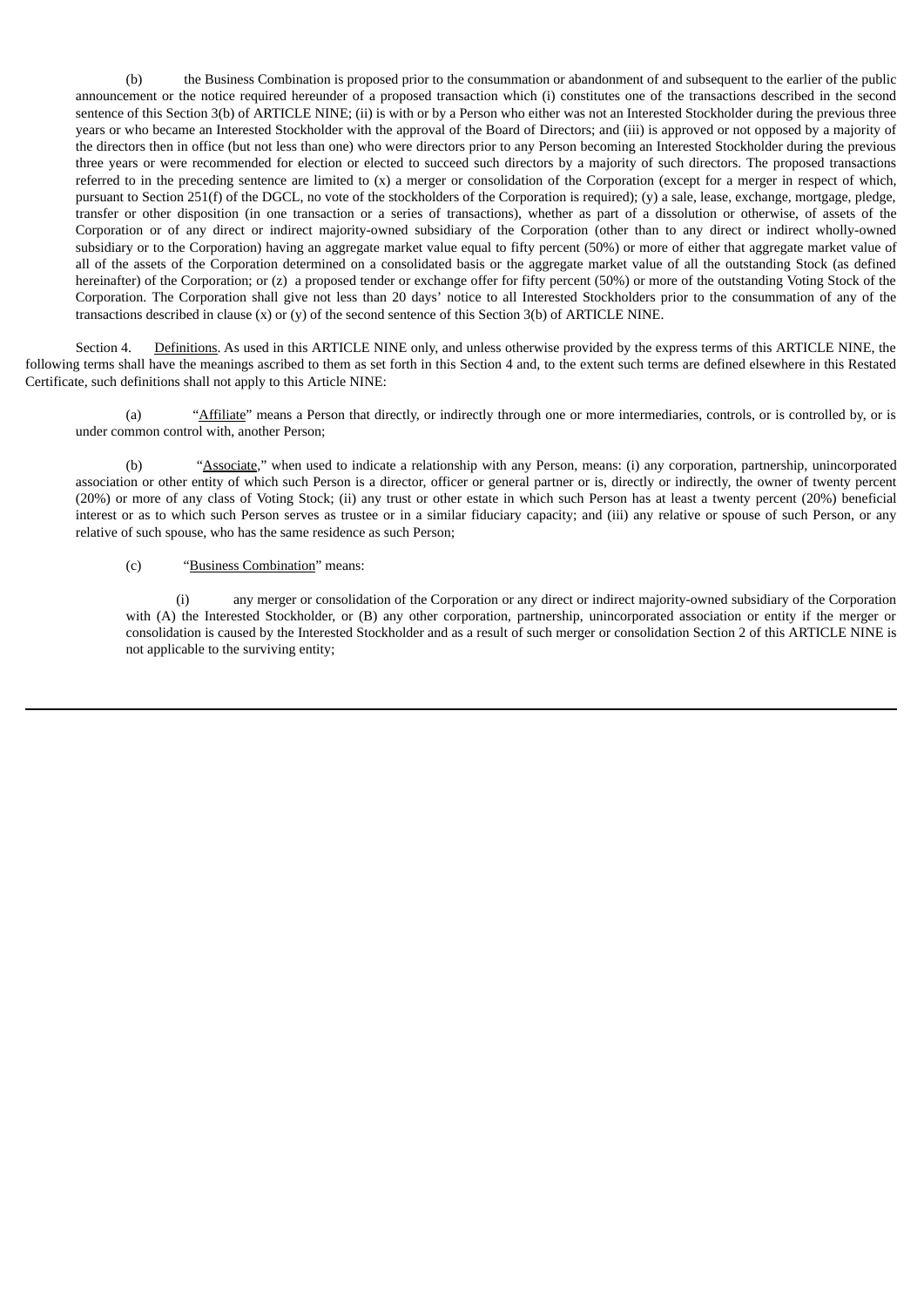(ii) any sale, lease, exchange, mortgage, pledge, transfer or other disposition (in one transaction or a series of transactions), except proportionately as a stockholder of the Corporation, to or with the Interested Stockholder, whether as part of a dissolution or otherwise, of assets of the Corporation or of any direct or indirect majority-owned subsidiary of the Corporation which assets have an aggregate market value equal to ten percent (10%) or more of either the aggregate market value of all the assets of the Corporation determined on a consolidated basis or the aggregate market value of all the outstanding Stock of the Corporation;

(iii) any transaction which results in the issuance or transfer by the Corporation or by any direct or indirect majorityowned subsidiary of the Corporation of any Stock of the Corporation or of such subsidiary to the Interested Stockholder, except: (A) pursuant to the exercise, exchange or conversion of securities exercisable for, exchangeable for or convertible into Stock of the Corporation or any such subsidiary which securities were outstanding prior to the time that the Interested Stockholder became such; (B) pursuant to a merger under Section 251(g) of the DGCL; (C) pursuant to a dividend or distribution paid or made, or the exercise, exchange or conversion of securities exercisable for, exchangeable for or convertible into Stock of the Corporation or any such subsidiary which security is distributed, pro rata to all holders of a class or series of Stock of the Corporation subsequent to the time the Interested Stockholder became such; (D) pursuant to an exchange offer by the Corporation to purchase Stock made on the same terms to all holders of such Stock; or (E) any issuance or transfer of Stock by the Corporation; *provided however*, that in no case under items (C)-(E) of this Section 4(c)(iii) of ARTICLE NINE shall there be an increase in the Interested Stockholder's proportionate share of the Stock of any class or series of the Corporation or of the Voting Stock of the Corporation;

(iv) any transaction involving the Corporation or any direct or indirect majority-owned subsidiary of the Corporation which has the effect, directly or indirectly, of increasing the proportionate share of the Stock of any class or series, or securities convertible into the Stock of any class or series, of the Corporation or of any such subsidiary which is owned by the Interested Stockholder, except as a result of immaterial changes due to fractional share adjustments or as a result of any purchase or redemption of any shares of Stock not caused, directly or indirectly, by the Interested Stockholder; or

(v) any receipt by the Interested Stockholder of the benefit, directly or indirectly (except proportionately as a stockholder of the Corporation), of any loans, advances, guarantees, pledges or other financial benefits (other than those expressly permitted in Sections  $4(c)(i)-(iv)$  of ARTICLE NINE) provided by or through the Corporation or any direct or indirect majority-owned subsidiary of the Corporation;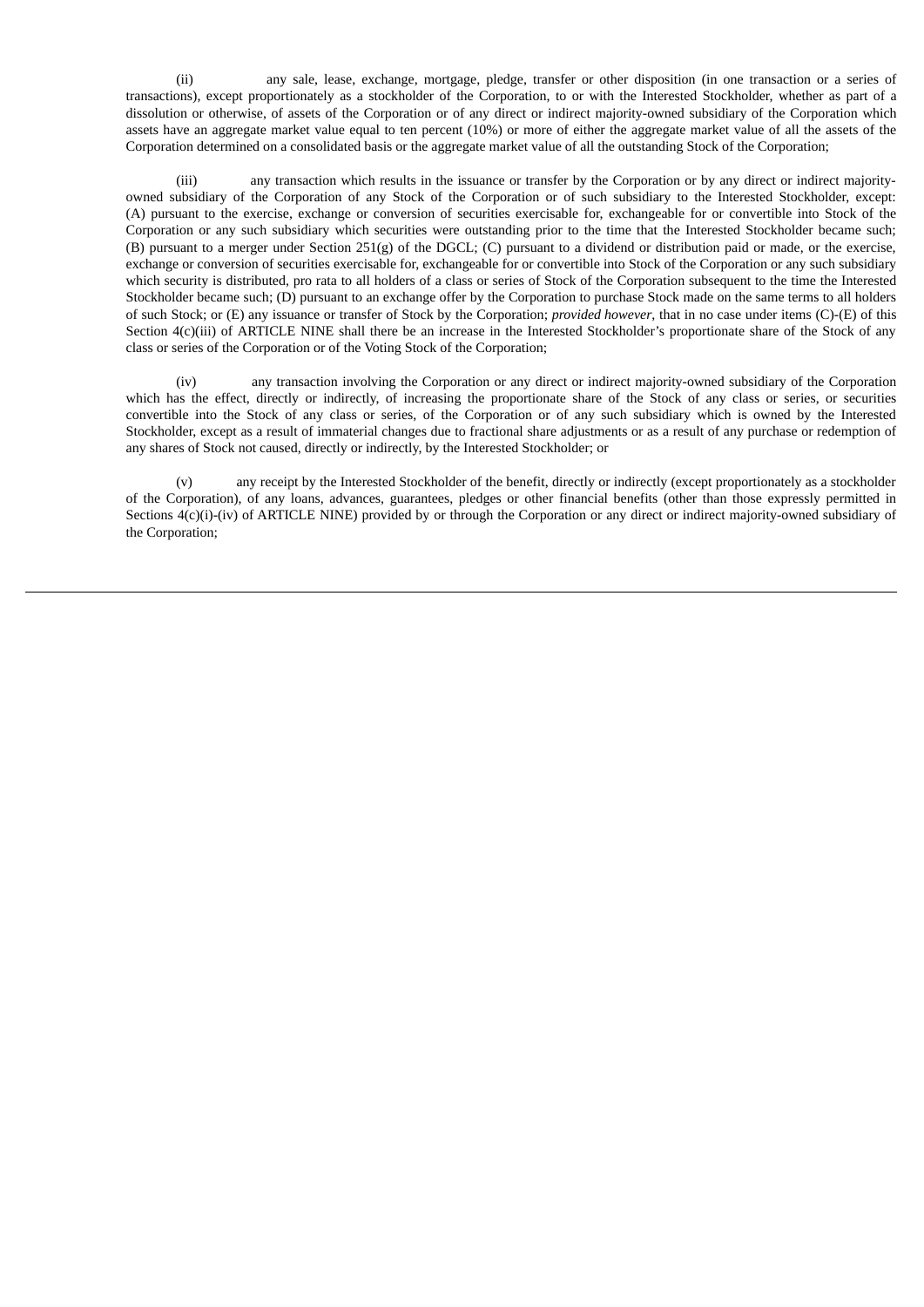(d) "control," including the terms "controlling," "controlled by" and "under common control with," means the possession, directly or indirectly, of the power to direct or cause the direction of the management and policies of a Person, whether through the ownership of Voting Stock, by contract or otherwise. A Person who is the owner of twenty percent (20%) or more of the outstanding Voting Stock of any corporation, partnership, unincorporated association or other entity shall be presumed to have control of such entity, in the absence of proof by a preponderance of the evidence to the contrary; notwithstanding the foregoing, a presumption of control shall not apply where such Person holds Voting Stock, in good faith and not for the purpose of circumventing this ARTICLE NINE, as an agent, bank, broker, nominee, custodian or trustee for one or more owners who do not individually or as a group (as such term is used in Rule 13d-5 under the Securities Exchange Act of 1934, as such Rule is in effect as of the date of this Restated Charter) have control of such entity;

(e) "Interested Stockholder" means any Person (other than the Corporation and any direct or indirect majority-owned subsidiary of the Corporation) that (i) is the owner of fifteen percent (15%) or more of the outstanding Voting Stock of the Corporation, or (ii) is an Affiliate or Associate of the Corporation and was the owner of fifteen percent (15%) or more of the outstanding Voting Stock of the Corporation at any time within the three-year period immediately prior to the date on which it is sought to be determined whether such Person is an Interested Stockholder, and the affiliates and associates of such Person. Notwithstanding anything in this ARTICLE NINE to the contrary, the term "Interested Stockholder" shall not include: (x) the Sponsors or any of their Affiliated Companies, any direct or indirect transferees of the Sponsors or any of their Affiliated Companies, or any other Person with whom any of the foregoing are acting as a group or in concert for the purpose of acquiring, holding, voting or disposing of shares of Stock of the Corporation, (y) any Person who would otherwise be an Interested Stockholder either in connection with or because of a transfer, sale, assignment, conveyance, hypothecation, encumbrance, or other disposition of five percent (5%) or more of the outstanding Voting Stock of the Corporation (in one transaction or a series of transactions) by the Sponsors or any of their affiliates or associates to such Person; *provided*, *however*, that such Person was not an Interested Stockholder prior to such transfer, sale, assignment, conveyance, hypothecation, encumbrance, or other disposition; or (z) any Person whose ownership of shares in excess of the fifteen percent (15%) limitation set forth herein is the result of action taken solely by the Corporation, *provided that*, for purposes of this clause (z) only, such Person shall be an Interested Stockholder if thereafter such Person acquires additional shares of Voting Stock of the Corporation, except as a result of further action by the Corporation not caused, directly or indirectly, by such Person;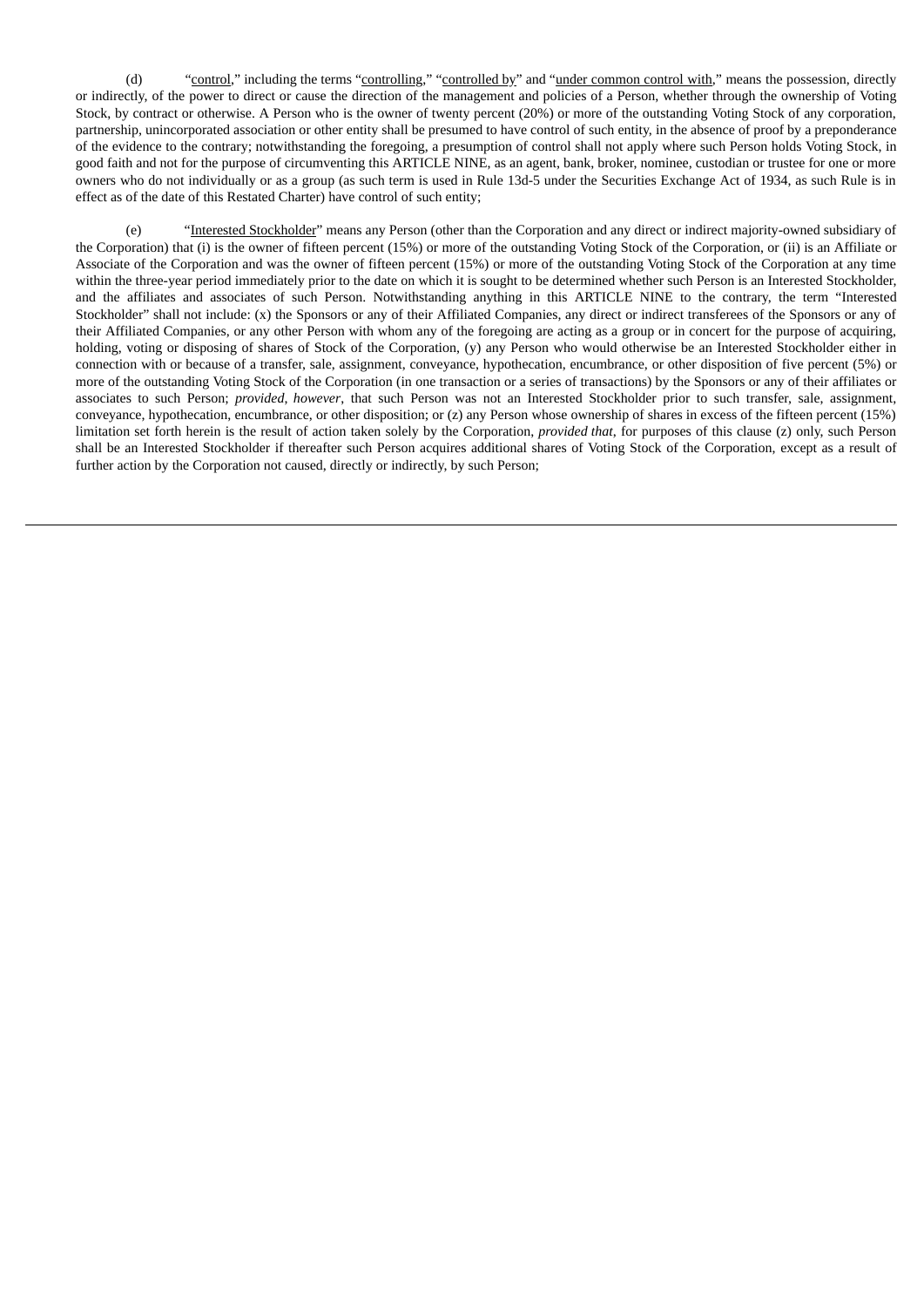(f)  $"Owner,"$  including the terms " $own$ " and " $owned,"$  when used with respect to any Stock, means a Person that individually or with or through any of its Affiliates or Associates beneficially owns such Stock, directly or indirectly; or has (A) the right to acquire such Stock (whether such right is exercisable immediately or only after the passage of time) pursuant to any agreement, arrangement or understanding, or upon the exercise of conversion rights, exchange rights, warrants or options, or otherwise; *provided*, *however*, that a Person shall not be deemed the owner of Stock tendered pursuant to a tender or exchange offer made by such Person or any of such Person's Affiliates or Associates until such tendered Stock is accepted for purchase or exchange; or (B) the right to vote such Stock pursuant to any agreement, arrangement or understanding; *provided*, *however*, that a Person shall not be deemed the owner of any Stock because of such Person's right to vote such Stock if the agreement, arrangement or understanding to vote such Stock arises solely from a revocable proxy or consent given in response to a proxy or consent solicitation made to 10 or more Persons; or (C) has any agreement, arrangement or understanding for the purpose of acquiring, holding, voting (except voting pursuant to a revocable proxy or consent as described in (B) of this Section 4(f) of ARTICLE NINE), or disposing of such Stock with any other Person that beneficially owns, or whose affiliates or associates beneficially own, directly or indirectly, such Stock; *provided*, that, for the purpose of determining whether a Person is an Interested Stockholder, the Voting Stock of the Corporation deemed to be outstanding shall include Stock deemed to be owned by the Person through application of this definition of "owned" but shall not include any other unissued Stock of the Corporation which may be issuable pursuant to any agreement, arrangement or understanding, or upon exercise of conversion rights, warrants or options, or otherwise;

(g) "Person" means any individual, corporation, partnership, unincorporated association or other entity;

(h) "Stock" means, with respect to any corporation, any capital stock of such corporation and, with respect to any other entity, any equity interest of such entity; and

(i) "Yoting Stock" means, with respect to any corporation, Stock of any class or series entitled to vote generally in the election of directors and, with respect to any entity that is not a corporation, any equity interest entitled to vote generally in the election of the governing body of such entity. Every reference to a percentage of Voting Stock shall refer to such percentage of the votes of such Voting Stock.

### **ARTICLE TEN**

Section 1. Amendments to the Bylaws. Subject to the rights of holders of any series of Preferred Stock then outstanding, in furtherance and not in limitation of the powers conferred by law, prior to the first date (the "Amendment Trigger Date") on which the Sponsors cease to beneficially own in the aggregate (directly or indirectly) at least 50% of the Voting Stock, the Bylaws may be amended, altered or repealed and new bylaws made by (i) the Board or (ii) in addition to any of the holders of any class or series of capital stock of the Corporation required herein (including any certificate of designation relating to any series of Preferred Stock), the Bylaws or applicable law, the affirmative vote of the holders of at least a majority of the voting power of the then outstanding Voting Stock, voting together as a single class. On and after the Amendment Trigger Date, the Bylaws may be amended, altered or repealed and new bylaws made by (i) the Board or (ii) in addition to any of the holders of any class or series of capital stock of the Corporation required herein (including any certificate of designation relating to any series of Preferred Stock), the Bylaws or applicable law, the affirmative vote of the holders of at least sixty-six and two-thirds percent (66⅔%) of the voting power of the then outstanding Voting Stock, voting together as a single class.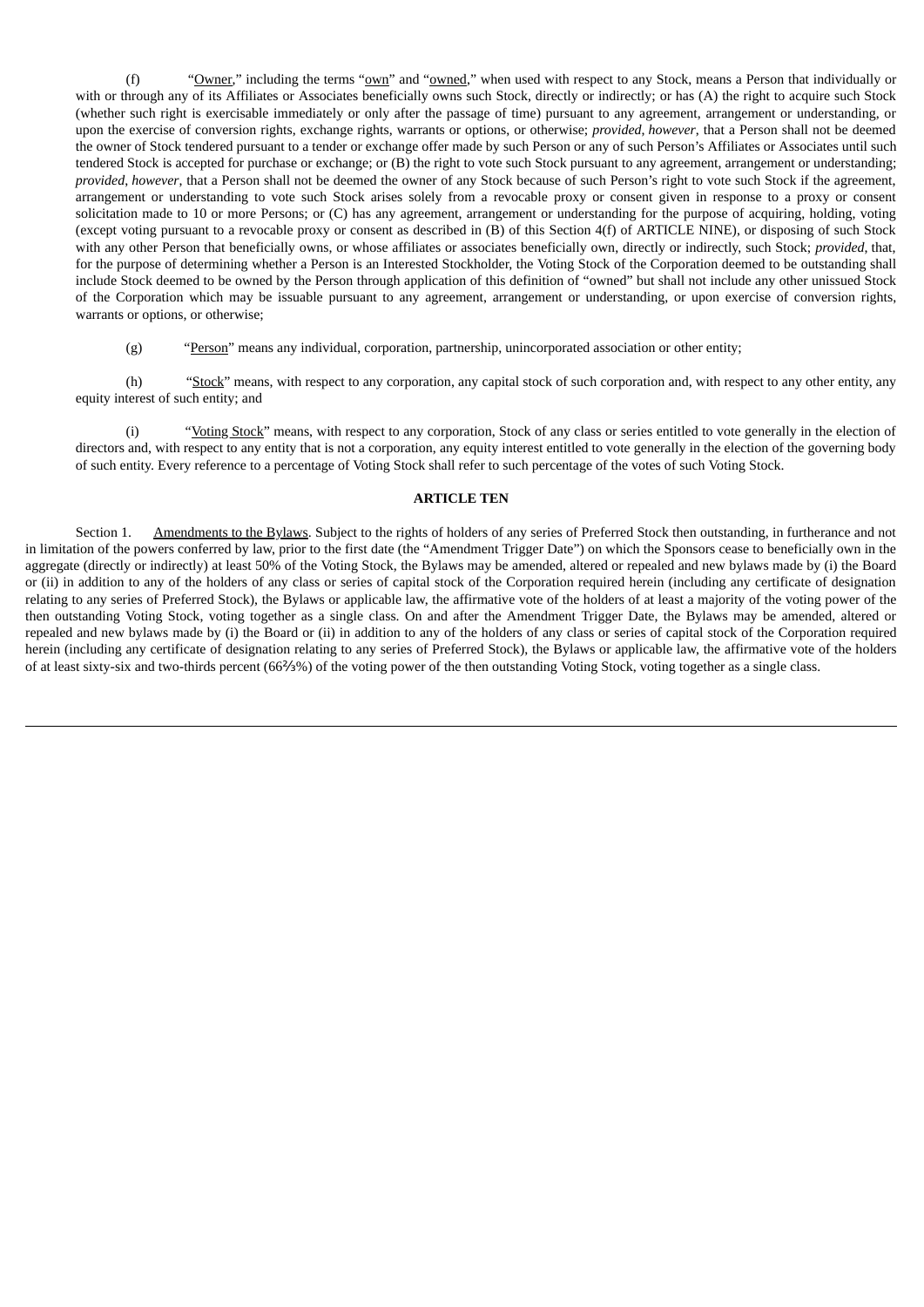Section 2. Amendments to this Restated Charter. Subject to the rights of holders of any series of Preferred Stock then outstanding, notwithstanding any other provision of this Restated Charter or the Bylaws, and in addition to any affirmative vote of the holders of any particular class or series of the capital stock required by law, this Restated Charter or otherwise, no provision of ARTICLE FIVE, ARTICLE SIX, ARTICLE SEVEN, ARTICLE NINE, ARTICLE TEN or ARTICLE ELEVEN of this Restated Charter may be altered, amended or repealed in any respect, nor may any provision of this Restated Charter or the Bylaws inconsistent therewith be adopted, unless such alteration, amendment, repeal or adoption is approved (i) prior to the Amendment Trigger Date, by the affirmative vote of holders of a majority of the voting power of the then outstanding shares of Voting Stock, voting together as a single class, and (ii) from and after the Amendment Trigger Date, by the affirmative vote of holders of at least sixty-six and twothirds percent (66⅔%) of the voting power of all outstanding shares of Voting Stock, voting together as a single class.

## **ARTICLE ELEVEN**

Section 1. Exclusive Forum. Unless this Corporation consents in writing to the selection of an alternative forum, (A) the Court of Chancery of the State of Delaware (or, if the Court of Chancery does not have jurisdiction, the United States District Court for the District of Delaware) shall, to the fullest extent permitted by law, be the sole and exclusive forum for (i) any derivative action or proceeding brought on behalf of the Corporation, (ii) any action asserting a claim of breach of fiduciary duty owed by, or other wrongdoing by, any Director, officer, employee or agent of the Corporation to the Corporation or the Corporation's stockholders, creditors or other constituents, or a claim of aiding and abetting any such breach of fiduciary duty, (iii) any action asserting a claim against the Corporation or any Director or officer or other employee of the Corporation arising pursuant to any provision of the DGCL or this Restated Charter or the Bylaws of the Corporation (as either may be amended, restated, modified, supplemented or waived from time to time), (iv) any action to interpret, apply, enforce or determine the validity of this Restated Charter or the Bylaws of the Corporation, (v) any action asserting a claim against the Corporation or any Director or officer or other employee of the Corporation governed by the internal affairs doctrine or (vi) any action asserting an "internal corporate claim" as that term is defined in Section 115 of the DGCL and (B) the federal district courts of the United States shall be the exclusive forum for the resolution of any complaint asserting a cause of action arising under the Securities Act of 1933, as amended; provided that for the avoidance of doubt, this provision, including for any "derivative action", will not apply to suits to enforce a duty or liability created by the Securities Act, the Exchange Act or any other claim for which the federal courts have exclusive jurisdiction.

Section 2. Notice. Any Person purchasing or otherwise acquiring or holding any interest in shares of capital stock of the Corporation (including, without limitation, shares of Common Stock) shall be deemed to have notice of and to have consented to the provisions of this ARTICLE ELEVEN.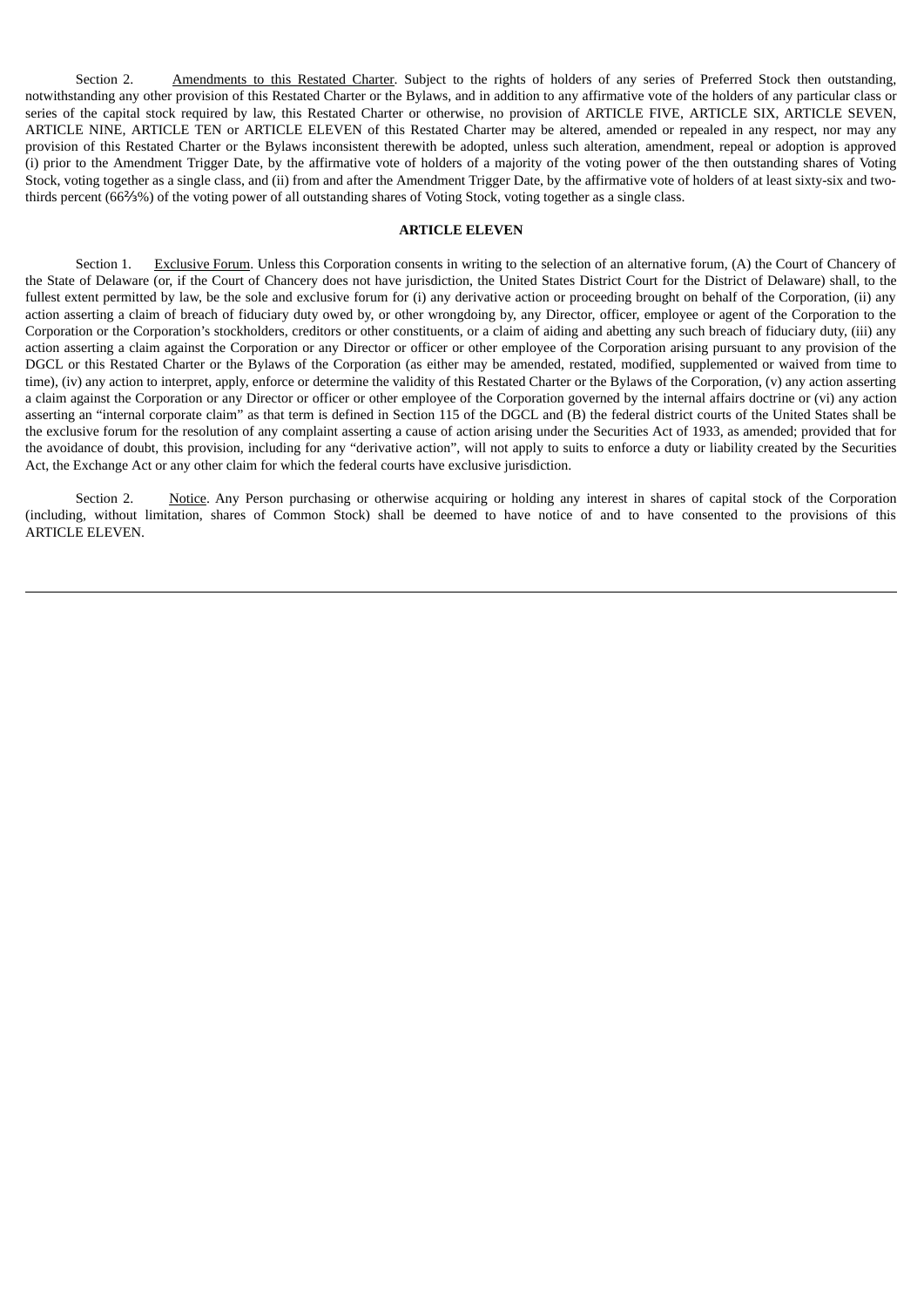## **ARTICLE TWELVE**

If any provision or provisions of this Restated Charter shall be held to be invalid, illegal or unenforceable as applied to any circumstance for any reason whatsoever, the validity, legality and enforceability of such provisions in any other circumstance and of the remaining provisions of this Restated Charter (including, without limitation, each portion of any paragraph of this Restated Charter containing any such provision held to be invalid, illegal or unenforceable that is not itself held to be invalid, illegal or unenforceable) shall not, to the fullest extent permitted by applicable law, in any way be affected or impaired thereby.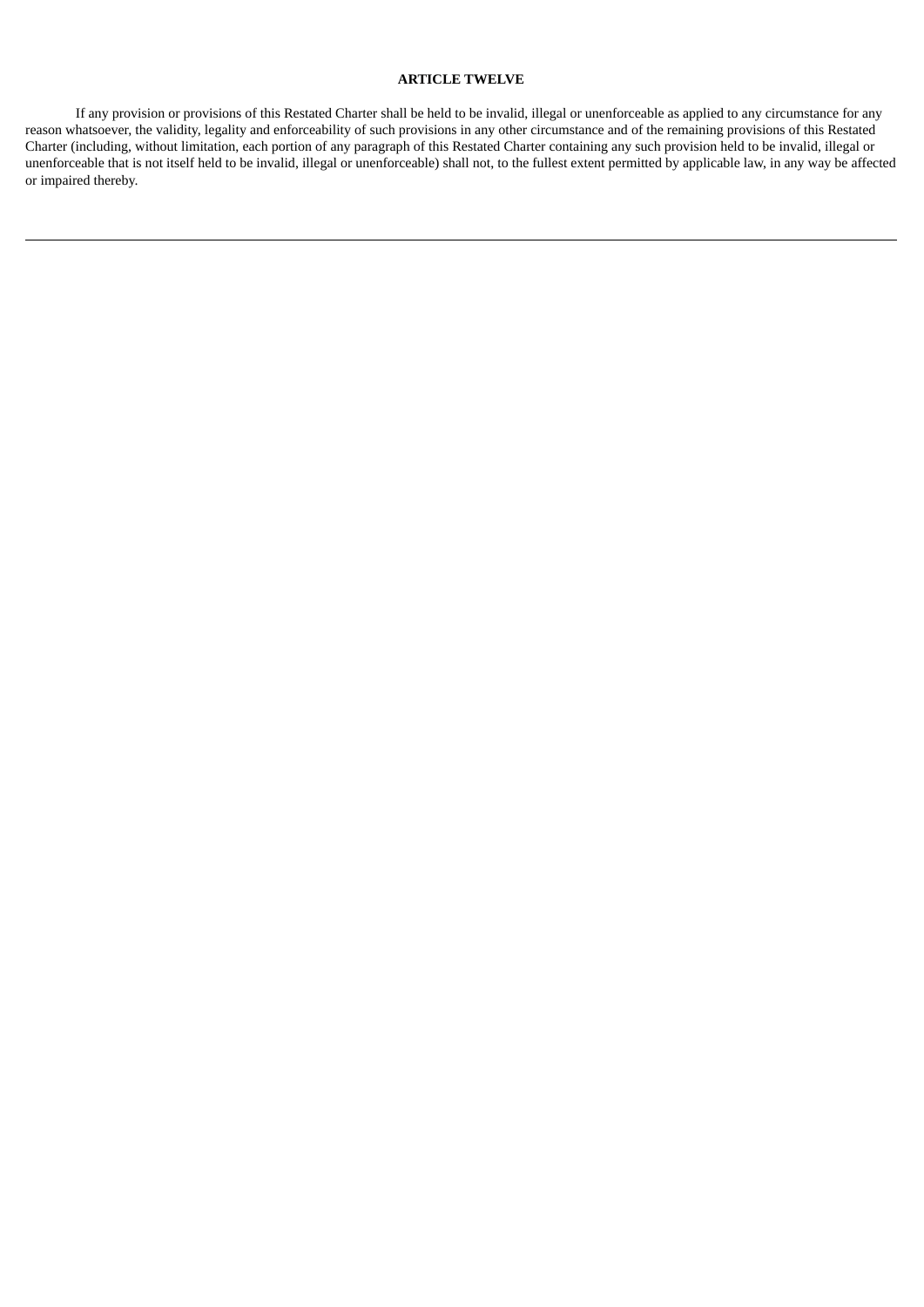## **AMENDED AND RESTATED BYLAWS**

#### **OF**

## **INNOVAGE HOLDING CORP.**

### *A Delaware corporation* (Adopted as of March 3, 2021)

InnovAge Holding Corp. (the "Corporation"), pursuant to the provisions of Section 109 of the General Corporation Law of the State of Delaware (the "DGCL"), hereby adopts these Amended and Restated Bylaws (these "Bylaws"), which restate, amend and supersede the bylaws of the Corporation in their entirety as described below:

## ARTICLE I **OFFICES**

Section 1. Offices. The Corporation may have an office or offices other than its registered office at such place or places, either within or outside the State of Delaware, as the Board of Directors of the Corporation (the "Board of Directors") may from time to time determine or the business of the Corporation may require. The registered office of the Corporation in the State of Delaware shall be as stated in the Corporation's certificate of incorporation as then in effect (the "Certificate of Incorporation").

## ARTICLE II MEETINGS OF STOCKHOLDERS

Section 1. Place of Meetings. The Board of Directors may designate a place, if any, either within or outside the State of Delaware, as the place of meeting for any annual meeting or for any special meeting of stockholders.

Section 2. Annual Meeting. An annual meeting of the stockholders shall be held at such date and time as is specified by resolution of the Board of Directors. At the annual meeting, stockholders shall elect directors to succeed those whose terms expire at such annual meeting and transact such other business as properly may be brought before the annual meeting pursuant to Section 11 of this ARTICLE II of these Bylaws. The Board of Directors may postpone, reschedule or cancel any annual meeting of stockholders previously scheduled by the Board of Directors.

Section 3. Special Meetings. Special meetings of the stockholders may only be called in the manner provided in the Certificate of Incorporation. Business transacted at any special meeting of stockholders shall be limited to the purposes stated in the notice. The Board of Directors may postpone, reschedule or cancel any special meeting of stockholders previously scheduled by the Board of Directors; provided that prior to the Stockholder Consent Date (as defined in the Certificate of Incorporation) any special meeting called at the request of a Sponsor (as defined herein) may not be postponed, rescheduled or canceled without the consent of the Sponsor at whose request the meeting was originally called.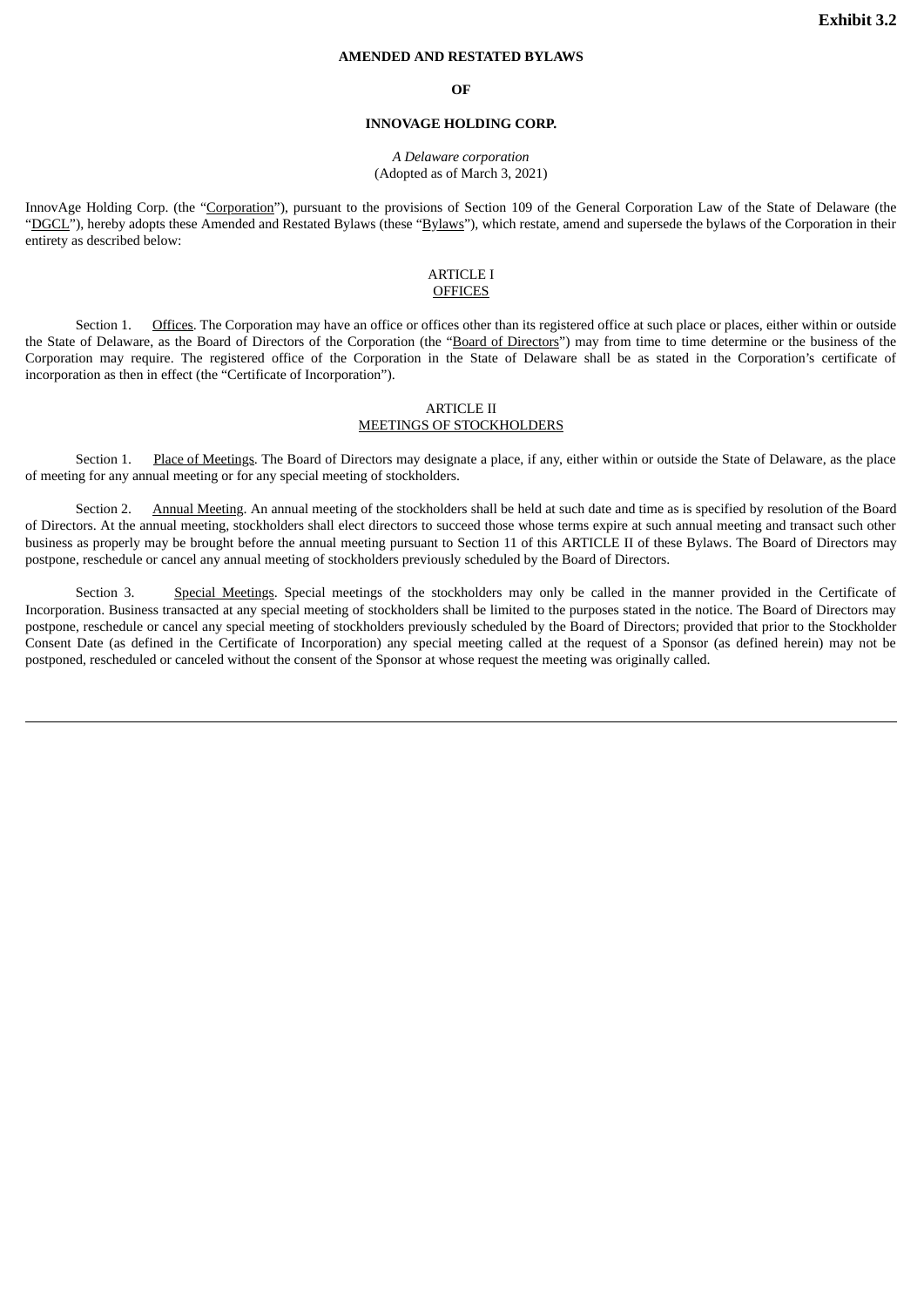Section 4. Notice of Meetings. Whenever stockholders are required or permitted to take action at a meeting, notice of the meeting shall be given that shall state the place, if any, date, and time of the meeting of the stockholders, the means of remote communications, if any, by which stockholders and proxyholders not physically present may be deemed to be present in person and vote at such meeting, the record date for determining the stockholders entitled to vote at the meeting, if such date is different from the record date for determining stockholders entitled to notice of the meeting, and, in the case of a special meeting, the purpose or purposes for which the meeting is called, shall be given, not less than 10 nor more than 60 days before the date on which the meeting is to be held, to each stockholder entitled to vote at such meeting as of the record date for determining the stockholders entitled to notice of the meeting, except as otherwise provided herein or required by law (meaning, here and hereinafter, as required from time to time by the DGCL) or the Certificate of Incorporation.

(a) Form of Notice. All such notices shall be delivered in writing or in any other manner permitted by the DGCL. If mailed, such notice shall be deemed given when deposited in the United States mail, postage prepaid, addressed to the stockholder at his, her or its address as the same appears on the records of the Corporation. If given by courier, such notice shall be deemed given at the earlier of when the notice is received or left at such stockholder's address. Subject to the limitations of Section 4(c) of this ARTICLE II, if given by electronic transmission, such notice shall be deemed to be delivered: (i) if given by facsimile telecommunication, when directed to a number at which the stockholder has consented to receive notice by facsimile; (ii) if by electronic mail, when directed to such stockholder's electronic mail address; (iii) if by a posting on an electronic network together with separate notice to the stockholder of such specific posting, upon the later of  $(x)$  such posting and  $(y)$  the giving of such separate notice; and  $(iv)$  if by any other form of electronic transmission, when directed to the stockholder. An affidavit of the secretary or an assistant secretary of the Corporation, the transfer agent of the Corporation or any other agent of the Corporation that the notice has been given shall, in the absence of fraud, be *prima facie* evidence of the facts stated therein.

(b) Waiver of Notice. Whenever notice is required to be given under any provisions of the DGCL, the Certificate of Incorporation or these Bylaws, a written waiver thereof, signed by the stockholder entitled to notice, or a waiver by electronic transmission given by the stockholder entitled to notice, whether before or after the time stated therein, shall be deemed equivalent to notice. Neither the business to be transacted at, nor the purpose of, any meeting of the stockholders of the Corporation need be specified in any waiver of notice of such meeting. Attendance of a stockholder of the Corporation at a meeting of such stockholders shall constitute a waiver of notice of such meeting, except when the stockholder attends for the express purpose of objecting at the beginning of the meeting to the transaction of any business because the meeting is not lawfully called or convened and does not further participate in the meeting.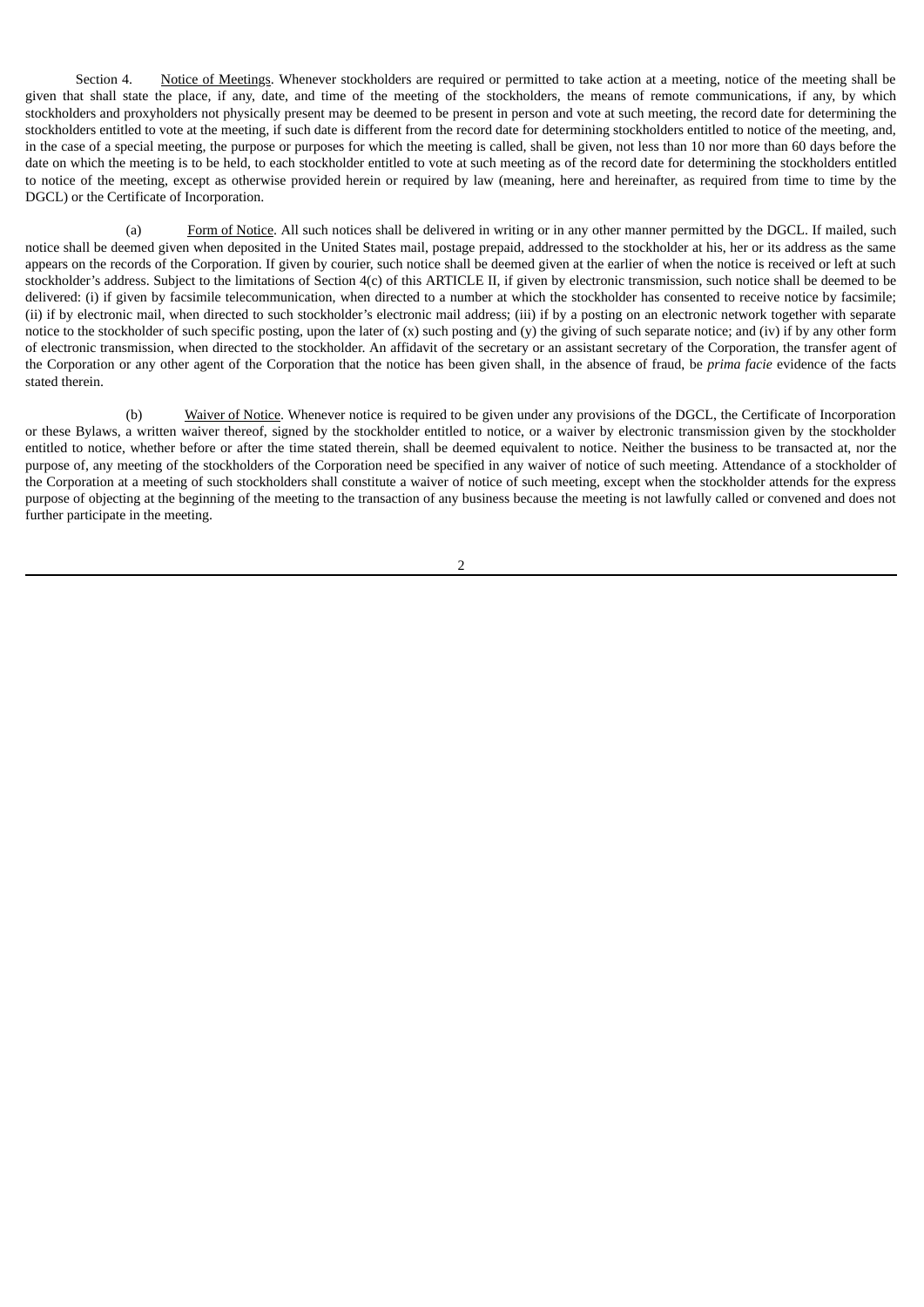(c) Notice by Electronic Transmission. Without limiting the manner by which notice otherwise may be given effectively to stockholders of the Corporation pursuant to the DGCL, the Certificate of Incorporation or these Bylaws, any notice to stockholders of the Corporation given by the Corporation under any provision of the DGCL, the Certificate of Incorporation or these Bylaws shall be effective if given by electronic mail complying with the DGCL or other form of electronic transmission which other form has been consented to by the stockholder of the Corporation to whom the notice is given. Any such consent is revocable by the stockholder by notice to the Corporation. Notice may not be given by electronic transmission from and after the time: (i) the Corporation is unable to deliver by electronic transmission two (2) consecutive notices given by the Corporation; and (ii) such inability becomes known to the secretary or an assistant secretary of the Corporation or to the transfer agent or other person responsible for the giving of notice; provided, however, that the inadvertent failure to discover such inability shall not invalidate any meeting or other action. For purposes of these Bylaws, except as otherwise limited by applicable law, the term "electronic transmission" means any form of communication not directly involving the physical transmission of paper, including the use of, or participation in, one or more electronic networks or databases (including one or more distributed electronic networks), that creates a record that may be retained, retrieved and reviewed by a recipient thereof, and that may be directly reproduced in paper form by such recipient through an automated process.

Section 5. List of Stockholders. The Corporation shall prepare, at least 10 days before each meeting of stockholders, a complete list of the stockholders entitled to vote at the meeting, provided, however, if the record date for determining the stockholders entitled to vote is less than 10 days before the meeting date, the list shall reflect the stockholders entitled to vote as of the 10th day before the meeting date, arranged in alphabetical order and showing the address of each such stockholder and the number of shares registered in the name of each such stockholder. Nothing contained in this section shall require the Corporation to include electronic mail addresses or other electronic contact information on such list. Such list shall be open to the examination of any stockholder, for any purpose germane to the meeting for a period of at least 10 days prior to the meeting: (a) on a reasonably accessible electronic network, provided that the information required to gain access to such list is provided with the notice of the meeting, or (b) during ordinary business hours, at the principal place of business of the Corporation. In the event the Corporation determines to make the list available on an electronic network, the Corporation may take reasonable steps to ensure that such information is available only to stockholders of the Corporation. If the meeting is to be held at a place, the list shall also be produced and kept at the time and place of the meeting during the whole time thereof, and may be inspected by any stockholder who is present. If the meeting is to be held solely by means of remote communication, then the list shall also be open to the examination of any stockholder during the whole time of the meeting on a reasonably accessible electronic network, and the information required to access such list shall be provided with the notice of the meeting. Except as otherwise provided by law, the list shall be the only evidence as to who are the stockholders entitled to examine the list of stockholders required by this Section 5 or to vote in person or by proxy at any meeting of stockholders.

Section 6. Quorum. The holders of a majority in voting power of the outstanding capital stock entitled to vote at the meeting, present in person or represented by proxy, shall constitute a quorum at all meetings of the stockholders, except as otherwise provided by law, by the Certificate of Incorporation or these Bylaws. If a quorum is not present, the chairman of the meeting or the holders of a majority of the voting power present in person or represented by proxy at the meeting and entitled to vote at the meeting may adjourn the meeting to another time and/or place from time to time until a quorum shall be present in person or represented by proxy. When a specified item of business requires a vote by a class or series (if the Corporation shall then have outstanding shares of more than one class or series) voting as a separate class or series, the holders of a majority in voting power of the outstanding stock of such class or series shall constitute a quorum (as to such class or series) for the transaction of such item of business. A quorum once established at a meeting shall not be broken by the withdrawal of enough votes to leave less than a quorum.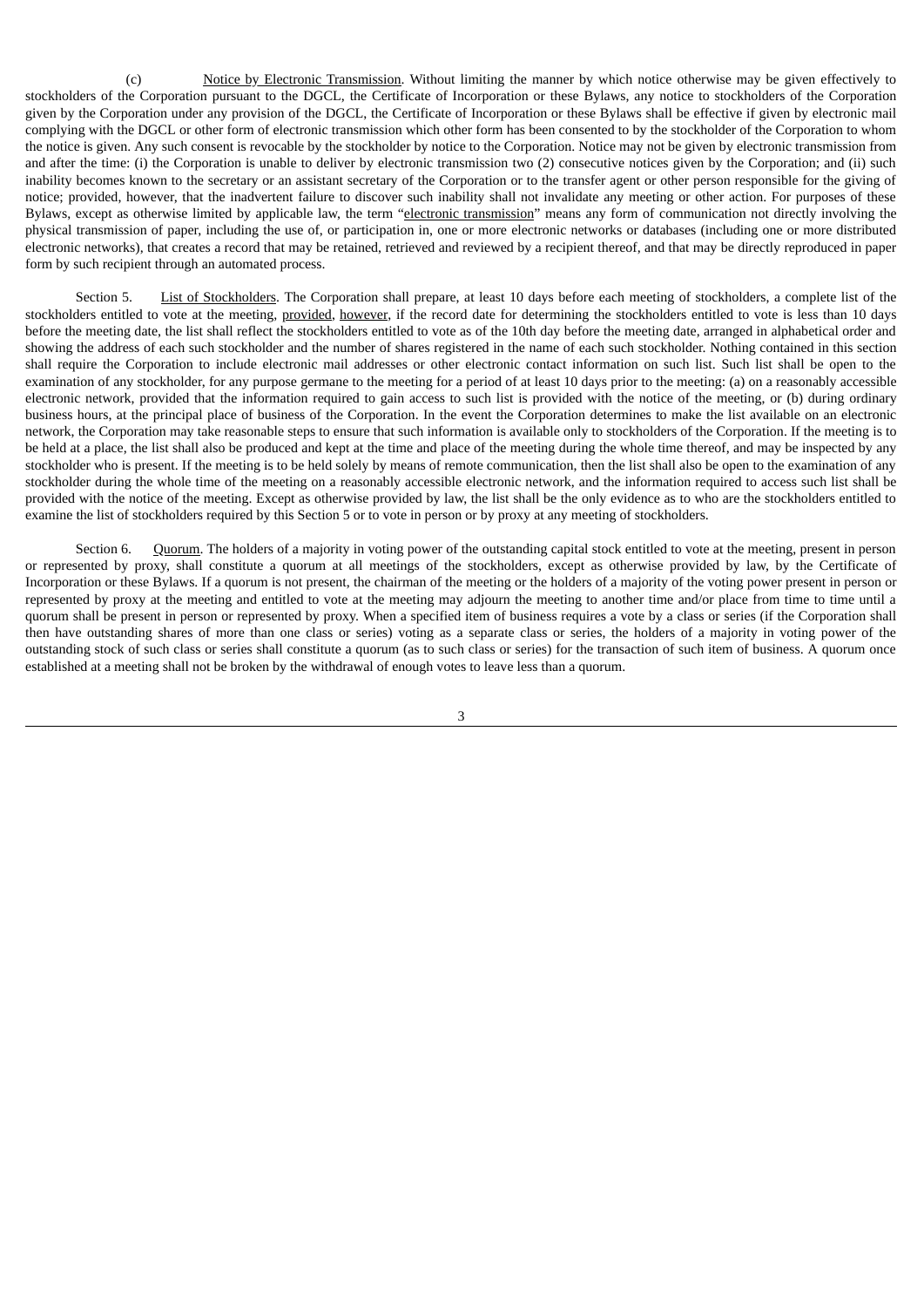Section 7. Adjourned Meetings. Any meeting of stockholders, annual or special, may adjourn from time to time to reconvene at the same or some other place. When a meeting is adjourned to another time and place, notice need not be given of the adjourned meeting if the time and place thereof are announced at the meeting at which the adjournment is taken. At the adjourned meeting the Corporation may transact any business which might have been transacted at the original meeting. If the adjournment is for more than 30 days, a notice of the adjourned meeting shall be given to each stockholder of record entitled to vote at the meeting. If after the adjournment a new record date for stockholders entitled to vote is fixed for the adjourned meeting, the Board of Directors shall fix a new record date for notice of such adjourned meeting, which record date shall not precede the date upon which the resolution fixing the record date is adopted by the Board of Directors and, except as otherwise required by law, shall not be more than 60 days nor less than 10 days before the date of such adjourned meeting, and shall give notice of the adjourned meeting to each stockholder of record entitled to vote at such adjourned meeting as of the record date fixed for notice of such adjourned meeting.

Section 8. Vote Required. Subject to the rights of the holders of any series of preferred stock then outstanding, when a quorum has been established, all matters other than the election of directors shall be determined by the affirmative vote of the majority of voting power of capital stock present in person or represented by proxy at the meeting and entitled to vote on the subject matter, unless by express provisions of an applicable law, the rules of any stock exchange upon which the Corporation's securities are listed, any regulation applicable to the Corporation or its securities, the Certificate of Incorporation or these Bylaws a minimum or different vote is required, in which case such minimum or different vote shall be the vote required on such matter. Except as otherwise provided in the Certificate of Incorporation, directors shall be elected by a plurality of the votes cast.

Section 9. Voting Rights. Subject to the rights of the holders of any series of preferred stock then outstanding, except as otherwise provided by the DGCL, or the Certificate of Incorporation, each stockholder entitled to vote at any meeting of stockholders shall be entitled to one vote in person or by proxy for each share of capital stock held by such stockholder which has voting power upon the matter in question. Voting at meetings of stockholders need not be by written ballot.

Section 10. Proxies. Each stockholder entitled to vote at a meeting of stockholders or to express consent to corporate action in writing without a meeting may authorize another person or persons to act for such stockholder by proxy, but no such proxy shall be voted or acted upon after three years from its date, unless the proxy provides for a longer period. A duly executed proxy shall be irrevocable if it states that it is irrevocable and if, and only as long as, it is coupled with an interest sufficient in law to support an irrevocable power. A proxy may be made irrevocable regardless of whether the interest with which it is coupled is an interest in the stock itself or an interest in the Corporation generally.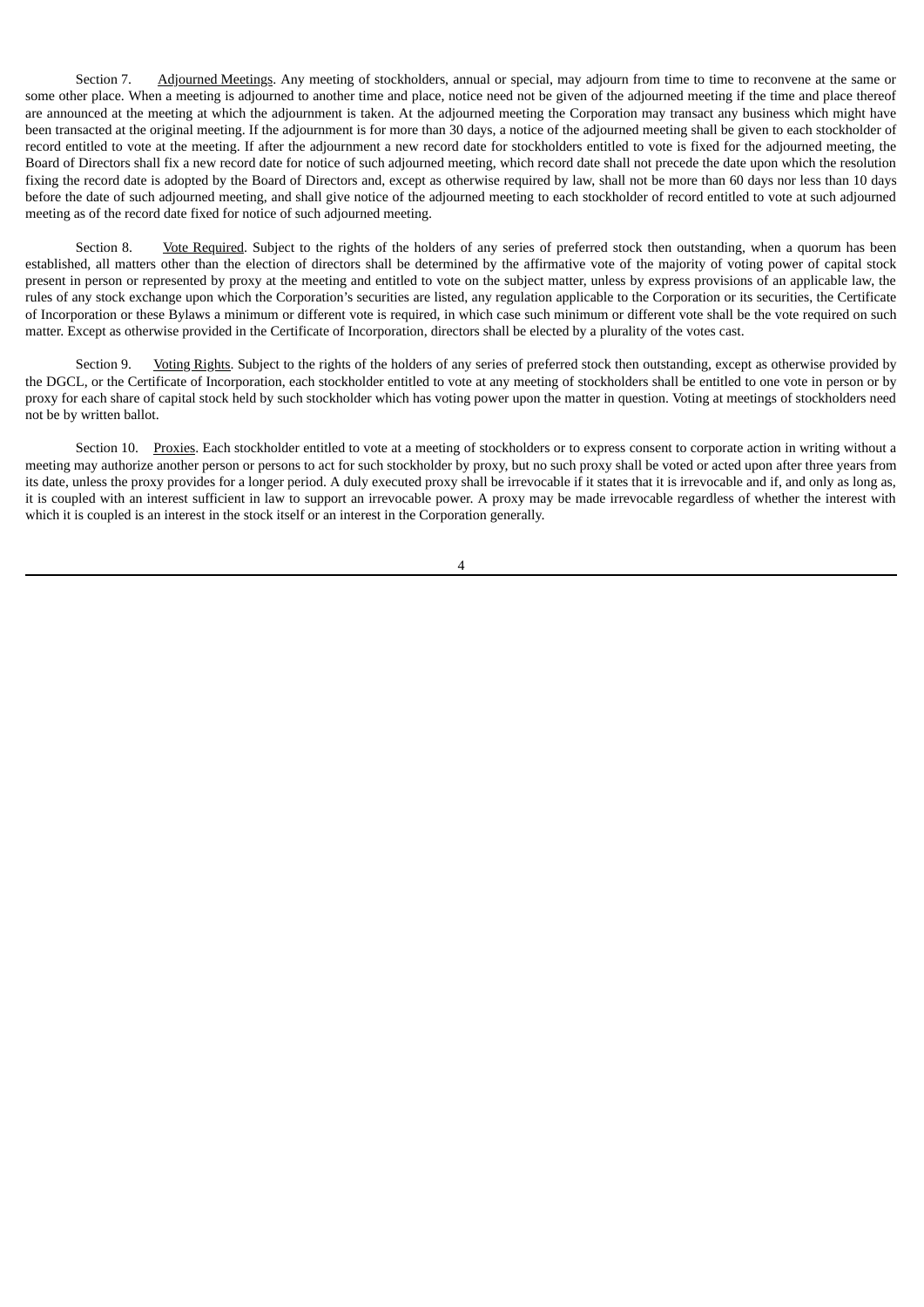## Section 11. Advance Notice of Stockholder Business and Director Nominations.

(a) Annual Meetings of Stockholders. Nominations of persons for election to the Board and the proposal of other business to be considered by the stockholders may be made at an annual meeting of the stockholders only as (A) specified in the notice of meeting (or any supplement thereto) given by or at the direction of the Board of Directors or any duly authorized committee thereof, (B) brought by or at the direction of the Board of Directors or any duly authorized committee thereof, or (C) otherwise properly brought by any stockholder of the Corporation who (1) was a stockholder of record (a) at the time of giving of notice provided for in Section 11(a)(ii) of this ARTICLE II, (b) on the record date for determination of stockholders of the Corporation entitled to vote at the meeting, and (c) at the time of the annual meeting, (2) is entitled to vote at the meeting and (3) complies with the notice procedures set forth in Section 11(a)(ii) of this ARTICLE II. For the avoidance of doubt, the foregoing clause (C) of this Section 11(a) of ARTICLE II shall be the exclusive means for a stockholder to nominate for election or reelection to the Board any director or propose such business (other than business included in the Corporation's proxy materials pursuant to Rule 14a-8 under the Securities Exchange Act of 1934, as amended (the "Exchange Act") or business brought by a Sponsor (as defined below) and any entity that controls, is controlled by or under common control with such Sponsor (other than the Corporation and any entity that is controlled by the Corporation) and any investment funds managed by such Sponsor (the "Sponsor Affiliates") at any time prior to the WCAS Advance Notice Trigger Date (as defined below) or the Apax Advance Notice Trigger Date (as defined below), as applicable) before an annual meeting of stockholders.

> (i) In addition to any other applicable requirements, for any business or nominations (other than business brought by any of Welsh, Carson, Anderson, & Stowe or Apax Partners, L.P. (collectively, the "Sponsors" and each a "Sponsor") and the Sponsor Affiliates at any time prior to the date when such Sponsor ceases to beneficially own in the aggregate (directly or indirectly) at least 5% of the voting power of the then outstanding shares of capital stock of the Corporation then entitled to vote generally in the election of directors (such date with respect to Welsh, Carson, Anderson, & Stowe and its Sponsor Affiliates, the "WCAS Advance Notice Trigger Date" and such date with respect to Apax Partners, L.P. and its Sponsor Affiliates, the "Apax Advance Notice Trigger Date")) to be properly brought before an annual meeting by a stockholder, the stockholder must have given timely notice thereof in proper form and in writing to the Secretary and any such proposed business must be a proper matter for stockholder action. To be timely, a stockholder's notice for such business (other than such a notice by a Sponsor prior to the WCAS Advance Notice Trigger Date or Apax Advance Notice Trigger Date, as applicable, which may be delivered at any time prior to the mailing of the definitive proxy statement pursuant to Section 14(a) of the Exchange Act related to the next annual meeting of stockholders) must be delivered to the Secretary at the principal executive offices of the Corporation not earlier than the Close of Business on the 120th day prior to the first anniversary of the date of the preceding year's annual meeting of stockholders nor later than the Close of Business on the 90th day prior to the first anniversary of the date of the preceding year's annual meeting of stockholders (which date shall, for purposes of the Corporation's first annual meeting of stockholders after its shares of Common Stock are first publicly traded, be deemed to have occurred on March 4, 2021); provided that if the date of the annual meeting is more than 30 days before or more than 70 days after such anniversary date, or if no annual meeting was held in the preceding year (other than for purposes of the Corporation's first annual meeting of stockholders after its shares of Common Stock are first publicly traded), such stockholder's notice to be timely must be so delivered not earlier than the Close of Business on the 120th day prior to the date of such annual meeting and not later than the Close of Business on the later of (A) the tenth day following the day the Public Announcement (as defined in Section 11(c)(iv) of this ARTICLE II) of the date of the annual meeting is first made or (B) the 90th day prior to the date of the annual meeting. In no event shall any adjournment or postponement of an annual meeting or the announcement thereof commence a new time period (or extend any time period) for the giving of a stockholder's notice as described above. For the avoidance of doubt, a stockholder shall not be entitled to make additional or substitute nominations following the expiration of the time periods set forth in these Bylaws.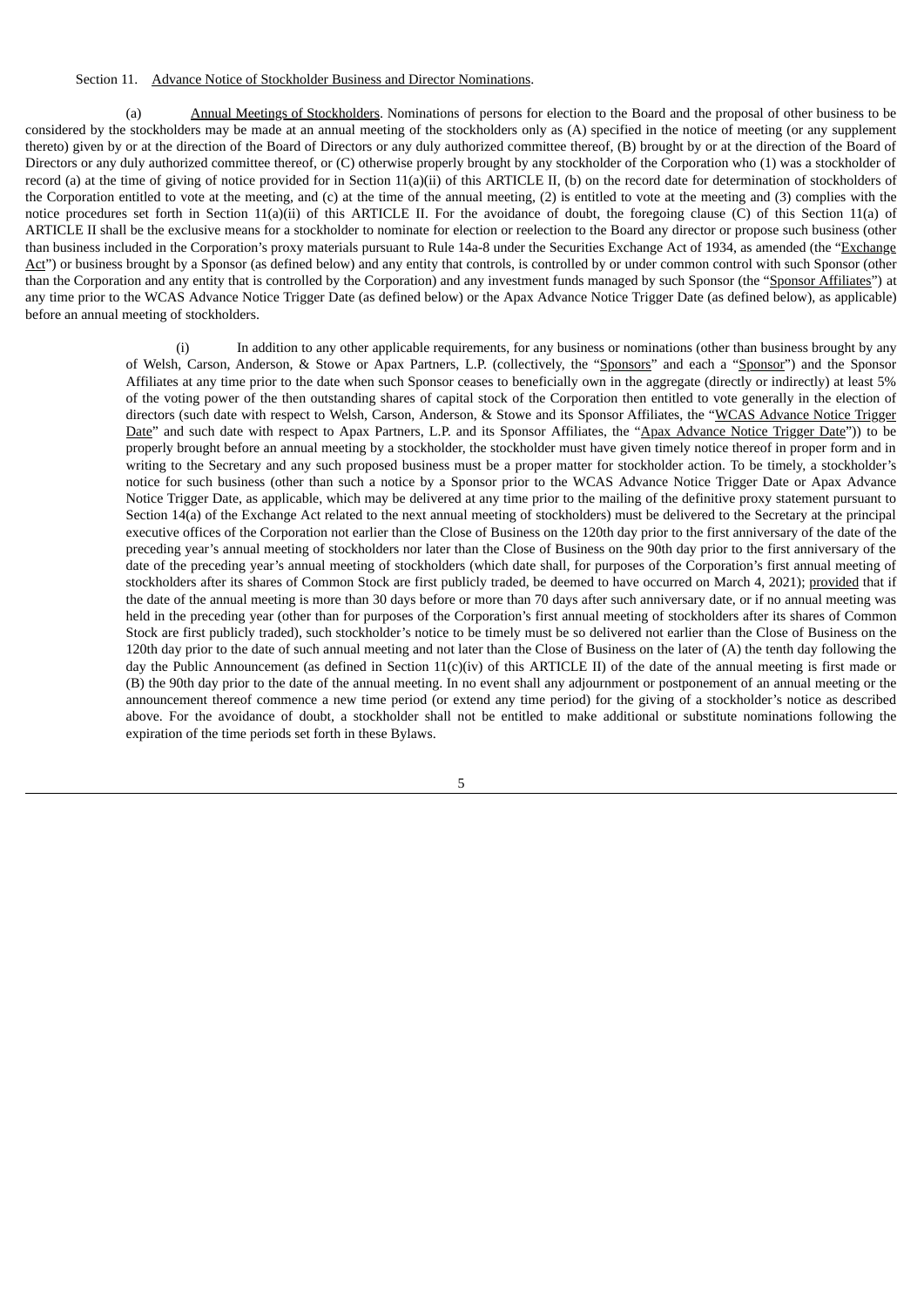(ii) To be in proper form, a stockholder's notice to the Secretary (whether given pursuant to Section 11(a) or Section 11(b) of this ARTICLE II) must:

(A) if the notice relates to any business other than the nomination of a director or directors that the stockholder proposes to bring before the meeting, set forth (1)(a) a brief description of the business desired to be brought before the annual meeting and (b) the text, if any, of the proposal or business (including the text of any resolutions or actions proposed for consideration and if such business includes a proposal to amend these Bylaws, the specific language of the proposed amendment), (2) the reasons for conducting such business at the meeting and any material interest in such business of each Holder and any Stockholder Associated Person (as such terms are defined below), and (3) a description of all agreements, arrangements and understandings between each Holder and any Stockholder Associated Person and any other person or persons (including their names) in connection with the proposal of such business by such stockholder;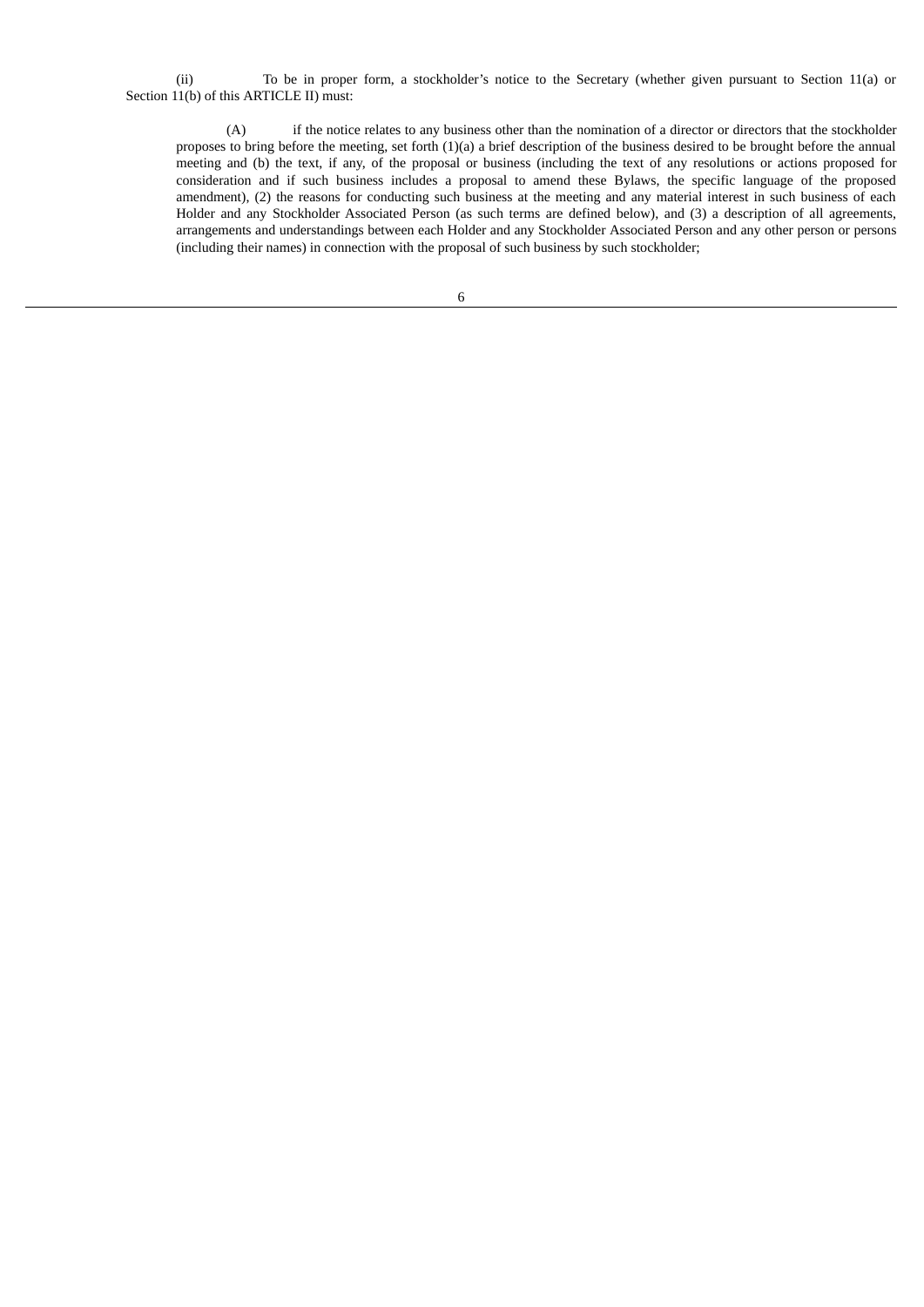(B) set forth, as to the stockholder giving the notice (the "Noticing Stockholder") and the beneficial owner, if any, on whose behalf the nomination or proposal is made (collectively with the Noticing Stockholder, the "Holders" and each a "Holder"): (1) the name and address, as they appear on the Corporation's books, of each Holder and the name and address of any Stockholder Associated Person, (2)(a) the class or series and number of shares of stock of the Corporation which are directly or indirectly held of record or beneficially owned by each Holder and any Stockholder Associated Person (provided that, for the purposes of this Section 11(a)(ii), any such person shall in all events be deemed to beneficially own any shares of the Corporation as to which such person has a right to acquire beneficial ownership at any time in the future), (b) any option, warrant, convertible security, stock appreciate right, or similar right with an exercise or conversion privilege or a settlement payment or mechanism at a price related to any class or series of shares of the Corporation or with a value derived, in whole or in part, from the value of any class or series of shares of the Corporation, whether or not such instrument or right shall be subject to settlement in the underlying class or series of capital stock of the Corporation or otherwise (a "Derivative Instrument") directly or indirectly held or beneficially held by each Holder and any Stockholder Associated Person, and any other direct or indirect opportunity to profit or share in any profit derived from any increase or decrease in the value of any security of the Corporation, (c) any proxy, contract, arrangement, understanding or relationship pursuant to which each Holder and any Stockholder Associated Person has a right to vote or has granted a right to vote any security of the Corporation, (d) any Short Interest (as defined below) held by each Holder and any Stockholder Associated Person presently or within the last 12 months in any security of the Corporation (for purposes of these Bylaws, a person shall be deemed to have a "Short Interest" in a security if such person, directly or indirectly, though any contract, arrangement, understanding, relationship or otherwise, has the opportunity to profit or share in any profit derived from any decrease in the value of the subject security), (e) any agreement, arrangement or understanding (including any contract to purchase or sell, acquisition or grant of any option, right or warrant to purchase or sell, swap or other instrument) between and among each Holder and/or any Stockholder Associated Person, on the one hand, and any person acting in concert with any such person, on the other hand, with the intent to, or the effect of which may be to, transfer to or from any such person, in whole or in part, any of the economic consequences of ownership of any security of the Corporation or to increase or decrease the voting power of any such person with respect to any security of the Corporation, (f) any direct or indirect legal, economic or financial interest (including Short Interest) of each Holder and any Stockholder Associated Person in the outcome of any (I) vote to be taken at any annual or special meeting of stockholders of the Corporation or (II) any meeting of stockholders of any other entity with respect to any matter that is related, directly or indirectly, to any nomination or business proposed by any Holder under this Bylaw, (g) any rights to dividends on any security of the Corporation owned beneficially by each Holder and any Stockholder Associated Person that are separated or separable from the underlying security of the Corporation, (h) any proportionate interest in any security of the Corporation or Derivative Instruments held, directly or indirectly, by a general or limited partnership or limited liability company or similar entity in which any Holder or any Stockholder Associated Person is a general partner or, directly or indirectly, beneficially owns any interest in a general partner or is the manager or managing member or, directly or indirectly, beneficially owns any interest in the manager or managing member of a limited liability company or similar entity, (i) any performance-related fees (other than an asset-based fee) that each Holder and any Stockholder Associated Person is entitled to based on any increase or decrease in the value of securities of the Corporation or Derivative Instruments, if any, as of the date of such notice, and (j) any direct or indirect legal, economic or financial interest (including Short Interest) in any principal competitor of the Corporation held by each Holder and any Stockholder Associated Person (sub-clauses (a) through (j) of this Section  $11(a)(ii)(B)(2)$  shall be referred to as the "Ownership Information"), (3) a representation by the Noticing Stockholder that such stockholder is a holder of record of stock of the Corporation entitled to vote at such meeting, will continue to be a stockholder of record of the Corporation entitled to vote at such meeting through the date of such meeting and intends to appear in person or by proxy at the meeting to propose such business or nomination, (4) a representation as to whether any Holder and/or any Stockholder Associated Person intends or is part of a group which intends (a) to deliver a proxy statement and/or form of proxy to holders of at least the percentage of the Corporation's outstanding capital stock required to approve or adopt the proposal or elect any nominee and/or (b) otherwise to solicit proxies or votes from stockholders in support of such proposal or nomination or nominations, (5) a certification that each Holder and any Stockholder Associated Person has complied with all applicable federal, state and other legal requirements in connection with its acquisition of shares or other securities of the Corporation and such person's acts or omissions as a stockholder of the Corporation, and (6) a representation as to the accuracy of the information set forth in the notice;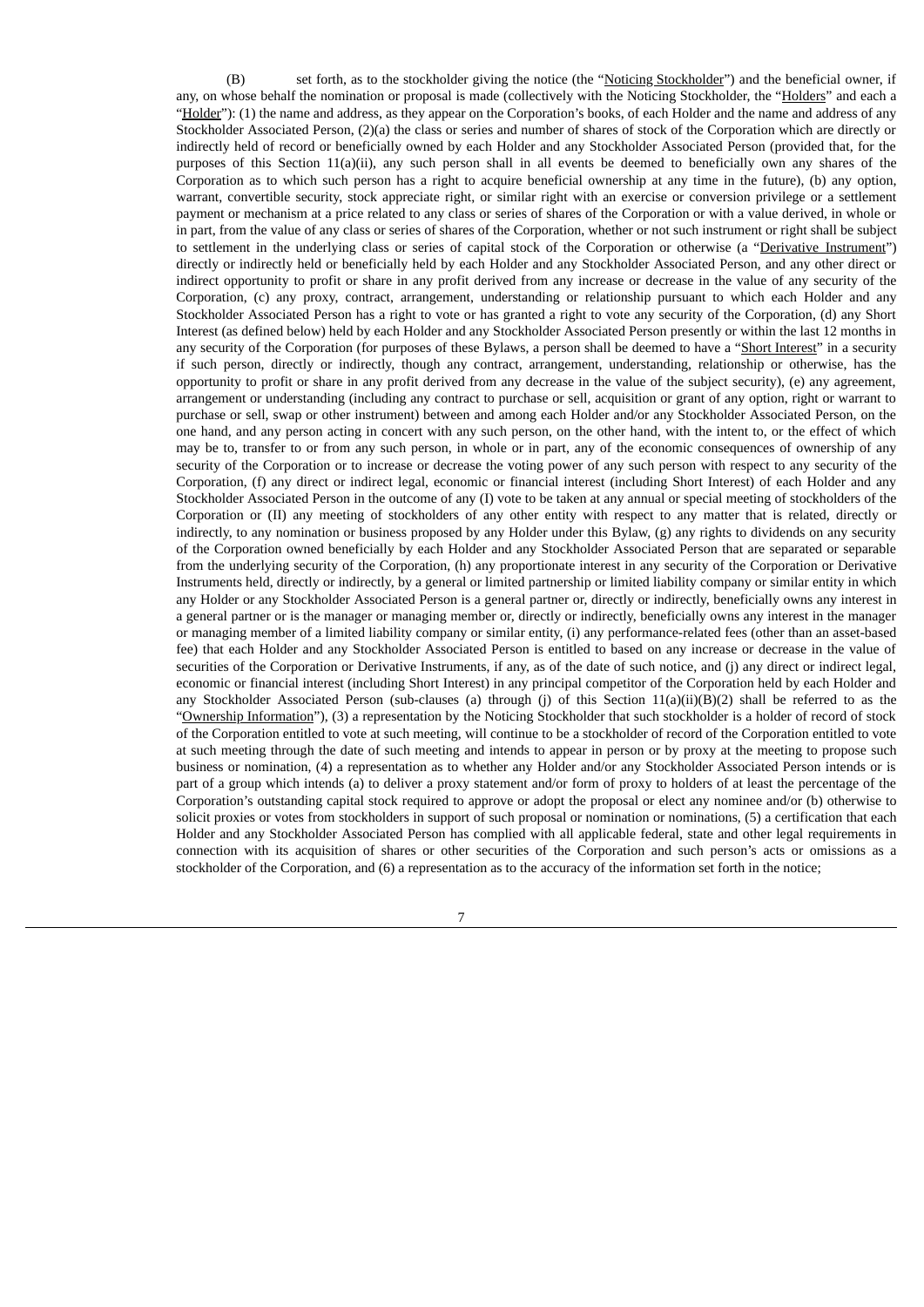(C) set forth, as to each person, if any, whom the Noticing Stockholder proposes to nominate for election or reelection to the Board (1) the name, age, business address and residence address of such person, (2) the principal occupation or employment of such person (present and for the past five years), (3) the Ownership Information for such person and any member of the immediate family of such person, or any Affiliate or Associate (as such terms are defined below) of such person, or any person acting in concert therewith, (4) all information relating to such person that would be required to be disclosed in a proxy statement or other filings required to be made in connection with solicitations of proxies for election of directors in a contested election pursuant to Section 14 of the Exchange Act and the rules and regulations promulgated thereunder (including such person's written consent to being named in the proxy statement as a nominee and to serving as a director if elected), (5) a complete and accurate description of all direct and indirect compensation and other material monetary agreements, arrangements and understandings (whether written or oral) during the past three years, and any other material relationships, between or among the Holders and/or any Stockholder Associated Person, on the one hand, and each proposed nominee and any member of the immediate family of such proposed nominee, and his or her respective Affiliates and Associates, or others acting in concert therewith, on the other hand, including, without limitation, all biographical and related party transaction and other information that would be required to be disclosed pursuant to the federal and state securities laws, including Rule 404 promulgated under Regulation S-K under the Securities Act of 1933 (the "Securities Act") (or any successor provision), if any Holder and/or any Stockholder Associated Person were the "registrant" for purposes of such rule and the nominee were a director or executive officer of such registrant; and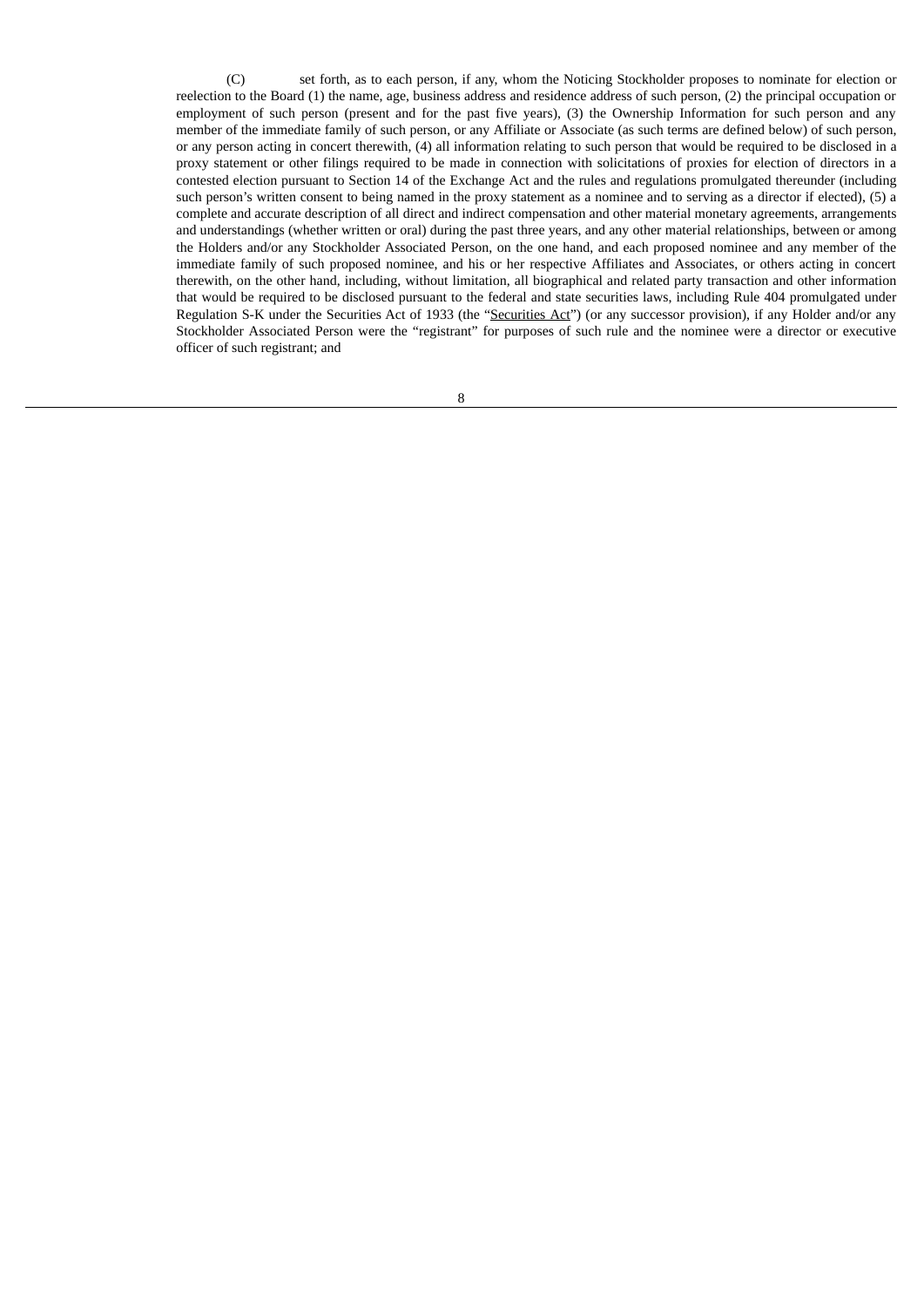(D) with respect to each nominee for election or reelection to the Board, include a completed and signed questionnaire, representation and agreement and any and all other information required by Section 11(d) hereof.

(iii) A Noticing Stockholder shall further update and supplement its notice of any nomination or other business proposed to be brought before a meeting, if necessary, so that the information provided or required to be provided in such notice pursuant to this Section 11(a) shall be true and correct (A) as of the record date for the meeting and (B) as of the date that is ten Business Days prior to the meeting or any adjournment, recess, rescheduling or postponement thereof. Such update and supplement shall be delivered to the Secretary not later than three Business Days after the later of the record date or the date a Public Announcement of the notice of the Record Date is first made (in the case of the update and supplement required to be made as of the record date for the meeting) and not later than seven Business Days prior to the date of the meeting, if practicable (or, if not practicable, on the first practicable date prior to the meeting), or any adjournment, recess, rescheduling or postponement thereof (in the case of the update and supplement required to be made as of ten Business Days prior to the meeting or any adjournment, recess, rescheduling or postponement thereof).

(iv) The Corporation may also, as a condition to any such nomination or business being deemed properly brought before an annual meeting, require any Holder or any proposed nominee to deliver to the Secretary, within five Business Days of any such request, such other information as may be reasonably be requested by the Corporation, including, without limitation, such other information as may be reasonably required by the Board, in its sole discretion, to determine (1) the eligibility of such proposed nominee to serve as a director of the Corporation, (2) whether such nominee qualifies as an "independent director" or "audit committee financial expert" under applicable law, securities exchange rule or regulation, or any publicly disclosed corporate governance guideline or committee charter of the Corporation and (3) that the Board determines, in its sole discretion, could be material to a reasonable stockholder's understanding of the independence, or lack thereof, of such nominee.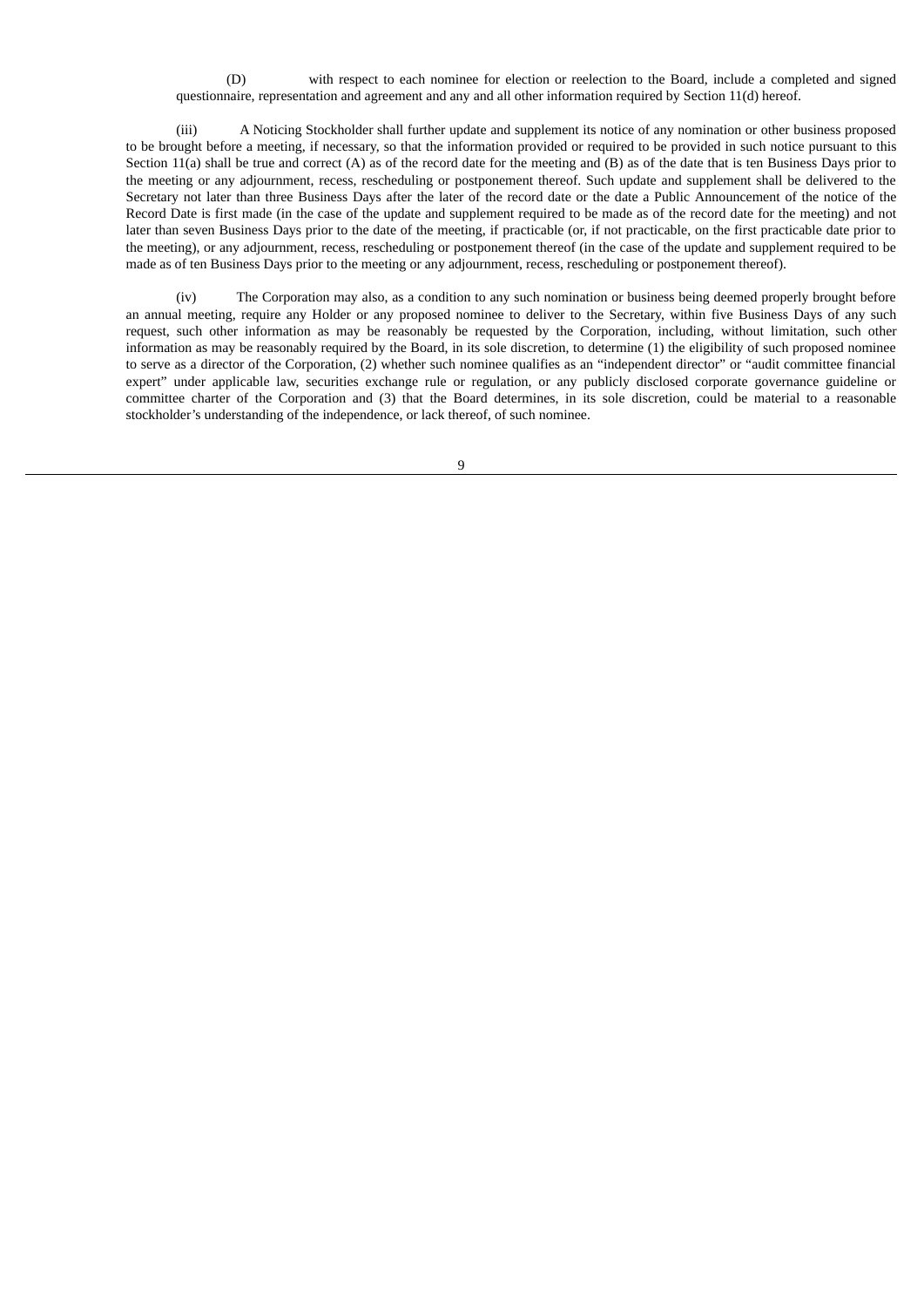(b) Special Meetings of Stockholders. Only such business shall be conducted at a special meeting of stockholders as shall have been brought before the meeting pursuant to the notice of meeting. In the event that a special meeting of stockholders is called for the purpose of electing one or more directors to the Board, nominations of persons for election to the Board may be made at such special meeting (i) by a stockholder who submitted a request for a special meeting in the manner provided for in the Certificate of Incorporation prior to the Stockholder Consent Date (if stockholders are permitted to call a special meeting pursuant to Section 2 of ARTICLE SEVEN of the Certificate of Incorporation), (ii) by or at the direction of the Board of Directors or any duly authorized committee thereof or (iii) by any stockholder (if stockholders are permitted to call a special meeting of stockholders pursuant to Section 2 of ARTICLE SEVEN of the Certificate of Incorporation) other than any stockholder who submitted a request for a special meeting in accordance with Section 2 of ARTICLE SEVEN of the Certificate of Incorporation that included the election of directors in the request) who (A) is a stockholder of record (1) at the time of giving of notice provided for in this Bylaw, (2) on the record date for the determination of stockholders of the Corporation entitled to vote at the meeting, and (3) at the time of the special meeting, (B) is entitled to vote at the meeting and (C) complies with the notice procedures provided for in Section 11(a) of this ARTICLE II, including delivering the stockholder's notice required by Section 11(a) of this ARTICLE II with respect to any nomination (including the completed and signed questionnaire, representation and agreement required by Section 11(a)(ii)(D) of this ARTICLE II) to the Secretary not earlier than the Close of Business on the 120<sup>th</sup> day prior to such special meeting, nor later than the Close of Business on the later of the 90<sup>th</sup> day prior to such special meeting or the 10<sup>th</sup> day following the date on which Public Announcement is first made by the Corporation of the special meeting and of the nominees, if any, proposed by the Board to be elected at such meeting (other than such a notice by a Sponsor prior to the WCAS Advance Notice Trigger Date or the Apax Advance Notice Trigger Date, as applicable, which may be delivered at any time up to the later of (i) thirty-five (35) days prior to the special meeting of stockholders and (ii) the tenth day following the day on which a Public Announcement is first made by the Corporation of the date of the special meeting and of the nominees proposed by the Board of Directors to be elected at such meeting). In no event shall the Public Announcement of an adjournment or postponement of a special meeting commence a new time period (or extend any time period) for the giving of a stockholder's notice as described above.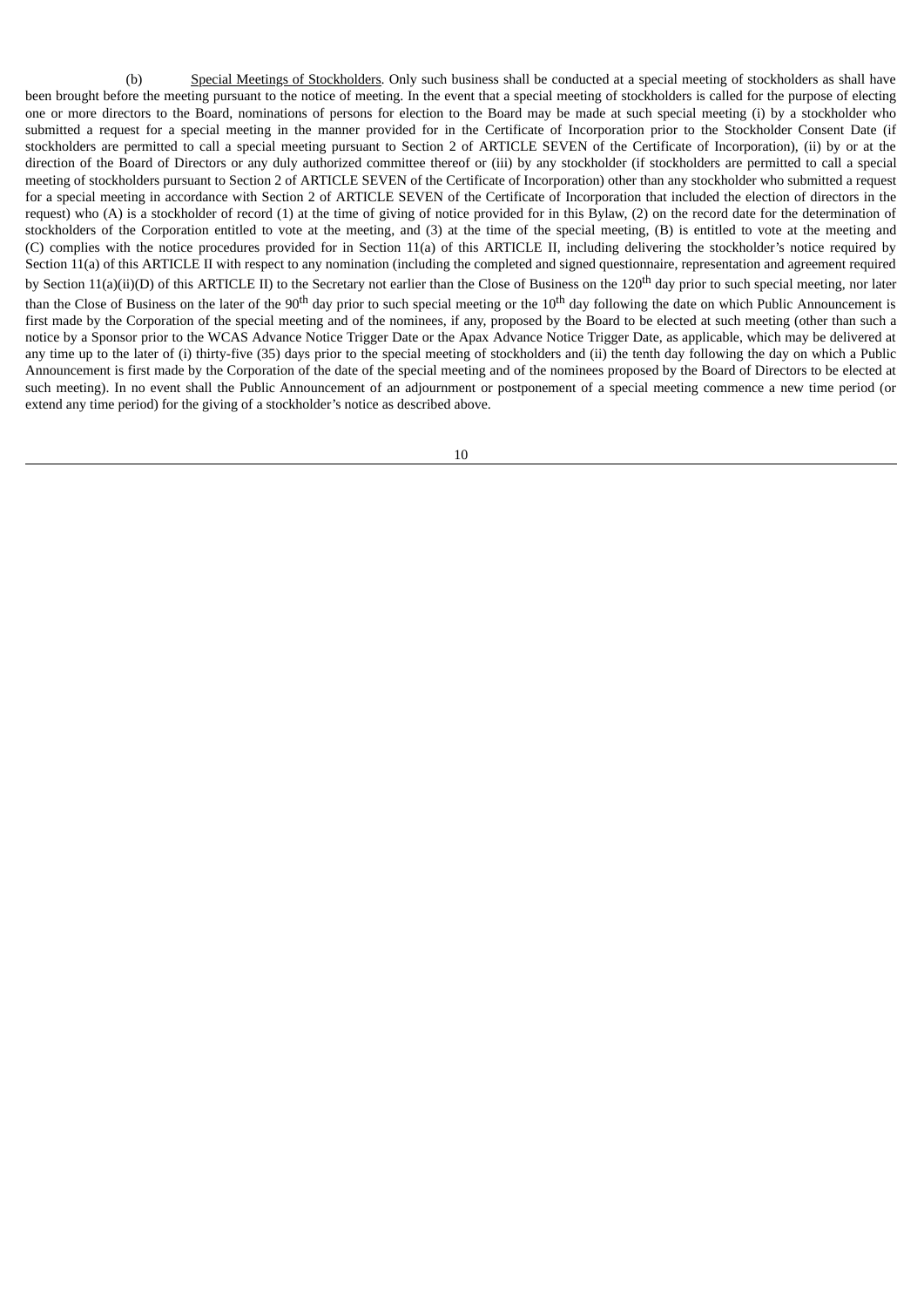# (c) General.

(i) Only such persons who are nominated in accordance with the procedures set forth in this Section 11 of ARTICLE II shall be eligible to be elected at an annual or special meeting of stockholders of the Corporation to serve as directors and only such business shall be conducted at a meeting of stockholders as shall have been brought before the meeting in accordance with the procedures set forth in this Bylaw, except as may be otherwise provided by the terms of one or more series of Preferred Stock with respect to the rights of holders of one or more series of Preferred Stock to elect directors or pursuant to that Director Nomination Agreement, dated as of on or about March 8, 2021 (as amended and/or restated or supplemented from time to time, the "Nomination Agreement"), by and among the Corporation and the investors named therein. Nothing in this Section 11 of ARTICLE II shall be deemed to affect any rights of the holders of Preferred Stock or the parties to the Nomination Agreement to elect directors pursuant to the Certificate of Incorporation or the Nomination Agreement, as applicable, or the right of the Board to fill newly created directorships or vacancies on the Board pursuant to the Certificate of Incorporation. Except as otherwise provided by law, the chairman of the meeting shall have the power and duty (a) to determine whether a nomination or any business proposed to be brought before the meeting was made or proposed, as the case may be, in accordance with the procedures set forth in this Bylaw (including whether the Holder, if any, on whose behalf the nomination or proposal is made, solicited (or is part of a group which solicited) or did not so solicit, as the case may be, proxies in support of such Holder's nominee or proposal in compliance with such Holder's representation as required by Section  $11(a)(ii)(B)(4)$  of ARTICLE II and (b) if any proposed nomination or business was not made or proposed in compliance with this Bylaw, to declare that such nomination shall be disregarded or that such proposed business shall not be transacted. The number of nominees a Noticing Stockholder may nominate for election at a meeting of stockholders (or in the case of a Noticing Stockholder giving the notice on behalf of a beneficial owner, the number of nominees a a Noticing Stockholder may nominate for election at the annual meeting on behalf of such beneficial owner) shall not exceed the number of directors to be elected at such meeting.

(ii) Notwithstanding the foregoing provisions of this Bylaw, unless otherwise required by law, if the Noticing Stockholder (or a Qualified Representative thereof) does not appear at the annual or special meeting of stockholders of the Corporation to present a nomination or propose business, such nomination shall be disregarded and such business shall not be transacted, notwithstanding that proxies in respect of such vote may have been received by the Corporation.

(iii) For purposes of this Section 11 of ARTICLE II, delivery of any notice or materials by a stockholder as required under this Section 11 of ARTICLE II shall be made by both (1) hand delivery, overnight courier service, or by certified or registered mail, return receipt requested, in each case to the Secretary at the principal executive offices of the Corporation and (2) electronic mail to the Secretary.

(iv) Definitions. For purposes of these Bylaws, the term:

(A) "Affiliate" shall have the meaning attributed to such term in Rule 12b-2 under the Exchange Act and the rules and regulations promulgated thereunder.

(B) "Associate" shall have the meaning attributed to such term in Rule 12b-2 under the Exchange Act and the rules and regulations promulgated thereunder.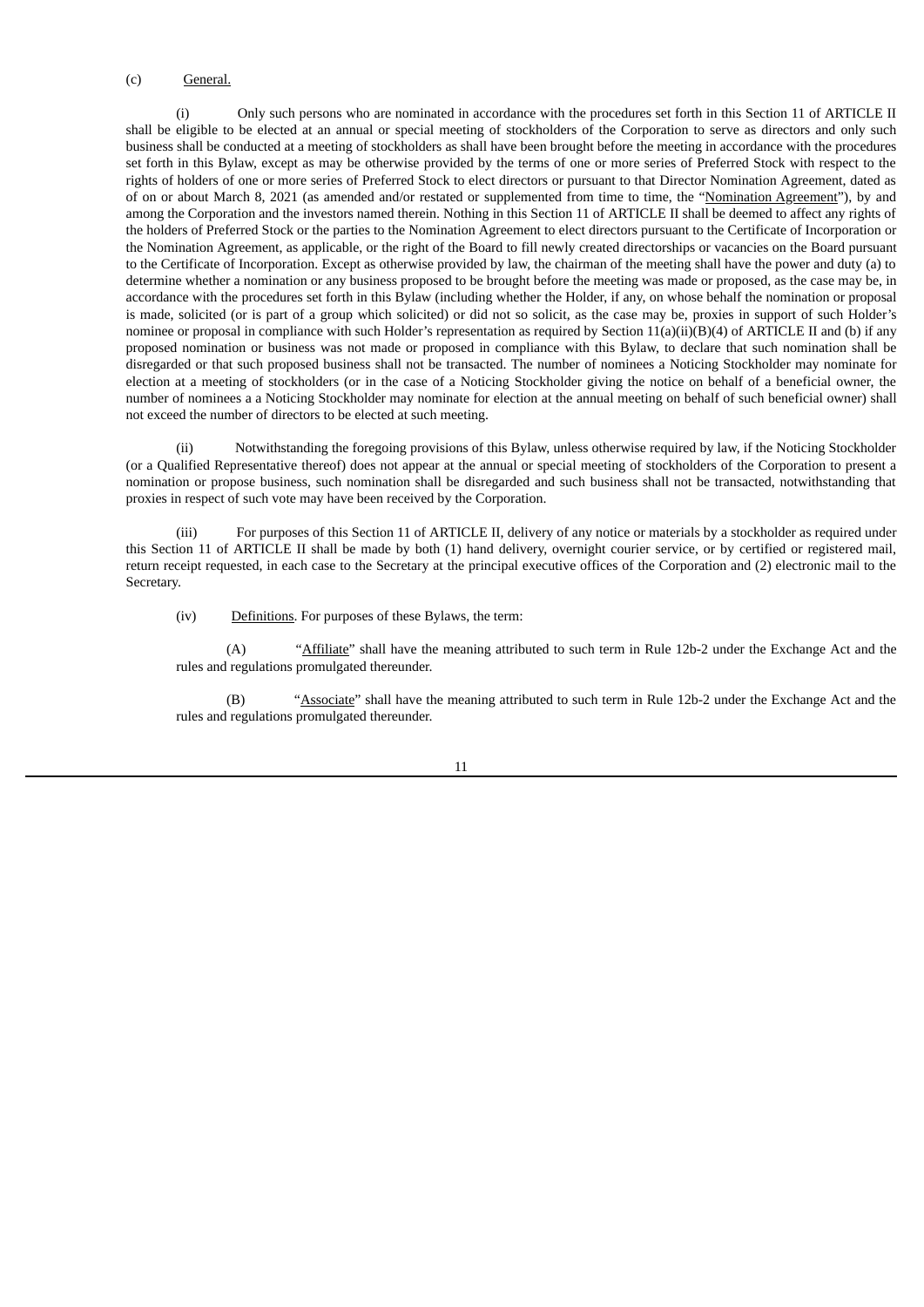(C) "Business Day" shall mean each Monday, Tuesday, Wednesday, Thursday and Friday that is not a day on which banking institutions in Denver, Colorado or New York, New York are authorized or obligated by law or executive order to close.

(D) "Close of Business" shall mean 5:00 p.m. local time at the principal executive offices of the Corporation, and if an applicable deadline falls on the Close of Business on a day that is not a Business Day, then the applicable deadline shall be deemed to be the Close of Business on the immediately preceding Business Day.

(E) "Public Announcement" means any method (or combination of methods) of disclosure that is reasonably designed to provide broad, non-exclusionary distribution of the information to the public or the furnishing or filing of any document publicly filed by the Corporation with the Securities and Exchange Commission pursuant to Sections 13, 14 or 15(d) of the Exchange Act and the rules and regulations promulgated thereunder;

(F) "Qualified Representative" of any stockholder means a duly authorized officer, manager or partner of such stockholder or authorized by a writing executed by such stockholder (or a reliable reproduction or electronic transmission of the writing) delivered to the Corporation prior to the presentation of any matters at any meeting of stockholders stating that such person is authorized to act for such stockholder as proxy at such meeting of stockholders; and

"Stockholder Associated Person" of any Holder means (1) any person acting in concert with such Holder, (2) any person controlling, controlled by or under common control with such Holder or any of their respective Affiliates and Associates, or person acting in concert therewith and (3) any member of the immediate family of such Holder or an Affiliate or Associate of such Holder.

(v) Notwithstanding the foregoing provisions of this Section 11 of ARTICLE II, a stockholder must also comply with all applicable requirements of the Exchange Act and the rules and regulations promulgated thereunder with respect to the matters set forth in this Bylaw; provided that any references in these Bylaws to the Exchange Act or the rules and regulations promulgated thereunder are not intended to and shall not limit the requirements applicable to nominations or proposals as to any other business to be considered pursuant to Section 11(a) or Section 11(b) of ARTICLE II. Nothing in this Bylaw shall be deemed to affect any rights of stockholders to request inclusion of proposals in the Corporation's proxy statement pursuant to Rule 14a-8 under the Exchange Act or any other applicable federal or state securities law with respect to that stockholder's request to include proposals in the Corporation's proxy statement.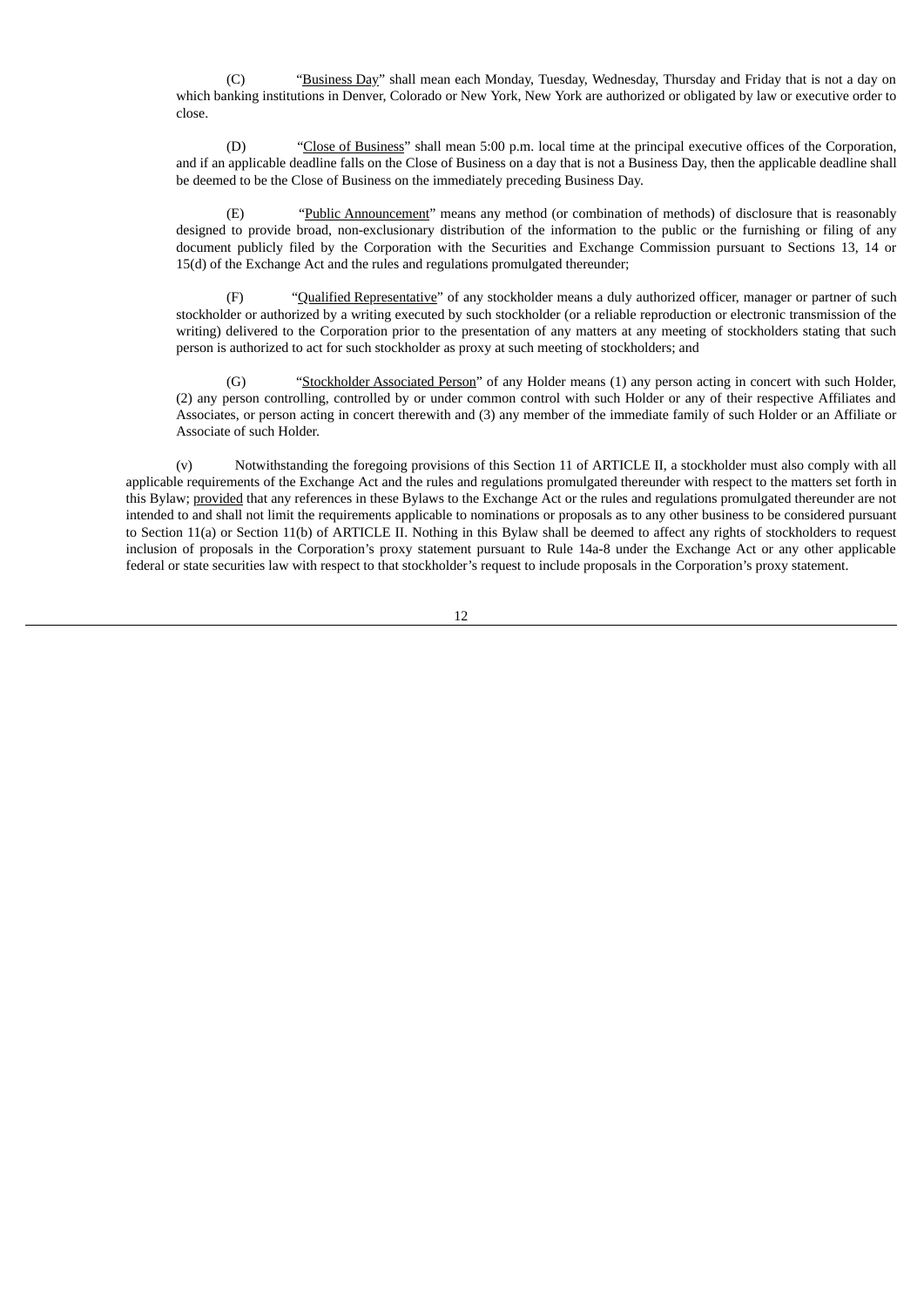(d) Submission of Questionnaire, Representation and Agreement. To be qualified to be a nominee for election or re-election as a director of the Corporation, a person must deliver in writing (in accordance with the time periods prescribed for delivery of notice under this Section 11 of ARTICLE II) to the Secretary at the principal executive offices of the Corporation (A) a written questionnaire with respect to the background and qualification of such person and the background of any other person or entity on whose behalf the nomination is being made (which questionnaire shall be provided by the Secretary upon written request of any stockholder of record identified by name within five Business Days of such written request) and (B) a written representation and agreement (in the form provided by the Secretary upon written request of any stockholder of record identified by name within five Business Days of such written request) that such person (1) is not and will not become a party to (x) any agreement, arrangement or understanding (whether written or oral) with, and has not given any commitment or assurance to, any person or entity as to how such person, if elected as a director of the Corporation, will act or vote on any issue or question (a "Voting Commitment") that has not been disclosed to the Corporation or (y) any Voting Commitment that could limit or interfere with such person's ability to comply, if elected as a director of the Corporation, with such person's fiduciary duties under applicable law, (2) is not and will not become a party to any agreement, arrangement or understanding with any person or entity other than the Corporation with respect to any direct or indirect compensation, reimbursement or indemnification in connection with service or action as a director that has not been disclosed to the Corporation, (3) in such person's individual capacity and on behalf of any person or entity on whose behalf the nomination is being made, would be in compliance, if elected as a director of the Corporation, and will comply with all applicable rules of the exchanges upon which the securities of the Corporation are listed and all applicable publicly disclosed corporate governance, conflict of interest, confidentiality and stock ownership and trading policies and guidelines of the Corporation, and (4) in such person's individual capacity and on behalf of any Holder on whose behalf the nomination is being made, intends to serve a full term if elected as a director of the Corporation.

Section 12. Fixing a Record Date for Stockholder Meetings. In order that the Corporation may determine the stockholders entitled to notice of any meeting of stockholders or any adjournment thereof, the Board of Directors may fix a record date, which record date shall not precede the date upon which the resolution fixing the record date is adopted by the Board of Directors, and which record date shall not be more than 60 days nor less than 10 days before the date of such meeting. If the Board of Directors so fixes a date, such date shall also be the record date for determining the stockholders entitled to vote at such meeting unless the Board of Directors determines, at the time it fixes such record date, that a later date on or before the date of the meeting shall be the date for making such determination. If no record date is fixed by the Board of Directors, the record date for determining stockholders entitled to notice of or to vote at a meeting of stockholders shall be the Close of Business on the next day preceding the day on which notice is first given, or, if notice is waived, at the Close of Business on the day next preceding the day on which the meeting is held. A determination of stockholders of record entitled to notice of or to vote at a meeting of stockholders shall apply to any adjournment of the meeting; provided, however, that the Board of Directors may fix a new record date for the adjourned meeting in conformity herewith; and in such case shall also fix as the record date for stockholders entitled to notice of such adjourned meeting the same or an earlier date as that fixed for determination of stockholders entitled to vote in accordance with the foregoing provisions of this Section 12 at the adjourned meeting.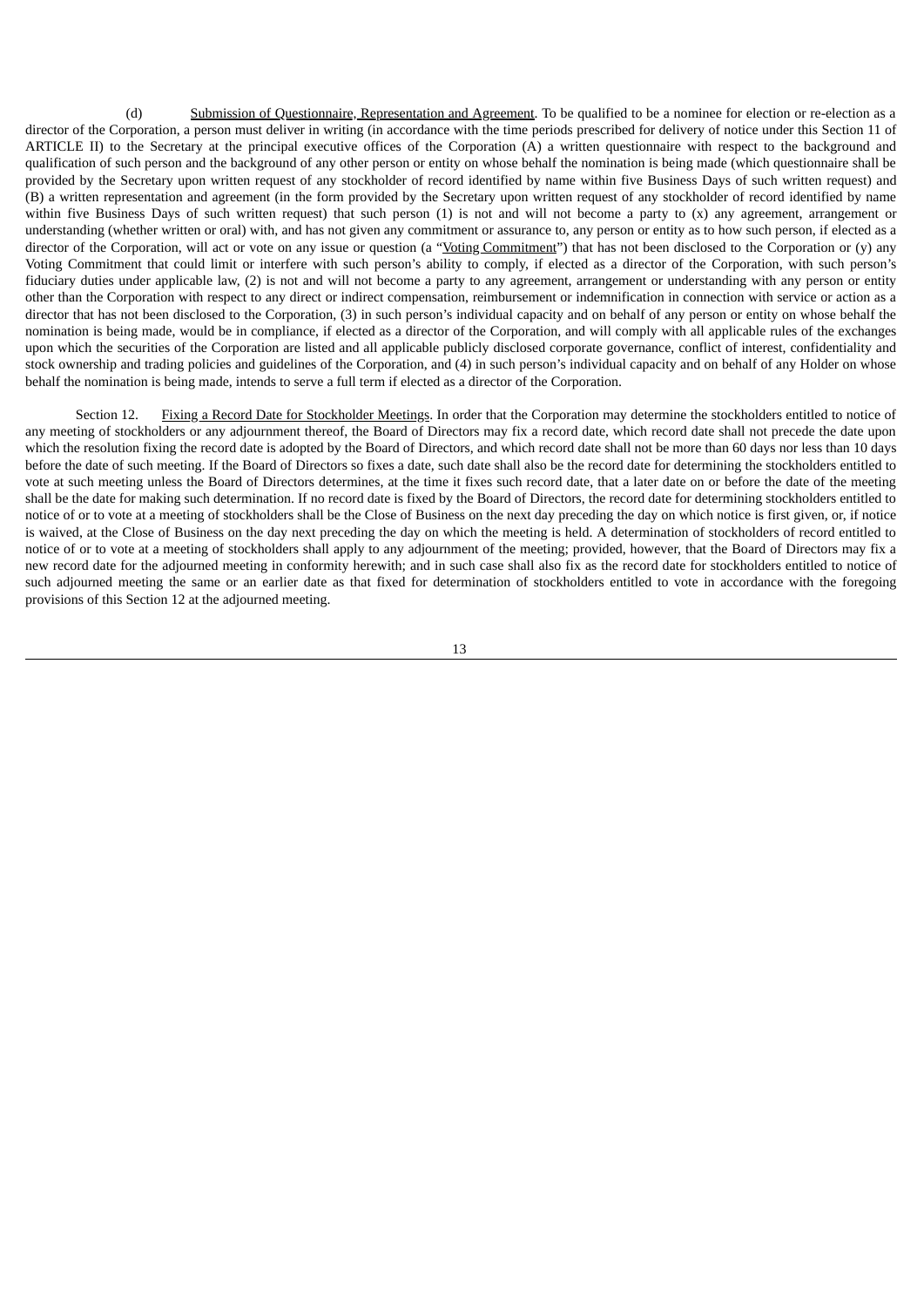Section 13. Action by Stockholders Without a Meeting. So long as stockholders of the Corporation have the right to act by written consent in accordance with Section 1 of ARTICLE EIGHT of the Certificate of Incorporation, the following provisions shall apply:

Record Date. For the purpose of determining the stockholders entitled to consent to corporate action without a meeting as may be permitted by the Certificate of Incorporation or the certificate of designation relating to any outstanding class or series of preferred stock, the Board of Directors may fix a record date, which record date shall not precede the date on which the resolution fixing the record date is adopted by the Board of Directors, and which record date shall not be more than ten (10) (or the maximum number permitted by applicable law) days after the date on which the resolution fixing the record date is adopted by the Board of Directors. Any stockholder of record seeking to have the stockholders authorize or take action by consent shall, by written notice delivered by hand to the Secretary at the Corporation's principal place of business during regular business hours, request that the Board of Directors fix a record date, which notice shall include the text of any proposed resolutions. Notices delivered pursuant to Section 13(a) of this ARTICLE II will be deemed received on any given day only if received prior to the Close of Business on such day (and otherwise shall be deemed received on the next succeeding Business Day). The Board of Directors shall promptly, but in all events within ten (10) days after the date on which such written notice is properly delivered to and deemed received by the Secretary, adopt a resolution fixing the record date (unless a record date has previously been fixed by the Board of Directors pursuant to the first sentence of this Section 13(a)). If no record date has been fixed by the Board of Directors pursuant to this Section 13(a) or otherwise within ten (10) days of receipt of a valid request by a stockholder, the record date for determining stockholders entitled to consent to corporate action without a meeting, when no prior action by the Board of Directors is required pursuant to applicable law, shall be the first date after the expiration of such ten (10) day time period on which a signed consent setting forth the action taken or proposed to be taken is delivered to the Corporation pursuant to Section 13(b); provided, however, that if prior action by the Board of Directors is required by applicable law, the record date for determining stockholders entitled to consent to corporate action without a meeting shall in such an event be at the Close of Business on the day on which the Board of Directors adopts the resolution taking such prior action.

(b) Generally. No consent shall be effective to take the corporate action referred to therein unless written or electronic consents signed by a sufficient number of stockholders to take such action are delivered to the Corporation, in the manner required by this Section 13 and applicable law, within sixty (60) (or the maximum number permitted by applicable law) days of the first date on which a consent is delivered to the Corporation in the manner required by applicable law and this Section 13. The validity of any consent executed by a proxy for a stockholder pursuant to an electronic transmission transmitted to such proxy holder by or upon the authorization of the stockholder shall be determined by or at the direction of the Secretary. A written record of the information upon which the person making such determination relied shall be made and kept in the records of the proceedings of the stockholders. Any such consent shall be inserted in the minute book as if it were the minutes of a meeting of stockholders. Prompt notice of the taking of the corporate action without a meeting by less than unanimous written consent shall be given by the Corporation (at its expense) to those stockholders who have not consented in writing or by electronic transmission and who, if the action had been taken at a meeting, would have been entitled to notice of the meeting if the record date for notice of such meeting had been the date that consents signed by a sufficient number of holders to take the action were delivered to the Corporation.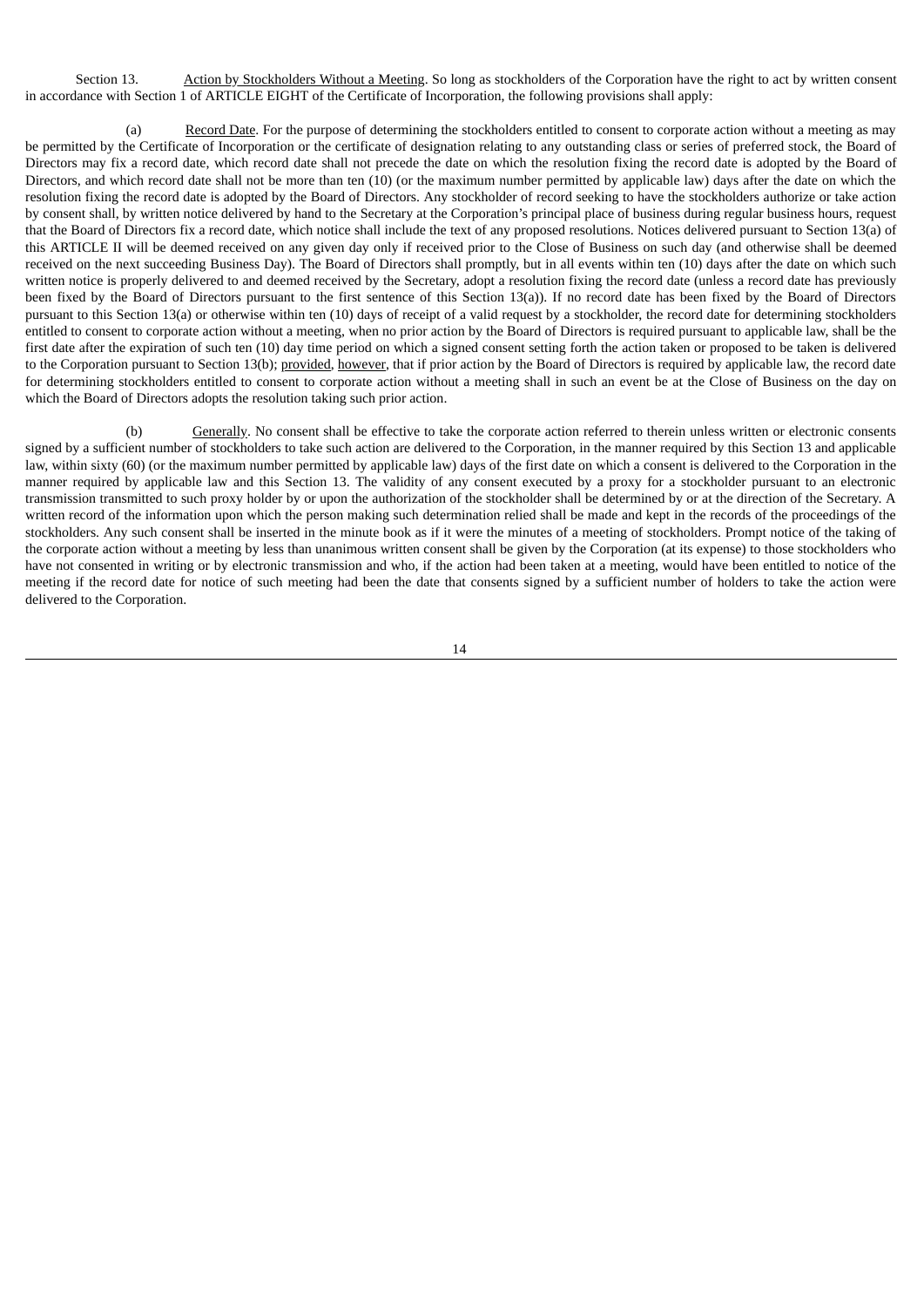## Section 14. Conduct of Meetings.

(a) Generally. Meetings of stockholders shall be presided over by the Chairman of the Board, if any, or in the Chairman's absence or disability, by the Chief Executive Officer, or in the Chief Executive Officer's absence or disability, by the President, or in the President's absence or disability, by a Vice President (in the order as determined by the Board of Directors), or in the absence or disability of the foregoing persons by a chairman designated by the Board of Directors, or in the absence or disability of such person, by a chairman chosen at the meeting. The Secretary shall act as secretary of the meeting, but in the Secretary's absence or disability the chairman of the meeting may appoint any person to act as secretary of the meeting.

(b) Rules, Regulations and Procedures. The Board of Directors may adopt by resolution such rules, regulations and procedures for the conduct of any meeting of stockholders of the Corporation as it shall deem appropriate including, without limitation, such guidelines and procedures as it may deem appropriate regarding the participation by means of remote communication of stockholders and proxyholders not physically present at a meeting. Except to the extent inconsistent with such rules, regulations and procedures as adopted by the Board of Directors, the chairman of any meeting of stockholders shall have the right and authority to prescribe such rules, regulations and procedures and to do all such acts as, in the judgment of such chairman, are appropriate for the proper conduct of the meeting. Such rules, regulations or procedures, whether adopted by the Board of Directors or prescribed by the chairman of the meeting, may include, without limitation, the following: (i) the establishment of an agenda or order of business for the meeting; (ii) rules and procedures for maintaining order at the meeting and the safety of those present; (iii) limitations on attendance at or participation in the meeting to stockholders of record of the Corporation, their duly authorized and constituted proxies or such other persons as the chairman of the meeting shall determine; (iv) restrictions on entry to the meeting after the time fixed for the commencement thereof; (v) limitations on the time allotted to questions or comments by participants; and (vi) restrictions on the use of mobile phones, audio or video recording devices and similar devices at the meeting. The chairman of the meeting of stockholders, in addition to making any other determinations that may be appropriate to the conduct of the meeting, shall, if the facts warrant, determine and declare to the meeting that a nomination or matter or business was not properly brought before the meeting and if such chairman should so determine, such chairman shall so declare to the meeting and any such matter or business not properly brought before the meeting shall not be transacted or considered. Unless and to the extent determined by the Board of Directors or the chairman of the meeting, meetings of stockholders shall not be required to be held in accordance with the rules of parliamentary procedure. The chairman of the meeting shall announce at the meeting when the polls for each matter to be voted upon at the meeting will be opened and closed. After the polls close, no ballots, proxies or votes or any revocations or changes thereto may be accepted. The chairman of the meeting shall have the power, right and authority, for any or no reason, to convene, recess and/or adjourn any meeting of stockholders.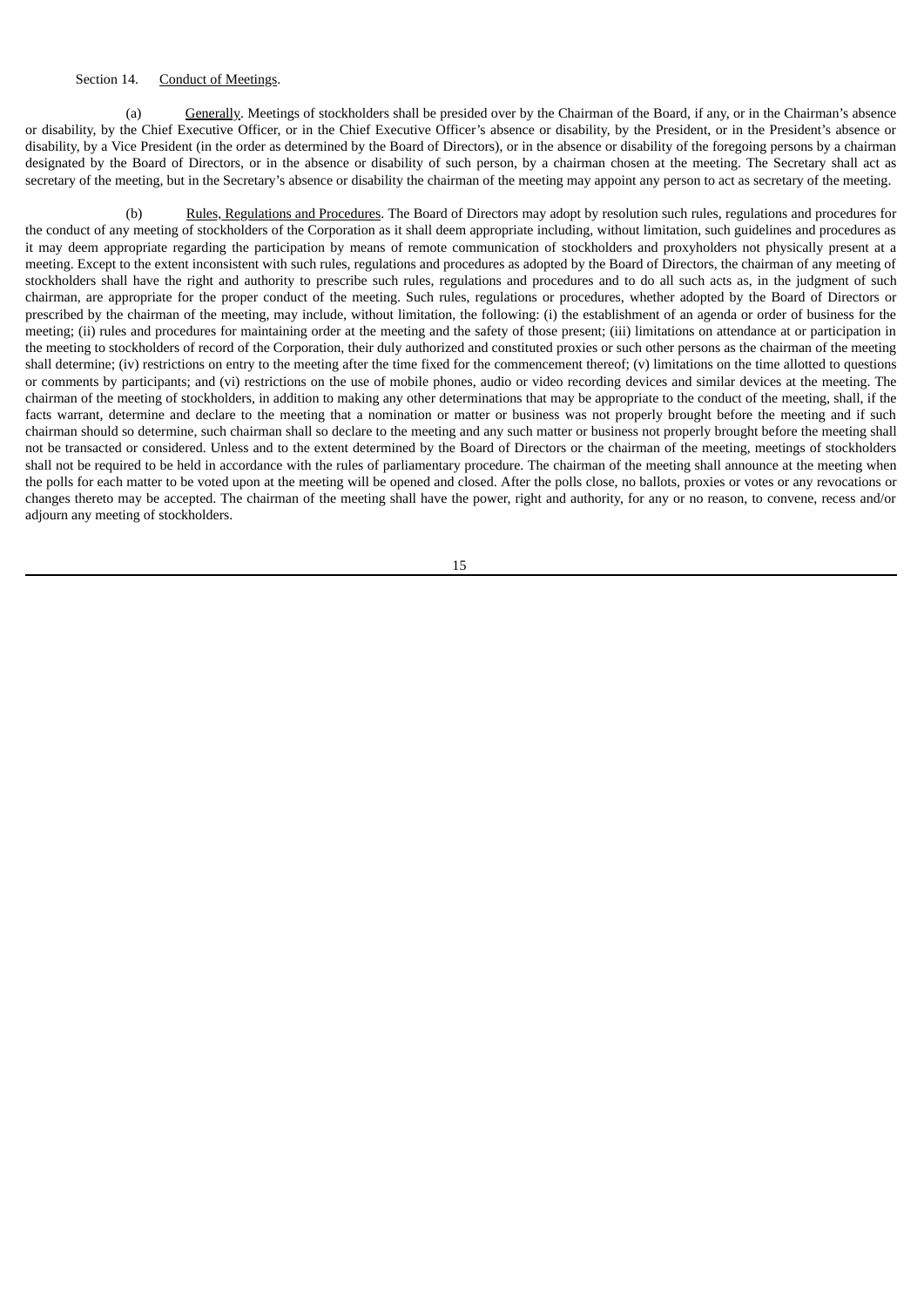(c) Inspectors of Elections. The Corporation may, and to the extent required by law shall, in advance of any meeting of stockholders, appoint one or more inspectors of election to act at the meeting and make a written report thereof. One or more other persons may be designated as alternate inspectors to replace any inspector who fails to act. If no inspector or alternate is able to act at a meeting of stockholders, the chairman of the meeting shall appoint one or more inspectors to act at the meeting. Unless otherwise required by law, inspectors may be officers, employees or agents of the Corporation. No person who is a candidate for an office at an election may serve as an inspector at such election. Each inspector, before entering upon the discharge of such inspector's duties, shall take and sign an oath faithfully to execute the duties of inspector with strict impartiality and according to the best of such inspector's ability. The inspector shall have the duties prescribed by law and, when the vote is completed, shall make a certificate of the result of the vote taken and of such other facts as may be required by law.

## ARTICLE III **DIRECTORS**

Section 1. General Powers. Except as otherwise provided in this Certificate of Incorporation or the DGCL, the business and affairs of the Corporation shall be managed by or under the direction of the Board of Directors.

Section 2. Annual Meetings. The annual meeting of the Board of Directors shall be held without other notice than this Bylaw immediately after, and at the same place as, the annual meeting of stockholders. In the event that the annual meeting of stockholders takes place telephonically or through any other means by which the stockholders do not convene in any one location, the annual meeting of the Board of Directors shall be held at the principal offices of the Corporation immediately after the annual meeting of the stockholders.

Section 3. Regular Meetings and Special Meetings. Regular meetings, other than the annual meeting, of the Board of Directors may be held without notice at such time and at such place as shall from time to time be determined by resolution of the Board of Directors and publicized among all directors. Special meetings of the Board of Directors may be called by (i) the Chairman of the Board, if any, (ii) by the Secretary upon the written request of a majority of the directors then in office or (iii) if the Board of Directors then includes a director nominated or designated for nomination by the Sponsors, by any director nominated or designated for nomination by the Sponsors, and in each case shall be held at the place, if any, on the date and at the time as he, she or they shall fix. Any and all business may be transacted at a special meeting of the Board of Directors.

Section 4. Notice of Meetings. Notice of regular meetings of the Board of Directors need not be given except as otherwise required by law or these Bylaws. Notice of each special meeting of the Board of Directors, and of each regular and annual meeting of the Board of Directors for which notice is required, shall be given by the Secretary as hereinafter provided in this Section 4. Such notice shall be state the date, time and place, if any, of the meeting. Notice of any special meeting, and of any regular or annual meeting for which notice is required, shall be given to each director at least (a) twenty-four (24) hours before the meeting if by telephone or by being personally delivered or sent by overnight courier, telecopy, electronic transmission, email or similar means or (b) five (5) days before the meeting if delivered by mail to the director's residence or usual place of business. Such notice shall be deemed to be delivered when deposited in the United States mail so addressed, with postage prepaid, or when transmitted if sent by telex, telecopy, electronic transmission, email or similar means. Neither the business to be transacted at, nor the purpose of, any special meeting of the Board of Directors need be specified in the notice or waiver of notice of such meeting.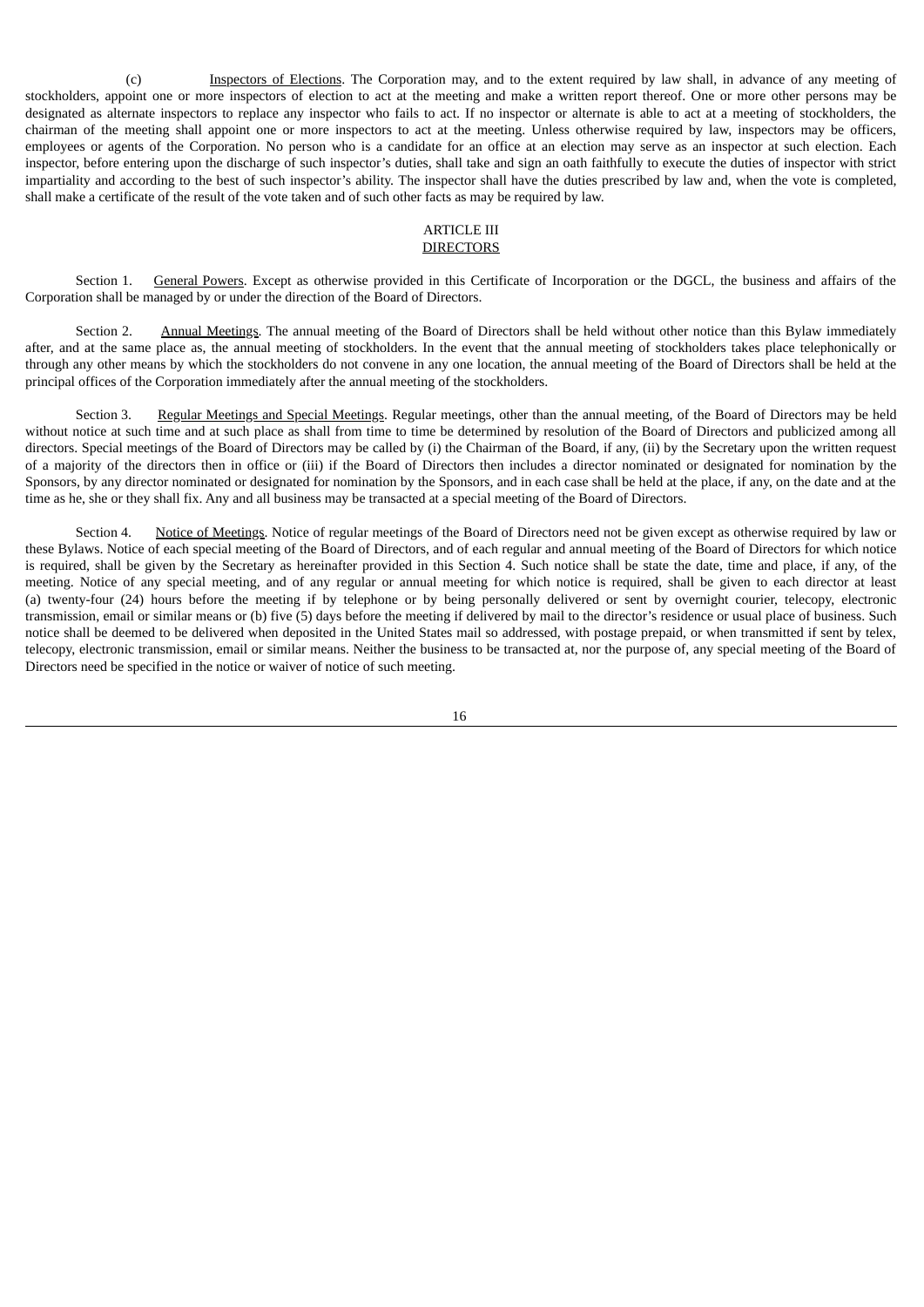Section 5. Waiver of Notice. Any director may waive notice of any meeting of directors by a writing signed by the director or by electronic transmission. Any member of the Board of Directors or any committee thereof who is present at a meeting shall have waived notice of such meeting except when such member attends for the express purpose of objecting at the beginning of the meeting to the transaction of any business because the meeting is not lawfully called or convened and does not further participate in the meeting. Such member shall be conclusively presumed to have assented to any action taken unless his or her dissent shall be entered in the minutes of the meeting or unless his or her written dissent to such action shall be filed with the person acting as the secretary of the meeting before the adjournment thereof or shall be forwarded by registered mail to the secretary of the Corporation immediately after the adjournment of the meeting. Such right to dissent shall not apply to any member who voted in favor of such action.

Section 6. Chairman of the Board, Quorum, Required Vote and Adjournment. The Board of Directors may elect, by the affirmative vote of a majority of the directors then in office (provided, however, there are at least one-third of the total number of directors in office), a Chairman of the Board. The Chairman of the Board must be a director and may be an officer of the Corporation. Subject to the provisions of these Bylaws and the direction of the Board of Directors, he or she shall perform all duties and have all powers which are commonly incident to the position of Chairman of the Board or which are delegated to him or her by the Board of Directors, preside at all meetings of the stockholders and Board of Directors at which he or she is present and have such powers and perform such duties as the Board of Directors may from time to time prescribe. If the Chairman of the Board is not present at a meeting of the Board of Directors, the Chief Executive Officer (if the Chief Executive Officer is a director and is not also the Chairman of the Board) shall preside at such meeting, and, if the Chief Executive Officer is not present at such meeting, a majority of the directors present at such meeting shall elect one of the directors present at the meeting to so preside. At all meetings of the Board of Directors prior to the date when a Sponsor ceases to beneficially own in the aggregate (directly or indirectly) at least 20% of the voting power or the Sponsors collectively cease to beneficially own in the aggregate (directly or indirectly) at least 40% of the voting power of the then outstanding shares of capital stock of the Corporation then entitled to vote generally in the election of directors (the "Quorum Trigger Date"), a majority of the directors then in office, including at least one director nominated by each of the Sponsors, shall constitute a quorum for the transactions of business; provided, however, that a quorum shall never be less than one-third the total number of directors. At all meetings of the Board of Directors following the Quorum Trigger Date, a majority of the directors then in office shall constitute a quorum for the transaction of business, provided, however, that a quorum shall never be less than one-third the total number of directors. Unless by express provision of an applicable law, the Certificate of Incorporation or these Bylaws a different vote is required, the vote of a majority of directors present at a meeting at which a quorum is present shall be the act of the Board of Directors. At any meeting of the Board of Directors, business shall be transacted in such order and manner as the Board of Directors may from time to time determine. If a quorum shall not be present at any meeting of the Board of Directors, the directors present thereat may, to the fullest extent permitted by law, adjourn the meeting from time to time, without notice other than announcement at the meeting, until a quorum shall be present.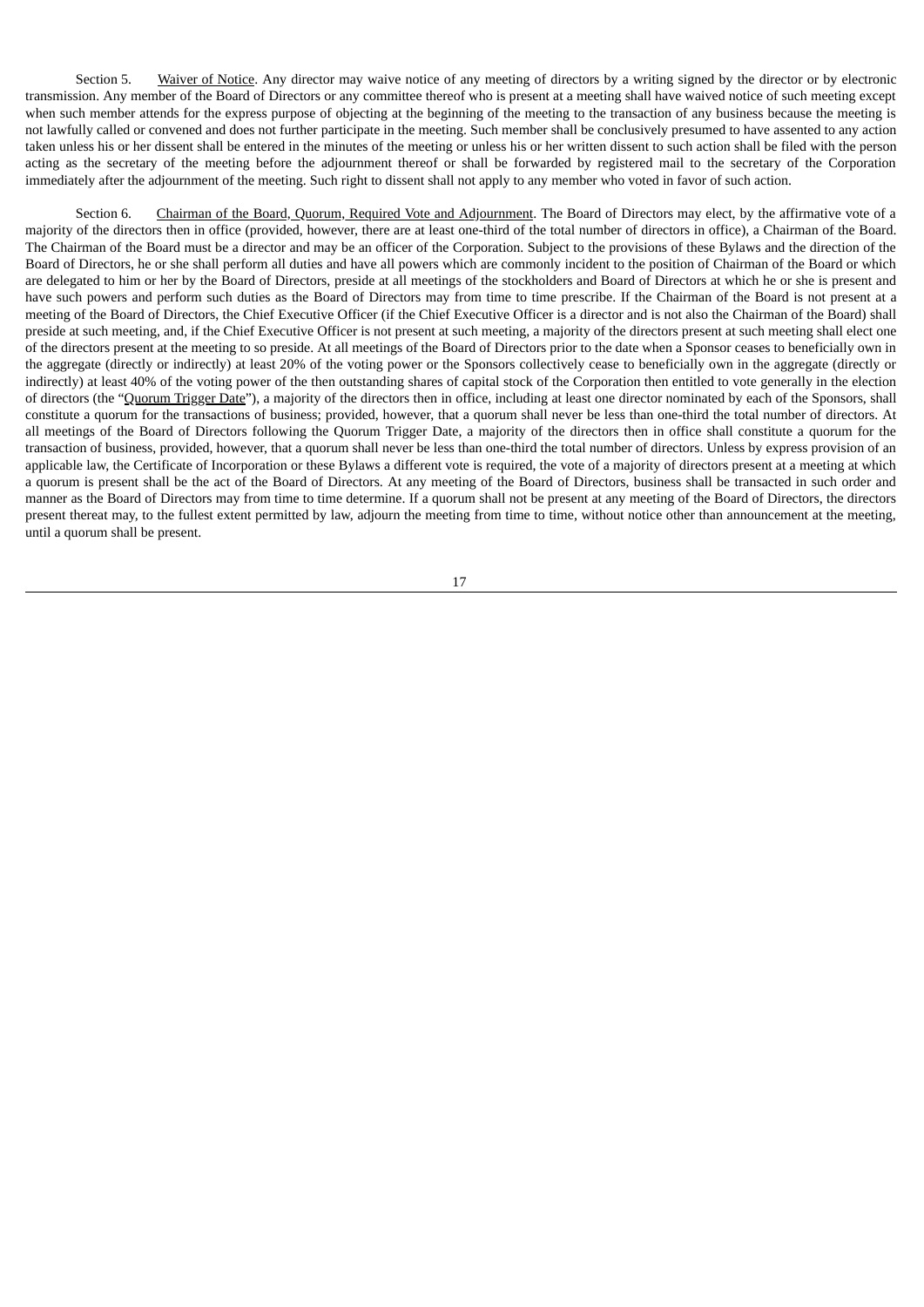## Section 7. Committees.

(a) The Board of Directors may designate one or more committees, including an executive committee, consisting of one or more of the directors of the Corporation, and any committees required by the rules and regulations of such exchange as any securities of the Corporation are listed. The Board of Directors may designate one or more directors as alternate members of any committee, who may replace any absent or disqualified member at any meeting of the committee. Except to the extent restricted by applicable law or the Certificate of Incorporation, each such committee, to the extent provided by the DGCL and in the resolution creating it, shall have and may exercise all the powers and authority of the Board of Directors. Each such committee shall serve at the pleasure of the Board of Directors. Each committee shall keep regular minutes of its meetings and report the same to the Board of Directors upon request.

(b) Each committee of the Board of Directors may fix its own rules of procedure and shall hold its meetings as provided by such rules, except as may otherwise be provided by a resolution of the Board of Directors designating such committee. Unless otherwise provided in such a resolution, the presence of at least a majority of the members of the committee shall be necessary to constitute a quorum. All matters shall be determined by a majority vote of the members present at a meeting at which a quorum is present. Unless otherwise provided in such a resolution, in the event that a member and that member's alternate, if alternates are designated by the Board of Directors, of such committee is or are absent or disqualified, the member or members present at any meeting and not disqualified from voting, whether or not such member or members constitute a quorum, may unanimously appoint another member of the Board of Directors to act at the meeting in place of any such absent or disqualified member.

Section 8. Action by Written Consent. Unless otherwise restricted by the Certificate of Incorporation or these Bylaws, any action required or permitted to be taken at any meeting of the Board of Directors, or of any committee thereof, may be taken without a meeting if all members of the Board of Directors or such committee, as the case may be, consent thereto in writing or by electronic transmission. After an action is taken, the consent or consents relating thereto shall be filed with the minutes of proceedings of the board or committee. Such filing shall be in paper form if the minutes are maintained in paper form and shall be in electronic form if the minutes are maintained in electronic form.

Section 9. Compensation. The Board of Directors shall have the authority to fix the compensation, including fees, reimbursement of expenses and equity compensation, of directors for services to the Corporation in any capacity, including for attendance of meetings of the Board of Directors or participation on any committees. No such payment shall preclude any director from serving the Corporation in any other capacity and receiving compensation therefor.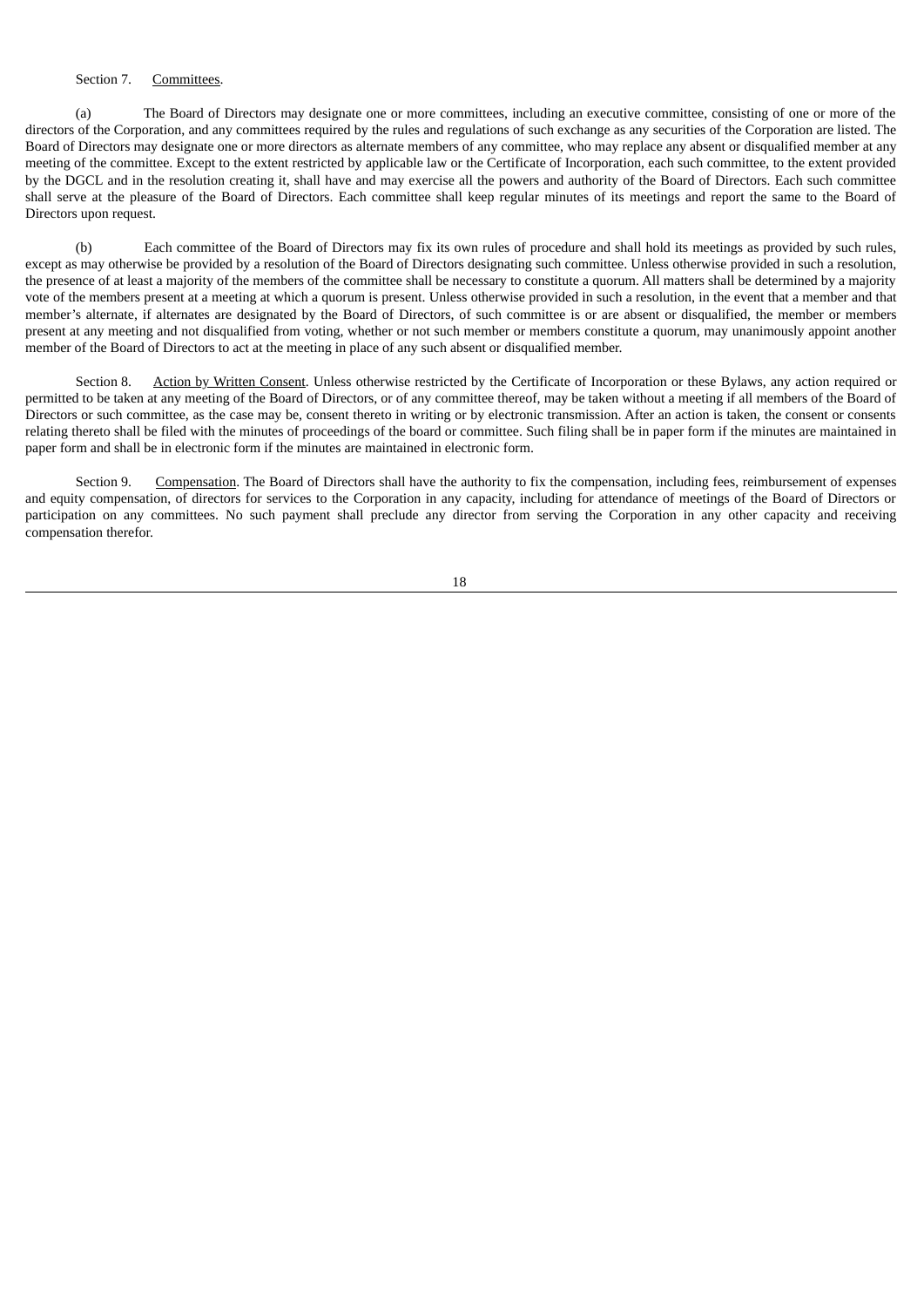Section 10. Reliance on Books and Records. A member of the Board of Directors, or a member of any committee designated by the Board of Directors shall, in the performance of such member's duties, be fully protected in relying in good faith upon records of the Corporation and upon such information, opinions, reports or statements presented to the Corporation by any of the Corporation's officers or employees, or committees of the Board of Directors, or by any other person as to matters the member reasonably believes are within such other person's professional or expert competence and who has been selected with reasonable care by or on behalf of the Corporation.

Section 11. Telephonic and Other Meetings. Unless restricted by the Certificate of Incorporation, any one or more members of the Board of Directors or any committee thereof may participate in a meeting of the Board of Directors or such committee by means of conference telephone or other communications equipment by means of which all persons participating in the meeting can hear each other. Participation by such means shall constitute presence in person at a meeting.

# ARTICLE IV **OFFICERS**

Section 1. Number and Election. Subject to the authority of Chief Executive Officer to appoint officers as set forth in Section 11 of this ARTICLE IV, the officers of the Corporation shall be elected by the Board of Directors and shall consist of a Chief Executive Officer, a President, one or more Vice Presidents, a Secretary, a Chief Financial Officer, a Treasurer and such other officers and assistant officers as may be deemed necessary or desirable by the Board of Directors. Any number of offices may be held by the same person. In its discretion, the Board of Directors may choose not to fill any office for any period as it may deem advisable.

Section 2. Term of Office. Each officer shall hold office until a successor is duly elected and qualified or until his or her earlier death, resignation or removal as hereinafter provided.

Section 3. Removal. Any officer or agent of the Corporation may be removed with or without cause by the Board of Directors, a duly authorized committee thereof or by such officers as may be designated by a resolution of the Board of Directors, but such removal shall be without prejudice to the contract rights, if any, of the person so removed. Any officer appointed by the Chief Executive Officer in accordance with Section 11 of this ARTICLE IV may also be removed by the Chief Executive Officer in his or her sole discretion.

Section 4. Vacancies. Any vacancy occurring in any office because of death, resignation, removal, disqualification or otherwise may be filled by the Board of Directors or the Chief Executive Officer in accordance with Section 11 of this ARTICLE IV.

Section 5. Compensation. Compensation of all executive officers shall be approved by the Board of Directors or a duly authorized committee thereof, and no officer shall be prevented from receiving such compensation by virtue of his or her also being a director of the Corporation.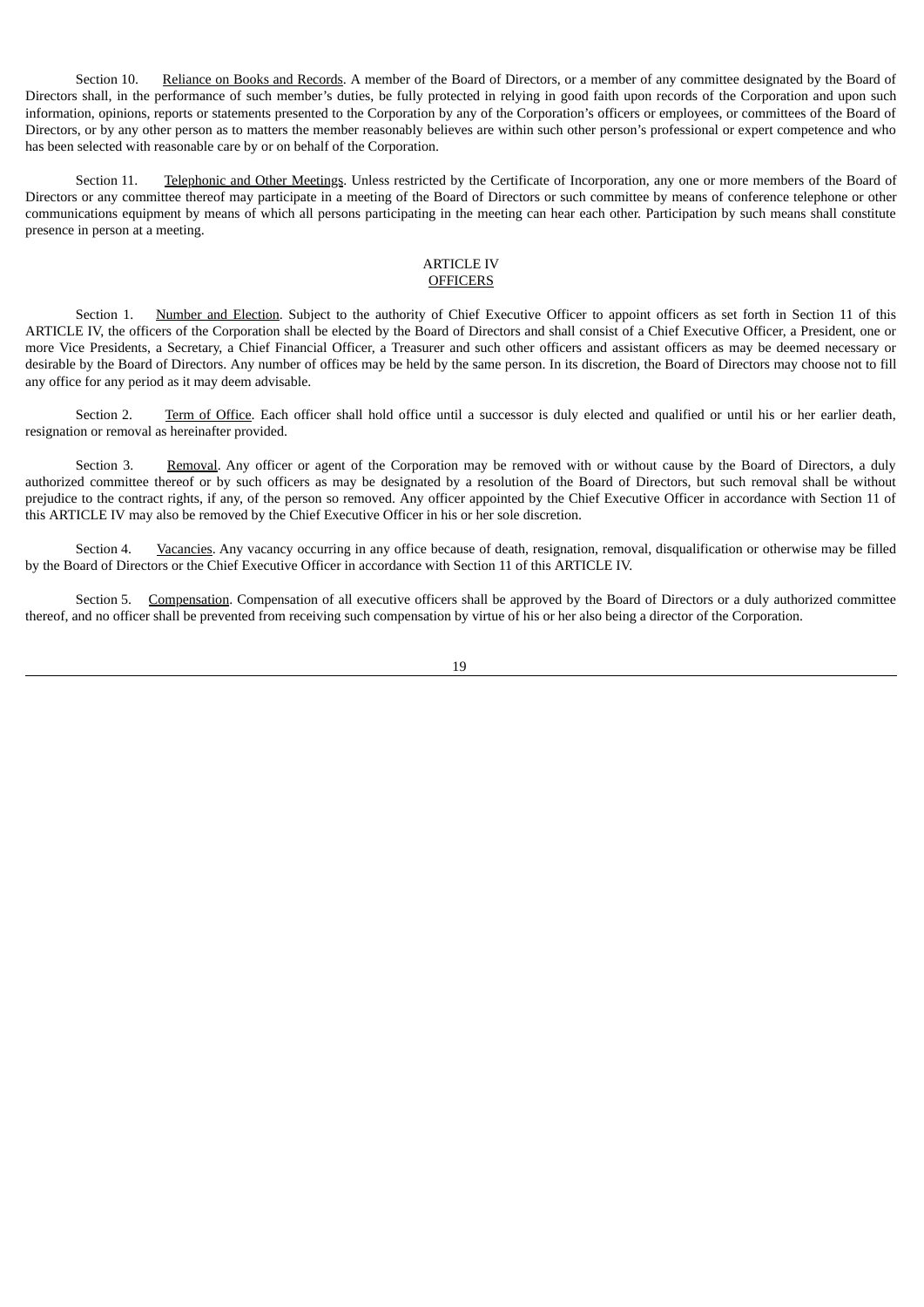Section 6. Chief Executive Officer. The Chief Executive Officer shall have the powers and perform the duties incident to that position. The Chief Executive Officer shall, in the absence of the Chairman of the Board, or if a Chairman of the Board shall not have been elected, preside at each meeting of (a) the Board of Directors if the Chief Executive Officer is a director and (b) the stockholders. Subject to the powers of the Board of Directors and the Chairman of the Board, the Chief Executive Officer shall be in general and active charge of the entire business and affairs of the Corporation, and shall be its chief policy making officer. The Chief Executive Officer shall have such other powers and perform such other duties as may be prescribed by the Board of Directors or provided in these Bylaws. The Chief Executive Officer is authorized to execute bonds, mortgages and other contracts requiring a seal, under the seal of the Corporation, except where required or permitted by law to be otherwise signed and executed and except where the signing and execution thereof shall be expressly delegated by the Board of Directors to some other officer or agent of the Corporation. Whenever the President is unable to serve, by reason of sickness, absence or otherwise, the Chief Executive Officer shall perform all the duties and responsibilities and exercise all the powers of the President.

Section 7. The President. The President of the Corporation shall, subject to the powers of the Board of Directors, the Chairman of the Board and the Chief Executive Officer, have general charge of the business, affairs and property of the Corporation, and control over its officers, agents and employees. The President shall see that all orders and resolutions of the Board of Directors are carried into effect. The President is authorized to execute bonds, mortgages and other contracts requiring a seal, under the seal of the Corporation, except where required or permitted by law to be otherwise signed and executed and except where the signing and execution thereof shall be expressly delegated by the Board of Directors to some other officer or agent of the Corporation. The President shall, in the absence of the Chief Executive Officer, act with all of the powers and be subject to all of the restrictions of the Chief Executive Officer. The President shall have such other powers and perform such other duties as may be prescribed by the Chairman of the Board, the Chief Executive Officer, the Board of Directors or as may be provided in these Bylaws.

Section 8. Vice Presidents. The Vice President, or if there shall be more than one, the Vice Presidents, in the order determined by the Board of Directors or the Chairman of the Board, shall, perform such duties and have such powers as the Board of Directors, the Chairman of the Board, the Chief Executive Officer, the President or these Bylaws may, from time to time, prescribe. The Vice Presidents may also be designated as Executive Vice Presidents or Senior Vice Presidents, as the Board of Directors may from time to time prescribe.

Section 9. The Secretary and Assistant Secretaries. The Secretary shall attend all meetings of the Board of Directors (other than executive sessions thereof) and all meetings of the stockholders and record all the proceedings of the meetings in a book or books to be kept for that purpose or shall ensure that his or her designee attends each such meeting to act in such capacity. Under the Board of Directors' supervision, the Secretary shall give, or cause to be given, all notices required to be given by these Bylaws or by law; shall have such powers and perform such duties as the Board of Directors, the Chairman of the Board, the Chief Executive Officer, the President or these Bylaws may, from time to time, prescribe; and shall have custody of the corporate seal of the Corporation. The Secretary, or an Assistant Secretary, shall have authority to affix the corporate seal to any instrument requiring it and when so affixed, it may be attested by his or her signature or by the signature of such Assistant Secretary. The Board of Directors may give general authority to any other officer to affix the seal of the Corporation and to attest the affixing by his or her signature. The Assistant Secretary, or if there be more than one, any of the assistant secretaries, shall in the absence or disability of the Secretary, perform the duties and exercise the powers of the Secretary and shall perform such other duties and have such other powers as the Board of Directors, the Chairman of the Board, the Chief Executive Officer, the President, or Secretary may, from time to time, prescribe.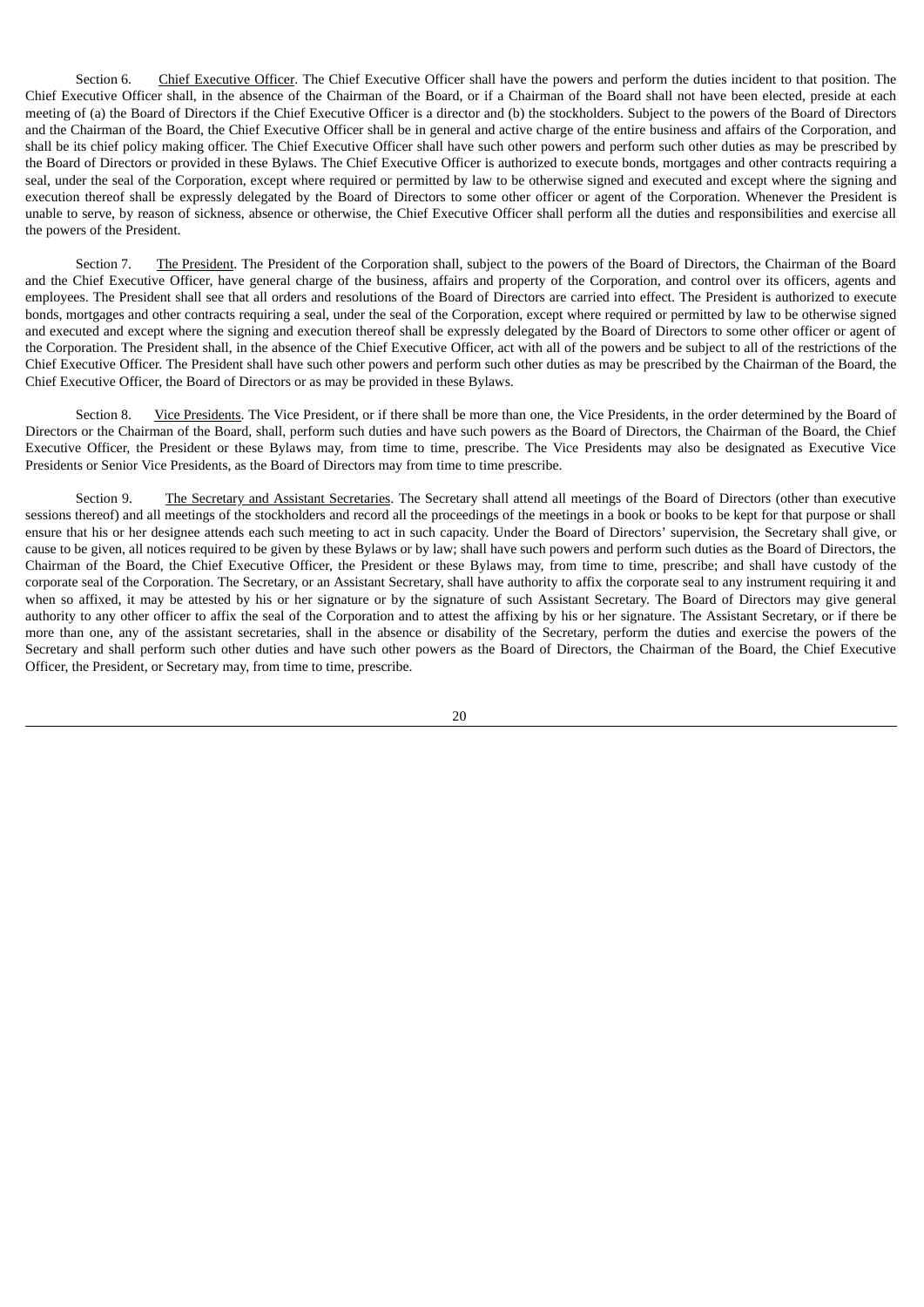Section 10. The Chief Financial Officer and the Treasurer. The Chief Financial Officer shall have the custody of the corporate funds and securities; shall keep full and accurate accounts of receipts and disbursements in books belonging to the Corporation as shall be necessary or desirable in accordance with applicable law or generally accepted accounting principles; shall deposit all monies and other valuable effects in the name and to the credit of the Corporation as may be ordered by the Chairman of the Board or the Board of Directors; shall receive, and give receipts for, moneys due and payable to the Corporation from any source whatsoever; shall cause the funds of the Corporation to be disbursed when such disbursements have been duly authorized, taking proper vouchers for such disbursements; and shall render to the Board of Directors, at its regular meeting or when the Board of Directors so requires, an account of the financial condition and operations of the Corporation; shall have such powers and perform such duties as the Board of Directors, the Chairman of the Board, the Chief Executive Officer, the President or these Bylaws may, from time to time, prescribe. The Treasurer, if any, shall in the absence or disability of the chief financial officer, perform the duties and exercise the powers of the chief financial officer, subject to the power of the board of directors. The Treasurer, if any, shall perform such other duties and have such other powers as the board of directors may, from time to time, prescribe.

Section 11. Appointed Officers. In addition to officers designated by the Board in accordance with this ARTICLE IV, the Chief Executive Officer shall have the authority to appoint other officers below the level of Board-appointed Vice President as the Chief Executive Officer may from time to time deem expedient and may designate for such officers titles that appropriately reflect their positions and responsibilities. Such appointed officers shall have such powers and shall perform such duties as may be assigned to them by the Chief Executive Officer or the senior officer to whom they report, consistent with corporate policies. An appointed officer shall serve until the earlier of such officer's resignation or such officer's removal by the Chief Executive Officer or the Board of Directors at any time, either with or without cause.

Section 12. Other Officers, Assistant Officers and Agents. Officers, assistant officers and agents, if any, other than those whose duties are provided for in these Bylaws, shall have such authority and perform such duties as may from time to time be prescribed by resolution of the Board of Directors and, to the extent not so provided, as generally pertain to their respective offices, subject to the control of the Board of Directors.

Section 13. Officers' Bonds or Other Security. If required by the Board of Directors, any officer of the Corporation shall give a bond or other security for the faithful performance of his duties, in such amount and with such surety as the Board of Directors may require.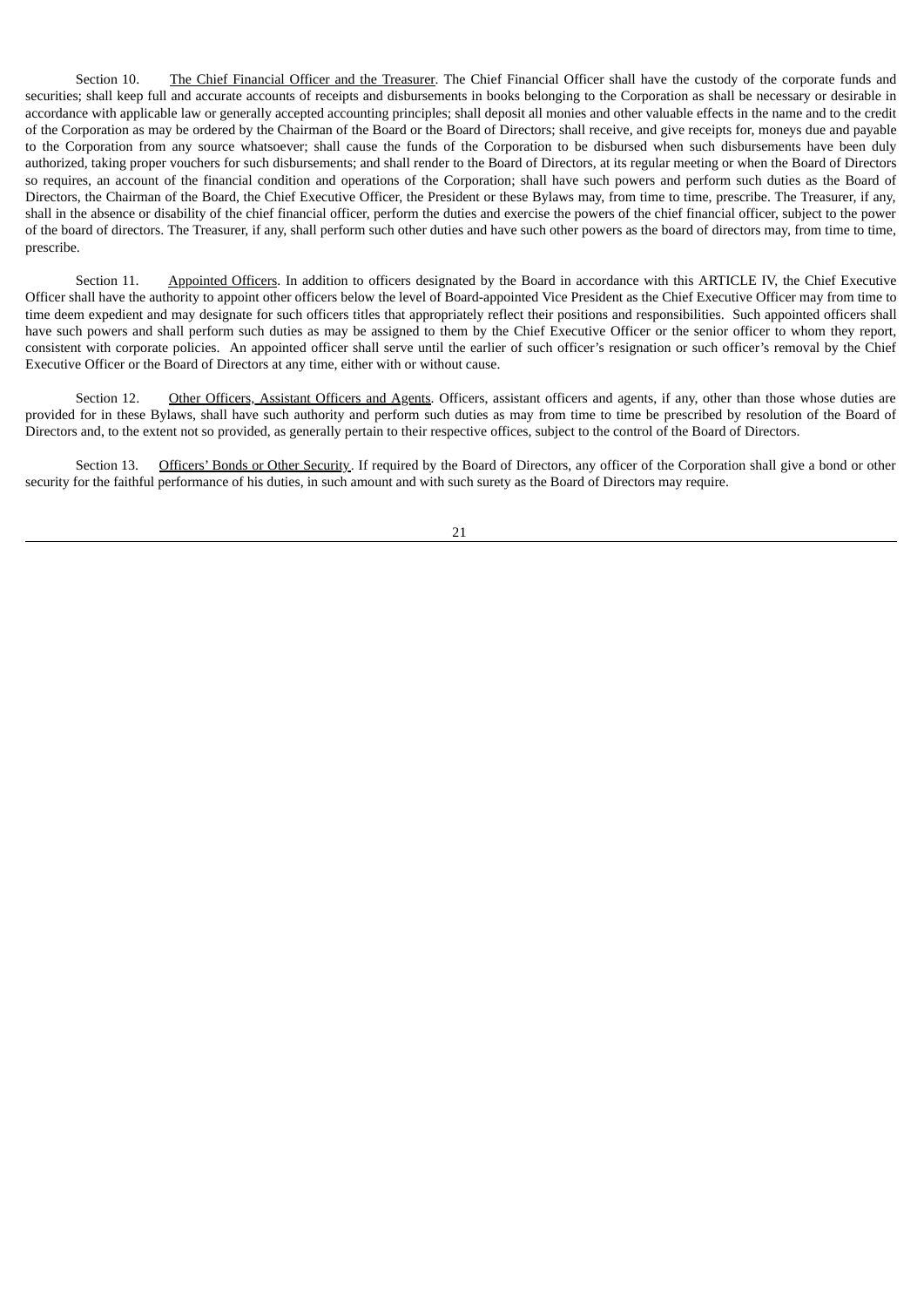Section 14. Delegation of Authority. The Board of Directors may by resolution delegate the powers and duties of such officer to any other officer or to any director, or to any other person whom it may select.

## ARTICLE V CERTIFICATES OF STOCK

Section 1. Form. The shares of stock of the Corporation shall be represented by certificates, provided that the Board of Directors may provide by resolution that some or all of any or all classes or series of its stock shall be uncertificated shares. Any such resolution shall not apply to shares represented by a certificate until such certificate is surrendered to the Corporation. If shares are represented by certificates, the certificates shall be in such form as required by applicable law and as determined by the Board of Directors. Each certificate shall certify the number of shares owned by such holder in the Corporation and shall be signed by, or in the name of the Corporation by two authorized officers of the Corporation including, but not limited to, the Chairman of the Board (if an officer), the President, a Vice President, the Treasurer, the Secretary and an Assistant Secretary of the Corporation. Any or all signatures on the certificate may be a facsimile. In case any officer, transfer agent or registrar who has signed, or whose facsimile signature or signatures have been used on, any such certificate or certificates shall cease to be such officer, transfer agent or registrar of the Corporation whether because of death, resignation or otherwise before such certificate or certificates have been issued by the Corporation, such certificate or certificates may nevertheless be issued as though the person or persons who signed such certificate or certificates or whose facsimile signature or signatures have been used thereon had not ceased to be such officer, transfer agent or registrar of the Corporation at the date of issue. All certificates for shares shall be consecutively numbered or otherwise identified. The Board of Directors may appoint a bank or trust company organized under the laws of the United States or any state thereof to act as its transfer agent or registrar, or both in connection with the transfer of any class or series of securities of the Corporation. The Corporation, or its designated transfer agent or other agent, shall keep a book or set of books to be known as the stock transfer books of the Corporation, containing the name of each holder of record, together with such holder's address and the number and class or series of shares held by such holder and the date of issue. When shares are represented by certificates, the Corporation shall issue and deliver to each holder to whom such shares have been issued or transferred, certificates representing the shares owned by such holder, and shares of stock of the Corporation shall only be transferred on the books of the Corporation by the holder of record thereof or by such holder's attorney duly authorized in writing, upon surrender to the Corporation or its designated transfer agent or other agent of the certificate or certificates for such shares endorsed by the appropriate person or persons, with such evidence of the authenticity of such endorsement, transfer, authorization and other matters as the Corporation may reasonably require, and accompanied by all necessary stock transfer stamps. In that event, it shall be the duty of the Corporation to issue a new certificate to the person entitled thereto, cancel the old certificate or certificates and record the transaction on its books. When shares are not represented by certificates, shares of stock of the Corporation shall only be transferred on the books of the Corporation by the holder of record thereof or by such holder's attorney duly authorized in writing, with such evidence of the authenticity of such transfer, authorization and other matters as the Corporation may reasonably require, and accompanied by all necessary stock transfer stamps, and within a reasonable time after the issuance or transfer of such shares, the Corporation shall, if required by applicable law, send the holder to whom such shares have been issued or transferred a written statement of the information required by applicable law. Unless otherwise provided by applicable law, the Certificate of Incorporation, Bylaws or any other instrument, the rights and obligations of the holders of uncertificated stock and the rights and obligations of the holders of certificates representing stock of the same class and series shall be identical.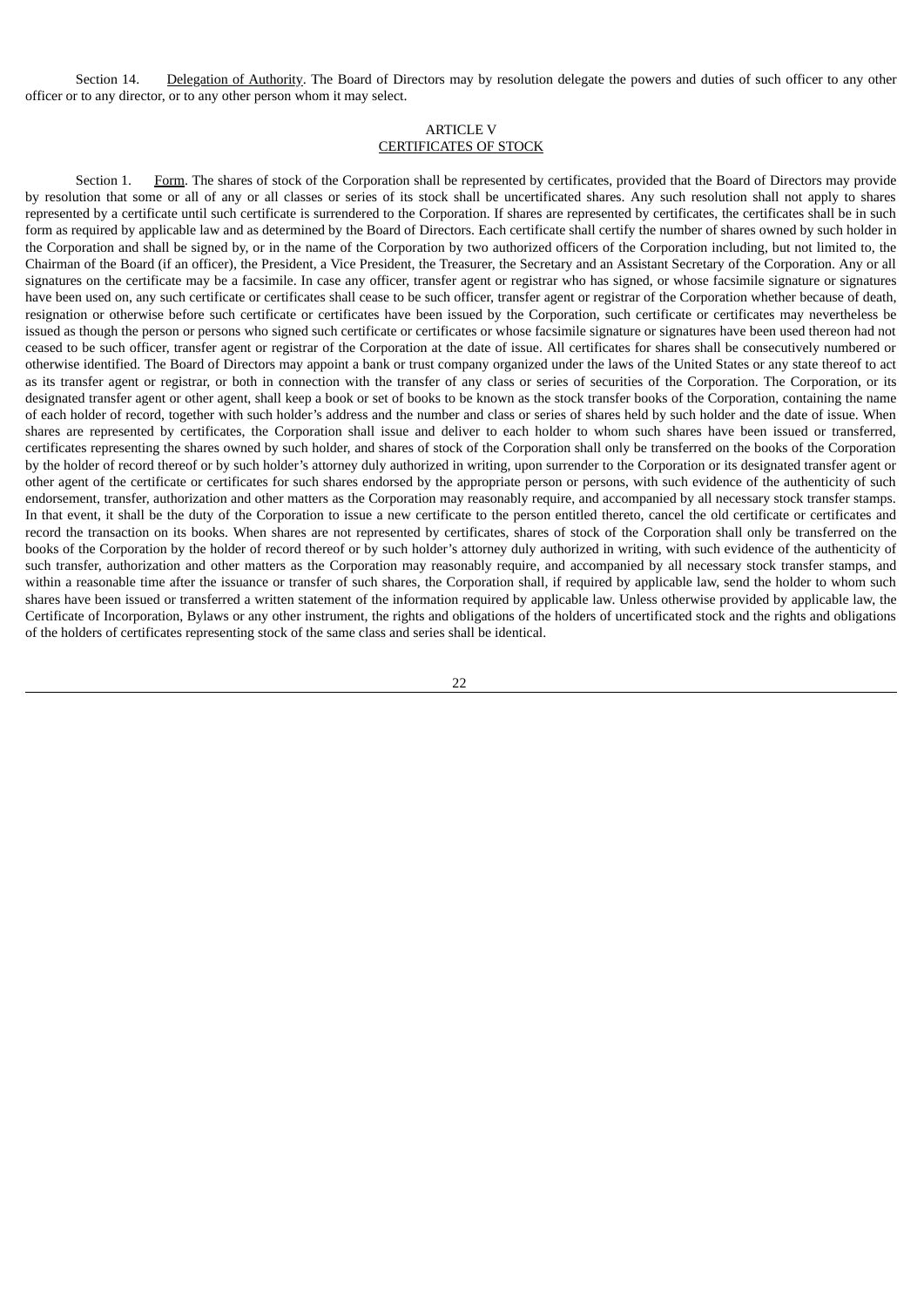Section 2. Lost Certificates. The Corporation may issue or direct a new certificate or certificates or uncertificated shares to be issued in place of any certificate or certificates previously issued by the Corporation alleged to have been lost, stolen or destroyed, upon the making of an affidavit of that fact by the owner of the lost, stolen or destroyed certificate. When authorizing such issue of a new certificate or certificates or uncertificated shares, the Corporation may, in its discretion and as a condition precedent to the issuance thereof, require the owner of such lost, stolen or destroyed certificate or certificates, or his or her legal representative, to give the Corporation a bond in such sum as it may direct, sufficient to indemnify the Corporation against any claim that may be made against the Corporation on account of the alleged loss, theft or destruction of any such certificate or the issuance of such new certificate or uncertificated shares.

Section 3. Registered Stockholders. The Corporation shall be entitled to recognize the exclusive right of a person registered on its records as the owner of shares of stock to receive dividends, to vote, to receive notifications and otherwise to exercise all the rights and powers of an owner, except as otherwise required by applicable law. The Corporation shall not be bound to recognize any equitable or other claim to or interest in such share or shares of stock on the part of any other person, whether or not it shall have express or other notice thereof, except as otherwise required by applicable law.

Section 4. Fixing a Record Date for Purposes Other Than Stockholder Meetings or Actions by Written Consent. In order that the Corporation may determine the stockholders entitled to receive payment of any dividend or other distribution or allotment or any rights or the stockholders entitled to exercise any rights in respect of any change, conversion or exchange of stock, or for the purposes of any other lawful action (other than stockholder meetings and stockholder written consents which are expressly governed by Sections 12 and 13 of ARTICLE II hereof), the Board of Directors may fix a record date, which record date shall not precede the date upon which the resolution fixing the record date is adopted, and which record date shall be not more than 60 days prior to such action. If no record date is fixed, the record date for determining stockholders for any such purpose shall be at the Close of Business on the day on which the Board of Directors adopts the resolution relating thereto.

# ARTICLE VI GENERAL PROVISIONS

Section 1. Dividends. Subject to and in accordance with applicable law, the Certificate of Incorporation and any certificate of designation relating to any series of preferred stock, dividends upon the shares of capital stock of the Corporation may be declared and paid by the Board of Directors, in accordance with applicable law. Dividends may be paid in cash, in property or in shares of the Corporation's capital stock, subject to the provisions of applicable law and the Certificate of Incorporation. Before payment of any dividend, there may be set aside out of any funds of the Corporation available for dividends a reserve or reserves for any proper purpose. The Board of Directors may modify or abolish any such reserves in the manner in which they were created.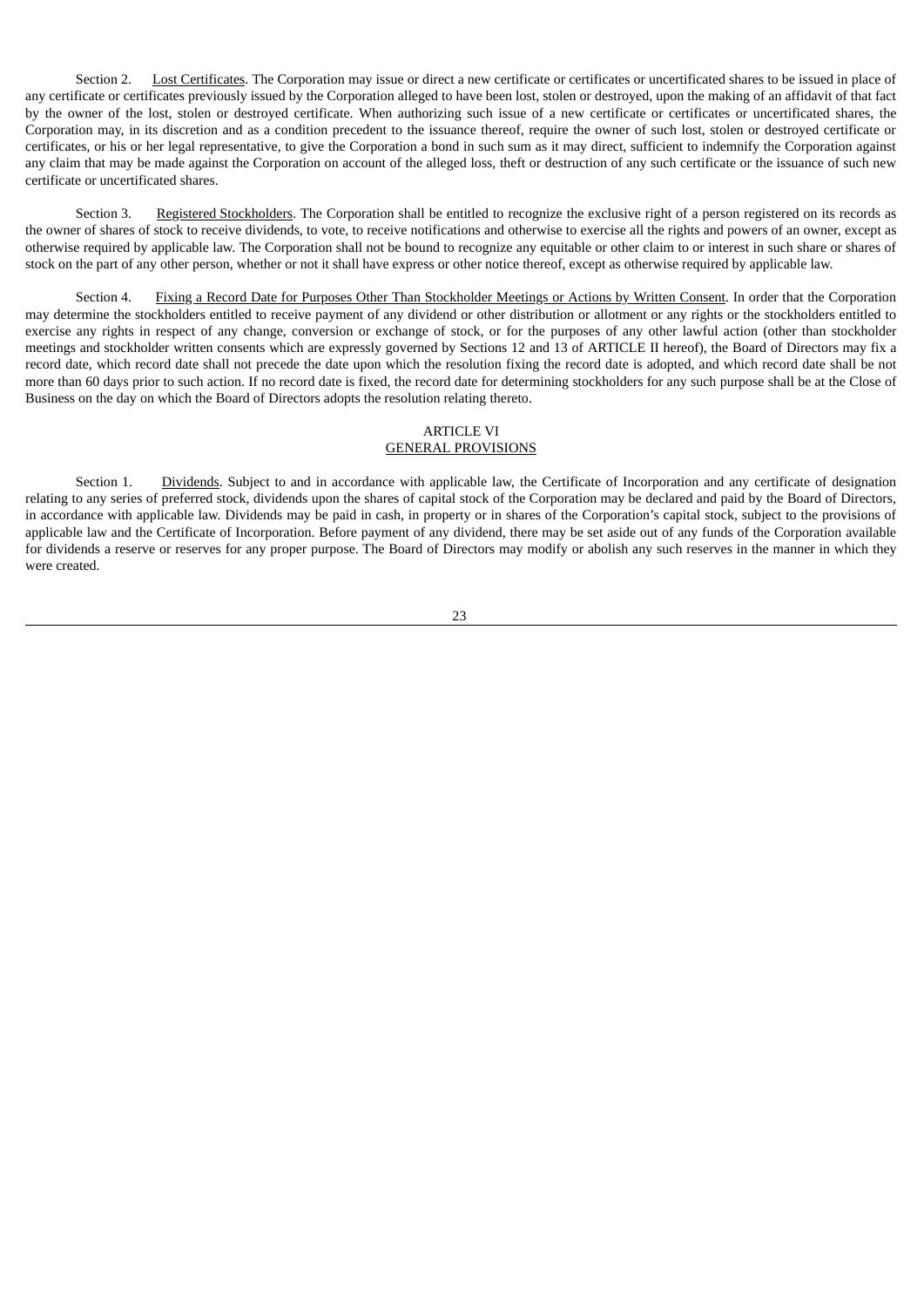Section 2. Checks, Notes, Drafts, Etc. All checks, notes, drafts or other orders for the payment of money of the Corporation shall be signed, endorsed or accepted in the name of the Corporation by such officer, officers, person or persons as from time to time may be designated by the Board of Directors or by an officer or officers authorized by the Board of Directors to make such designation.

Section 3. Contracts. In addition to the powers otherwise granted to officers pursuant to ARTICLE IV hereof, the Board of Directors may authorize any officer or officers, or any agent or agents, in the name and on behalf of the Corporation to enter into or execute and deliver any and all deeds, bonds, mortgages, contracts and other obligations or instruments, and such authority may be general or confined to specific instances.

Section 4. Fiscal Year. The fiscal year of the Corporation shall be fixed by resolution of the Board of Directors.

Section 5. Corporate Seal. The Board of Directors may provide a corporate seal which shall be in the form of a circle and shall have inscribed thereon the name of the Corporation and the words "Corporate Seal, Delaware." The seal may be used by causing it or a facsimile thereof to be impressed or affixed or reproduced or otherwise. Notwithstanding the foregoing, no seal shall be required by virtue of this Section.

Section 6. Voting Securities Owned By Corporation. Voting securities in any other corporation or entity held by the Corporation shall be voted by the Chairman of the Board, Chief Executive Officer, the President or the Chief Financial Officer, unless the Board of Directors specifically confers authority to vote with respect thereto, which authority may be general or confined to specific instances, upon some other person or officer. Any person authorized to vote securities shall have the power to appoint proxies, with general power of substitution.

Section 7. Facsimile Signatures. In addition to the provisions for use of facsimile signatures elsewhere specifically authorized in these Bylaws and subject to applicable law, facsimile and any other forms of electronic signatures of any officer or officers of the Corporation may be used.

Section 8. Section Headings. Section headings in these Bylaws are for convenience of reference only and shall not be given any substantive effect in limiting or otherwise construing any provision herein.

Section 9. Inconsistent Provisions. In the event that any provision (or part thereof) of these Bylaws is or becomes inconsistent with any provision of the Certificate of Incorporation, the DGCL, any other applicable law or the Nomination Agreement, the provision (or part thereof) of these Bylaws shall be construed to be consistent with such other provision or provisions, and to the extent such provision may not be so construed, such provision shall be deemed amended to incorporate such other provision so as to eliminate such inconsistency and as so amended shall be given full force and effect.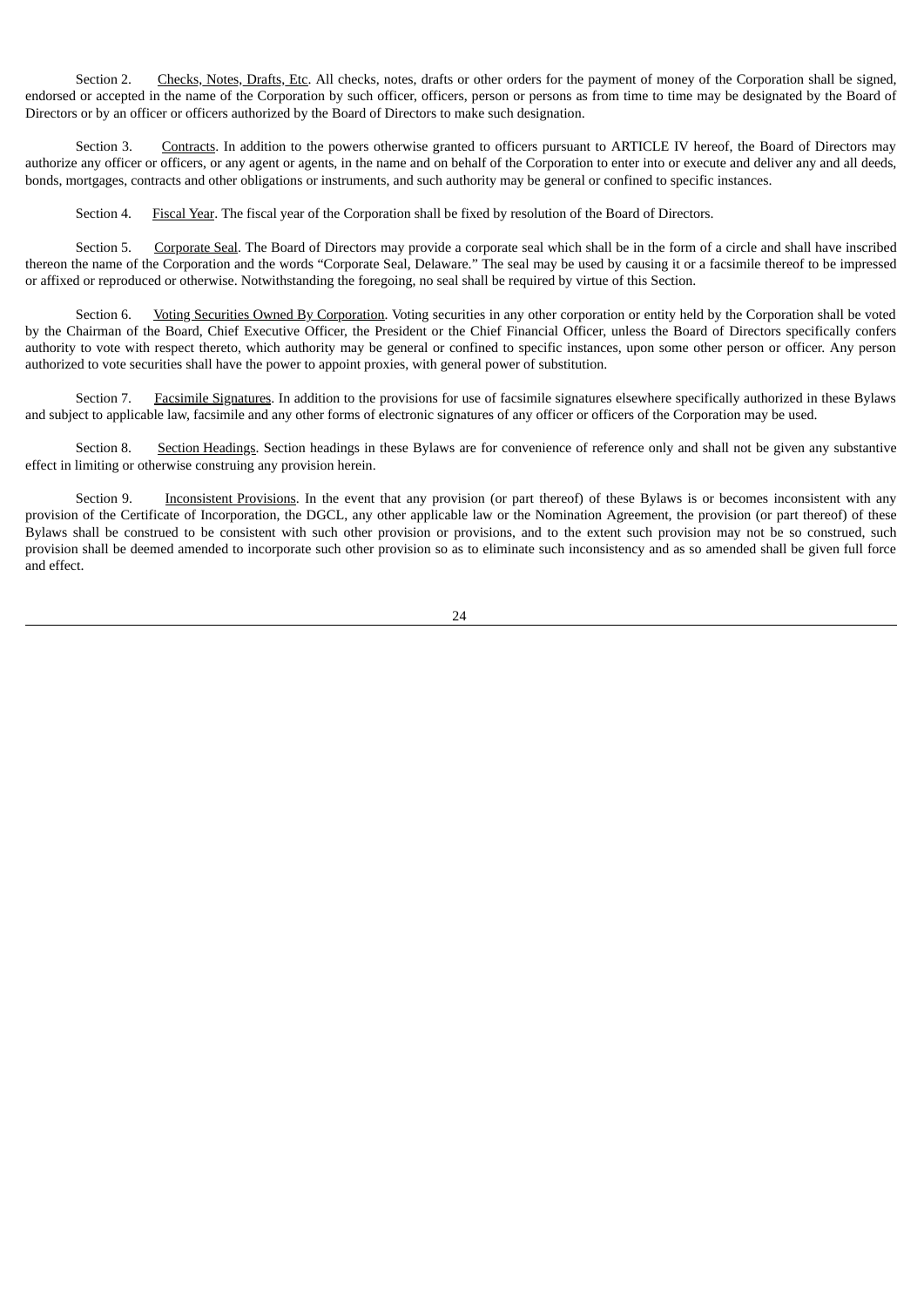# ARTICLE VII INDEMNIFICATION

Section 1. Right to Indemnification and Advancement. Each person who was or is made a party or is threatened to be made a party to or is otherwise involved (including involvement, without limitation, as a witness) in any actual or threatened action, suit or proceeding, whether civil, criminal, administrative or investigative (a "proceeding"), by reason of the fact that he or she is or was a director or officer of the Corporation or, while a director or officer of the Corporation, is or was serving at the request of the Corporation as a director, officer, employee or agent of another corporation or of a partnership, joint venture, trust or other enterprise, including service with respect to an employee benefit plan (an "indemnitee"), whether the basis of such proceeding is alleged action in an official capacity as a director or officer or in any other capacity while serving as a director or officer, shall be indemnified and held harmless by the Corporation to the fullest extent authorized by the DGCL, as the same exists or may hereafter be amended (but, in the case of any such amendment, only to the extent that such amendment permits the Corporation to provide broader indemnification rights than permitted prior thereto), against all expense, liability and loss (including attorneys' fees and related disbursements, judgments, fines, excise taxes or penalties under the Employee Retirement Income Security Act of 1974, as amended from time to time ("ERISA") and any other penalties and amounts paid or to be paid in settlement) reasonably incurred or suffered by such indemnitee in connection therewith and such indemnification shall continue as to an indemnitee who has ceased to be a director, officer, employee or agent and shall inure to the benefit of the indemnitee's heirs, executors and administrators; provided, however, that, except as provided in this Section 2 of this ARTICLE VII with respect to proceedings to enforce rights to indemnification and advance of expenses (as defined below), the Corporation shall indemnify any such indemnitee in connection with a proceeding (or part thereof) initiated by such indemnitee only if such proceeding (or part thereof) was authorized in the specific case by the Board of Directors of the Corporation. The rights to indemnification and advance of expenses conferred in this Section 1 of ARTICLE VII shall be contract rights. In addition to the right to indemnification conferred herein, an indemnitee shall also have the right, to the fullest extent not prohibited by law, to be paid by the Corporation the expenses incurred in defending any such proceeding in advance of its final disposition (an "advance of expenses"); provided, however, that if and to the extent that the DGCL requires, an advance of expenses shall be made only upon delivery to the Corporation of an undertaking (an "undertaking"), by or on behalf of such indemnitee, to repay all amounts so advanced if it shall ultimately be determined by final judicial decision from which there is no further right to appeal (a "final adjudication") that such indemnitee is not entitled to be indemnified for such expenses under this Section 1 or otherwise. The Corporation may also, by action of its Board of Directors, provide indemnification and advancement to employees and agents of the Corporation. Any reference to an officer of the Corporation in this ARTICLE VII shall be deemed to refer exclusively to the Chairman of the Board of Directors, Chief Executive Officer, President, Secretary and Treasurer of the Corporation appointed pursuant to ARTICLE IV, and to any Vice President, Assistant Secretary, Assistant Treasurer or other officer of the Corporation appointed by the Board of Directors pursuant to ARTICLE IV of these By-laws, and any reference to an officer of any other enterprise shall be deemed to refer exclusively to an officer appointed by the board of directors or equivalent governing body of such other entity pursuant to the Certificate of Incorporation and bylaws or equivalent organizational documents of such other enterprise. The fact that any person who is or was an employee of the Corporation or an employee of any other enterprise has been given or has used the title of "Vice President" or any other title that could be construed to suggest or imply that such person is or may be an officer of the Corporation or of such other enterprise, including any titled granted to such person by the Chief Executive Officer pursuant to ARTICLE IV, Section 11, shall not result in such person being constituted as, or being deemed to be, an officer of the Corporation or of such other enterprise for purposes of this ARTICLE VII unless such person's appointment to such office was approved by the Board of Directors pursuant to ARTICLE IV.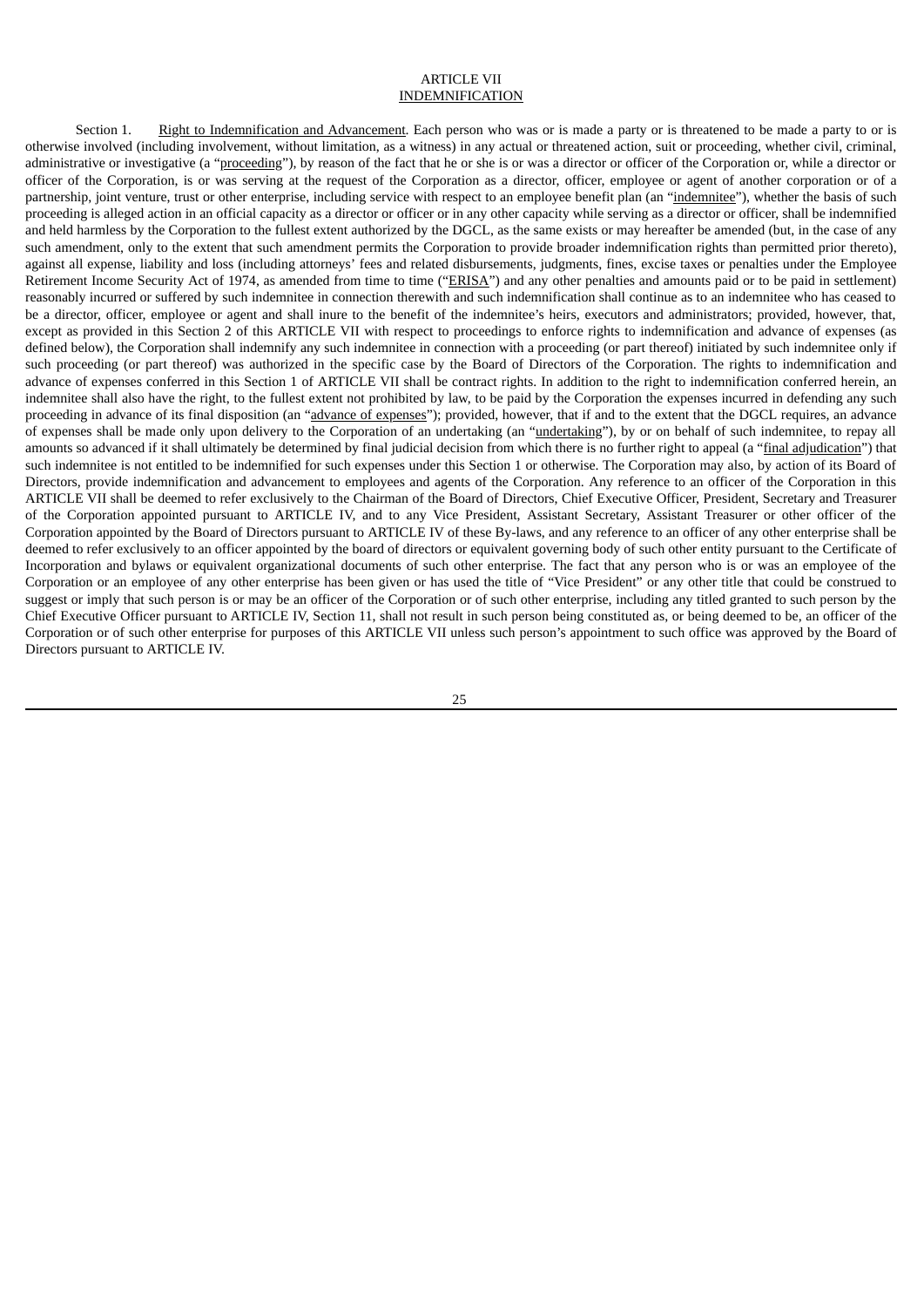Section 2. Procedure for Indemnification. Any claim for indemnification or advance of expenses by an indemnitee under this Section 2 of ARTICLE VII shall be made promptly, and in any event within forty-five days (or, in the case of an advance of expenses, twenty days, provided that the director or officer has delivered the undertaking contemplated by Section 1 of this ARTICLE VII if required), upon the written request of the indemnitee. If the Corporation denies a written request for indemnification or advance of expenses, in whole or in part, or if payment in full pursuant to such request is not made within forty-five days (or, in the case of an advance of expenses, twenty days, provided that the indemnitee has delivered the undertaking contemplated by Section 1 of this ARTICLE VII if required), the right to indemnification or advances as granted by this ARTICLE VII shall be enforceable by the indemnitee in any court of competent jurisdiction. Such person's costs and expenses incurred in connection with successfully establishing his or her right to indemnification, in whole or in part, in any such action shall also be indemnified by the Corporation to the fullest extent permitted by applicable law. It shall be a defense to any such action (other than an action brought to enforce a claim for the advance of expenses where the undertaking required pursuant to Section 1 of this ARTICLE VII, if any, has been tendered to the Corporation) that the claimant has not met the applicable standard of conduct which make it permissible under the DGCL for the Corporation to indemnify the claimant for the amount claimed, but the burden of proof shall be on the Corporation to the fullest extent permitted by law. Neither the failure of the Corporation (including its Board of Directors, a committee thereof, independent legal counsel or its stockholders) to have made a determination prior to the commencement of such action that indemnification of the claimant is proper in the circumstances because he or she has met the applicable standard of conduct set forth in the DGCL, nor an actual determination by the Corporation (including its Board of Directors, independent legal counsel or its stockholders) that the claimant has not met such applicable standard of conduct, shall be a defense to the action or create a presumption that the claimant has not met the applicable standard of conduct.

Section 3. Insurance. The Corporation may purchase and maintain insurance on its own behalf and on behalf of any person who is or was or has agreed to become a director, officer, employee or agent of the Corporation or is or was serving at the request of the Corporation as a director, officer, partner, member, trustee, administrator, employee or agent of another corporation, partnership, joint venture, limited liability company, trust or other enterprise against any expense, liability or loss asserted against him or her and incurred by him or her in any such capacity, or arising out of his or her status as such, whether or not the Corporation would have the power to indemnify such person against such expenses, liability or loss under the DGCL.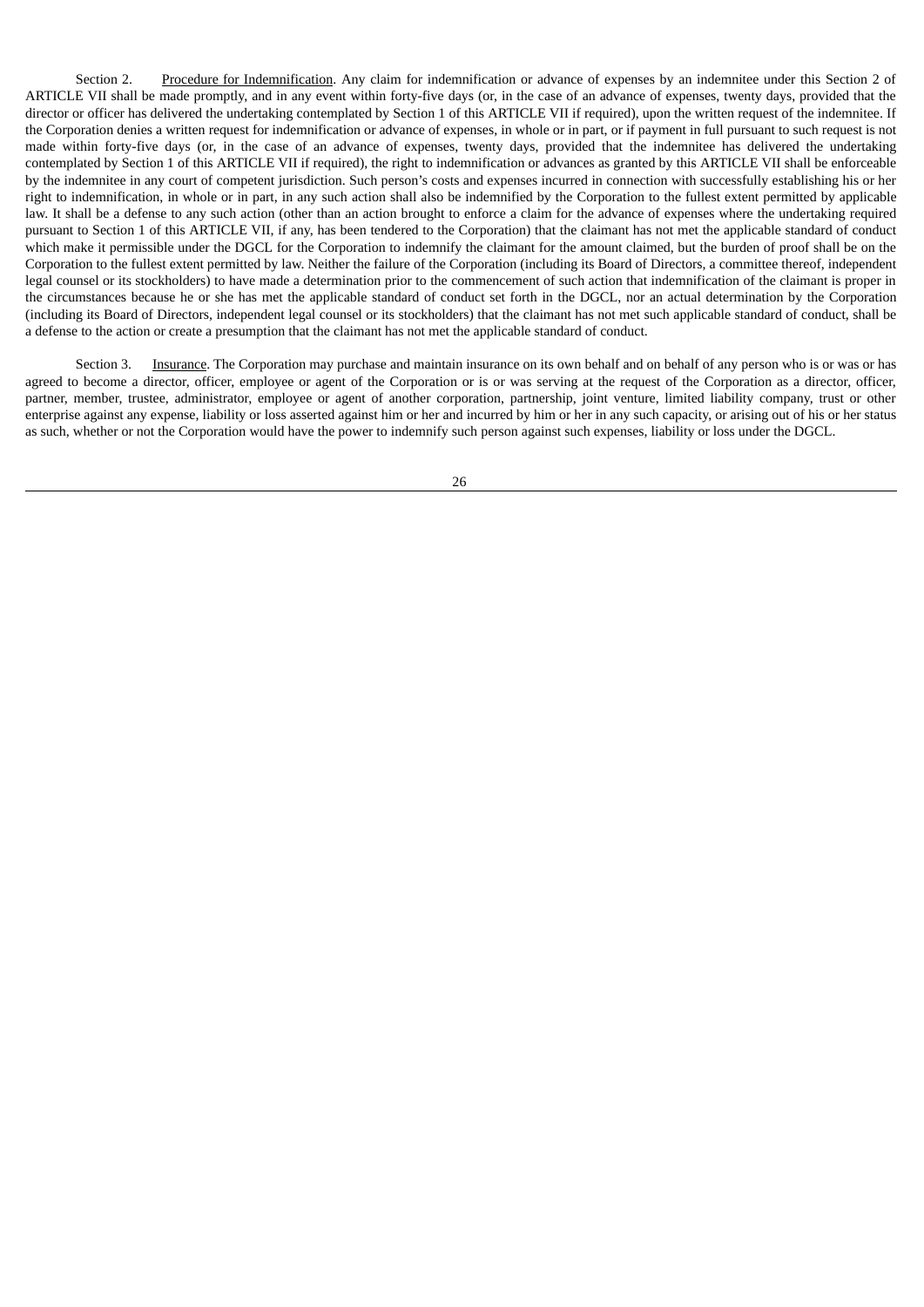Section 4. Service for Subsidiaries. Any person serving as a director, officer, partner, member, trustee, administrator, employee or agent of another corporation, partnership, limited liability company, joint venture, trust or other enterprise, at least 50% of whose equity interests are owned by the Corporation (a "subsidiary" for purposes of this ARTICLE VII) shall be conclusively presumed to be serving in such capacity at the request of the Corporation.

Section 5. Reliance. Persons who after the date of the adoption of this provision become or remain directors or officers of the Corporation or who, while a director or officer of the Corporation, become or remain a director, officer, employee or agent of a subsidiary, shall be conclusively presumed to have relied on the rights to indemnity, advance of expenses and other rights contained in this ARTICLE VII in entering into or continuing such service. To the fullest extent permitted by law, the rights to indemnification and to the advance of expenses conferred in this ARTICLE VII shall apply to claims made against an indemnitee arising out of acts or omissions which occurred or occur both prior and subsequent to the adoption hereof. Any amendment, alteration or repeal of this ARTICLE VII that adversely affects any right of an indemnitee or its successors shall be prospective only and shall not limit, eliminate, or impair any such right with respect to any proceeding involving any occurrence or alleged occurrence of any action or omission to act that took place prior to such amendment or repeal.

Section 6. Non-Exclusivity of Rights; Continuation of Rights of Indemnification. The rights to indemnification and to the advance of expenses conferred in this ARTICLE VII shall not be exclusive of any other right which any person may have or hereafter acquire under the Certificate of Incorporation or under any statute, by-law, agreement, vote of stockholders or disinterested directors or otherwise. All rights to indemnification under this ARTICLE VII shall be deemed to be a contract between the Corporation and each director or officer of the Corporation who serves or served in such capacity at any time while this ARTICLE VII is in effect. Any repeal or modification of this ARTICLE VII or repeal or modification of relevant provisions of the DGCL or any other applicable laws shall not in any way diminish any rights to indemnification and advancement of expenses of such director or officer or the obligations of the Corporation arising hereunder with respect to any proceeding arising out of, or relating to, any actions, transactions or facts occurring prior to the final adoption of such repeal or modification.

Section 7. Merger or Consolidation. For purposes of this ARTICLE VII, references to the "Corporation" shall include, in addition to the resulting corporation, any constituent corporation (including any constituent of a constituent) absorbed in a consolidation or merger which, if its separate existence had continued, would have had power and authority to indemnify its directors, officers and employees or agents, so that any person who is or was a director, officer, employee or agent of such constituent corporation, or is or was serving at the request of such constituent corporation as a director, officer, employee or agent of another corporation, partnership, joint venture, trust or other enterprise, shall stand in the same position under this ARTICLE VII with respect to the resulting or surviving corporation as he or she would have with respect to such constituent corporation if its separate existence had continued.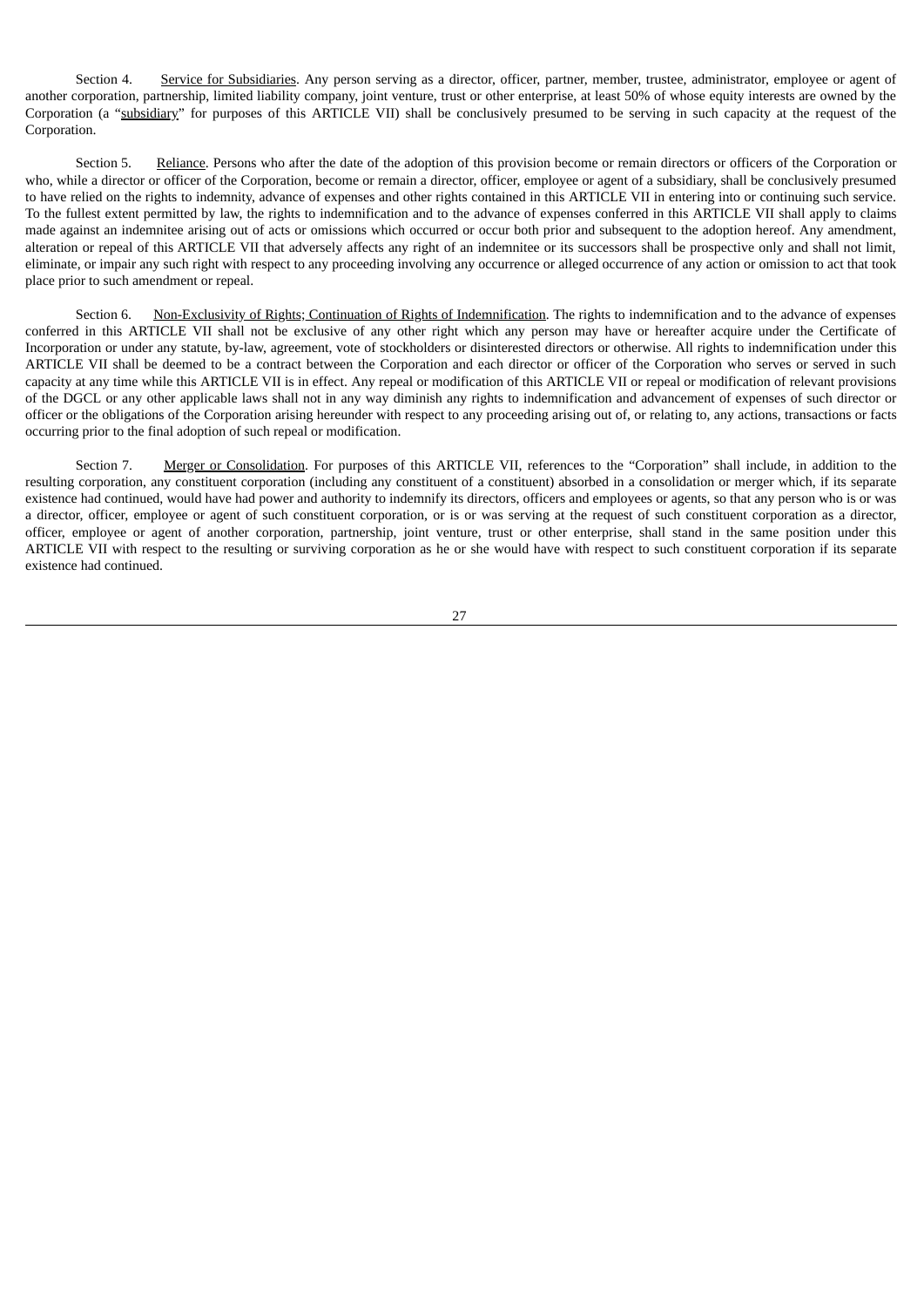Section 8. Savings Clause. To the fullest extent permitted by law, if this ARTICLE VII or any portion hereof shall be invalidated on any ground by any court of competent jurisdiction, then the Corporation shall nevertheless indemnify and advance expenses to each person entitled to indemnification under Section 1 of this ARTICLE VII as to all expense, liability and loss (including attorneys' fees and related disbursements, judgments, fines, ERISA excise taxes and penalties and any other penalties and amounts paid or to be paid in settlement) actually and reasonably incurred or suffered by such person and for which indemnification and advancement of expenses is available to such person pursuant to this ARTICLE VII to the fullest extent permitted by any applicable portion of this ARTICLE VII that shall not have been invalidated.

# ARTICLE VIII AMENDMENTS

These Bylaws may be amended, altered, changed or repealed or new Bylaws adopted only in accordance with Section 1 of ARTICLE TEN of the Certificate of Incorporation.

\* \* \* \* \*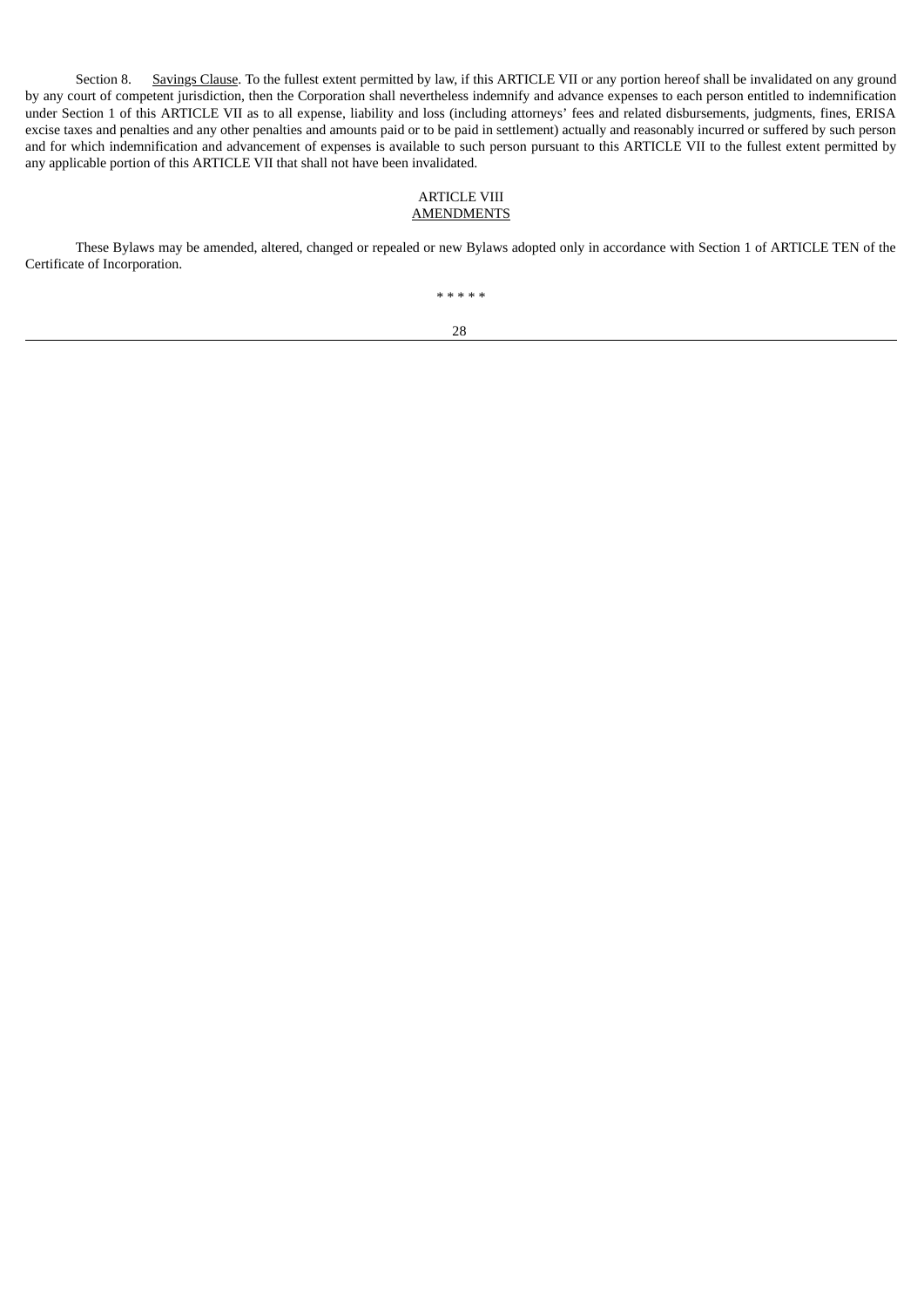#### **INNOVAGE HOLDING CORP.**

#### **REGISTRATION RIGHTS AGREEMENT**

THIS REGISTRATION RIGHTS AGREEMENT (this "Agreement") is made as of March 8, 2021 among InnovAge Holding Corp., a Delaware corporation (the "Company"), each of the investors listed on the signature pages hereto under the caption "Sponsor Investors" (collectively, the "Sponsor Investors") and each Person who executes a Joinder as an "Other Investor" (collectively, the "Other Investors"). Except as otherwise specified herein, all capitalized terms used in this Agreement are defined in Exhibit A attached hereto.

In consideration of the mutual covenants contained herein and other good and valuable consideration, the receipt and sufficiency of which are hereby acknowledged, the parties to this Agreement hereby agree as follows:

## Section 1 Demand Registrations.

(a) Requests for Registration. At any time and from time to time, the Sponsor Investors may request registration under the Securities Act of all or any portion of their Registrable Securities on Form S-1 or any similar long-form registration statement ("Long-Form Registrations") or on Form S-3 or any similar short-form registration statement ("Short-Form Registrations"), if available (any such requested registration, a "Demand Registration"). The Sponsor Investors may request that any Demand Registration be made pursuant to Rule 415 under the Securities Act (a "Shelf Registration") and (if the Company is a WKSI at the time any such request is submitted to the Company or will become one by the time of the filing of such Shelf Registration) that such Shelf Registration be an automatic shelf registration statement (as defined in Rule 405 under the Securities Act) (an "Automatic Shelf Registration Statement"). Each request for a Demand Registration must specify the approximate number or dollar value of Registrable Securities requested to be registered by the requesting Holders and (if known) the intended method of distribution. The Sponsor Investors will be entitled to request an unlimited number of Demand Registrations for which the Company will pay all Registration Expenses, whether or not any such registration is consummated.

(b) Notice to Other Holders. Within four (4) Business Days after receipt of any such request, the Company will give written notice of the Demand Registration to all other Holders and, subject to the terms of Section 1(e), will include in such Demand Registration (and in all related registrations and qualifications under state blue sky laws and in any related underwriting) all Registrable Securities with respect to which the Company has received written requests for inclusion therein within ten (10) days after the receipt of the Company's notice; provided that, with the written consent of the Sponsor Investors, the Company may, or at the written request of the Sponsor Investors, the Company shall, instead provide notice of the Demand Registration to all other Holders within three (3) Business Days following the non-confidential filing of the registration statement with respect to the Demand Registration so long as such registration statement is not an Automatic Shelf Registration Statement.

(c) Form of Registrations. All Long-Form Registrations will be underwritten registrations unless otherwise approved by the Sponsor Investors. Demand Registrations will be Short-Form Registrations whenever the Company is permitted to use any applicable short form unless otherwise requested by the Sponsor Investors.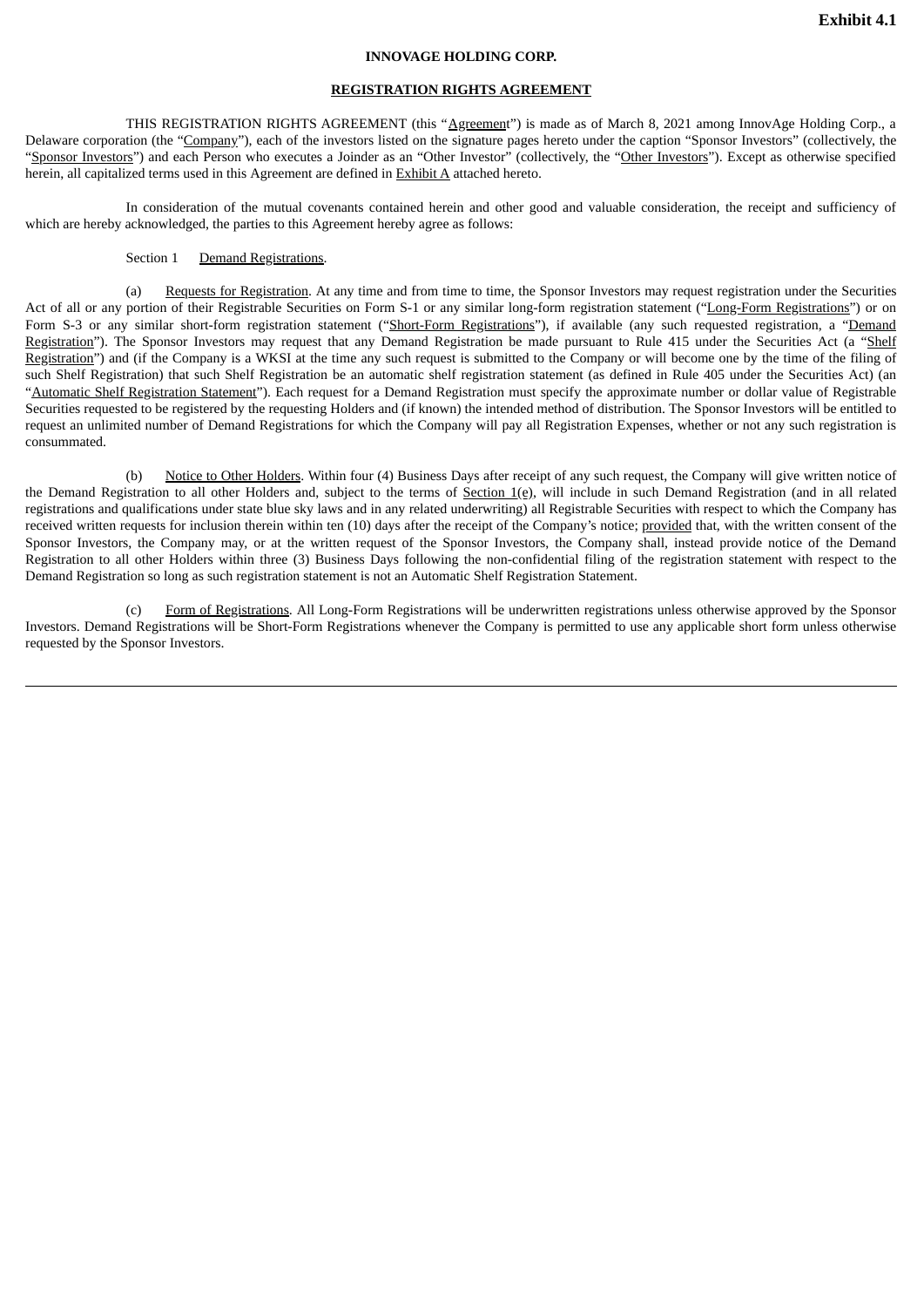# (d) Shelf Registrations.

(i) For so long as a registration statement for a Shelf Registration (a "Shelf Registration Statement") is and remains effective, the Sponsor Investors will have the right at any time or from time to time to elect to sell pursuant to an offering (including an underwritten offering) Registrable Securities pursuant to such registration statement ("Shelf Registrable Securities"). If the Sponsor Investors desire to sell Registrable Securities pursuant to an underwritten offering, then the Sponsor Investors may deliver to the Company a written notice (a "Shelf Offering Notice") specifying the number of Shelf Registrable Securities that the Sponsor Investors desire to sell pursuant to such underwritten offering (the "Shelf Offering"). As promptly as practicable, but in no event later than two (2) Business Days after receipt of a Shelf Offering Notice, the Company will give written notice of such Shelf Offering Notice to all other Holders of Shelf Registrable Securities that have been identified as selling stockholders in such Shelf Registration Statement and are otherwise permitted to sell in such Shelf Offering, which such notice shall request that each such Holder specify, within seven (7) days after the Company's receipt of the Shelf Offering Notice, the maximum number of Shelf Registrable Securities such Holder desires to be disposed of in such Shelf Offering. The Company, subject to Section 1(e) and Section 7, will include in such Shelf Offering all Shelf Registrable Securities with respect to which the Company has received timely written requests for inclusion. The Company will, as expeditiously as possible (and in any event within fourteen (14) days after the receipt of a Shelf Offering Notice), but subject to Section 1(e), use its best efforts to consummate such Shelf Offering.

(ii) If the Sponsor Investors desire to engage in an underwritten block trade or bought deal pursuant to a Shelf Registration Statement (either through filing an Automatic Shelf Registration Statement or through a take-down from an already existing Shelf Registration Statement) (each, an "Underwritten Block Trade"), then notwithstanding the time periods set forth in Section  $1(d)(i)$ , the Sponsor Investors may notify the Company of the Underwritten Block Trade not less than two (2) Business Days prior to the day such offering is first anticipated to commence. If requested by the Sponsor Investors, the Company will promptly notify other Holders of such Underwritten Block Trade and such notified Holders (each, a "Potential Participant") may elect whether or not to participate no later than the next Business Day (*i.e.* one (1) Business Day prior to the day such offering is to commence) (unless a longer period is agreed to by the Sponsor Investors), and the Company will as expeditiously as possible use its best efforts to facilitate such Underwritten Block Trade (which may close as early as two (2) Business Days after the date it commences); provided further that, notwithstanding the provisions of Section  $1(d)(i)$ , no Holder (other than Holders of Sponsor Investor Registrable Securities) will be permitted to participate in an Underwritten Block Trade without the written consent of the Sponsor Investors. Any Potential Participant's request to participate in an Underwritten Block Trade shall be binding on the Potential Participant.

(iii) All determinations as to whether to complete any Shelf Offering and as to the timing, manner, price and other terms of any Shelf Offering contemplated by this  $Section 1(d)$  shall be determined by the Sponsor Investors, and the Company shall use its best efforts to</u> cause any Shelf Offering to occur in accordance with such determinations as promptly as practicable.

(iv) The Company will, at the request of the Sponsor Investors, file any prospectus supplement or any post-effective amendments and otherwise take any action necessary to include therein all disclosure and language deemed necessary or advisable by the Sponsor Investors to effect such Shelf Offering.

(e) Priority on Demand Registrations and Shelf Offerings. The Company will not include in any Demand Registration any securities which are not Registrable Securities without the prior written consent of the Sponsor Investors. If a Demand Registration or a Shelf Offering is an underwritten offering and the managing underwriters advise the Company in writing that in their opinion the number of Registrable Securities and (if permitted hereunder) other securities requested to be included in such offering exceeds the number of Registrable Securities and other securities (if any), which can be sold therein without adversely affecting the marketability, proposed offering price, timing or method of distribution of the offering, then the Company will include in such offering (prior to the inclusion of any securities which are not Registrable Securities); (i) first, the number of Sponsor Investor Registrable Securities requested to be included which, in the opinion of such underwriters, can be sold, without any such adverse effect, pro rata among the respective Participating Sponsor Investors on the basis of the number of Sponsor Investor Registrable Securities owned by each such Participating Sponsor Investor; and (ii) second, the number of Registrable Securities requested to be included by any Holder which, in the opinion of such underwriters, can be sold, without any such adverse effect, pro rata among such Holders on the basis of the number of Registrable Securities owned by each such Holder.

-2-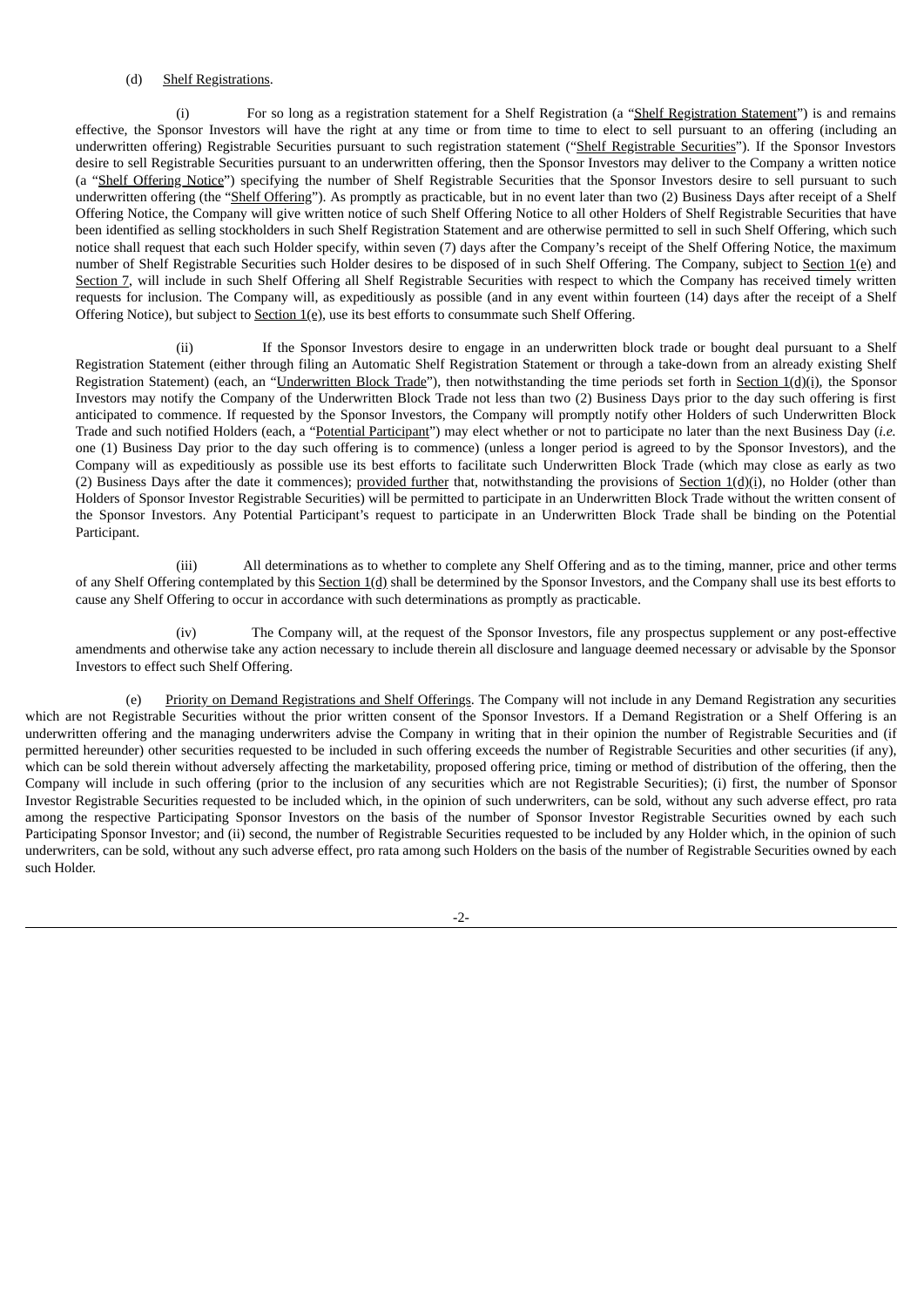## (f) Restrictions on Demand Registration and Shelf Offerings.

(i) The Company may postpone, for up to 60 days (or with the consent of the Sponsor Investors, a longer period) from the date of the request (the "Suspension Period"), the filing or the effectiveness of a registration statement for a Demand Registration or suspend the use of a prospectus that is part of a Shelf Registration Statement (and therefore suspend sales of the Shelf Registrable Securities) by providing written notice to the Holders if the following conditions are met: (A) the Company determines that the offer or sale of Registrable Securities would reasonably be expected to have a material adverse effect on any proposal or plan by the Company or any Subsidiary to engage in any material acquisition of assets or stock (other than in the ordinary course of business) or any material merger, consolidation, tender offer, recapitalization, reorganization, financing or other transaction involving the Company and (B) upon advice of counsel, the sale of Registrable Securities pursuant to the registration statement would require disclosure of material non-public information not otherwise required to be disclosed under applicable law, and either (x) the Company has a bona fide business purpose for preserving the confidentiality of such transaction, (y) disclosure would have a material adverse effect on the Company or the Company's ability to consummate such transaction, or (z) such transaction renders the Company unable to comply with SEC requirements, in each case under circumstances that would make it impractical or inadvisable to cause the registration statement (or such filings) to become effective or to promptly amend or supplement the registration statement on a post effective basis, as applicable. The Company may delay or suspend the effectiveness of a Demand Registration or Shelf Registration Statement pursuant to this Section  $1(f)(i)$  only once in any twelve (12)-month period (for avoidance of doubt, in addition to the Company's rights and obligations under Section  $4(a)(yi)$ ) unless additional delays or suspensions are approved by the Sponsor Investors.

(ii) In the case of an event that causes the Company to suspend the use of a Shelf Registration Statement as set forth in Section  $1(f)(i)$  above or pursuant to Section  $4(a)(yi)$  (a "Suspension Event"), the Company will give a notice to the Holders whose Registrable Securities are registered pursuant to such Shelf Registration Statement (a "Suspension Notice") to suspend sales of the Registrable Securities and such notice must state generally the basis for the notice and that such suspension will continue only for so long as the Suspension Event or its effect is continuing. Each Holder agrees not to effect any sales of its Registrable Securities pursuant to such Shelf Registration Statement (or such filings) at any time after it has received a Suspension Notice from the Company and prior to receipt of an End of Suspension Notice. A Holder may recommence effecting sales of the Registrable Securities pursuant to the Shelf Registration Statement (or such filings) following further written notice to such effect (an "End of Suspension Notice") from the Company, which End of Suspension Notice will be given by the Company to the Holders promptly following the conclusion of any Suspension Event (and in any event during the permitted Suspension Period).

-3-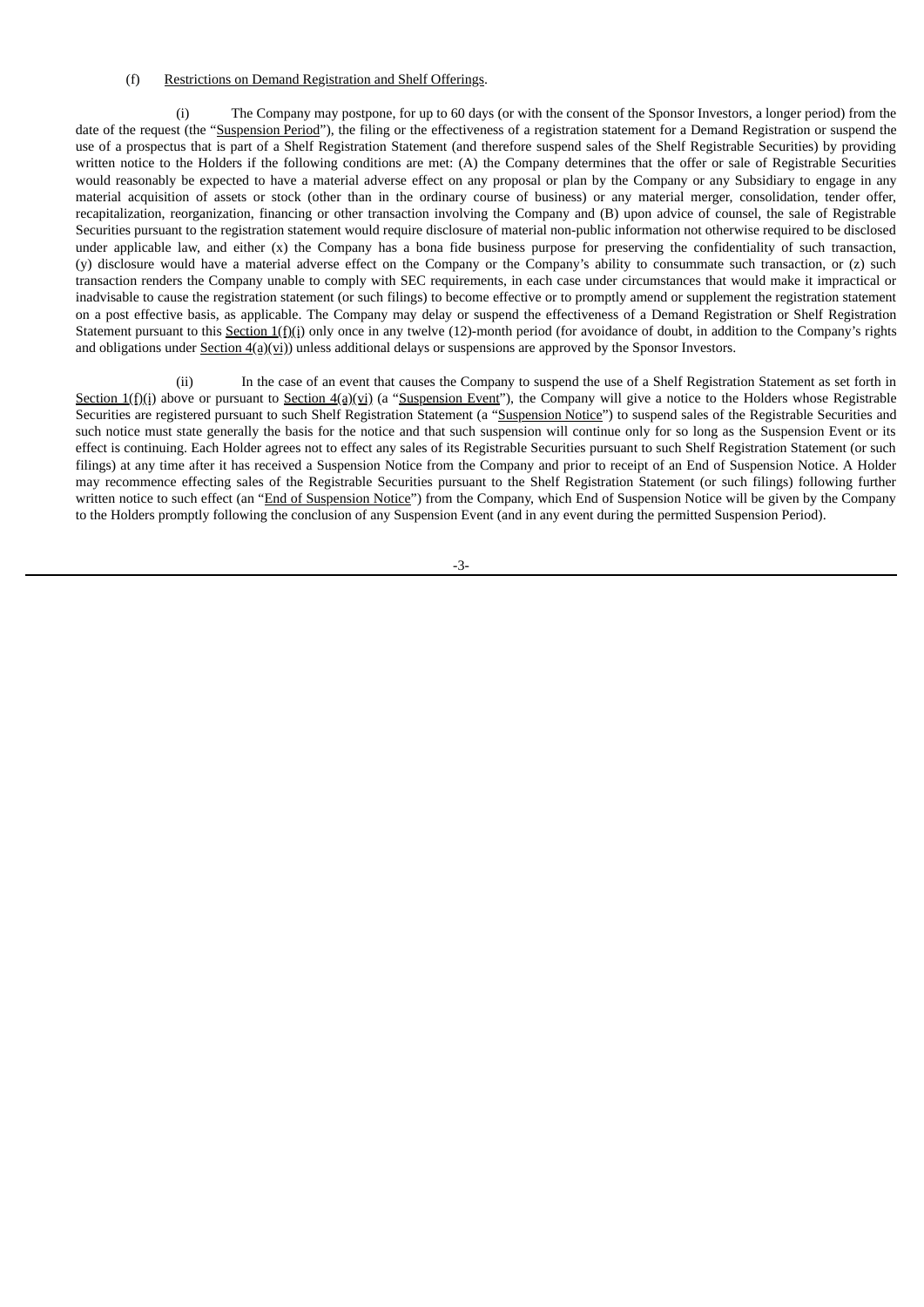(g) Selection of Underwriters. The Sponsor Investors shall select the legal counsel to the Company, the investment banker(s) and manager(s) to administer any underwritten offering in connection with any Demand Registration or Shelf Offering.

(h) Other Registration Rights. Except as provided in this Agreement, the Company will not grant to any Person(s) the right to request the Company or any Subsidiary to register any equity securities of the Company or any Subsidiary, or any securities convertible or exchangeable into or exercisable for such securities, without the prior written consent of the Sponsor Investors.

(i) Revocation of Demand Notice or Shelf Offering Notice. At any time prior to the effective date of the registration statement relating to a Demand Registration or the "pricing" of any offering relating to a Shelf Offering Notice, the Sponsor Investors who initiated such Demand Registration or Shelf Offering may revoke or withdraw such notice of a Demand Registration or Shelf Offering Notice on behalf of all Holders participating in such Demand Registration or Shelf Offering without liability to such Holders (including, for the avoidance of doubt, the other Participating Sponsor Investors), in each case by providing written notice to the Company.

Confidentiality. Each Holder agrees to treat as confidential the receipt of any notice hereunder (including notice of a Demand Registration, a Shelf Offering Notice and a Suspension Notice) and the information contained therein, and not to disclose or use the information contained in any such notice (or the existence thereof) without the prior written consent of the Company until such time as the information contained therein is or becomes available to the public generally (other than as a result of disclosure by such Holder in breach of the terms of this Agreement).

## Section 2 Piggyback Registrations.

(a) Right to Piggyback. Whenever the Company proposes to register any of its equity securities under the Securities Act (including primary and secondary registrations, and other than pursuant to an Excluded Registration) (a "Piggyback Registration"), the Company will give prompt written notice (and in any event within three (3) Business Days after the public filing of the registration statement relating to the Piggyback Registration) to all Holders of its intention to effect such Piggyback Registration and, subject to the terms of  $Section 2(p)$  and  $Section 2(c)$ , will include in such Piggyback Registration (and in all related registrations or qualifications under blue sky laws and in any related underwriting) all Registrable Securities with respect to which the Company has received written requests for inclusion therein within ten (10) days after delivery of the Company's notice. Any Participating Sponsor Investor may withdraw its request for inclusion at any time prior to executing the underwriting agreement, or if none, prior to the applicable registration statement becoming effective.

(b) Priority on Primary Registrations. If a Piggyback Registration is an underwritten primary registration on behalf of the Company, and the managing underwriters advise the Company in writing that in their opinion the number of securities requested to be included in such registration exceeds the number which can be sold in such offering without adversely affecting the marketability, proposed offering price, timing or method of distribution of the offering, the Company will include in such registration (i) first, the securities the Company proposes to sell, (ii) second, the Sponsor Investor Registrable Securities requested to be included in such registration which, in the opinion of the underwriters, can be sold, without any such adverse effect, pro rata among the Participating Sponsor Investors on the basis of the number of Registrable Securities owned by each such Participating Sponsor Investor, (iii) third, any other Registrable Securities requested to be included in such registration by any other Holder which, in the opinion of the underwriters, can be sold, without any such adverse effect, pro rata among such Holders on the basis of the number of Registrable Securities owned by each such Holder and (iv) fourth, other securities requested to be included in such registration which, in the opinion of the underwriters, can be sold without any such adverse effect.

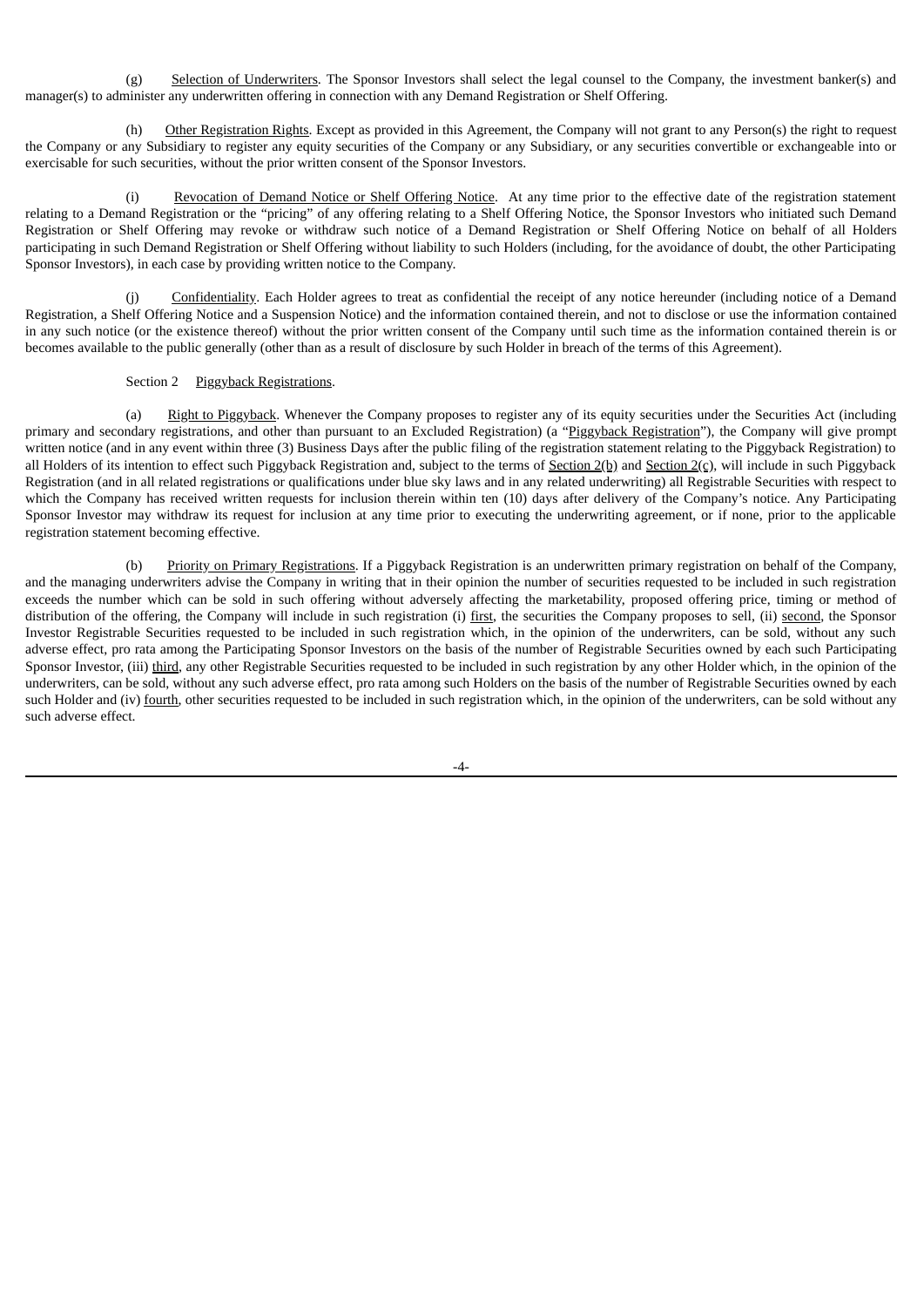(c) Priority on Secondary Registrations. If a Piggyback Registration is an underwritten secondary registration on behalf of holders of the Company's equity securities (other than pursuant to Section 1 hereof), and the managing underwriters advise the Company in writing that in their opinion the number of securities requested to be included in such registration exceeds the number which can be sold in such offering without adversely affecting the marketability, proposed offering price, timing or method of distribution of the offering, the Company will include in such registration (i) first, the securities requested to be included therein by the holders initially requesting such registration which, in the opinion of the underwriters, can be sold without any such adverse effect, (ii) second, the Sponsor Investor Registrable Securities requested to be included in such registration which, in the opinion of the underwriters, can be sold, without any such adverse effect, pro rata among the Participating Sponsor Investors on the basis of the number of Registrable Securities owned by each such Participating Sponsor Investor, (iii) third, any other Registrable Securities requested to be included in such registration by any other Holder which, in the opinion of the underwriters, can be sold, without any such adverse effect, pro rata among such Holders on the basis of the number of Registrable Securities owned by each such Holder and (iv) fourth, other securities requested to be included in such registration which, in the opinion of the underwriters, can be sold without any such adverse effect.

(d) Right to Terminate Registration. The Company will have the right to terminate or withdraw any registration initiated by it under this Section 2, whether or not any holder of Registrable Securities has elected to include securities in such registration.

(e) Selection of Underwriters. If any Piggyback Registration is an underwritten offering, the Sponsor Investors shall select the legal counsel for the Company, the investment banker(s) and manager(s) for the offering.

#### Section 3 Stockholder Lock-Up Agreements and Company Holdback Agreement.

(a) Stockholder Lock-up Agreements. In connection with any underwritten Public Offering, each Holder will enter into any lock-up, holdback or similar agreements requested by the underwriter(s) managing such offering, in each case with such modifications and exceptions as may be approved by the Sponsor Investors. Without limiting the generality of the foregoing, each Holder hereby agrees that in connection with the initial Public Offering and in connection with any Demand Registration, Shelf Offering or Piggyback Registration that is an underwritten Public Offering, not to (i) offer, sell, contract to sell, pledge or otherwise dispose of (including sales pursuant to Rule 144), directly or indirectly, any equity securities of the Company (including equity securities of the Company that may be deemed to be beneficially owned by such Holder in accordance with the rules and regulations of the SEC) (collectively, "Securities"), or any securities, options or rights convertible into or exchangeable or exercisable for Securities (collectively, "Other Securities"), (ii) enter into a transaction which would have the same effect as described in clause (i) above, (iii) enter into any swap, hedge or other arrangement that transfers, in whole or in part, any of the economic consequences or ownership of any Securities or Other Securities, whether such transaction is to be settled by delivery of such Securities or Other Securities, in cash or otherwise (each of (i), (ii) and (iii) above, a "Sale Transaction"), or (iv) publicly disclose the intention to enter into any Sale Transaction, commencing on the date on which the Company gives notice to the Holders that a preliminary prospectus has been circulated for such underwritten Public Offering or the "pricing" of such offering and continuing to the date that is (x) 180 days following the date of the final prospectus for such underwritten Public Offering in the case of the initial Public Offering or (y) 90 days following the date of the final prospectus in the case of any other such underwritten Public Offering (each such period, or such shorter period as agreed to by the managing underwriters, a "Holdback Period"), in each case with such modifications and exceptions as may be approved by the Sponsor Investors. The Company may impose stop-transfer instructions with respect to any Securities or Other Securities subject to the restrictions set forth in this Section 3(a) until the end of such Holdback Period.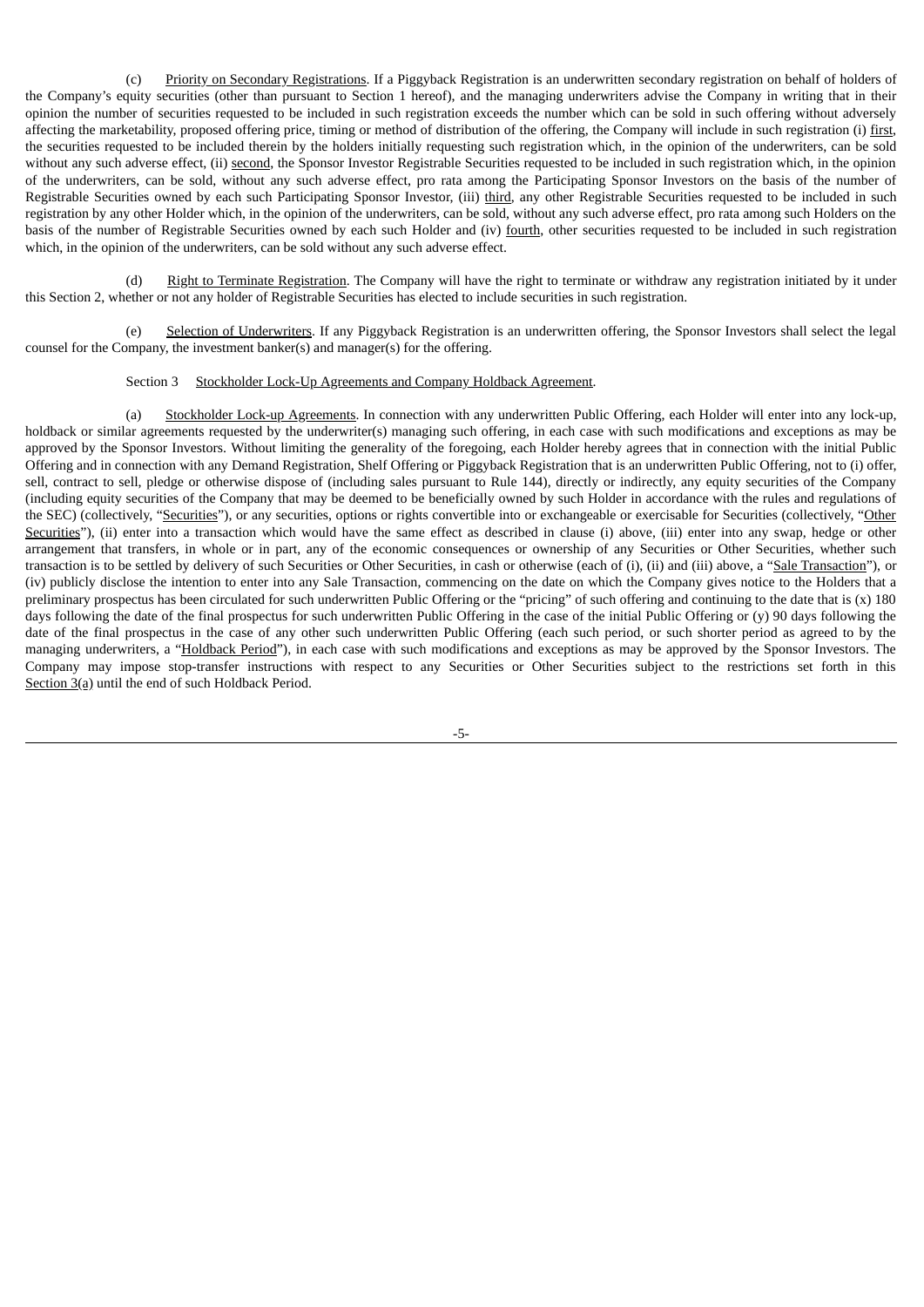(b) Company Holdback Agreement. The Company (i) will not file any registration statement for a Public Offering or cause any such registration statement to become effective, or effect any public sale or distribution of its Securities or Other Securities during any Holdback Period (other than as part of such underwritten Public Offering, or a registration on Form S-4 or Form S-8 or any successor or similar form which is (x) then in effect or (y) shall become effective upon the conversion, exchange or exercise of any then outstanding Other Securities) and (ii) will cause each holder of Securities and Other Securities (including each of its directors and executive officers) to agree not to effect any Sale Transaction during any Holdback Period, except as part of such underwritten registration (if otherwise permitted), unless approved in writing by the Sponsor Investors and the underwriters managing the Public Offering and to enter into any lock-up, holdback or similar agreements requested by the underwriter(s) managing such offering, in each case with such modifications and exceptions as may be approved by the Sponsor Investors.

## Section 4 Registration Procedures.

(a) Company Obligations. Whenever the Holders have requested that any Registrable Securities be registered pursuant to this Agreement or have initiated a Shelf Offering, the Company will use its best efforts to effect the registration and the sale of such Registrable Securities in accordance with the intended method of disposition thereof, and pursuant thereto the Company will as expeditiously as possible:

prepare and file with (or submit confidentially to) the SEC a registration statement, and all amendments and supplements thereto and related prospectuses, with respect to such Registrable Securities and use its best efforts to cause such registration statement to become effective, all in accordance with the Securities Act and all applicable rules and regulations promulgated thereunder (provided that before filing or confidentially submitting a registration statement or prospectus or any amendments or supplements thereto, the Company will furnish to the counsel selected by the Sponsor Investors covered by such registration statement copies of all such documents proposed to be filed or submitted, which documents will be subject to the review and comment of such counsel);

(ii) notify each Holder of (A) the issuance by the SEC of any stop order suspending the effectiveness of any registration statement or the initiation of any proceedings for that purpose, (B) the receipt by the Company or its counsel of any notification with respect to the suspension of the qualification of the Registrable Securities for sale in any jurisdiction or the initiation or threatening of any proceeding for such purpose, and (C) the effectiveness of each registration statement filed hereunder;

(iii) prepare and file with the SEC such amendments and supplements to such registration statement and the prospectus used in connection therewith as may be necessary to keep such registration statement effective for a period ending when all of the securities covered by such registration statement have been disposed of in accordance with the intended methods of distribution by the sellers thereof set forth in such registration statement (but not in any event before the expiration of any longer period required under the Securities Act or, if such registration statement relates to an underwritten Public Offering, such longer period as in the opinion of counsel for the underwriters a prospectus is required by law to be delivered in connection with sale of Registrable Securities by an underwriter or dealer) and comply with the provisions of the Securities Act with respect to the disposition of all securities covered by such registration statement during such period in accordance with the intended methods of disposition by the sellers thereof set forth in such registration statement;

-6-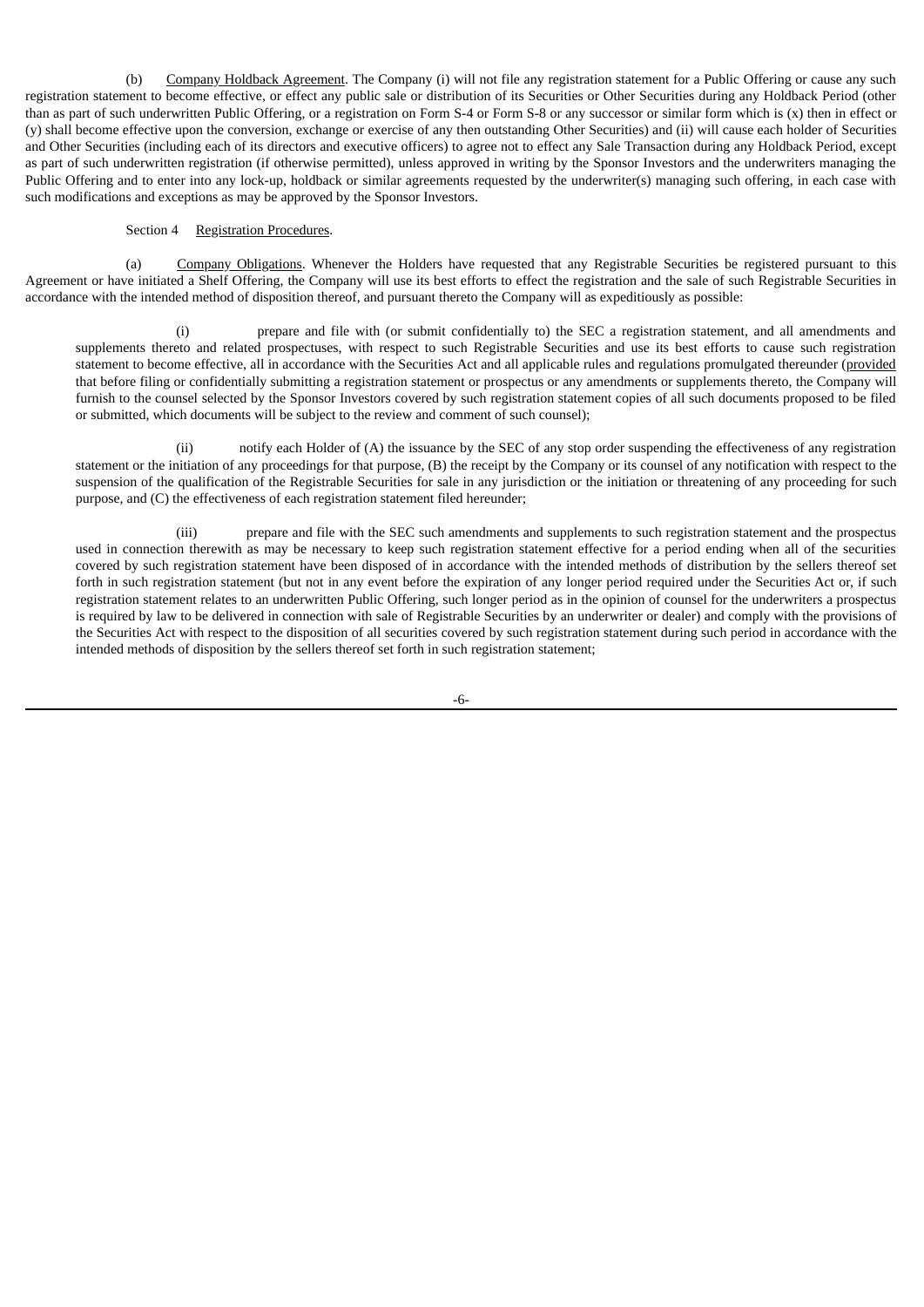(iv) furnish, without charge, to each seller of Registrable Securities thereunder and each underwriter, if any, such number of copies of such registration statement, each amendment and supplement thereto, the prospectus included in such registration statement (including each preliminary prospectus) (in each case including all exhibits and documents incorporated by reference therein), each amendment and supplement thereto, each Free Writing Prospectus and such other documents as such seller or underwriter, if any, may reasonably request in order to facilitate the disposition of the Registrable Securities owned by such seller (the Company hereby consenting to the use in accordance with all applicable laws of each such registration statement, each such amendment and supplement thereto, and each such prospectus (or preliminary prospectus or supplement thereto) or Free Writing Prospectus by each such seller of Registrable Securities and the underwriters, if any, in connection with the offering and sale of the Registrable Securities covered by such registration statement or prospectus);

(v) use its best efforts to register or qualify such Registrable Securities under such other securities or blue sky laws of such jurisdictions as any seller reasonably requests and do any and all other acts and things which may be reasonably necessary or advisable to enable such seller to consummate the disposition in such jurisdictions of the Registrable Securities owned by such seller (provided that the Company will not be required to (A) qualify generally to do business in any jurisdiction where it would not otherwise be required to qualify but for this subparagraph, (B) consent to general service of process in any such jurisdiction or (C) subject itself to taxation in any such jurisdiction);

(vi) notify in writing each seller of such Registrable Securities (A) promptly after it receives notice thereof, of the date and time when such registration statement and each post-effective amendment thereto has become effective or a prospectus or supplement to any prospectus relating to a registration statement has been filed and when any registration or qualification has become effective under a state securities or blue sky law or any exemption thereunder has been obtained, (B) promptly after receipt thereof, of any request by the SEC for the amendment or supplementing of such registration statement or prospectus or for additional information, and (C) at any time when a prospectus relating thereto is required to be delivered under the Securities Act, of the happening of any event or of any information or circumstances as a result of which the prospectus included in such registration statement contains an untrue statement of a material fact or omits any fact necessary to make the statements therein not misleading, and, subject to Section 1(f), if required by applicable law or to the extent requested by the Sponsor Investor, the Company will use its best efforts to promptly prepare and file a supplement or amendment to such prospectus so that, as thereafter delivered to the purchasers of such Registrable Securities, such prospectus will not contain an untrue statement of a material fact or omit to state any fact necessary to make the statements therein not misleading and (D) if at any time the representations and warranties of the Company in any underwriting agreement, securities sale agreement, or other similar agreement, relating to the offering shall cease to be true and correct;

(vii) (A) use best efforts to cause all such Registrable Securities to be listed on each securities exchange on which similar securities issued by the Company are then listed and, if not so listed, to be listed on a securities exchange and, without limiting the generality of the foregoing, to arrange for at least two market markers to register as such with respect to such Registrable Securities with FINRA, and (B) comply (and continue to comply) with the requirements of any self-regulatory organization applicable to the Company, including without limitation all corporate governance requirements;

-7-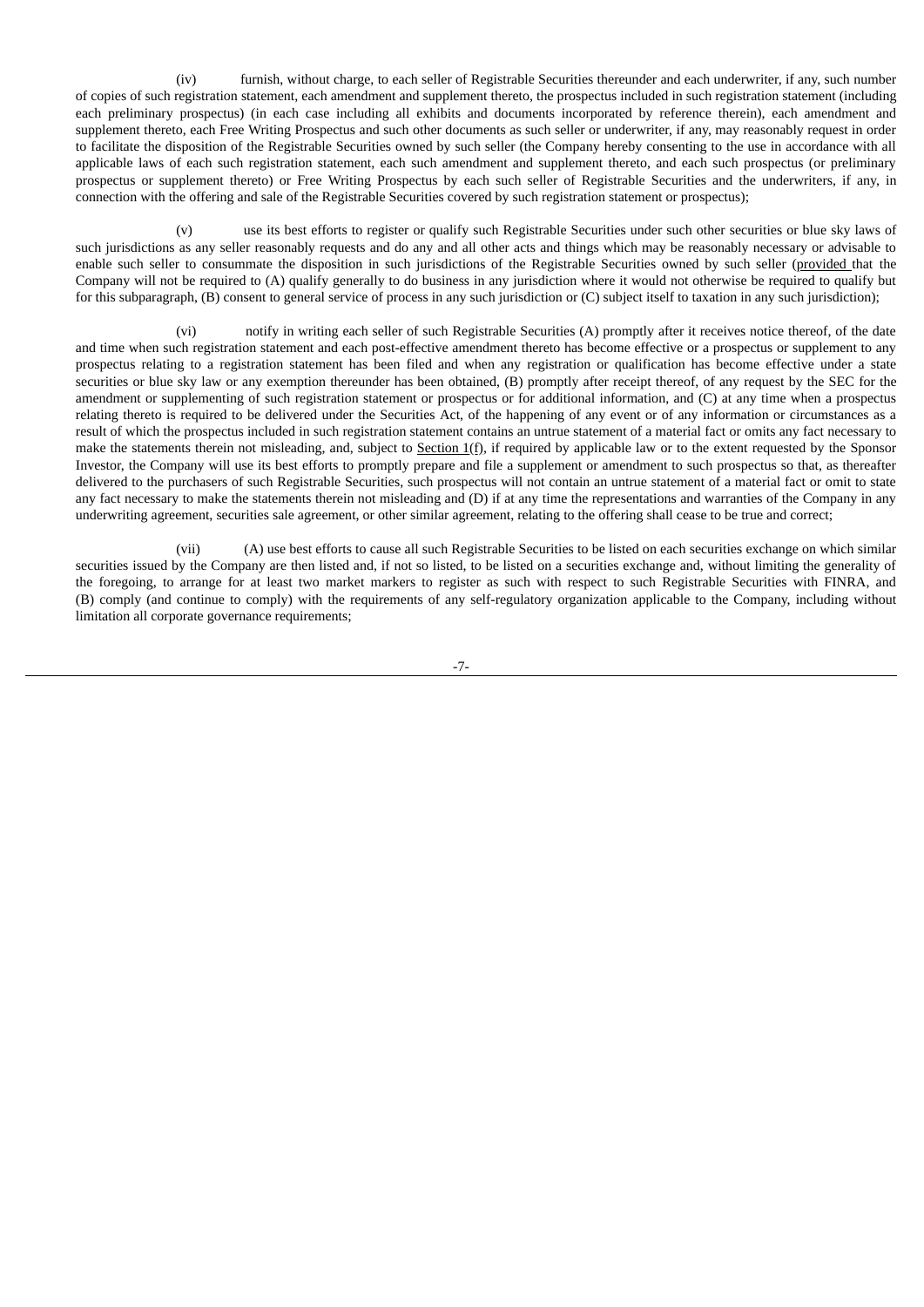(viii) use best efforts to provide a transfer agent and registrar for all such Registrable Securities not later than the effective date of such registration statement;

(ix) enter into and perform such customary agreements (including, as applicable, underwriting agreements in customary form) and take all such other actions as the Sponsor Investors or the underwriters, if any, reasonably request in order to expedite or facilitate the disposition of such Registrable Securities (including, without limitation, making available the executive officers of the Company and participating in "road shows," investor presentations, marketing events and other selling efforts and effecting a stock or unit split or combination, recapitalization or reorganization);

(x) make available for inspection by any seller of Registrable Securities, any underwriter participating in any disposition or sale pursuant to such registration statement and any attorney, accountant or other agent retained by any such seller or underwriter, all financial and other records, pertinent corporate and business documents and properties of the Company as will be necessary to enable them to exercise their due diligence responsibility, and cause the Company's officers, directors, employees, agents, representatives and independent accountants to supply all information reasonably requested by any such seller, underwriter, attorney, accountant or agent in connection with such registration statement and the disposition of such Registrable Securities pursuant thereto;

(xi) take all actions to ensure that any Free-Writing Prospectus utilized in connection with any Demand Registration or Piggyback Registration or Shelf Offering hereunder complies in all material respects with the Securities Act, is filed in accordance with the Securities Act to the extent required thereby, is retained in accordance with the Securities Act to the extent required thereby and, when taken together with the related prospectus, prospectus supplement and related documents, will not contain any untrue statement of a material fact or omit to state a material fact necessary to make the statements therein, in light of the circumstances under which they were made, not misleading;

(xii) otherwise use its best efforts to comply with all applicable rules and regulations of the SEC, and make available to its security holders, as soon as reasonably practicable, an earnings statement covering the period of at least twelve (12) months beginning with the first day of the Company's first full calendar quarter after the effective date of the registration statement, which earnings statement will satisfy the provisions of Section 11(a) of the Securities Act and Rule 158 thereunder;

(xiii) permit any Holder which, in its sole and exclusive judgment, might be deemed to be an underwriter or a controlling person of the Company, to participate in the preparation of such registration or comparable statement and to allow such Holder to provide language for insertion therein, in form and substance satisfactory to the Company, which in the reasonable judgment of such Holder and its counsel should be included;

(xiv) use best efforts to (A) make Short-Form Registration available for the sale of Registrable Securities and (B) prevent the issuance of any stop order suspending the effectiveness of a registration statement, or the issuance of any order suspending or preventing the use of any related prospectus or suspending the qualification of any Common Equity included in such registration statement for sale in any jurisdiction use, and in the event any such order is issued, best efforts to obtain promptly the withdrawal of such order;

-8-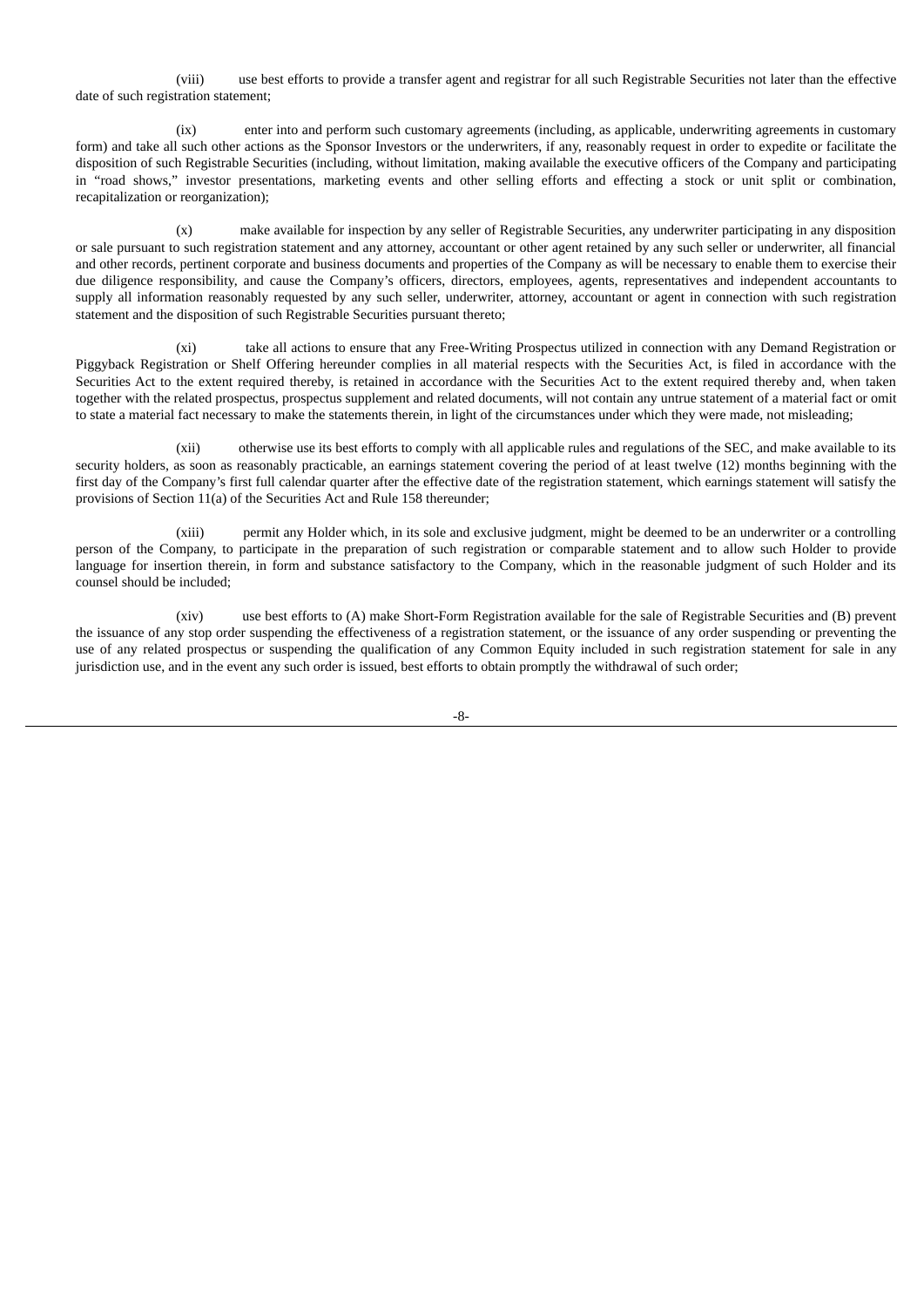(xv) use its reasonable best efforts to cause such Registrable Securities covered by such registration statement to be registered with or approved by such other governmental agencies or authorities as may be necessary to enable the sellers thereof to consummate the disposition of such Registrable Securities;

(xvi) cooperate with the Holders covered by the registration statement and the managing underwriter or agent, if any, to facilitate the timely preparation and delivery of certificates (not bearing any restrictive legends) representing securities to be sold under the registration statement, or the removal of any restrictive legends associated with any account at which such securities are held, and enable such securities to be in such denominations and registered in such names as the managing underwriter, or agent, if any, or such Holders may request;

(xvii) if requested by any managing underwriter, include in any prospectus or prospectus supplement updated financial or business information for the Company's most recent period or current quarterly period (including estimated results or ranges of results) if required for purposes of marketing the offering in the view of the managing underwriter;

(xviii) take no direct or indirect action prohibited by Regulation M under the Exchange Act; provided, however, that to the extent that any prohibition is applicable to the Company, the Company will take such action as is necessary to make any such prohibition inapplicable;

(xix) (A) cooperate with each Holder covered by the registration statement and each underwriter or agent participating in the disposition of such Registrable Securities and their respective counsel in connection with the preparation and filing of applications, notices, registrations and responses to requests for additional information with FINRA, the New York Stock Exchange, Nasdaq or any other national securities exchange on which the shares of Common Equity are or are to be listed, and (B) to the extent required by the rules and regulations of FINRA, retain a Qualified Independent Underwriter acceptable to the managing underwriter;

(xx) in the case of any underwritten offering, use its best efforts to obtain, and deliver to the underwriter(s), in the manner and to the extent provided for in the applicable underwriting agreement, one or more cold comfort letters from the Company's independent public accountants in customary form and covering such matters of the type customarily covered by cold comfort letters;

(xxi) use its best efforts to provide (A) a legal opinion of the Company's outside counsel, dated the effective date of such registration statement addressed to the Company, (B) on the date that such Registrable Securities are delivered to the underwriters for sale in connection with a Demand Registration or Shelf Offering, if such securities are being sold through underwriters, or, if such securities are not being sold through underwriters, on the closing date of the applicable sale, (1) one or more legal opinions of the Company's outside counsel, dated such date, in form and substance as customarily given to underwriters in an underwritten public offering or, in the case of a non-underwritten offering, to the broker, placement agent or other agent of the Holders assisting in the sale of the Registrable Securities and (2) one or more "negative assurances letters" of the Company's outside counsel, dated such date, in form and substance as is customarily given to underwriters in an underwritten public offering or, in the case of a non-underwritten offering, to the broker, placement agent or other agent of the Holders assisting in the sale of the Registrable Securities, in each case, addressed to the underwriters, if any, or, if requested, in the case of a non-underwritten offering, to the broker, placement agent or other agent of the Holders assisting in the sale of the Registrable Securities and (3) customary certificates executed by authorized officers of the Company as may be requested by any Holder or any underwriter of such Registrable Securities;

-9-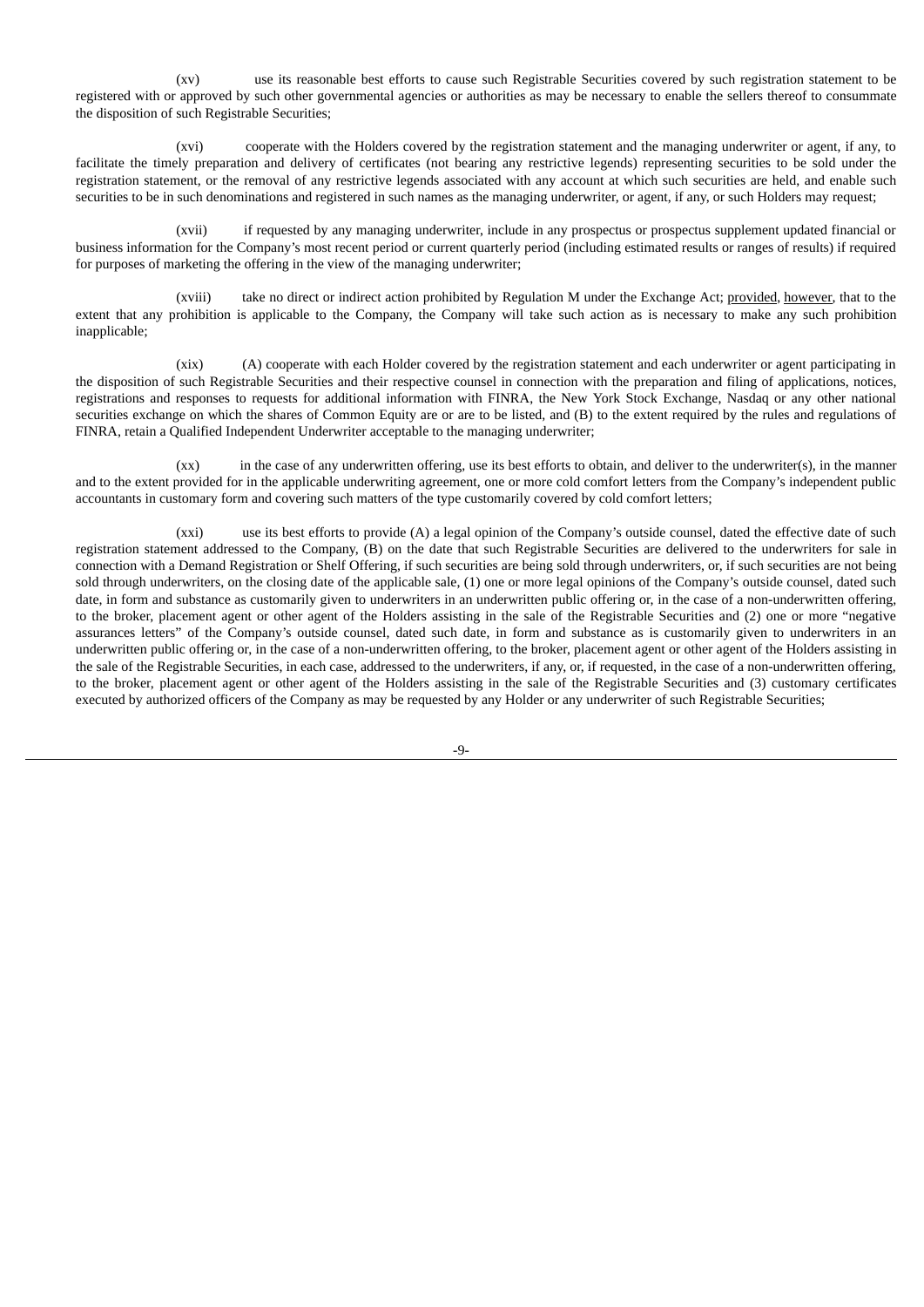(xxii) if the Company files an Automatic Shelf Registration Statement covering any Registrable Securities, use its best efforts to remain a WKSI (and not become an ineligible issuer (as defined in Rule 405 under the Securities Act)) during the period during which such Automatic Shelf Registration Statement is required to remain effective;

(xxiii) if the Company does not pay the filing fee covering the Registrable Securities at the time an Automatic Shelf Registration Statement is filed, pay such fee at such time or times as the Registrable Securities are to be sold;

(xxiv) if the Automatic Shelf Registration Statement has been outstanding for at least three (3) years, at the end of the third year, refile a new Automatic Shelf Registration Statement covering the Registrable Securities, and, if at any time when the Company is required to re-evaluate its WKSI status the Company determines that it is not a WKSI, use its best efforts to refile the Shelf Registration Statement on Form S-3 and, if such form is not available, Form S-1 and keep such registration statement effective during the period during which such registration statement is required to be kept effective; and

(xxv) if requested by any Participating Sponsor Investor, cooperate with such Participating Sponsor Investor and with the managing underwriter or agent, if any, on reasonable notice to facilitate any Charitable Gifting Event and to prepare and file with the SEC such amendments and supplements to such Registration Statement and the Prospectus used in connection therewith as may be necessary to permit any such recipient Charitable Organization to sell in the underwritten offering if it so elects.

Officer Obligations. Each Holder that is an officer of the Company agrees that if and for so long as he or she is employed by the Company or any Subsidiary thereof, he or she will participate fully in the sale process in a manner customary for persons in like positions and consistent with his or her other duties with the Company, including the preparation of the registration statement and the preparation and presentation of any road shows.

(c) Automatic Shelf Registration Statements. If the Company files any Automatic Shelf Registration Statement for the benefit of the holders of any of its securities other than the Holders, and the Sponsor Investors do not request that their Registrable Securities be included in such Shelf Registration Statement, the Company agrees that, at the request of the Sponsor Investors, it will include in such Automatic Shelf Registration Statement such disclosures as may be required by Rule 430B in order to ensure that the Sponsor Investors may be added to such Shelf Registration Statement at a later time through the filing of a prospectus supplement rather than a post-effective amendment. If the Company has filed any Automatic Shelf Registration Statement for the benefit of the holders of any of its securities other than the Holders, the Company shall, at the request of the Sponsor Investors, file any post-effective amendments necessary to include therein all disclosure and language necessary to ensure that the holders of Registrable Securities may be added to such Shelf Registration Statement.

(d) Additional Information. The Company may require each seller of Registrable Securities as to which any registration is being effected to furnish the Company such information regarding such seller and the distribution of such securities as the Company may from time to time reasonably request in writing, as a condition to such seller's participation in such registration.

 $-10-$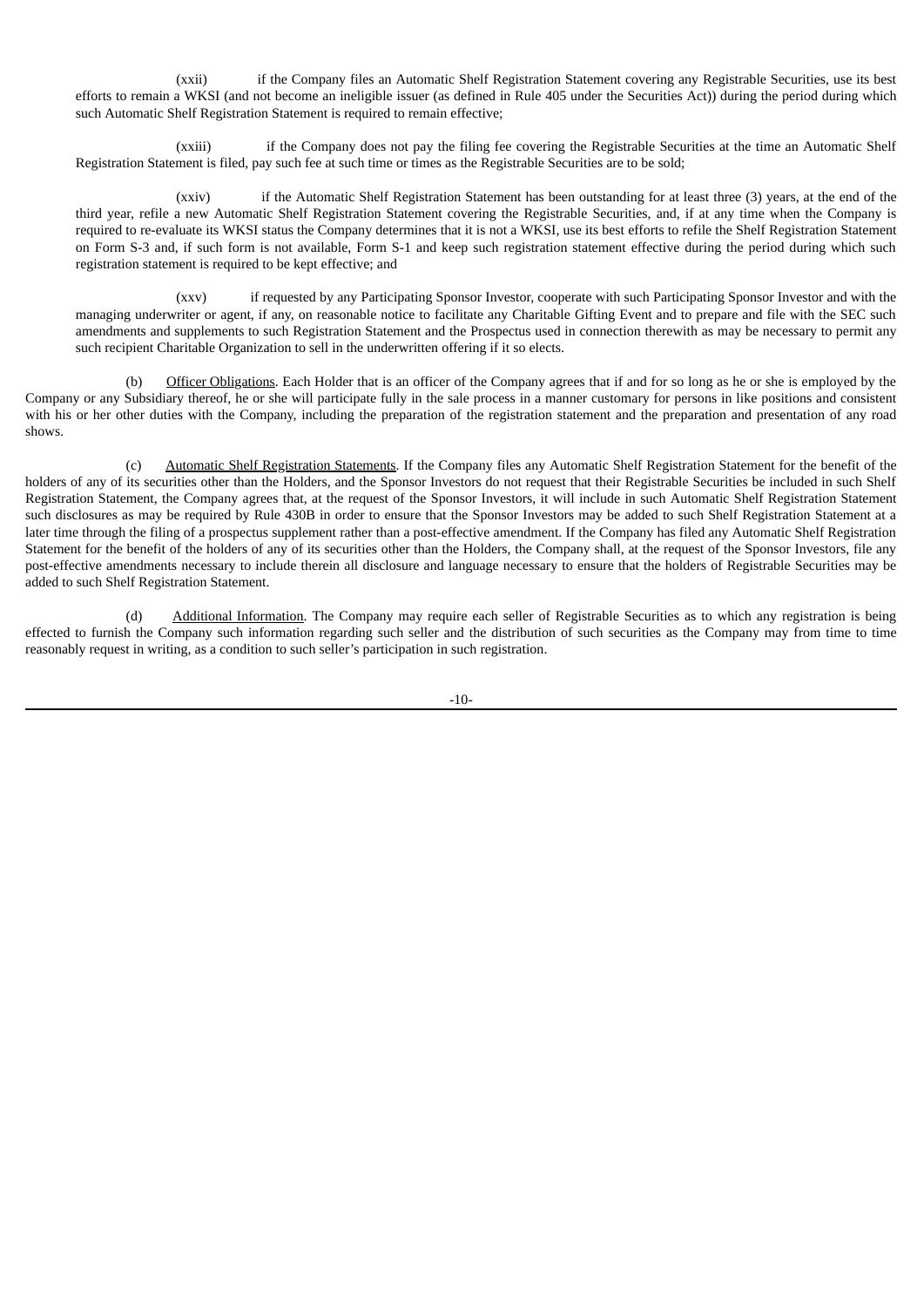(e) In-Kind Distributions. If any Sponsor Investor (and/or any of their Affiliates) seeks to effectuate an in-kind distribution of all or part of their Registrable Securities to their respective direct or indirect equityholders, the Company will, subject to any applicable lock-ups, work with the foregoing Persons to facilitate such in-kind distribution in the manner reasonably requested and consistent with the Company's obligations under the Securities Act.

(f) Suspended Distributions. Each Person participating in a registration hereunder agrees that, upon receipt of any notice from the Company of the happening of any event of the kind described in Section  $4(a)(yi)$ , such Person will immediately discontinue the disposition of its Registrable Securities pursuant to the registration statement until such Person's receipt of the copies of a supplemented or amended prospectus as contemplated by Section 4(a)(vi), subject to the Company's compliance with its obligations under Section 4(a)(vi).

(g) Other. To the extent that any of the Participating Sponsor Investors is or may be deemed to be an "underwriter" of Registrable Securities pursuant to any SEC comments or policies, the Company agrees that (i) the indemnification and contribution provisions contained in Section 6 shall be applicable to the benefit of such Participating Sponsor Investor in their role as an underwriter or deemed underwriter in addition to their capacity as a holder and (ii) such Participating Sponsor Investor shall be entitled to conduct the due diligence which they would normally conduct in connection with an offering of securities registered under the Securities Act, including without limitation receipt of customary opinions and comfort letters addressed to such Participating Sponsor Investor.

### Section 5 Registration Expenses.

Except as expressly provided herein, all out-of-pocket expenses incurred by the Company or any Sponsor Investor in connection with the performance of or compliance with this Agreement and/or in connection with any Demand Registration, Piggyback Registration or Shelf Offering, whether or not the same shall become effective, shall be paid by the Company, including, without limitation: (i) all registration and filing fees, and any other fees and expenses associated with filings required to be made with the SEC or FINRA, (ii) all fees and expenses in connection with compliance with any securities or "blue sky" laws, (iii) all printing, duplicating, word processing, messenger, telephone, facsimile and delivery expenses (including expenses of printing certificates for the Registrable Securities in a form eligible for deposit with The Depository Trust Company or other depositary and of printing prospectuses and Company Free Writing Prospectuses), (iv) all fees and disbursements of counsel for the Company and of all independent certified public accountants of the Company (including the expenses of any special audit and cold comfort letters required by or incident to such performance), (v) Securities Act liability insurance or similar insurance if the Company so desires or the underwriters so require in accordance with then-customary underwriting practice, (vi) all fees and expenses incurred in connection with the listing of the Registrable Securities on any securities exchange on which similar securities of the Company are then listed (or on which exchange the Registrable Securities are proposed to be listed in the case of the initial Public Offering), (vii) all applicable rating agency fees with respect to the Registrable Securities, (viii) all fees and disbursements of legal counsel for the Company, (ix) all reasonable fees and disbursements of one legal counsel for selling Holders selected by the Sponsor Investors (which may be the same counsel as selected for the Company) together with any necessary local counsel as may be required by the Sponsor Investors, (x) any fees and disbursements of underwriters customarily paid by issuers or sellers of securities, (xi) all fees and expenses of any special experts or other Persons retained by the Company or the Sponsor Investors in connection with any Registration (xii) all of the Company's internal expenses (including all salaries and expenses of its officers and employees performing legal or accounting duties) and (xiii) all expenses related to the "road-show" for any underwritten offering, including all travel, meals and lodging. All such expenses are referred to herein as "Registration Expenses." The Company shall not be required to pay, and each Person that sells securities pursuant to a Demand Registration, Shelf Offering or Piggyback Registration hereunder will bear and pay, all underwriting discounts and commissions applicable to the Registrable Securities sold for such Person's account and all transfer taxes (if any) attributable to the sale of Registrable Securities.

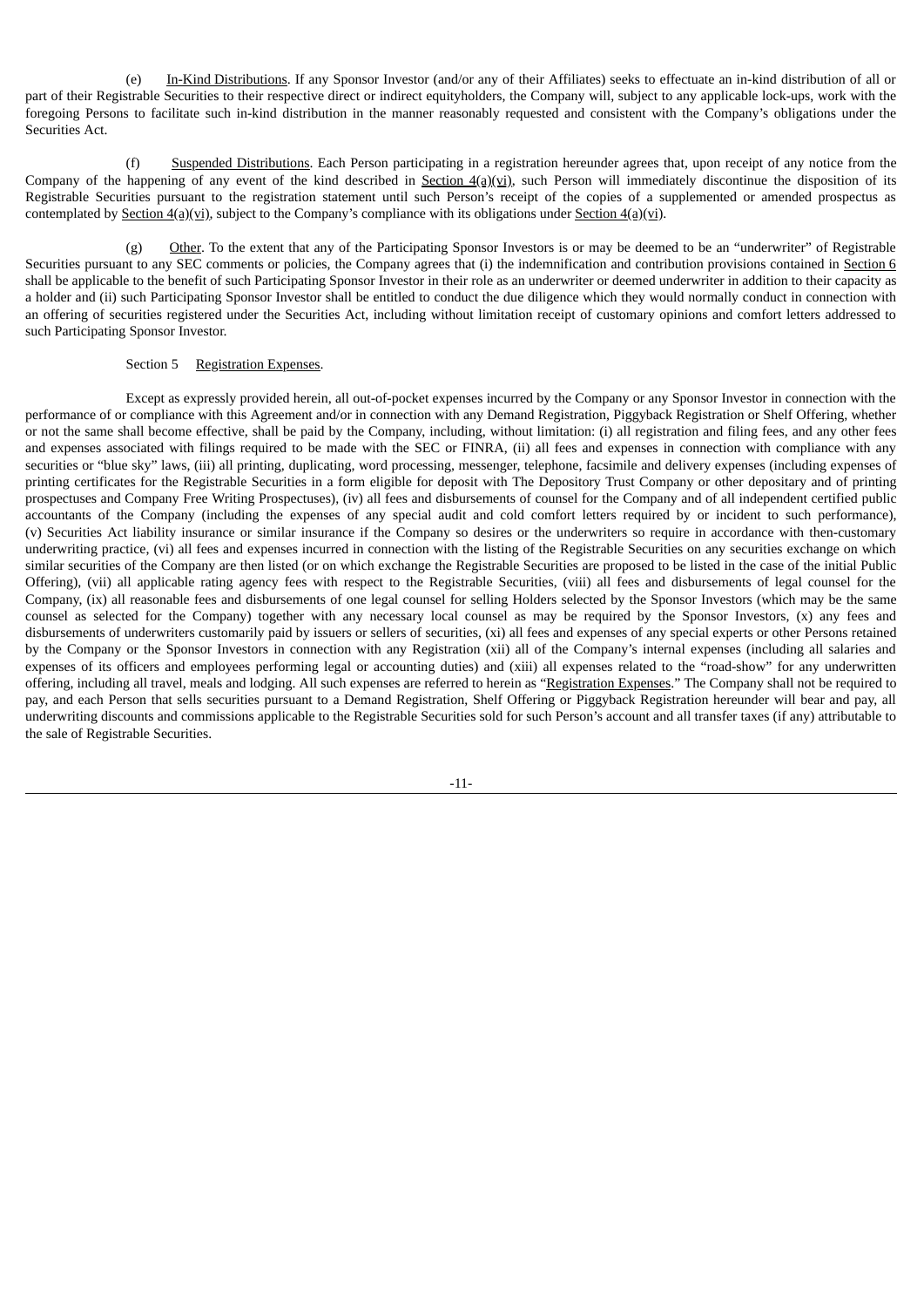### Section 6 Indemnification and Contribution.

(a) By the Company. The Company will indemnify and hold harmless, to the fullest extent permitted by law and without limitation as to time, each Holder, such Holder's officers, directors, employees, agents, fiduciaries, stockholders, managers, partners, members, Affiliates, direct and indirect equityholders, consultants and representatives, and any successors and assigns thereof, and each Person who controls such holder (within the meaning of the Securities Act) (the "Indemnified Parties") against all losses, claims, actions, damages, liabilities and expenses (including with respect to actions or proceedings, whether commenced or threatened, and including reasonable attorney fees and expenses) (collectively, "Losses") caused by, resulting from, arising out of, based upon or related to any of the following (each, a "Violation") by the Company: (i) any untrue or alleged untrue statement of material fact contained in (A) any registration statement, prospectus, preliminary prospectus or Free-Writing Prospectus, or any amendment thereof or supplement thereto or (B) any application or other document or communication (in this Section 6, collectively called an "application") executed by or on behalf of the Company or based upon written information furnished by or on behalf of the Company filed in any jurisdiction in order to qualify any securities covered by such registration under the "blue sky" or securities laws thereof, (ii) any omission or alleged omission of a material fact required to be stated therein or necessary to make the statements therein not misleading or (iii) any Violation or alleged Violation by the Company of the Securities Act or any other similar federal or state securities laws or any rule or regulation promulgated thereunder applicable to the Company and relating to action or inaction required of the Company in connection with any such registration, qualification or compliance. In addition, the Company will reimburse such Indemnified Party for any legal or any other expenses reasonably incurred by them in connection with investigating or defending any such Losses. Notwithstanding the foregoing, the Company will not be liable in any such case to the extent that any such Losses result from, arise out of, are based upon, or relate to an untrue statement, or omission, made in such registration statement, any such prospectus, preliminary prospectus or Free-Writing Prospectus or any amendment or supplement thereto, or in any application, in reliance upon, and in conformity with, written information prepared and furnished in writing to the Company by such Indemnified Party expressly for use therein or by such Indemnified Party's failure to deliver a copy of the registration statement or prospectus or any amendments or supplements thereto after the Company has furnished such Indemnified Party with a sufficient number of copies of the same. In connection with an underwritten offering, the Company will indemnify such underwriters, their officers and directors, and each Person who controls such underwriters (within the meaning of the Securities Act) to the same extent as provided above with respect to the indemnification of the Indemnified Parties or as otherwise agreed to in the underwriting agreement executed in connection with such underwritten offering. Such indemnity and reimbursement of expenses shall remain in full force and effect regardless of any investigation made by or on behalf of such Indemnified Party and shall survive the transfer of such securities by such seller.

(b) By Holders. In connection with any registration statement in which a Holder is participating, each such Holder will furnish to the Company in writing such information and affidavits as the Company reasonably requests for use in connection with any such registration statement or prospectus and, to the extent permitted by law, will indemnify the Company, its officers, directors, employees, agents and representatives, and each Person who controls the Company (within the meaning of the Securities Act) against any Losses resulting from (as determined by a final and appealable judgment, order or decree of a court of competent jurisdiction) any untrue statement of material fact contained in the registration statement, prospectus or preliminary prospectus or any amendment thereof or supplement thereto or any omission of a material fact required to be stated therein or necessary to make the statements therein not misleading, but only to the extent that such untrue statement or omission is contained in any information or affidavit so furnished in writing by such Holder expressly for use therein; provided that the obligation to indemnify will be individual, not joint and several, for each Holder and will be limited to the net amount of proceeds received by such Holder from the sale of Registrable Securities pursuant to such registration statement.

-12-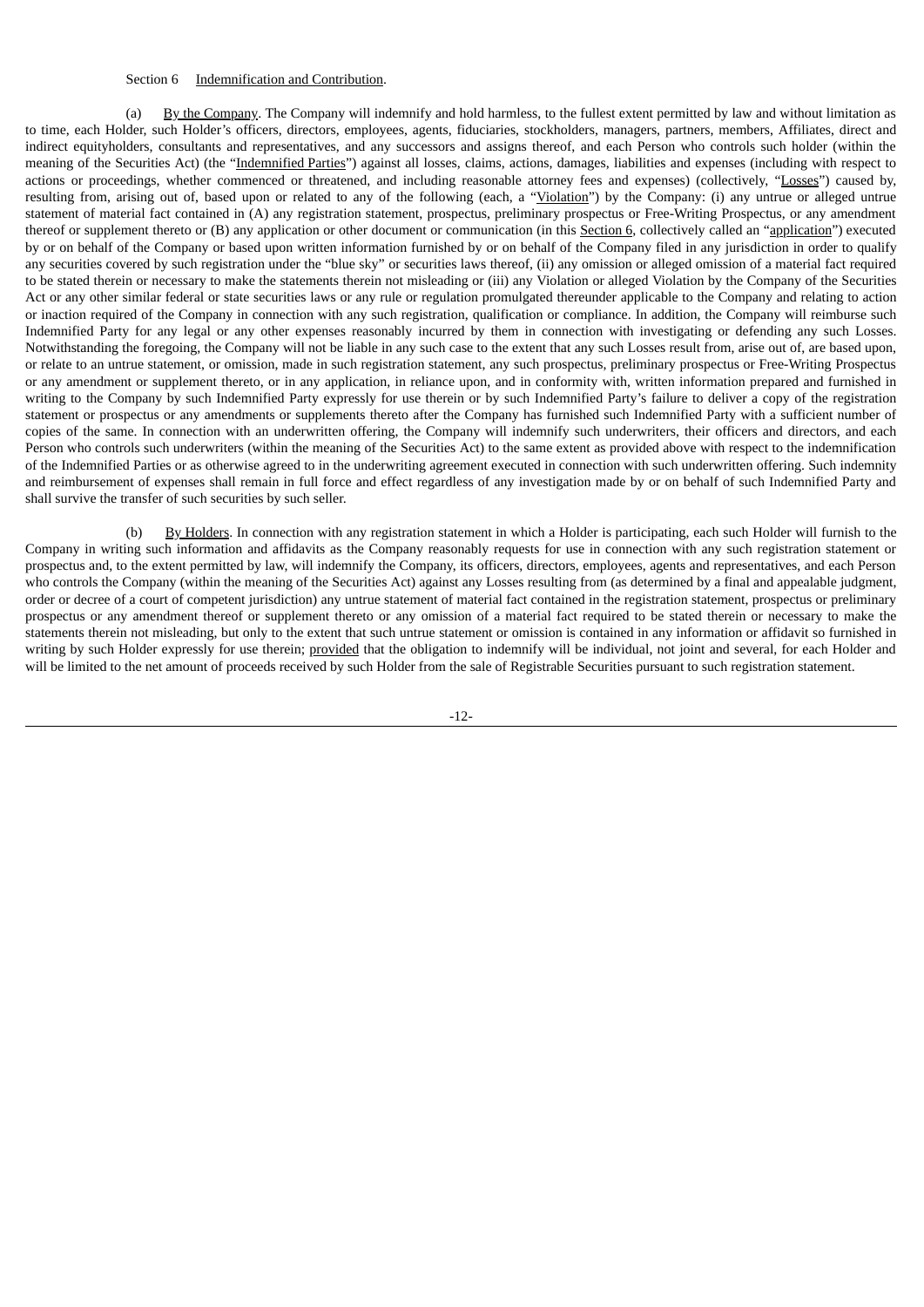(c) Claim Procedure. Any Person entitled to indemnification hereunder will (i) give prompt written notice to the indemnifying party of any claim with respect to which it seeks indemnification (provided that the failure to give prompt notice will impair any Person's right to indemnification hereunder only to the extent such failure has prejudiced the indemnifying party) and (ii) unless in such indemnified party's reasonable judgment a conflict of interest between such indemnified and indemnifying parties may exist with respect to such claim, permit such indemnifying party to assume the defense of such claim with counsel reasonably satisfactory to the indemnified party. If such defense is assumed, the indemnifying party will not be subject to any liability for any settlement made by the indemnified party without its consent (but such consent will not be unreasonably withheld, conditioned or delayed). An indemnifying party who is not entitled to, or elects not to, assume the defense of a claim will not be obligated to pay the fees and expenses of more than one counsel for all parties indemnified by such indemnifying party with respect to such claim, unless in the reasonable judgment of any indemnified party a conflict of interest may exist between such indemnified party and any other of such indemnified parties with respect to such claim. In such instance, the conflicted indemnified parties will have a right to retain one separate counsel, chosen by the majority of the conflicted indemnified parties involved in the indemnification and approved by the Sponsor Investor, at the expense of the indemnifying party.

(d) Contribution. If the indemnification provided for in this Section  $6$  is held by a court of competent jurisdiction to be unavailable to, or is insufficient to hold harmless, an indemnified party or is otherwise unenforceable with respect to any Loss referred to herein, then such indemnifying party will contribute to the amounts paid or payable by such indemnified party as a result of such Loss, (i) in such proportion as is appropriate to reflect the relative fault of the indemnifying party on the one hand and of the indemnified party on the other hand in connection with the statements or omissions which resulted in such Loss as well as any other relevant equitable considerations or (ii) if the allocation provided by clause (i) of this Section 6(d) is not permitted by applicable law, then in such proportion as is appropriate to reflect not only such relative fault but also the relative benefit of the Company on the one hand and of the sellers of Registrable Securities and any other sellers participating in the registration statement on the other in connection with the statement or omissions which resulted in such Losses, as well as any other relevant equitable considerations; provided that the maximum amount of liability in respect of such contribution will be limited, in the case of each seller of Registrable Securities, to an amount equal to the net proceeds actually received by such seller from the sale of Registrable Securities effected pursuant to such registration. The relative fault of the indemnifying party and of the indemnified party will be determined by reference to, among other things, whether the untrue (or, as applicable alleged) untrue statement of a material fact or the omission to state a material fact relates to information supplied by the indemnifying party or by the indemnified party and the parties' relative intent, knowledge, access to information and opportunity to correct or prevent such statement or omission. The parties hereto agree that it would not be just or equitable if the contribution pursuant to this Section  $6(d)$  were to be determined by pro rata allocation or by any other method of allocation that does not take into account such equitable considerations. The amount paid or payable by an indemnified party as a result of the Losses referred to herein will be deemed to include any legal or other expenses reasonably incurred by such indemnified party in connection with investigating or defending against any action or claim which is the subject hereof. No person guilty of fraudulent misrepresentation (within the meaning of Section  $11(f)$  of the Securities Act) will be entitled to contribution from any Person who is not guilty of such fraudulent misrepresentation.

(e) Release. No indemnifying party will, except with the consent of the indemnified party, consent to the entry of any judgment or enter into any settlement that does not include as an unconditional term thereof giving by the claimant or plaintiff to such indemnified party of a release from all liability in respect to such claim or litigation.

-13-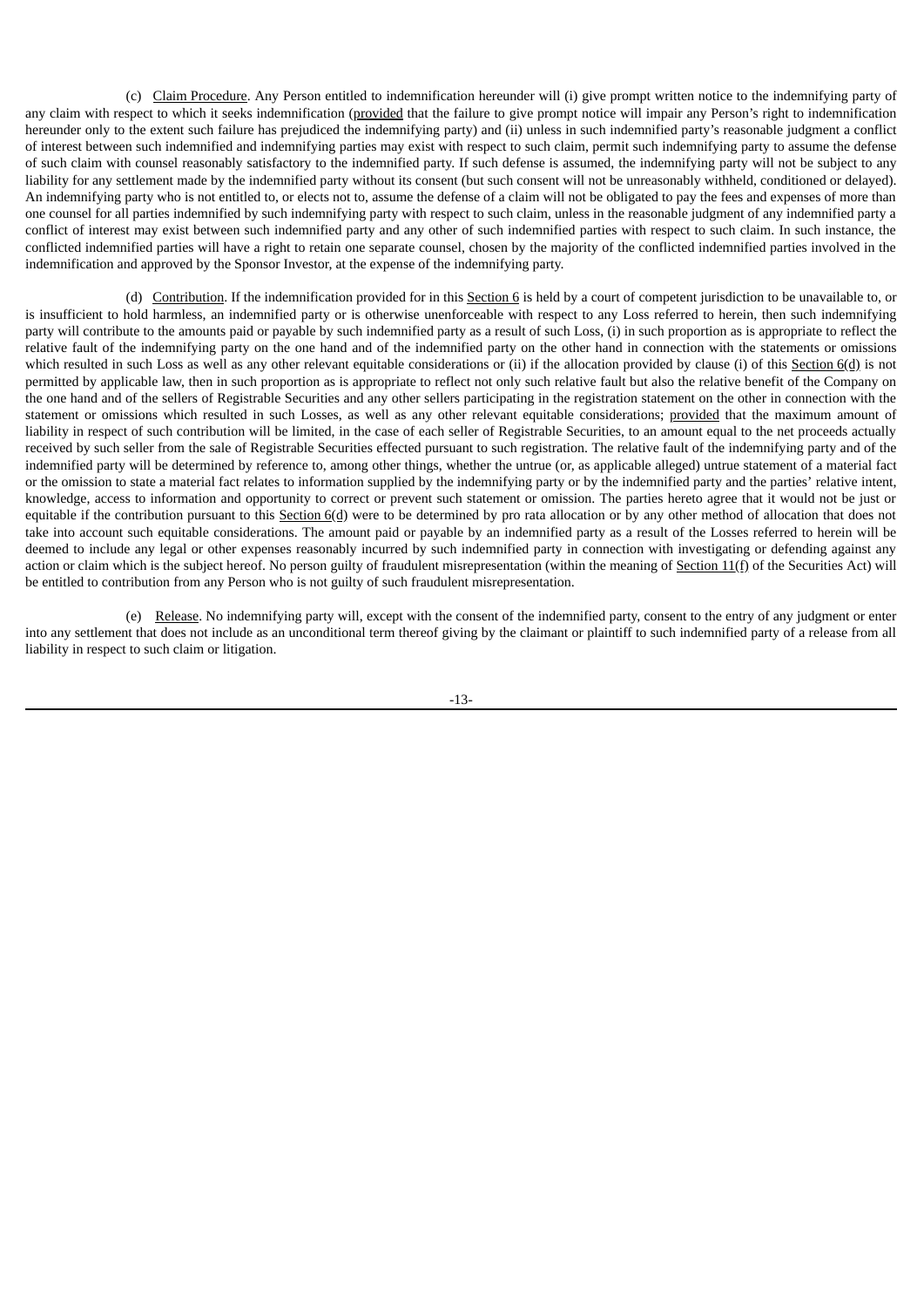(f) Non-exclusive Remedy; Survival. The indemnification and contribution provided for under this Agreement will be in addition to any other rights to indemnification or contribution that any indemnified party may have pursuant to law or contract (and the Company and its Subsidiaries shall be considered the indemnitors of first resort in all such circumstances to which this Section 6 applies) and will remain in full force and effect regardless of any investigation made by or on behalf of the indemnified party or any officer, director or controlling Person of such indemnified party and will survive the transfer of Registrable Securities and the termination or expiration of this Agreement.

Section 7 Cooperation with Underwritten Offerings. No Person may participate in any underwritten registration hereunder unless such Person (i) agrees to sell such Person's securities on the basis provided in any underwriting arrangements approved by the Person or Persons entitled hereunder to approve such arrangements (including, without limitation, pursuant to the terms of any over-allotment or "green shoe" option requested by the underwriters; provided that no Holder will be required to sell more than the number of Registrable Securities such Holder has requested to include in such registration) and (ii) completes, executes and delivers all questionnaires, powers of attorney, stock powers, custody agreements, indemnities, underwriting agreements and other documents and agreements required under the terms of such underwriting arrangements or as may be reasonably requested by the Company and the lead managing underwriter(s). To the extent that any such agreement is entered into pursuant to, and consistent with, Section 3, Section 4 and/or this Section 7, the respective rights and obligations created under such agreement will supersede the respective rights and obligations of the Holders, the Company and the underwriters created thereby with respect to such registration.

### Section 8 Subsidiary Public Offering.

(a) Subsidiary Public Offering. If, after an initial Public Offering of the common equity securities of one of its Subsidiaries, the Company distributes securities of such Subsidiary to its equityholders, then the rights and obligations of the Company pursuant to this Agreement will apply, *mutatis mutandis*, to such Subsidiary, and the Company will cause such Subsidiary to comply with such Subsidiary's obligations under this Agreement as if it were the Company hereunder.

### Section 9 *Joinder; Additional Parties; Transfer of Registrable Securities*.

(a) Joinder. The Company may from time to time (with the prior written consent of the Sponsor Investors) permit any Person who acquires Common Equity (or rights to acquire Common Equity) to become a party to this Agreement and to be entitled to and be bound by all of the rights and obligations as a Holder by obtaining an executed joinder to this Agreement from such Person in the form of Exhibit B attached hereto (a "Joinder"). Upon the execution and delivery of a Joinder by such Person, the Common Equity held by such Person shall become the category of Registrable Securities (i.e. Sponsor Investor Registrable Securities or Other Investor Registrable Securities), and such Person shall be deemed the category of Holder (i.e. Sponsor Investor or Other Investor), in each case as set forth on the signature page to such Joinder.

(b) Restrictions on Transfers. Prior to transferring any Registrable Securities to any Person (including, without limitation, by operation of law), the transferring Holder must first obtain the prior written consent of the Sponsor Investors, and if so obtained, cause the prospective transferee to execute and deliver to the Company a Joinder, except that such consent and Joinder shall not be required in the case of (i) a transfer to the Company, (ii) a transfer by any Sponsor Investor to its partners or members, (iii) a Public Offering, (iv) a sale pursuant to Rule 144 after the completion of the initial Public Offering and/or (v) a transfer in connection with a Sale of the Company. Any transfer or attempted transfer of Registrable Securities in violation of any provision of this Agreement will be void, and the Company will not record such transfer on its books or treat any purported transferee of such Registrable Securities as the owner thereof for any purpose (but the Company will be entitled to enforce against such Person the obligations hereunder).

-14-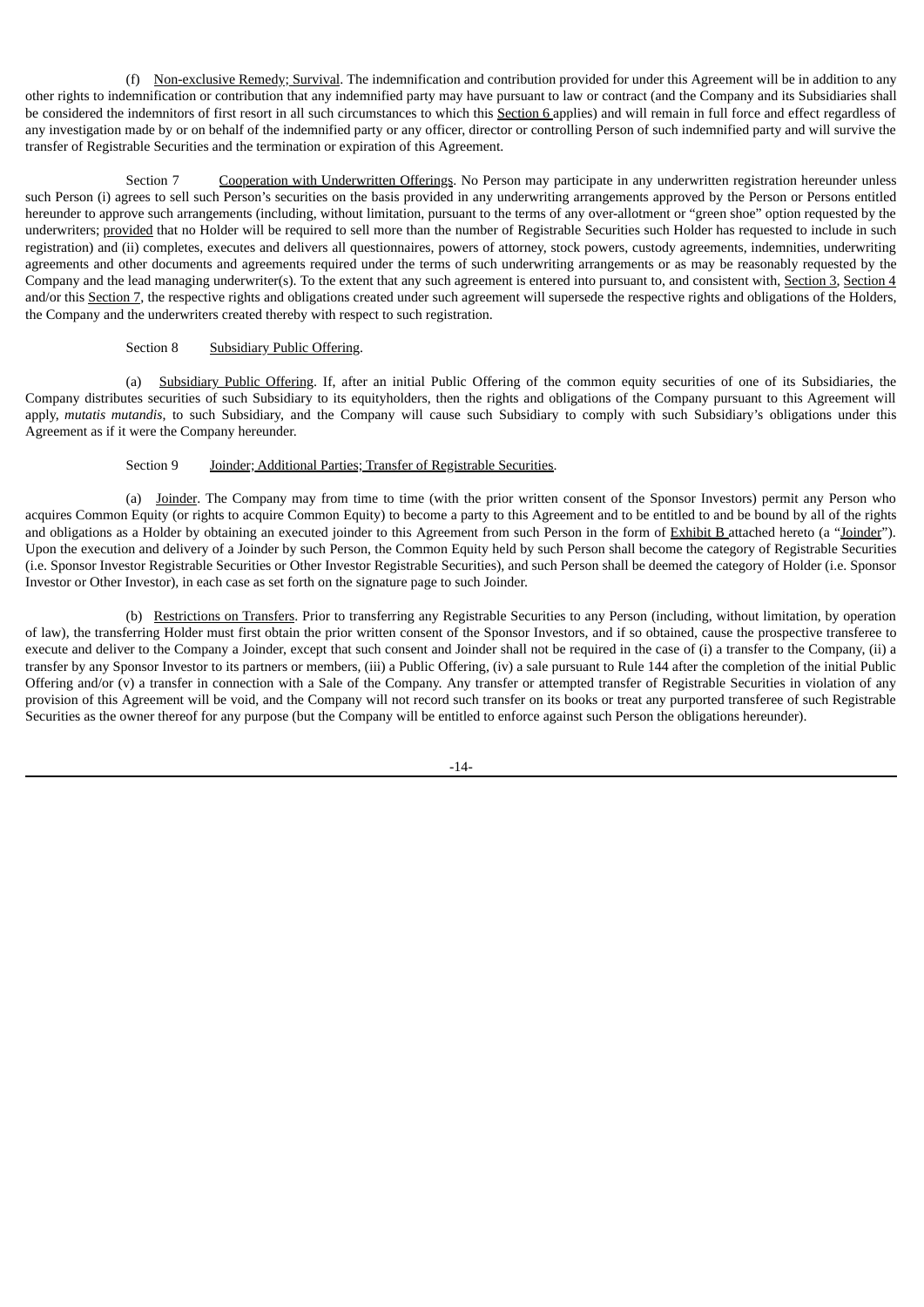(c) Legend. Each certificate (if any) evidencing any Registrable Securities and each certificate issued in exchange for or upon the transfer of any Registrable Securities (unless such Registrable Securities would no longer be Registrable Securities after such transfer) will be stamped or otherwise imprinted with a legend in substantially the following form:

> "THE SECURITIES REPRESENTED BY THIS CERTIFICATE ARE SUBJECT TO RESTRICTIONS ON TRANSFER AND OTHER PROVISIONS SET FORTH IN A REGISTRATION RIGHTS AGREEMENT DATED AS OF \_\_\_\_\_\_\_\_\_ \_\_, 2021 AMONG THE ISSUER OF SUCH SECURITIES (THE "COMPANY") AND CERTAIN OF THE COMPANY'S EQUITYHOLDERS, AS AMENDED. A COPY OF SUCH AGREEMENT WILL BE FURNISHED WITHOUT CHARGE BY THE COMPANY TO THE HOLDER HEREOF UPON WRITTEN REQUEST."

The Company will imprint such legend on certificates evidencing Registrable Securities outstanding prior to the date hereof. The legend set forth above will be removed from the certificates evidencing any securities that have ceased to be Registrable Securities.

### Section 10 General Provisions.

(a) Amendments and Waivers. Except as otherwise provided herein, the provisions of this Agreement may be amended, modified or waived only with the prior written consent of the Company and the Sponsor Investors who are then Holders; provided that no such amendment, modification or waiver that would treat a specific Holder or group of Holders of Registrable Securities (i.e., Sponsor Investors or Other Investors) in a manner materially and adversely different than any other Holder or group of Holders will be effective against such Holder or group of Holders without the consent of the holders of a majority of the Registrable Securities that are held by the group of Holders that is materially and adversely affected thereby. The failure or delay of any Person to enforce any of the provisions of this Agreement will in no way be construed as a waiver of such provisions and will not affect the right of such Person thereafter to enforce each and every provision of this Agreement in accordance with its terms. A waiver or consent to or of any breach or default by any Person in the performance by that Person of his, her or its obligations under this Agreement will not be deemed to be a consent or waiver to or of any other breach or default in the performance by that Person of the same or any other obligations of that Person under this Agreement.

(b) Remedies. The parties to this Agreement will be entitled to enforce their rights under this Agreement specifically (without posting a bond or other security), to recover damages caused by reason of any breach of any provision of this Agreement and to exercise all other rights existing in their favor. The parties hereto agree and acknowledge that a breach of this Agreement would cause irreparable harm and money damages would not be an adequate remedy for any such breach and that, in addition to any other rights and remedies existing hereunder, any party will be entitled to specific performance and/or other injunctive relief from any court of law or equity of competent jurisdiction (without posting any bond or other security) in order to enforce or prevent violation of the provisions of this Agreement.

(c) Severability. Whenever possible, each provision of this Agreement will be interpreted in such manner as to be effective and valid under applicable law, but if any provision of this Agreement is held to be prohibited, invalid, illegal or unenforceable in any respect under any applicable law or regulation in any jurisdiction, such prohibition, invalidity, illegality or unenforceability will not affect the validity, legality or enforceability of any other provision of this Agreement in such jurisdiction or in any other jurisdiction, but this Agreement will be reformed, construed and enforced in such jurisdiction as if such prohibited, invalid, illegal or unenforceable provision had never been contained herein.

-15-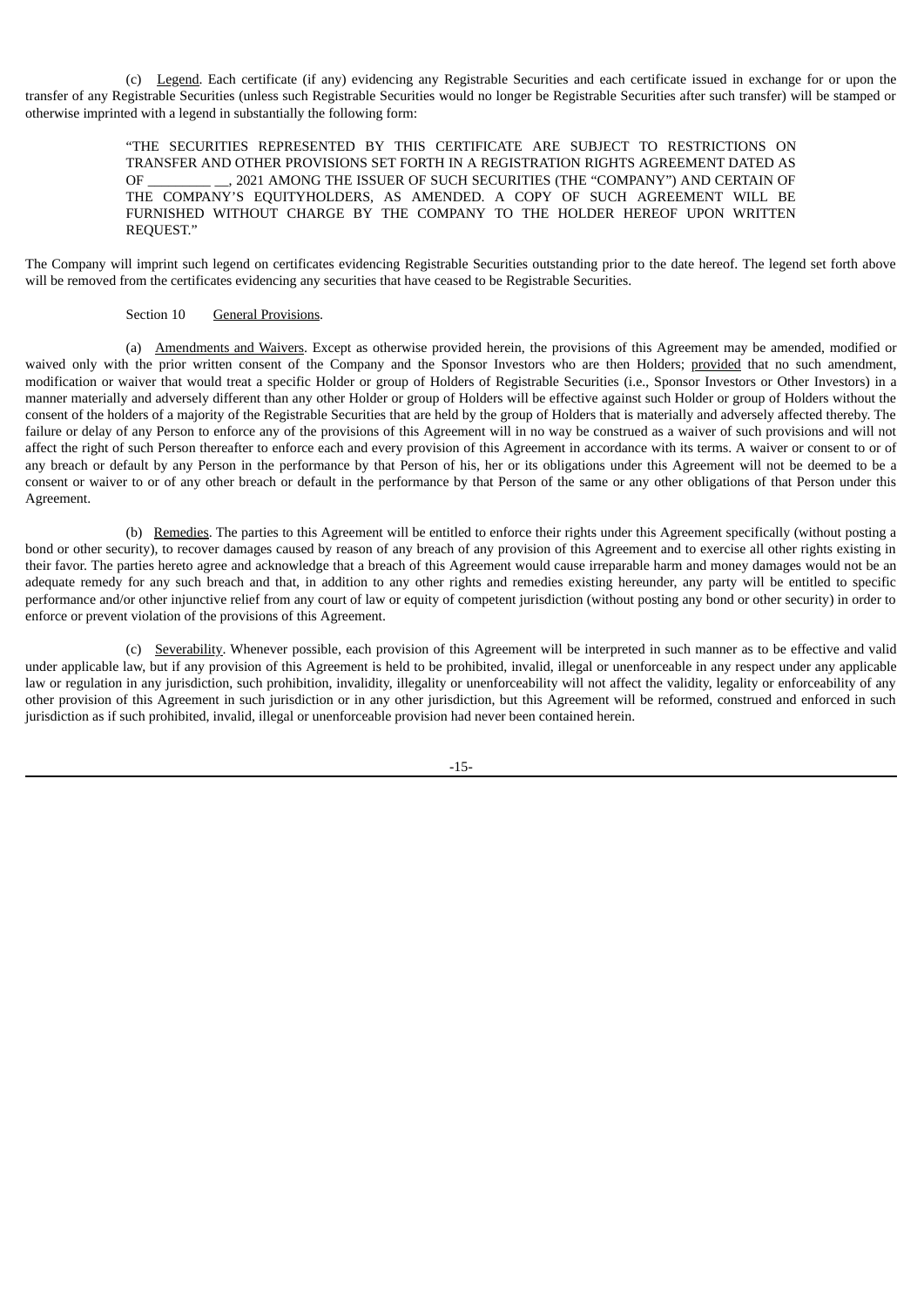(d) Entire Agreement. Except as otherwise provided herein, this Agreement contains the complete agreement and understanding among the parties hereto with respect to the subject matter hereof and supersedes and preempts any prior understandings, agreements or representations by or among the parties hereto, written or oral, which may have related to the subject matter hereof in any way.

(e) Successors and Assigns. Except as otherwise provided herein, this Agreement will bind and inure to the benefit and be enforceable by the Company and its successors and permitted assigns and the Holders and their respective successors and permitted assigns (whether so expressed or not).

(f) Notices. Any notice, demand or other communication to be given under or by reason of the provisions of this Agreement will be in writing and will be deemed to have been given (i) when delivered personally to the recipient, (ii) when sent by confirmed electronic mail or facsimile if sent during normal business hours of the recipient; but if not, then on the next Business Day (provided that any such notice under this clause (ii) will not be effective unless within one Business Day after the notice is sent, a copy of such notice is sent to the recipient by first-class mail, return receipt requested, or reputable overnight courier service (charges prepaid)), (iii) one Business Day after it is sent to the recipient by reputable overnight courier service (charges prepaid) or (iv) three Business Days after it is mailed to the recipient by first class mail, return receipt requested. Such notices, demands and other communications will be sent to the Company at the address specified on the signature page hereto or any Joinder and to any holder, or at such address or to the attention of such other Person as the recipient party has specified by prior written notice to the sending party. Any party may change such party's address for receipt of notice by giving prior written notice of the change to the sending party as provided herein. The Company's address is:

> InnovAge Holding Corp. 8950 E. Lowry Boulevard Denver, Colorado 80230 Attn: Chief Legal Officer E-mail: [\*\*\*]@myinnovage.com

With a copy to:

Kirkland & Ellis LLP 300 N. LaSalle Chicago, Illinois 60654 Attn: Robert Hayward, P.C. Robert Goedert, P.C. Facsimile: 312-862-2200

or to such other address or to the attention of such other person as the recipient party has specified by prior written notice to the sending party.

(g) Business Days. If any time period for giving notice or taking action hereunder expires on a day that is not a Business Day, the time period will automatically be extended to the Business Day immediately following such Saturday, Sunday or legal holiday.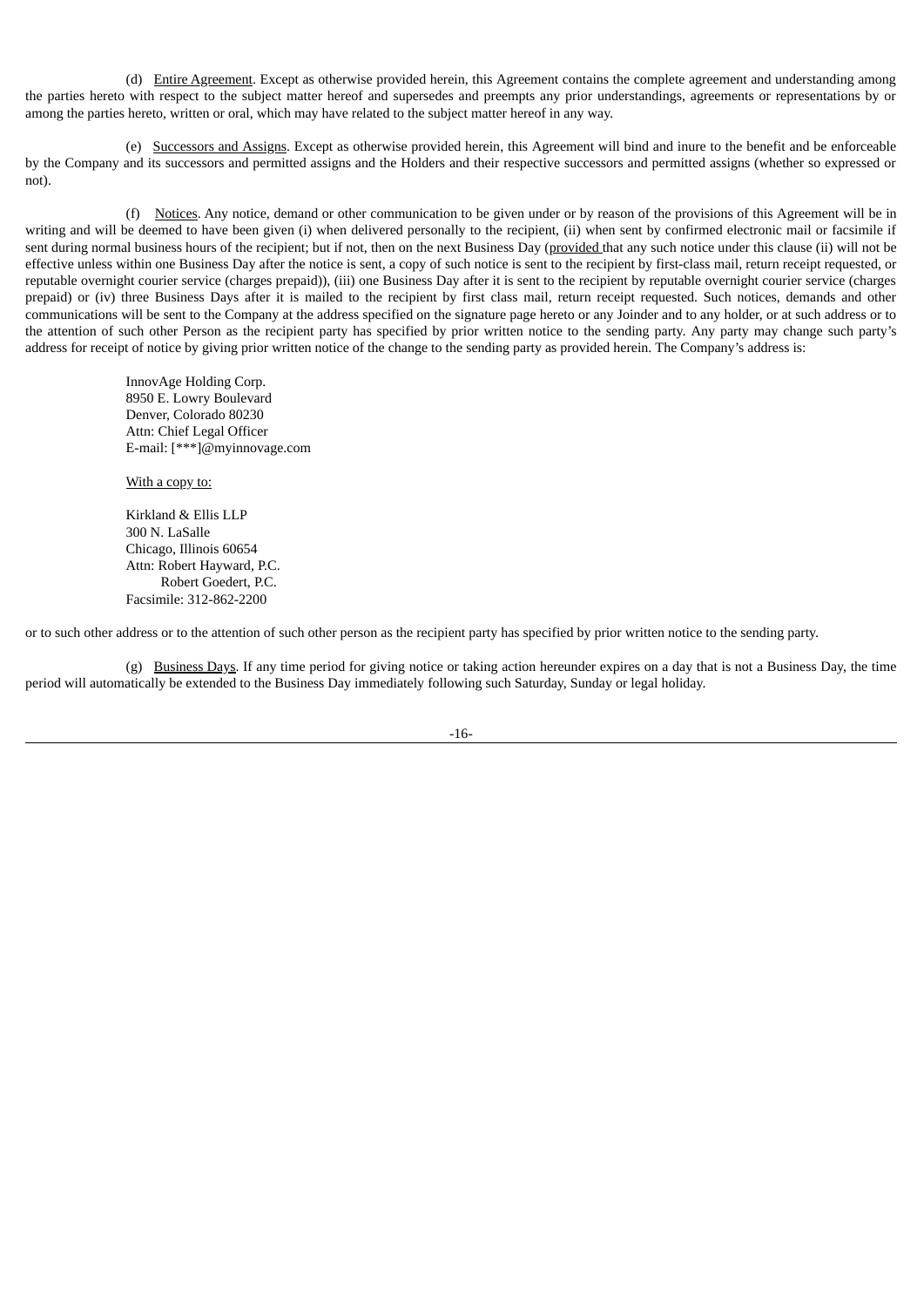(h) Governing Law. The corporate law of the State of Delaware will govern all issues and questions concerning the relative rights of the Company and its equityholders. All issues and questions concerning the construction, validity, interpretation and enforcement of this Agreement and the exhibits and schedules hereto will be governed by, and construed in accordance with, the laws of the State of Delaware, without giving effect to any choice of law or conflict of law rules or provisions (whether of the State of Delaware or any other jurisdiction) that would cause the application of the laws of any jurisdiction other than the State of Delaware.

(i) MUTUAL WAIVER OF JURY TRIAL. AS A SPECIFICALLY BARGAINED FOR INDUCEMENT FOR EACH OF THE PARTIES HERETO TO ENTER INTO THIS AGREEMENT (AFTER HAVING THE OPPORTUNITY TO CONSULT WITH COUNSEL), EACH PARTY HERETO EXPRESSLY WAIVES THE RIGHT TO TRIAL BY JURY IN ANY LAWSUIT OR PROCEEDING RELATING TO OR ARISING IN ANY WAY FROM THIS AGREEMENT OR THE MATTERS CONTEMPLATED HEREBY.

(j) CONSENT TO JURISDICTION AND SERVICE OF PROCESS. EACH OF THE PARTIES IRREVOCABLY SUBMITS TO THE NON-EXCLUSIVE JURISDICTION OF THE UNITED STATES DISTRICT COURT FOR THE DISTRICT OF DELAWARE FOR THE PURPOSES OF ANY SUIT, ACTION OR OTHER PROCEEDING ARISING OUT OF THIS AGREEMENT, ANY RELATED AGREEMENT OR ANY TRANSACTION CONTEMPLATED HEREBY OR THEREBY. EACH OF THE PARTIES HERETO FURTHER AGREES THAT SERVICE OF ANY PROCESS, SUMMONS, NOTICE OR DOCUMENT BY U.S. REGISTERED MAIL TO SUCH PARTY'S RESPECTIVE ADDRESS SET FORTH ABOVE WILL BE EFFECTIVE SERVICE OF PROCESS FOR ANY ACTION, SUIT OR PROCEEDING WITH RESPECT TO ANY MATTERS TO WHICH IT HAS SUBMITTED TO JURISDICTION IN THIS PARAGRAPH. EACH OF THE PARTIES HERETO IRREVOCABLY AND UNCONDITIONALLY WAIVES ANY OBJECTION TO THE LAYING OF VENUE OF ANY ACTION, SUIT OR PROCEEDING ARISING OUT OF THIS AGREEMENT, ANY RELATED DOCUMENT OR THE TRANSACTIONS CONTEMPLATED HEREBY AND THEREBY IN THE UNITED STATES DISTRICT COURT FOR THE DISTRICT OF DELAWARE, AND HEREBY AND THEREBY FURTHER IRREVOCABLY AND UNCONDITIONALLY WAIVES AND AGREES NOT TO PLEAD OR CLAIM IN ANY SUCH COURT THAT ANY SUCH ACTION, SUIT OR PROCEEDING BROUGHT IN ANY SUCH COURT HAS BEEN BROUGHT IN AN INCONVENIENT FORUM.

(k) No Recourse. Notwithstanding anything to the contrary in this Agreement, the Company and each Holder agrees and acknowledges that no recourse under this Agreement or any documents or instruments delivered in connection with this Agreement, will be had against any current or future director, officer, employee, general or limited partner or member of any Holder or any Affiliate or assignee thereof, whether by the enforcement of any assessment or by any legal or equitable proceeding, or by virtue of any statute, regulation or other applicable law, it being expressly agreed and acknowledged that no personal liability whatsoever will attach to, be imposed on or otherwise be incurred by any current or future officer, agent or employee of any Holder or any current or future member of any Holder or any current or future director, officer, employee, partner or member of any Holder or of any Affiliate or assignee thereof, as such for any obligation of any Holder under this Agreement or any documents or instruments delivered in connection with this Agreement for any claim based on, in respect of or by reason of such obligations or their creation.

(l) Descriptive Headings; Interpretation. The descriptive headings of this Agreement are inserted for convenience only and do not constitute a part of this Agreement. The use of the word "including" in this Agreement will be by way of example rather than by limitation.

-17-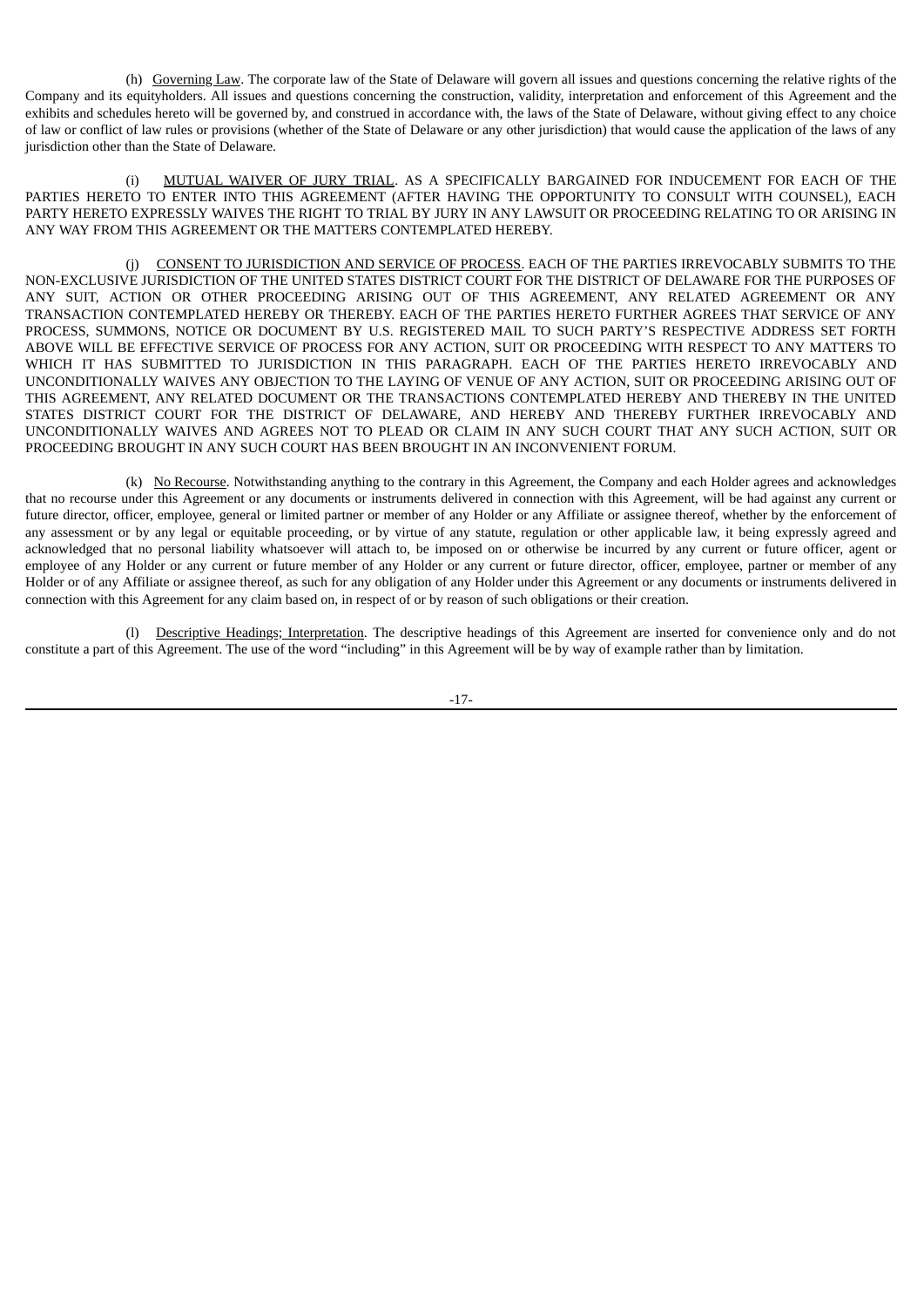(m) No Strict Construction. The language used in this Agreement will be deemed to be the language chosen by the parties hereto to express their mutual intent, and no rule of strict construction will be applied against any party.

(n) Counterparts. This Agreement may be executed in multiple counterparts, any one of which need not contain the signature of more than one party, but all such counterparts taken together will constitute one and the same agreement.

(o) Electronic Delivery. This Agreement, the agreements referred to herein, and each other agreement or instrument entered into in connection herewith or therewith or contemplated hereby or thereby, and any amendments hereto or thereto, to the extent executed and delivered by means of a photographic, photostatic, facsimile or similar reproduction of such signed writing using a facsimile machine or electronic mail will be treated in all manner and respects as an original agreement or instrument and will be considered to have the same binding legal effect as if it were the original signed version thereof delivered in person. At the request of any party hereto or to any such agreement or instrument, each other party hereto or thereto will reexecute original forms thereof and deliver them to all other parties. No party hereto or to any such agreement or instrument will raise the use of a facsimile machine or electronic mail to deliver a signature or the fact that any signature or agreement or instrument was transmitted or communicated through the use of a facsimile machine or electronic mail as a defense to the formation or enforceability of a contract and each such party forever waives any such defense.

(p) Further Assurances. In connection with this Agreement and the transactions contemplated hereby, each Holder agrees to execute and deliver any additional documents and instruments and perform any additional acts that may be necessary or appropriate to effectuate and perform the provisions of this Agreement and the transactions contemplated hereby.

(q) Dividends, Recapitalizations, Etc. If at any time or from time to time there is any change in the capital structure of the Company by way of a stock split, stock dividend, combination or reclassification, or through a merger, consolidation, reorganization or recapitalization, or by any other means, appropriate adjustment will be made in the provisions hereof so that the rights and privileges granted hereby will continue.

(r) No Third-Party Beneficiaries. No term or provision of this Agreement is intended to be, or shall be, for the benefit of any Person not a party hereto, and no such other Person shall have any right or cause of action hereunder, except as otherwise expressly provided herein.

(s) Current Public Information. At all times after the Company has filed a registration statement with the SEC pursuant to the requirements of either the Securities Act or the Exchange Act, the Company will file all reports required to be filed by it under the Securities Act and the Exchange Act and will take such further action as the Sponsor Investors may reasonably request, all to the extent required to enable such Holders to sell Registrable Securities pursuant to Rule 144.

\* \* \* \* \*

-18-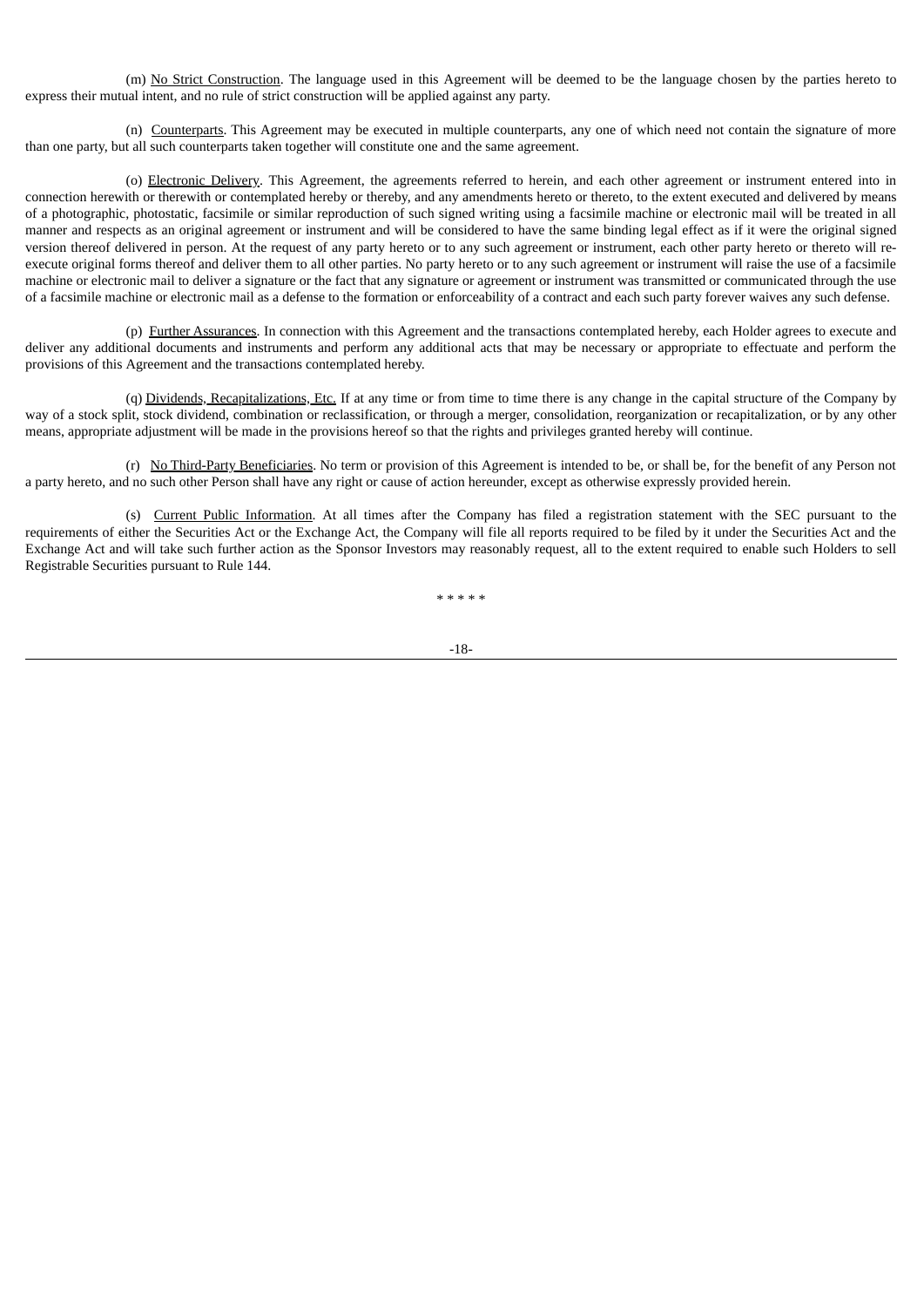IN WITNESS WHEREOF, the parties have executed this Registration Rights Agreement as of the date first written above.

# **INNOVAGE HOLDING CORP.**

By: /s/Maureen Hewitt Name: Maureen Hewitt Title: President

# **SPONSOR INVESTORS:**

# **TCO GROUP HOLDINGS, L.P.**

By: TCO GROUP HOLDINGS GP, LLC, its general partner

By: /s/Thomas Scully Name: Thomas Scully Title: President

Address: c/o Welsh, Carson, Anderson & Stowe 599 Lexington Avenue, Suite 1800 New York, New York 10022

By: /s/Andrew Cavanna Name: Andrew Cavanna Title: President

Address: c/o Apax Partners, L.P. 601 Lexington Avenue, 53rd Floor New York, New York 10022

*[Signature Page to Registration Rights Agreement]*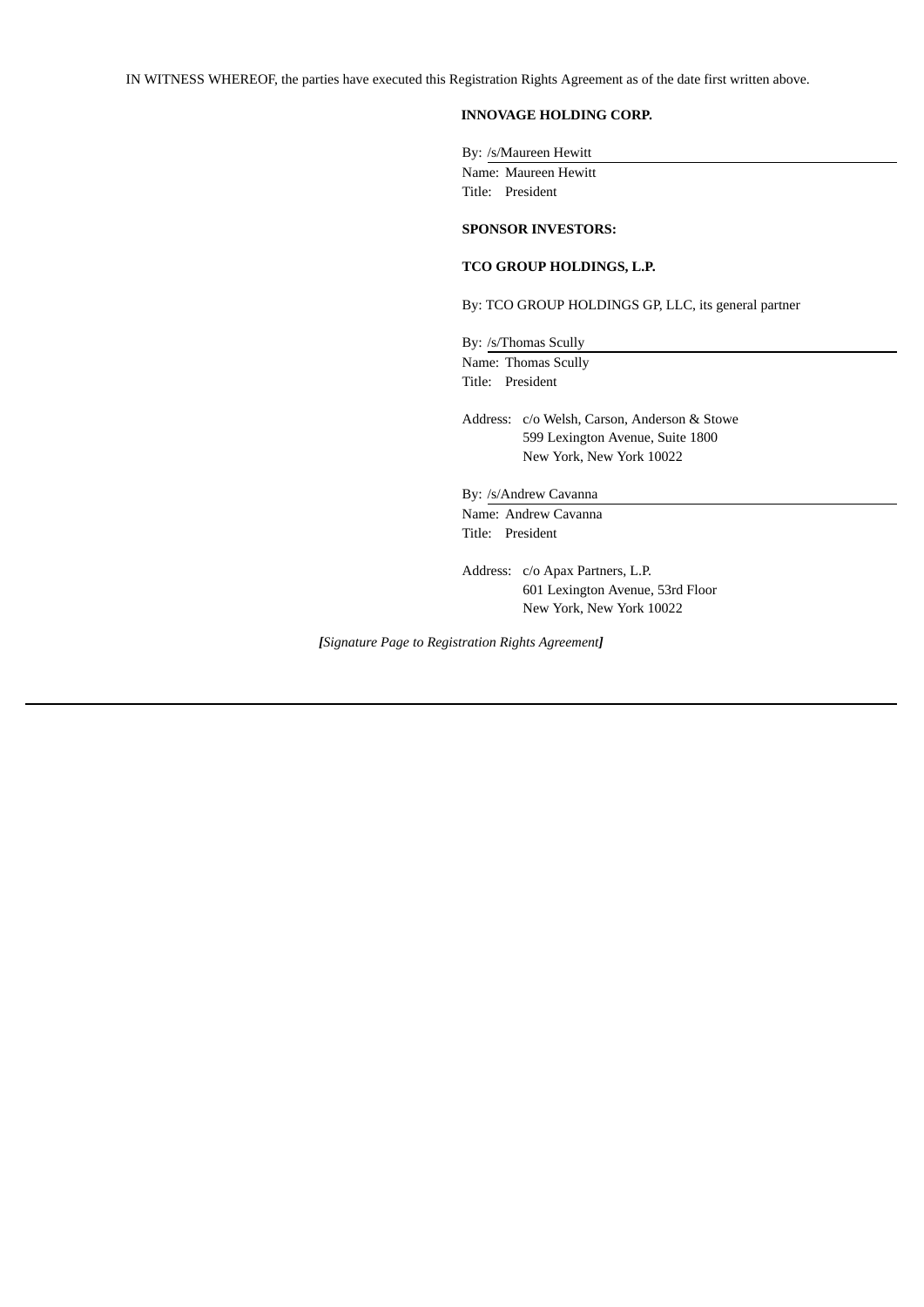#### **DEFINITIONS**

Capitalized terms used in this Agreement have the meanings set forth below.

"Affiliate" of any Person means any other Person controlled by, controlling or under common control with such Person and, in the case of an individual, also includes any member of such individual's Family Group; provided that the Company and its Subsidiaries will not be deemed to be Affiliates of any holder of Registrable Securities. As used in this definition, "control" (including, with its correlative meanings, "controlling," "controlled by" and "under common control with") will mean possession, directly or indirectly, of power to direct or cause the direction of management or policies (whether through ownership of securities, by contract or otherwise).

"Agreement" has the meaning set forth in the recitals.

"Automatic Shelf Registration Statement" has the meaning set forth in Section  $1(a)$ .

"Business Day" means a day that is not a Saturday or Sunday or a day on which banks in New York City are authorized or requested by

law to close.

"Charitable Gifting Event" means any transfer by a Sponsor Investor, or any subsequent transfer by such holder's members, partners or other employees, in connection with a bona fide gift to any Charitable Organization on the date of, but prior to, the execution of the underwriting agreement entered into in connection with any underwritten offering.

"Charitable Organization" means a charitable organization as described by Section  $501(c)(3)$  of the Internal Revenue Code of 1986, as in effect from time to time.

"Common Equity" means the Company's common stock, par value \$0.001 per share

"Company" has the meaning set forth in the preamble and shall include its successor(s).

"Demand Registrations" has the meaning set forth in Section 1(a).

"End of Suspension Notice" has the meaning set forth in Section 1(f)(ii).

"Exchange Act" means the Securities Exchange Act of 1934, as amended from time to time, or any successor federal law then in force, together with all rules and regulations promulgated thereunder.

"Excluded Registration" means any registration (i) pursuant to a Demand Registration (which is addressed in Section 1(a)), or (ii) in connection with registrations on Form S-4 or S-8 promulgated by the SEC or any successor or similar forms.

"Family Group" means with respect to any individual, such individual's current or former spouse, their respective parents, descendants of such parents (whether natural or adopted) and the spouses of such descendants, any trust, limited partnership, corporation or limited liability company established solely for the benefit of such individual or such individual's current or former spouse, their respective parents, descendants of such parents (whether natural or adopted) or the spouses of such descendants.

"FINRA" means the Financial Industry Regulatory Authority.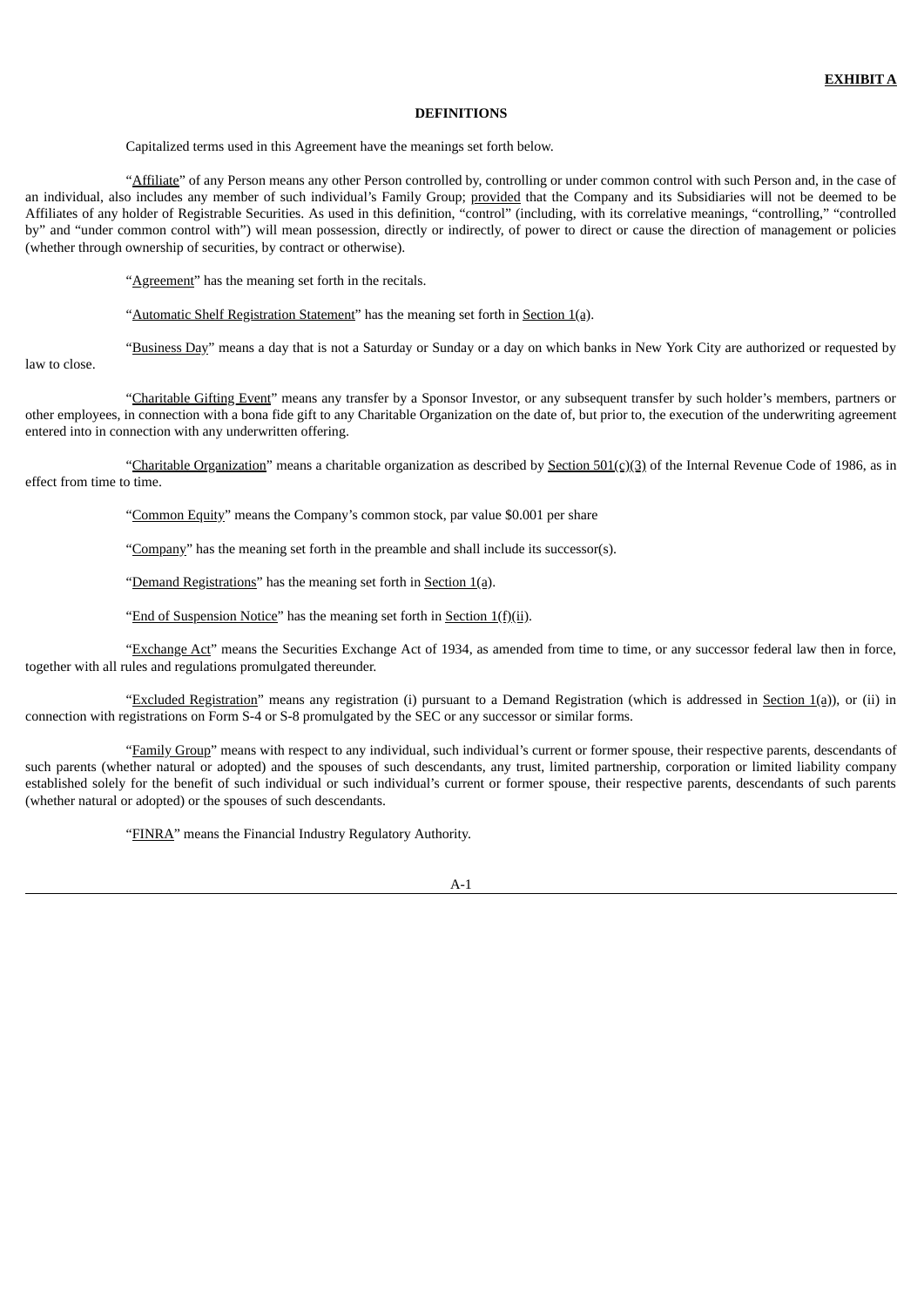"Free Writing Prospectus" means a free-writing prospectus, as defined in Rule 405.

"Holdback Period" has the meaning set forth in Section 3(a).

"Holder" means a holder of Registrable Securities who is a party to this Agreement (including by way of Joinder).

"Indemnified Parties" has the meaning set forth in Section 6(a).

"Joinder" has the meaning set forth in Section 9(a).

"Long-Form Registrations" has the meaning set forth in Section 1(a).

"Losses" has the meaning set forth in Section  $6(c)$ .

"Other Investor Registrable Securities" means (i) any Common Equity held (directly or indirectly) by any Other Investors or any of their Affiliates, and (ii) any equity securities of the Company or any Subsidiary issued or issuable with respect to the securities referred to in clause (i) above by way of dividend, distribution, split or combination of securities, or any recapitalization, merger, consolidation or other reorganization.

"Other Investors" has the meaning set forth in the recitals.

"Participating Sponsor Investors" means any Sponsor Investor(s) participating in the request for a Demand Registration, Shelf Offering, Piggyback Registration or Underwritten Block Trade.

"Person" means an individual, a partnership, a corporation, a limited liability company, an association, a joint stock company, a trust, a joint venture, an unincorporated organization and a governmental entity or any department, agency or political subdivision thereof.

"Piggyback Registrations" has the meaning set forth in Section 2(a).

"Public Offering" means any sale or distribution by the Company, one of its Subsidiaries and/or Holders to the public of Common Equity or other securities convertible into or exchangeable for Common Equity pursuant to an offering registered under the Securities Act.

"Qualified Independent Underwriter" has the meaning set forth by FINRA in Section  $5121(f)(12)$ , or any successor provision thereto.

"Registrable Securities" means Sponsor Investor Registrable Securities and Other Investor Registrable Securities. As to any particular Registrable Securities, such securities will cease to be Registrable Securities when they have been (a) sold or distributed pursuant to a Public Offering, (b) sold in compliance with Rule 144 following the consummation of the initial Public Offering, (c) distributed to the direct or indirect partners or members of a Sponsor Investor or (d) repurchased by the Company or a Subsidiary of the Company. For purposes of this Agreement, a Person will be deemed to be a holder of Registrable Securities, and the Registrable Securities will be deemed to be in existence, whenever such Person has the right to acquire, directly or indirectly, such Registrable Securities (upon conversion or exercise in connection with a transfer of securities or otherwise, but disregarding any restrictions or limitations upon the exercise of such right), whether or not such acquisition has actually been effected, and such Person will be entitled to exercise the rights of a holder of Registrable Securities hereunder (it being understood that a holder of Registrable Securities may only request that Registrable Securities in the form of Common Equity be registered pursuant to this Agreement). Notwithstanding the foregoing, following the consummation of an initial Public Offering, any Registrable Securities held by any Person (other than any Sponsor Investor or its Affiliates) that may be sold under Rule 144(b) (1)(i) without limitation under any of the other requirements of Rule 144 will be deemed not to be Registrable Securities.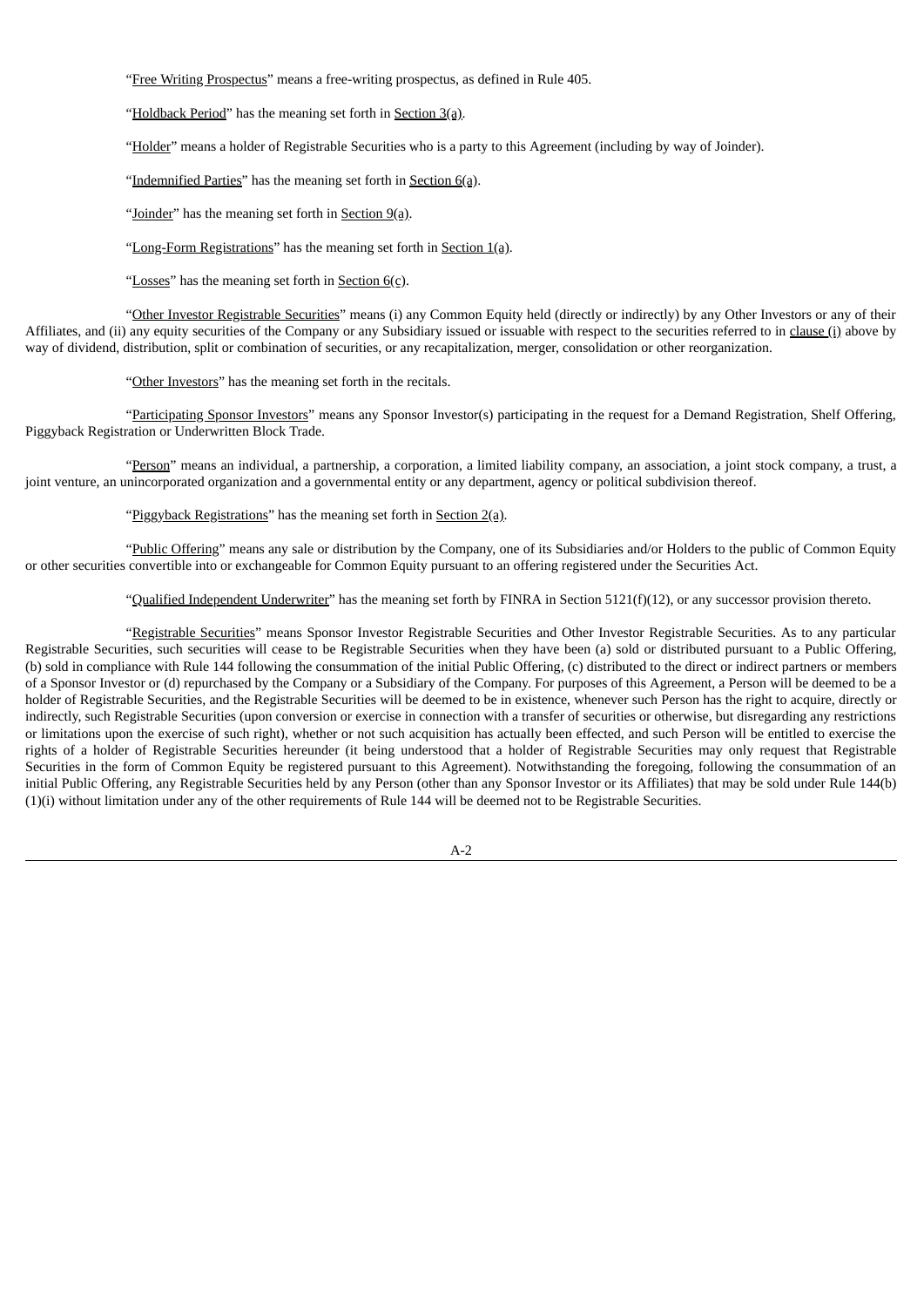### "Registration Expenses" has the meaning set forth in Section 5.

"Rule 144," "Rule 158," "Rule 405" and "Rule 415" mean, in each case, such rule promulgated under the Securities Act (or any successor provision) by the SEC, as the same will be amended from time to time, or any successor rule then in force.

"Sale of the Company" means any transaction or series of transactions pursuant to which any Person(s) or a group of related Persons (other than any Sponsor Investor and/or its Affiliates) in the aggregate acquires: (i) Common Equity of the Company entitled to vote (other than voting rights accruing only in the event of a default, breach, event of noncompliance or other contingency) to elect directors with a majority of the voting power of the Company's board of directors (whether by merger, consolidation, reorganization, combination, sale or transfer of the Company's Common Equity) or (ii) all or substantially all of the Company's and its Subsidiaries' assets determined on a consolidated basis; provided that a Public Offering will not constitute a Sale of the Company.

"Sale Transaction" has the meaning set forth in Section 3(a).

"SEC" means the United States Securities and Exchange Commission.

"Securities" has the meaning set forth in Section 3(a).

"Securities Act" means the Securities Act of 1933, as amended from time to time, or any successor federal law then in force, together with all rules and regulations promulgated thereunder.

"Shelf Offering" has the meaning set forth in Section 1(d)(i).

"Shelf Offering Notice" has the meaning set forth in Section 1(d)(i).

"Shelf Registrable Securities" has the meaning set forth in Section 1(d)(i).

"Shelf Registration" has the meaning set forth in Section  $1(a)$ .

"Shelf Registration Statement" has the meaning set forth in Section 1(d).

"Short-Form Registrations" has the meaning set forth in Section 1(a).

"Sponsor Investor Registrable Securities" means (i) any Common Equity held (directly or indirectly) by any Sponsor Investor or any of its Affiliates, and (ii) any equity securities of the Company or any Subsidiary issued or issuable with respect to the securities referred to in clause (i) above by way of dividend, distribution, split or combination of securities, or any recapitalization, merger, consolidation or other reorganization.

"Sponsor Investors" has the meaning set forth in the recitals; provided that any decision to be made under this Agreement by the Sponsor Investors shall be made by the holders of a majority of all Sponsor Investor Registrable Securities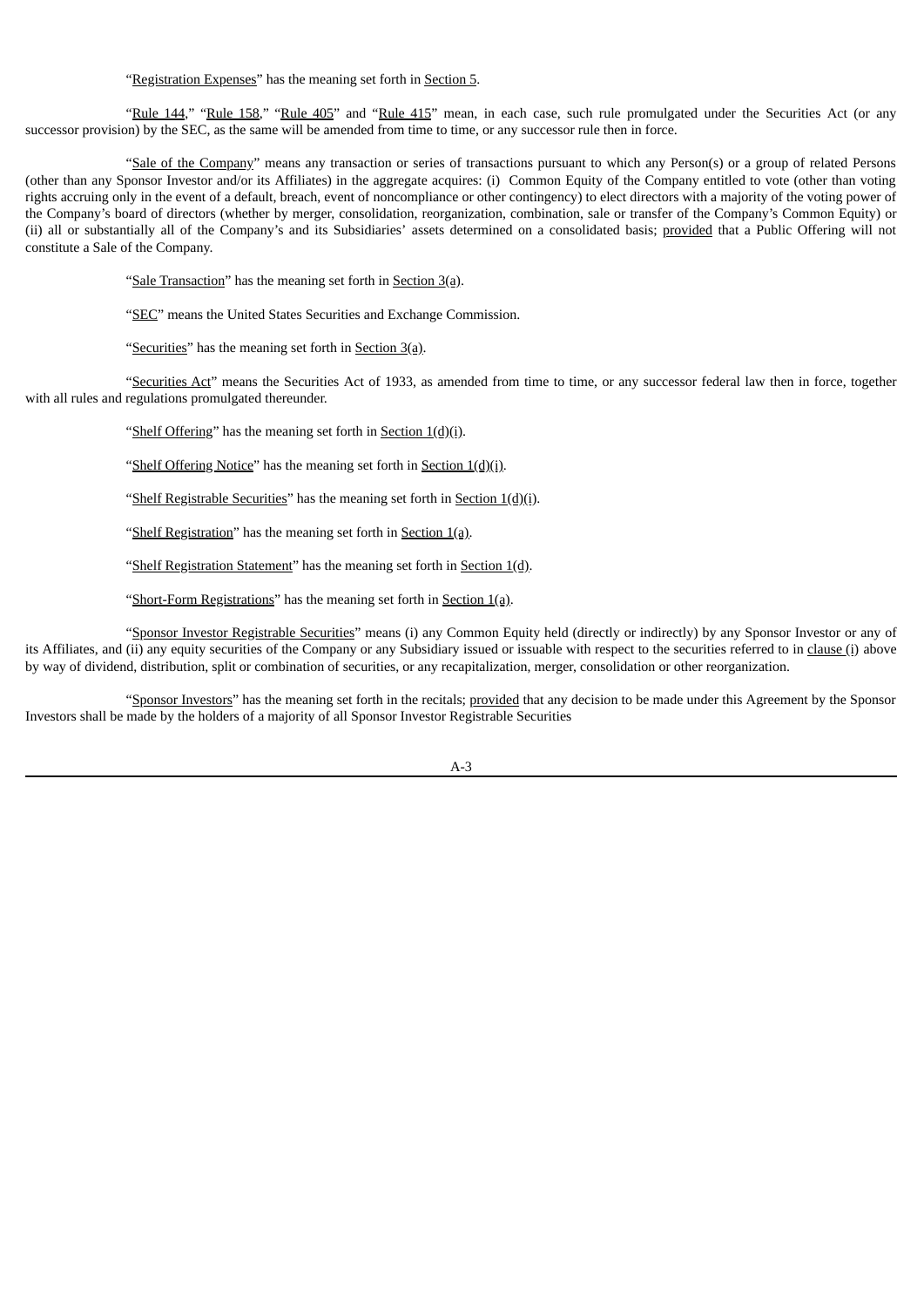"Subsidiary" means, with respect to the Company, any corporation, limited liability company, partnership, association or other business entity of which (i) if a corporation, a majority of the total voting power of shares of stock entitled (without regard to the occurrence of any contingency) to vote in the election of directors, managers or trustees thereof is at the time owned or controlled, directly or indirectly, by the Company or one or more of the other Subsidiaries of the Company or a combination thereof, or (ii) if a limited liability company, partnership, association or other business entity, a majority of the limited liability company, partnership or other similar ownership interest thereof is at the time owned or controlled, directly or indirectly, by the Company or one or more Subsidiaries of the Company or a combination thereof. For purposes hereof, a Person or Persons will be deemed to have a majority ownership interest in a limited liability company, partnership, association or other business entity if such Person or Persons will be allocated a majority of limited liability company, partnership, association or other business entity gains or losses or will be or control the managing director or general partner of such limited liability company, partnership, association or other business entity.

"Suspension Event" has the meaning set forth in Section  $1(f)(ii)$ .

"Suspension Notice" has the meaning set forth in Section  $1(f)(ii)$ .

"Suspension Period" has the meaning set forth in Section  $1(f)(i)$ .

"Violation" has the meaning set forth in Section  $6(a)$ .

"WKSI" means a "well-known seasoned issuer" as defined under Rule 405.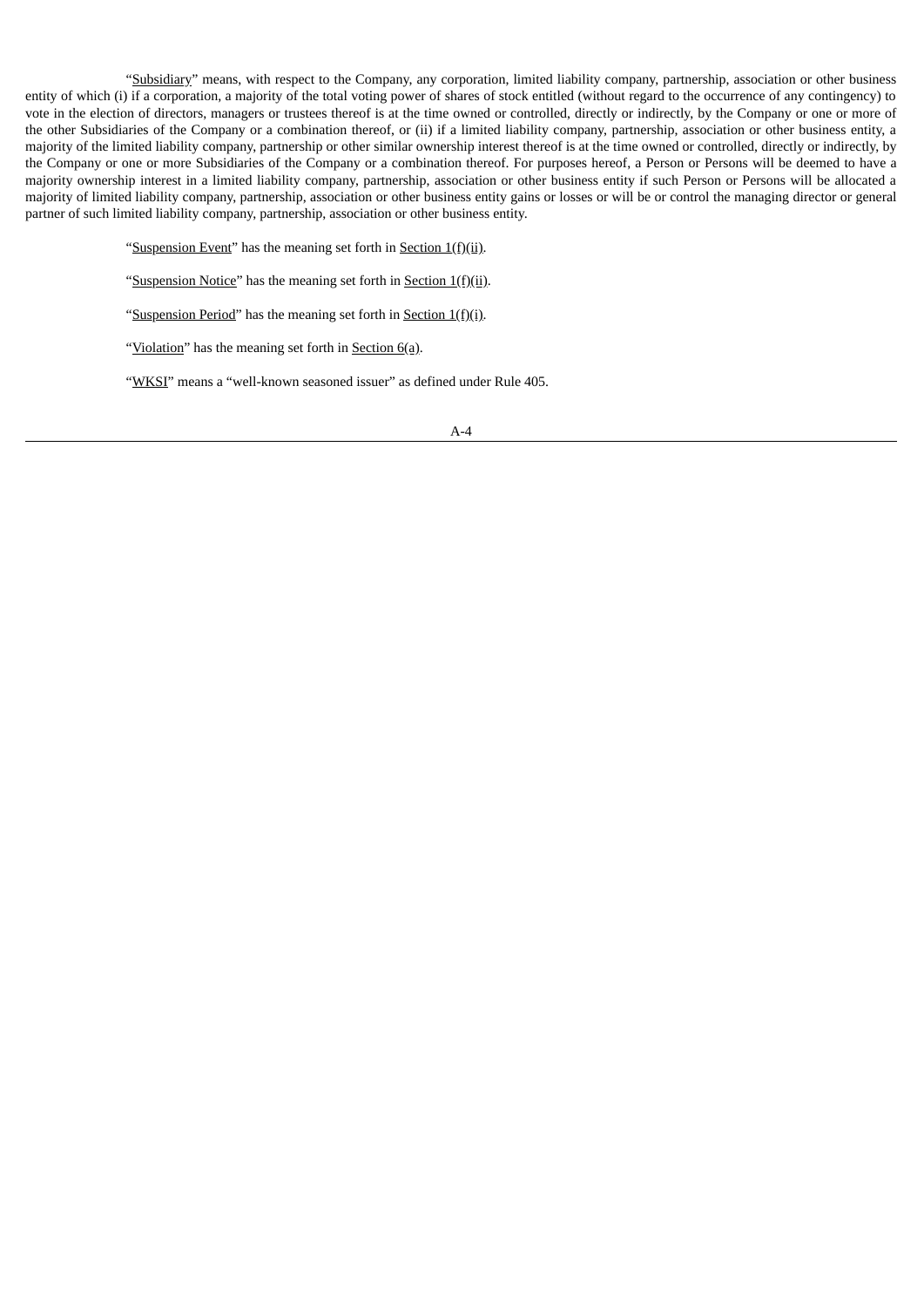## **EXHIBIT B**

The undersigned is executing and delivering this Joinder pursuant to the Registration Rights Agreement dated as of March 8, 2021 (as amended, modified and waived from time to time, the "Registration Agreement"), among InnovAge Holding Corp., a Delaware corporation (the "Company"), and the other persons named as parties therein (including pursuant to other Joinders). Capitalized terms used herein have the meaning set forth in the Registration Agreement.

By executing and delivering this Joinder to the Company, the undersigned hereby agrees to become a party to, to be bound by, and to comply with the provisions of, the Registration Agreement as a Holder in the same manner as if the undersigned were an original signatory to the Registration Agreement, and the undersigned will be deemed for all purposes to be a Holder, a[n] [Sponsor Investor // Other Investor thereunder] and the undersigned's \_\_\_\_\_ shares of Common Equity will be deemed for all purposes to be [Sponsor Investor // Other Investor] Registrable Securities under the Registration Agreement.

Accordingly, the undersigned has executed and delivered this Joinder as of the \_\_\_ day of \_\_\_\_\_\_\_\_\_\_, 20\_\_\_.

**Signature** 

Print Name

Address:

<u> 1989 - Johann Barn, mars ann an t-</u>

Agreed and Accepted as of

 $\frac{1}{20}$ , 20\_\_\_\_:

# **INNOVAGE HOLDING CORP.**

By: Its:

B-1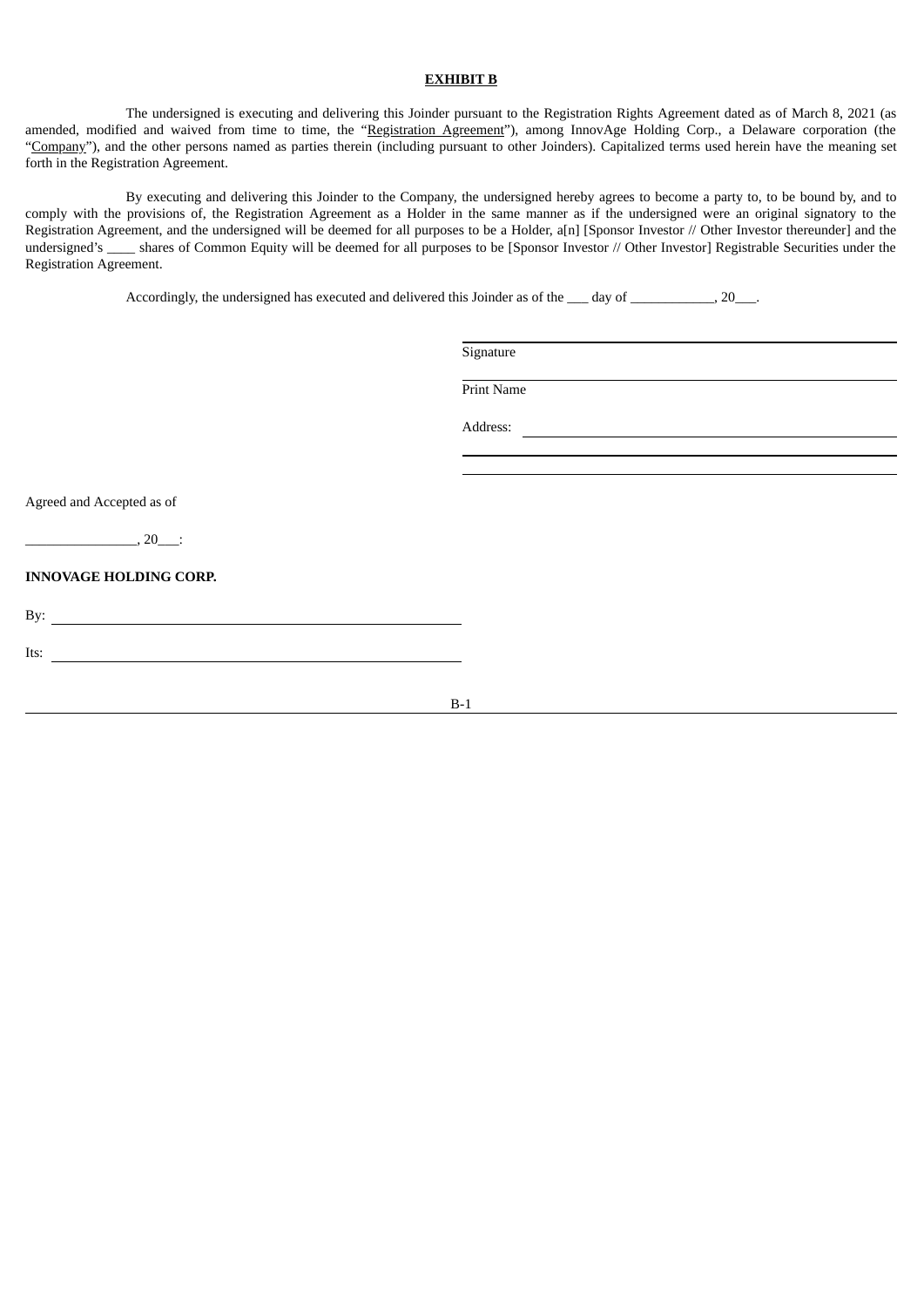### **DIRECTOR NOMINATION AGREEMENT**

THIS DIRECTOR NOMINATION AGREEMENT (this "Agreement") is made and entered into as of March 8, 2021, by and among InnovAge Holding Corp., a Delaware corporation (the "Company"), Ignite Aggregator LP, a Delaware limited partnership (together with its affiliated investment entities, "Apax Partners"), Welsh, Carson, Anderson & Stowe XII, L.P., Welsh, Carson, Anderson & Stowe XII Delaware, L.P., Welsh, Carson, Anderson & Stowe XII Delaware II, L.P., Welsh, Carson, Anderson & Stowe XII Cayman, L.P., WCAS XII Co-Investors LLC, WCAS Management Corporation and WCAS Co-Invest Holdco, L.P. (together with Welsh, Carson, Anderson & Stowe XII, L.P., Welsh, Carson, Anderson & Stowe XII Delaware, L.P., Welsh, Carson, Anderson & Stowe XII Delaware II, L.P., Welsh, Carson, Anderson & Stowe XII Cayman, L.P., WCAS XII Co-Investors LLC, WCAS Management Corporation, "WCAS" and, together with Apax Partners, the "Sponsors"). This Agreement shall become effective (the "Effective Date") upon the closing of the Company's initial public offering (the "IPO") of shares of its common stock, par value \$0.001 per share (the "Common Stock").

WHEREAS, as of the date hereof, the Sponsors collectively own a majority of the outstanding equity interests of TCO Group Holdings, L.P.;

WHEREAS, the Sponsors are contemplating causing the Company to effect the IPO;

WHEREAS, in consideration of the Sponsors agreeing to undertake the IPO, the Company has agreed to permit the Sponsors to designate persons for nomination for election to the board of directors of the Company (the "Board") following the Effective Date on the terms and conditions set forth herein;

NOW, THEREFORE, in consideration of the mutual covenants contained herein and other good and valuable consideration, the receipt and sufficiency of which are hereby acknowledged, each of the parties to this Agreement agrees as follows:

- 1. Board Nomination Rights.
	- (a) From the Effective Date, the Sponsors have the right to designate (i) all of the nominees for election to the Board for so long as the Sponsors collectively beneficially own at least 40% of the total number of shares of the Company's Common Stock collectively beneficially owned by the Sponsors upon completion of the IPO (including the underwriters' exercise of any option to purchase additional shares contemplated on the cover page of the prospectus relating to the IPO), as adjusted for any reorganization, recapitalization, stock dividend, stock split, reverse stock split or similar changes in the Company's capitalization (the "Original Amount"); (ii) 40% of the nominees for election to the Board for so long as the Sponsors collectively beneficially own less than 40% but at least 30% of the Original Amount; (iii) 30% of the nominees for election to the Board for so long as the Sponsors collectively beneficially own less than 30% but at least 20% of the Original Amount; (iv) 20% of the nominees for election to the Board for so long as the Sponsors collectively beneficially own less than 20% but at least 10% of the Original Amount; and (v) one (1) of the nominees for election to the Board for so long as the Sponsors collectively beneficially own at least 5% of the Original Amount (such persons, the "Nominees"). If TCO Group Holdings, L.P. is dissolved after IPO, then each of Apax Partners and WCAS will be permitted to nominate (A) up to three (3) Directors (as defined below) so long as it owns at least 25% of the Original Amount, (B) up to two (2) Directors so long as it owns at least 15% of the Original Amount and (C) one (1) Director so long as it owns at least 5% of the Original Amount. The Sponsors may assign such nomination rights to their Affiliates (as defined below).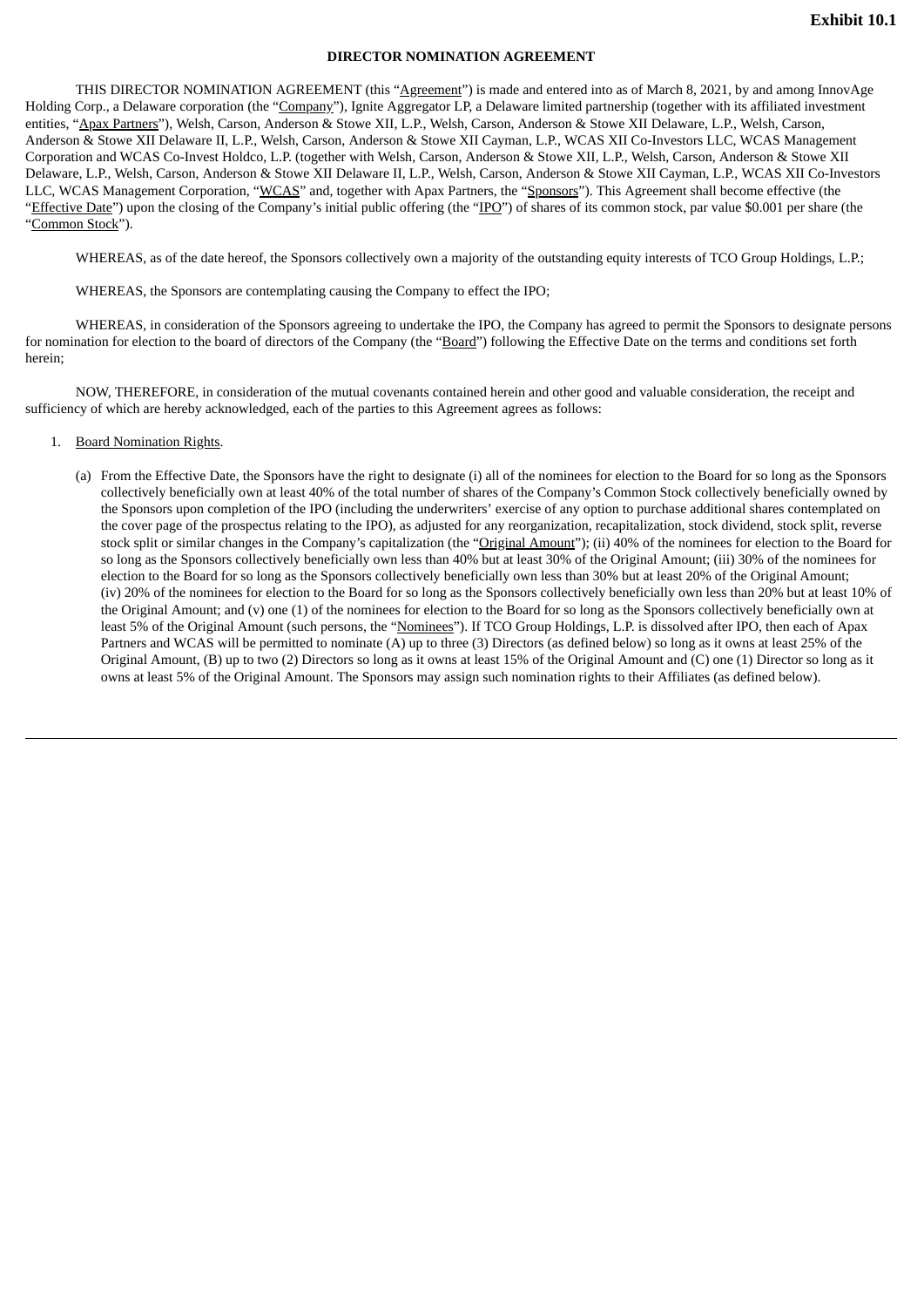- (b) In the event that any Sponsor has nominated less than the total number of designees that such Sponsor shall be entitled to nominate pursuant to Section 1(a), such Sponsor shall have the right, at any time, to nominate such additional designees to which it is entitled, in which case, the Company and the Directors shall take all necessary corporation action, to the fullest extent permitted by applicable law (including with respect to fiduciary duties under Delaware law), to (x) enable such Sponsor to nominate and effect the election or appointment of such additional individuals, whether by increasing the size of the Board, or otherwise and (y) to designate such additional individuals nominated by such Sponsor to fill such newly created vacancies or to fill any other existing vacancies.
- (c) The Company shall pay all reasonable out-of-pocket expenses incurred by any Nominee in connection with the performance of his or her duties as a Director and in connection with his or her attendance at any meeting of the Board.
- (d) "Beneficially Own" shall mean that a specified person has or shares the right, directly or indirectly, through any contract, arrangement, understanding, relationship or otherwise, to vote shares of capital stock of the Company. "Affiliate" of any person shall mean any other person controlled by, controlling or under common control with such person; where "control" (including, with its correlative meanings, "controlling," "controlled by" and "under common control with") means possession, directly or indirectly, of power to direct or cause the direction of management or policies (whether through ownership of securities, by contract or otherwise).
- (e) "Director" means any member of the Board.
- (f) No reduction in the number of shares of Common Stock that each Sponsor Beneficially Owns shall shorten the term of any incumbent Director. At the Effective Date, the Board shall be comprised of ten (10) members and the initial members shall be Maureen Hewitt, John Ellis Bush, Andrew Cavanna, Caroline Dechert, Edward Kennedy, Jr., Pavithra Mahesh, Thomas Scully, Marilyn Tavenner, Sean Traynor and Richard Zoretic. Andrew Cavanna and Pavithra Mahesh shall constitute the "Apax Nominees" and Caroline Dechert, Thomas Scully and Sean Traynor shall constitute the "WCAS Nominees." The Sponsors may change the respective individuals designated as such Apax Nominees and WCAS Nominees by providing notice to the Company.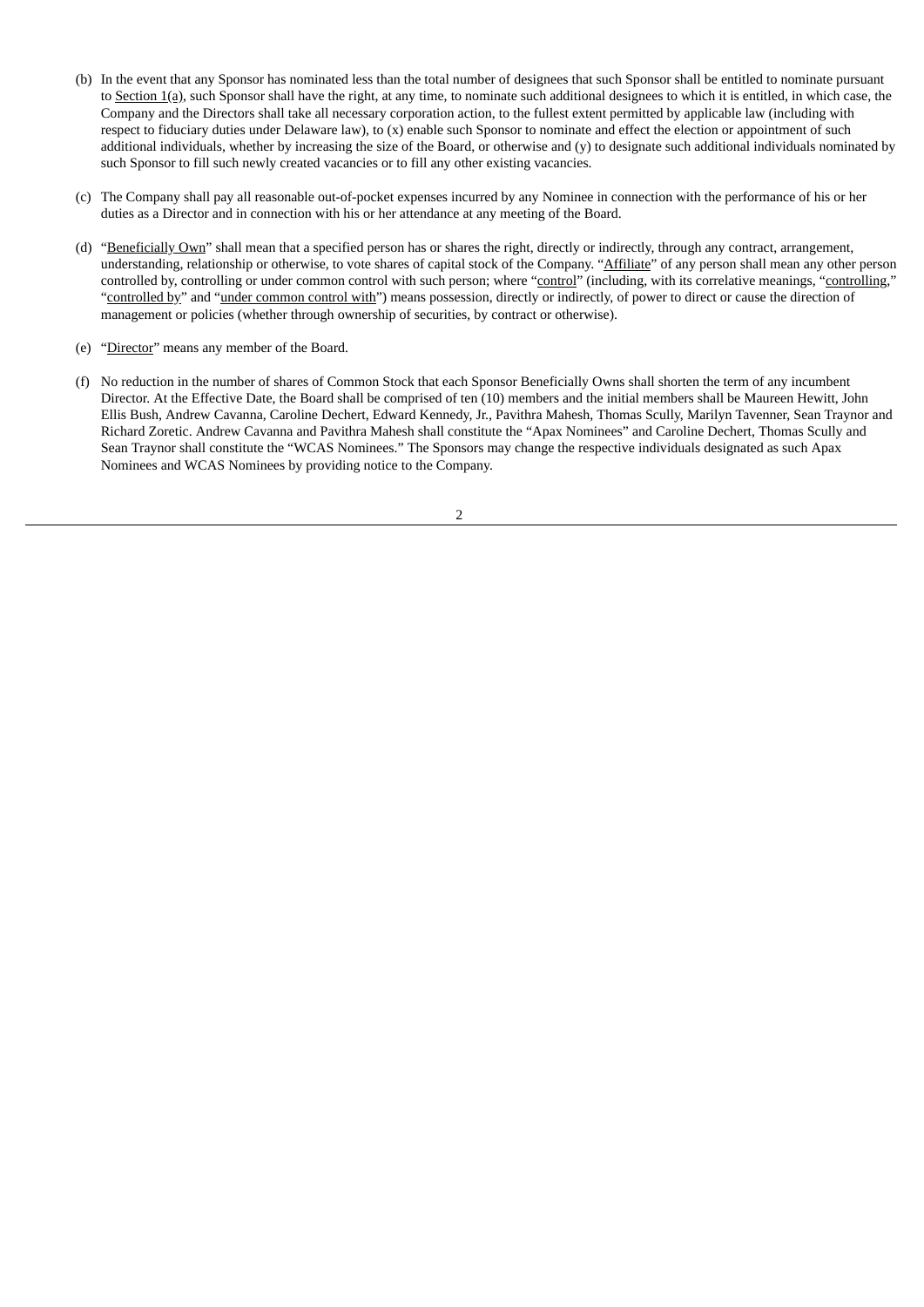- (g) In the event that any Nominee shall cease to serve for any reason, the Sponsor that nominated such Nominee shall be entitled to designate such person's successor in accordance with this Agreement (regardless of each Sponsor's Beneficial Ownership of Common Stock at the time of such vacancy) and the Board shall promptly fill the vacancy with such successor nominee; it being understood that any such designee shall serve the remainder of the term of the Director whom such designee replaces.
- (h) If a Nominee is not appointed or elected to the Board because of such person's death, disability, disqualification, withdrawal as a Nominee or for other reason is unavailable or unable to serve on the Board, the applicable Sponsor shall be entitled to designate promptly another Nominee and the director position for which the original Nominee was nominated shall not be filled pending such designation.
- (i) So long as a Sponsor has the right to nominate at least one Nominee under this Section 1 or any such Nominee is serving on the Board, the Company shall maintain in effect at all times directors and officers indemnity insurance coverage reasonably satisfactory to the Sponsors, and the Company's Amended and Restated Certificate of Incorporation and Bylaws (each as may be further amended, supplemented or waived in accordance with its terms) shall at all times provide for indemnification, exculpation and advancement of expenses to the fullest extent permitted under applicable law.
- (j) At any time that a Sponsor shall have any nomination rights under this Section 1, the Company shall not increase or decrease the number of Directors serving on the Board without the prior written consent of the Sponsors having such rights.
- (k) At such time as the Company ceases to be a "controlled company" and is required by applicable law or Nasdaq (the "Exchange") listing standards to have a majority of the Board comprised of "independent directors" (subject in each case to any applicable phase-in periods), the Nominees shall include a number of persons that qualify as "independent directors" under applicable law and the Exchange listing standards such that, together with any other "independent directors" then serving on the Board that are not Nominees, the Board is comprised of a majority of "independent directors"; provided that at any time that a Sponsor shall have any nomination rights under this Section 1, (i) each such Sponsor shall be entitled to nominate at least one (1) Nominee who does not qualify as an "independent director" and (ii) the number of "independent directors" required to be nominated by any Sponsor pursuant to this provision shall not be greater than the number of Nominees required to be "independent directors" pursuant to this provision to be nominated by any other Sponsor with the right to nominate the same number of, or more, Nominees as such Sponsor; provided, however, in the event that the number of required "independent directors" is odd, the Sponsors agree to work in good faith to collectively nominate one such "independent director;" provided, further, however, that to the extent a mutually agreeable "independent director" cannot be agreed upon, that the Board shall have the right to expand its size by one and to nominate and appoint such required "independent director" to fill the resulting vacancy, provided that such nominee is acceptable to each Sponsor.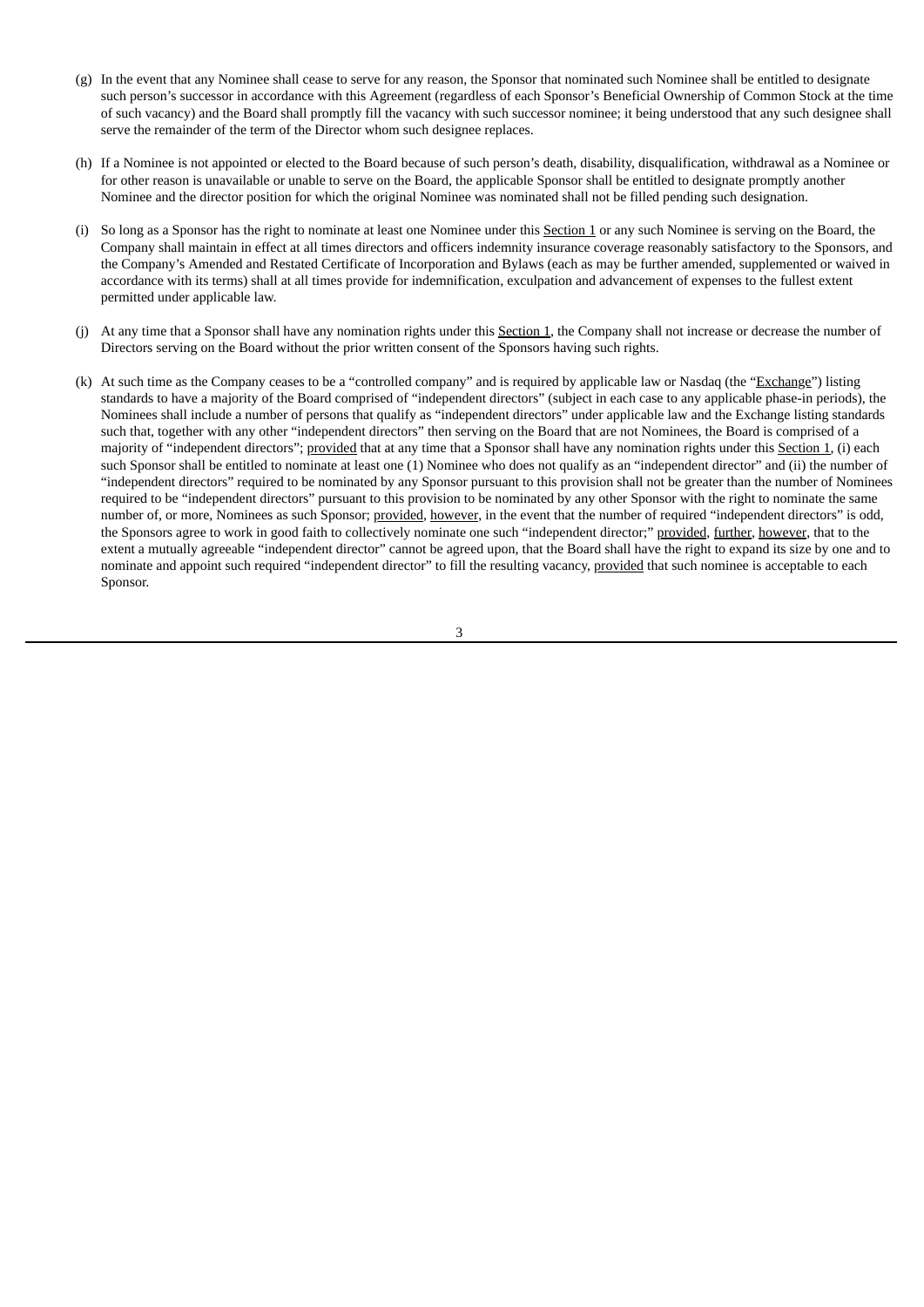- (l) At any time that a Sponsor shall have any nomination rights under this Section 1, the Company shall not take any action, including making or recommending any amendment to Company's Amended and Restated Certificate of Incorporation or Bylaws (each as may be further amended, supplemented or waived in accordance with its terms) that could reasonably be expected to adversely affect a Sponsor's rights under this Agreement, in each case without the prior written consent of the adversely affected Sponsor.
- (m) Each Sponsor hereby agrees to be present in person or by proxy and vote or cause to be voted all Common Stock Beneficially Owned by such Sponsor at each annual or special meeting of the Company at which Directors of the Company are to be elected, in favor of, or to take all actions by written consent in lieu of any such meeting as are necessary, or other necessary action, to cause the election of the Nominees described in Section 1(a) in accordance with, and otherwise to achieve the composition of the Board and effect the intent of, the provisions of this Section 1.
- (n) The Company recognizes that Nominees (i) will from time to time receive non-public information concerning the Company, and (ii) may share such information with other individuals associated with the Sponsor that designated such Nominee. The Company hereby irrevocably consents to such sharing. Each Sponsor agrees that it will keep confidential and not disclose or divulge to any third party any confidential information regarding the Company it receives from the Company or a Nominee, unless such information (x) is known or becomes known to the public in general, (y) is or has been independently developed or conceived by such Sponsor without use of the Company's confidential information or (z) is or has been made known or disclosed to such Sponsor by a third party without a breach of any obligation of confidentiality such third party may have; provided, however, that a Sponsor may disclose confidential information (I) to its Affiliates (other than portfolio companies), (II) to each of its and its Affiliate's (other than portfolio companies) attorneys, accountants, consultants, advisors and other professionals to the extent necessary to obtain their services in connection with evaluating the information, or (III) as may be required by law or legal, judicial or regulatory process or requested by any regulatory or self-regulatory authority or examiner, provided that such Sponsor takes reasonable steps to minimize the extent of any required disclosure described in this clause (III).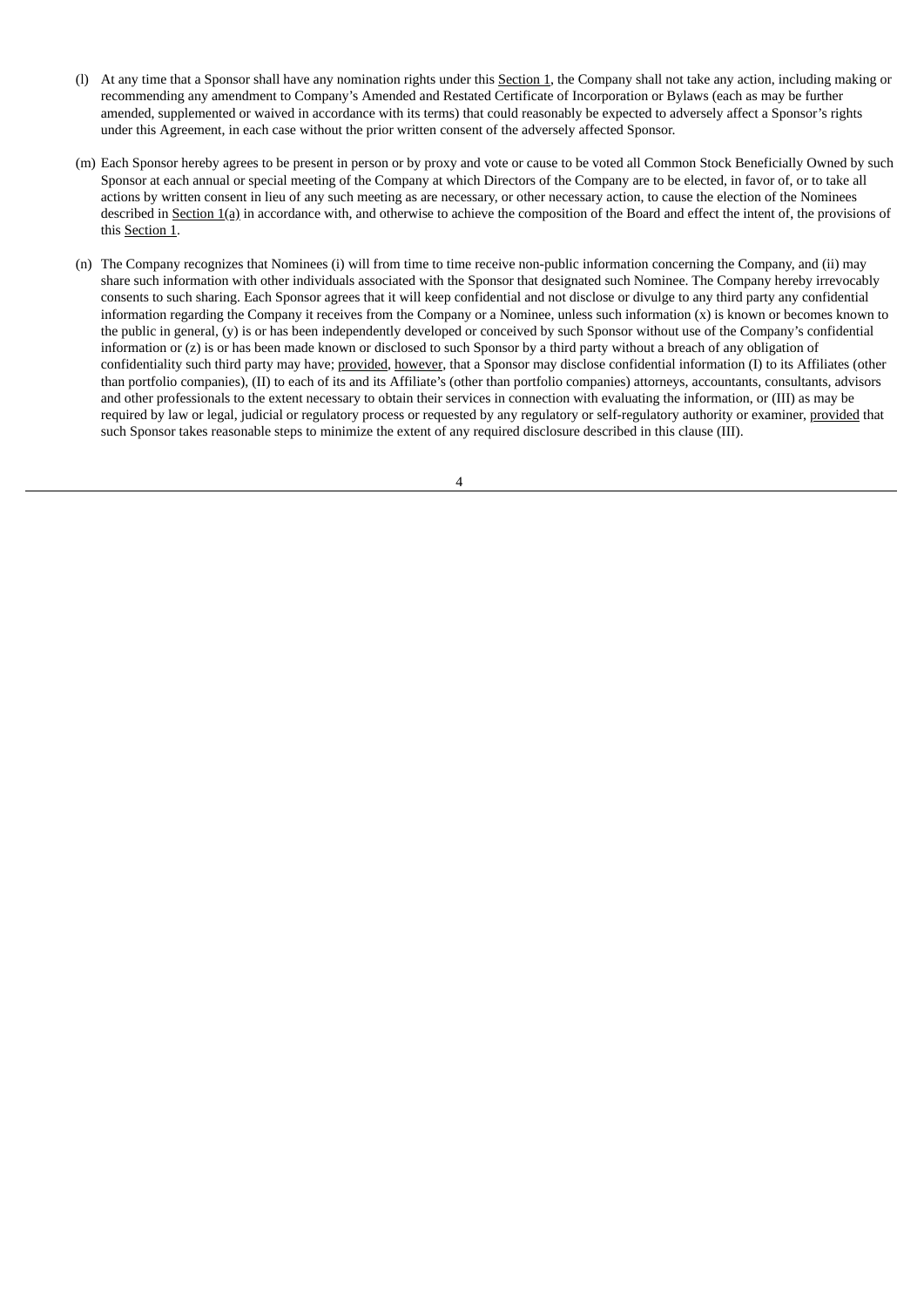2. Company Obligations. The Company agrees that prior to the date that each Sponsor and its Affiliates cease to Beneficially Own shares of Common Stock representing at least 5% of the Original Amount, (i) each Nominee is included in the Board's slate of nominees to the stockholders (the "Board's Slate") for each election of Directors; and (ii) each Nominee is included in the proxy statement prepared by management of the Company in connection with soliciting proxies for every meeting of the stockholders of the Company called with respect to the election of members of the Board (each, a "Director Election Proxy Statement"), and at every adjournment or postponement thereof, and on every action or approval by written consent of the stockholders of the Company or the Board with respect to the election of members of the Board. Each Sponsor will promptly report to the Company after such Sponsor ceases to Beneficially Own shares of Common Stock representing at least 5% of the total voting power of the Original Amount, such that Company is informed of when this obligation terminates. The calculation of the number of Nominees that each Sponsor is entitled to nominate to the Board's Slate for any election of Directors shall be based on the percentage of the Original Amount Beneficially Owned by each Sponsor immediately prior to the mailing to shareholders of the Director Election Proxy Statement relating to such election (or, if earlier, the filing of the definitive Director Election Proxy Statement with the U.S. Securities and Exchange Commission). Unless a Sponsor notifies the Company otherwise prior to the mailing to shareholders of the Director Election Proxy Statement relating to an election of Directors, the Nominees for such election shall be presumed to be the same Nominees currently serving on the Board, and no further action shall be required of any Sponsor for the Board to include such Nominees on the Board's Slate; provided that, in the event a Sponsor is no longer entitled to nominate the full number of Nominees then serving on the Board, such Sponsor shall provide advance written notice to the Company, of which currently servicing Nominee(s) shall be excluded from the Board's Slate, and of any other changes to the list of Nominees. If a Sponsor fails to provide such notice prior to the mailing to shareholders of the Director Election Proxy Statement relating to such election (or, if earlier, the filing of the definitive Director Election Proxy Statement with the U.S. Securities and Exchange Commission), a majority of the independent directors then serving on the Board shall determine which of the Nominees of such Sponsor then serving on the Board will be included in the Board's Slate. Furthermore, the Company agrees for so long as the Company qualifies as a "controlled company" under the rules of the Exchange the Company will elect to be a "controlled company" for purposes of the Exchange and will disclose in its annual meeting proxy statement that it is a "controlled company" and the basis for that determination. The Company and the Sponsors acknowledge and agree that, as of the Effective Date, the Company is a "controlled company." The Company agrees to provide written notice of the preparation of a Director Election Proxy Statement to the Sponsors at least 20 business days, but no more than 40 business days, prior to the earlier of the mailing and the filing date of any Director Election Proxy Statement.

### 3. Governance.

- (a) Protective Provisions. Notwithstanding any other provision of this Agreement and to the fullest extent permitted by applicable law, in addition to the approval of the Directors, the following actions described in this Section 3(a) (collectively, the "Consent Matters") shall require the prior written consent of Apax Partners and/or WCAS as set out below:
	- i. none of the following actions shall be taken by the Company, including any proposal by the Board to be put to the vote of the stockholders of the Company with respect thereto, without (A) the prior written consent of Apax Partners for so long as Apax Partners owns at least 5% of the Original Amount and (B) the prior written consent of WCAS for so long as WCAS owns at least 5% of the Original Amount (except as set forth in the proviso in Section  $3(a)(I)$ ):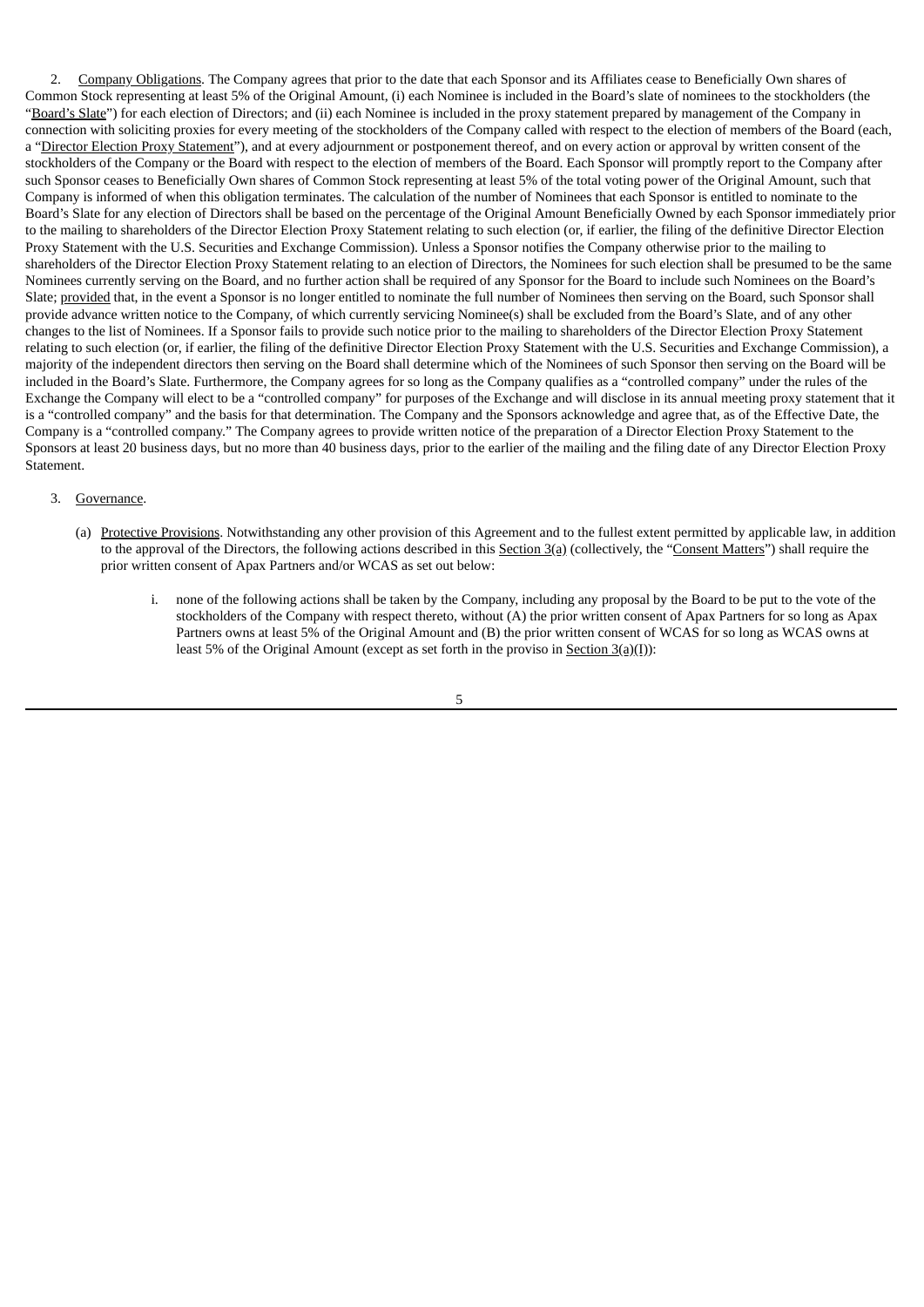- I. amending, altering or changing, or waiving any rights under, this Agreement, the organizational documents, including the Amended and Restated Certificate of Incorporation or the Bylaws of the Company, (which shall also be subject to Section 5) and/or the organizational documents of any subsidiary of the Company; provided that, notwithstanding the foregoing, for so long as Apax Partners or WCAS, as applicable, own any outstanding Common Stock, any amendment, alteration, or change to, or waiver under, other organizational documents, including the Amended and Restated Certificate of Incorporation or the Bylaws of the Company, and/or the organizational documents of any subsidiary of the Company that would adversely affect in any respect any rights specific to Apax Partners or WCAS shall (subject to applicable law) require the written consent of Apax Partners or WCAS, as applicable;
- II. authorizing or issuing any equity securities of the Company having rights, preferences or privileges that are superior or senior to the outstanding Common Stock (or any securities convertible or exchangeable therefor pursuant to their terms);
- III. any transaction with any stockholder or Affiliate of a stockholder or any Director or officer of the Company or any of its subsidiaries (other than employment agreements with officers not otherwise affiliated with a stockholder);
- IV. winding up the Company; and
- V. entering into any agreement with respect to the matters described in the foregoing clauses (I) through (IV) or taking any such action indirectly.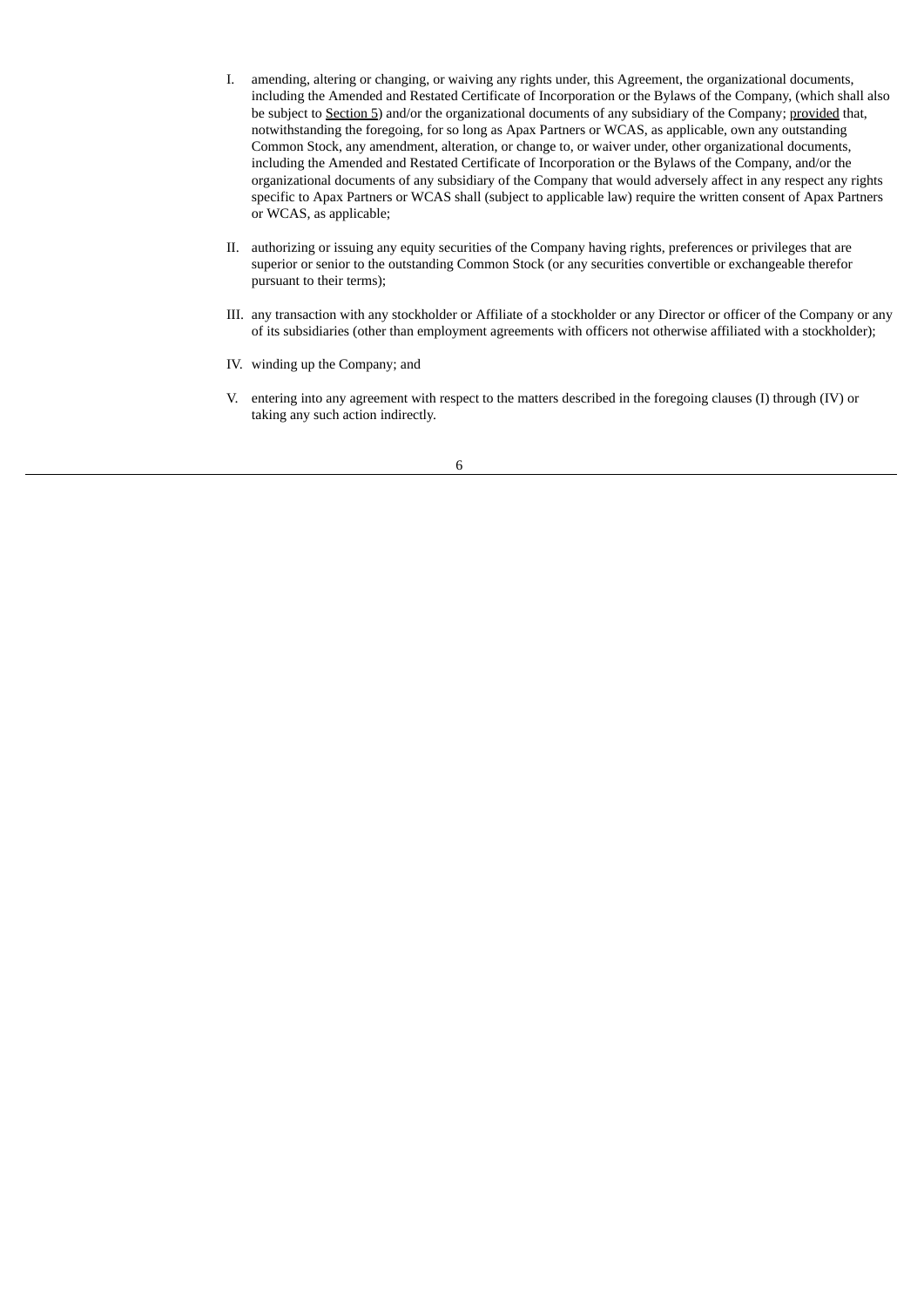- ii. none of the following actions shall be taken by the Company, including any proposal by the Board to be put to the vote of the stockholders of the Company with respect thereto, without (A) the prior written consent of Apax Partners for so long as Apax Partners owns at least 20% of the Original Amount and (B) the prior written consent of WCAS for so long as WCAS owns at least 20% of the Original Amount:
	- I. the declaration or payment of any dividend or other distribution to the stockholders by the Company or redemption, repurchase or exchange (as applicable) of any equity securities of the Company;
	- II. issuing or granting any equity securities of the Company or its subsidiaries, other than grants under the Company's 2021 Omnibus Incentive Plan;
	- III. engaging in any mergers, acquisitions, business combinations or similar transactions or entering into any arrangements or agreements relating to joint ventures or strategic partnerships with a value of such transaction or arrangement exceeding \$10.0 million; and
	- IV. entry by the Company into any agreement with respect to the matters described in the foregoing clauses (I) through (III) or taking any such action indirectly.

4. Committees. From and after the Effective Date hereof until such time as each Sponsor and its Affiliates cease to Beneficially Own Common Stock representing at least 5% of the Original Amount, each Sponsor shall have the right to designate one member of each committee of the Board, provided that any such designee shall be a Director and shall be eligible to serve on the applicable committee under applicable law or listing standards of the Exchange, including any applicable independence requirements (subject in each case to any applicable exceptions, including those for newly public companies and for "controlled companies," and any applicable phase-in periods). Any additional members shall be determined by the Board. Nominees designated to serve on a Board committee shall have the right to remain on such committee until the next election of Directors, regardless of the number of shares of Common Stock the Sponsor Beneficially Owns following such designation. Unless a Sponsor notifies the Company otherwise prior to the time the Board takes action to change the composition of a Board committee, and to the extent the applicable Sponsor Beneficially Owns the requisite percentage of the Original Amount for such Sponsor to nominate a Board committee member at the time the Board takes action to change the composition of any such Board committee, any Nominee currently designated by the applicable Sponsor to serve on a committee shall be presumed to be re-designated for such committee.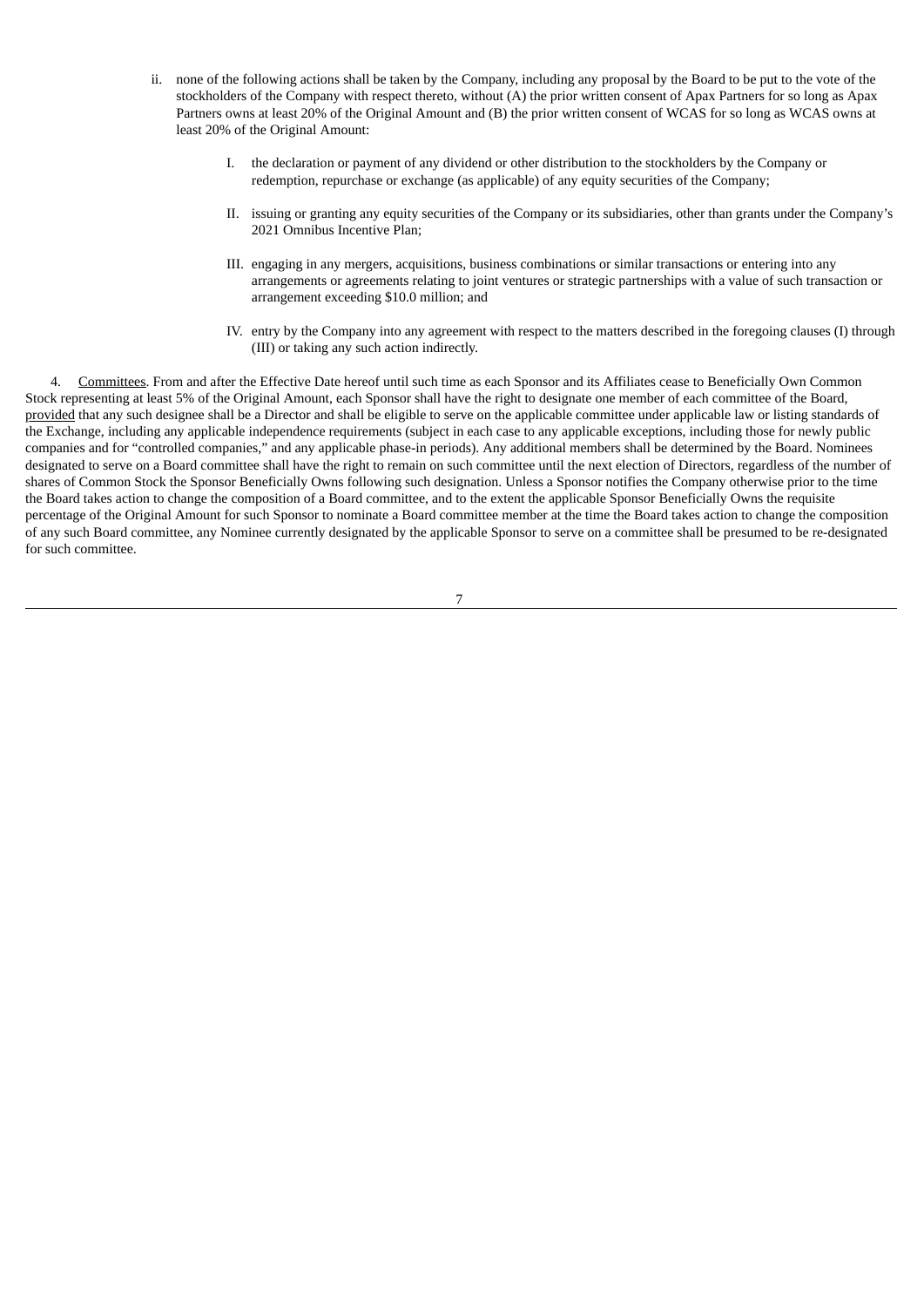5. Amendment and Waiver. Any provision of this Agreement may be amended or waived if, but only if, such amendment or waiver is in writing and is signed, in the case of an amendment, by the Company and each Sponsor owning at least 5% of the Original Amount, or in the case of a waiver, by the party against whom the waiver is to be effective. No failure or delay by any party in exercising any right, power or privilege hereunder shall operate as a waiver thereof nor shall any single or partial exercise thereof preclude any other or further exercise thereof or the exercise of any other right, power or privilege. The rights and remedies herein provided shall be cumulative and not exclusive of any rights or remedies provided by law. The Sponsors shall not be obligated to nominate all (or any) of the Nominees they are entitled to nominate pursuant to this Agreement for any election of Directors but the failure to do so shall not constitute a waiver of their rights hereunder with respect to future elections; provided, however, that in the event a Sponsor fails to nominate all (or any) of the Nominees it is entitled to nominate pursuant to this Agreement prior to the mailing to shareholders of the Director Election Proxy Statement relating to such election (or, if earlier, the filing of the definitive Director Election Proxy Statement with the U.S. Securities and Exchange Commission), the Compensation, Nominating and Governance Committee of the Board shall be entitled to nominate individuals in lieu of such Nominees for inclusion in the Board's Slate and the applicable Director Election Proxy Statement with respect to the election for which such failure occurred and such Sponsor shall be deemed to have waived its rights hereunder with respect to such election; provided, further, however, that any such waiver shall only be effective if the Company has provided written notice to such Sponsor of such Director Election Proxy Statement no less than 20 business days, and no more than 40 business days, prior to the earlier of the mailing or filing date of such Director Election Proxy Statement. The rights and remedies herein provided shall be cumulative and not exclusive of any rights or remedies provided by law.

Benefit of Parties. This Agreement shall be binding upon and shall inure to the benefit of the parties hereto and their respective permitted successors and assigns. Notwithstanding the foregoing, the Company may not assign any of its rights or obligations hereunder without the prior written consent of each Sponsor that Beneficially Own shares of Common Stock representing at least 5% of the Original Amount. Except as otherwise expressly provided in Section 7, nothing herein contained shall confer or is intended to confer on any third party or entity that is not a party to this Agreement any rights under this Agreement.

7. Assignment. Upon written notice to the Company, each Sponsor may assign to any Affiliate (other than a portfolio company) all of its rights hereunder and, following such assignment, such assignee shall be deemed to be a "Sponsor" for all purposes hereunder.

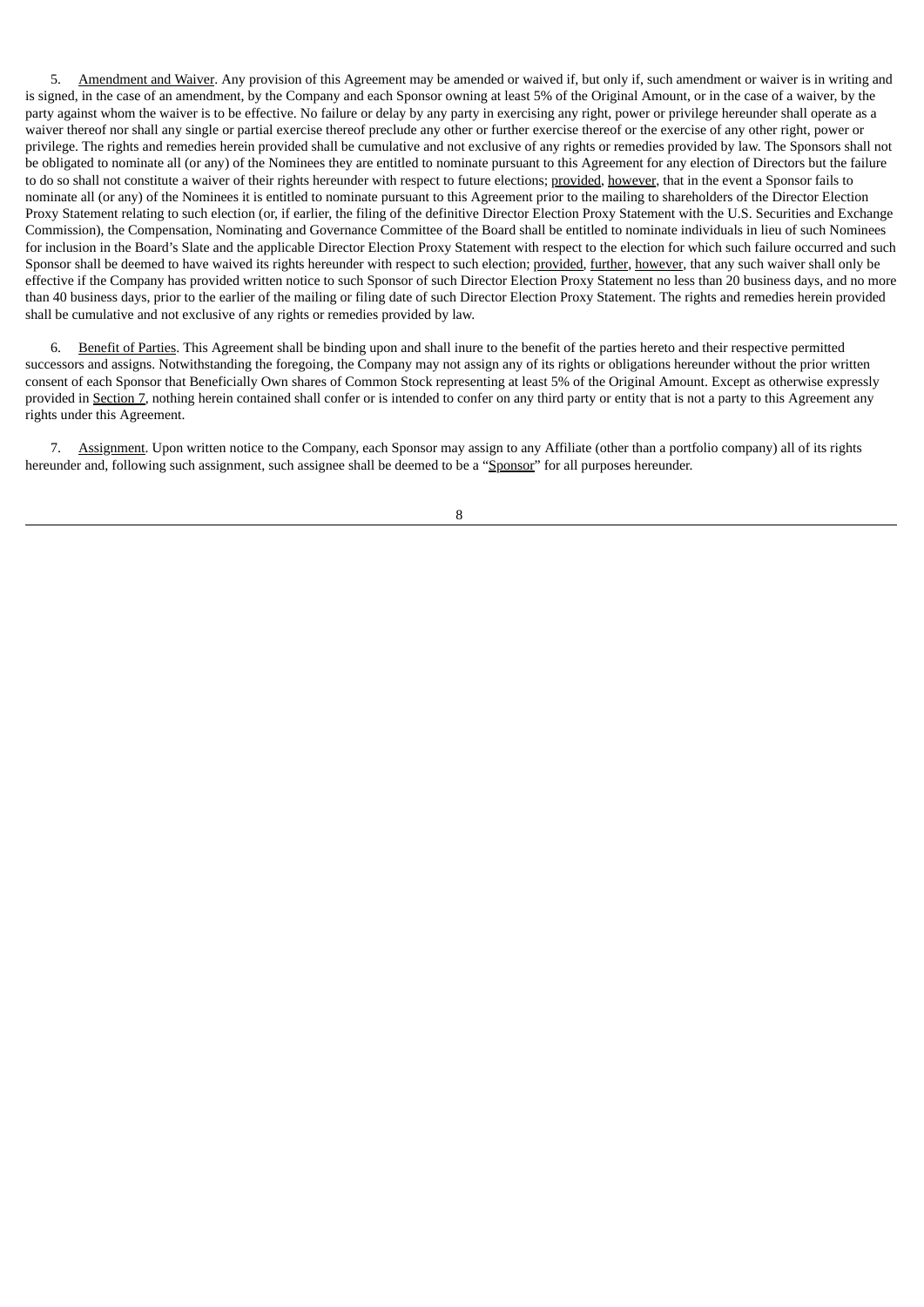# 8. Indemnification.

(a) The Company shall defend, indemnify and hold harmless the Sponsors, their respective Affiliates, partners, employees, agents, directors, managers, officers and controlling Persons (collectively, the "Indemnified Parties") from and against any and all actions, causes of action, suits, claims, liabilities, losses, damages, costs, expenses, or obligations of any kind or nature (whether accrued or fixed, absolute or contingent) in connection therewith (including reasonable attorneys' fees and expenses) incurred by the Indemnified Parties before or after the date of this Agreement (each, an "Action") arising directly or indirectly out of, or in any way relating to, (i) any Sponsor's or its respective Affiliates' Beneficial Ownership of Common Stock or other equity securities of the Company or control or ability to influence the Company or any of its subsidiaries (other than any such Actions  $(x)$  to the extent such Actions arise out of any breach of this Agreement by an Indemnified Party or its Affiliates or the breach of any fiduciary or other duty or obligation of such Indemnified Party to its direct or indirect equity holders, creditors or Affiliates or (y) to the extent such Actions are directly caused by such Person's willful misconduct), (ii) the business, operations, properties, assets or other rights or liabilities of the Company or any of its subsidiaries or (iii) any services provided prior, on or after the date of this Agreement by any Sponsor or its respective Affiliates to the Company or any of its subsidiaries. The Company shall defend at its own cost and expense in respect of any Action which may be brought against the Company and/or its Affiliates and the Indemnified Parties. The Company shall defend at its own cost and expense any and all Actions which may be brought in which the Indemnified Parties may be impleaded with others upon any Action by the Indemnified Parties, except that if such damage shall be proven to be the direct result of gross negligence, bad faith or willful misconduct by any of the Indemnified Parties, then such Indemnified Party shall reimburse the Company for the costs of defense and other costs incurred by the Company in proportion to such Indemnified Party's culpability as proven. In the event of the assertion against any Indemnified Party of any Action or the commencement of any Action, the Company shall be entitled to participate in such Action and in the investigation of such Action and, after written notice from the Company to such Indemnified Party, to assume the investigation or defense of such Action with counsel of the Company's choice at the Company's expense; provided, however, that such counsel shall be reasonably satisfactory to the Indemnified Party. Notwithstanding anything to the contrary contained herein, the Company may retain one firm of counsel to represent all Indemnified Parties in such Action; provided, however, that the Indemnified Party shall have the right to employ a single firm of separate counsel (and any necessary local counsel) and to participate in the defense or investigation of such Action and the Company shall bear the expense of such separate counsel (and local counsel, if applicable), if (x) in the opinion of counsel to the Indemnified Party use of counsel of the Company's choice could reasonably be expected to give rise to a conflict of interest, (y) the Company shall not have employed counsel satisfactory to the Indemnified Party to represent the Indemnified Party within a reasonable time after notice of the assertion of any such Action or (z) the Company shall authorize the Indemnified Party to employ separate counsel at the Company's expense. The Company further agrees that with respect to any Indemnified Party who is employed, retained or otherwise associated with, or appointed or nominated by, the Sponsors or any of their respective Affiliates and who acts or serves as a director, officer, manager, fiduciary, employee, consultant, advisor or agent of, for or to the Company or any of its subsidiaries, that the Company or such subsidiaries, as applicable, shall be primarily liable for all indemnification, reimbursements, advancements or similar payments (the "Indemnity Obligations") afforded to such Indemnified Party acting in such capacity or capacities on behalf or at the request of the Company, whether the Indemnity Obligations are created by law, organizational or constituent documents, contract (including this Agreement) or otherwise. The Company hereby agrees that in no event shall the Company or any of its subsidiaries have any right or claim against any Sponsor for contribution or have rights of subrogation against any Sponsor through an Indemnified Party for any payment made by the Company or any of its subsidiaries with respect to any Indemnity Obligation. In addition, the Company hereby agrees that in the event that any Sponsor pay or advance an Indemnified Party any expenses with respect to an Indemnity Obligation, the Company will, or will cause its subsidiaries to, as applicable, promptly reimburse any such Sponsor, respectively, for such payment or advance upon request; subject to the receipt by the Company of a written undertaking executed by the Indemnified Party and the Sponsors, as applicable, that makes such payment or advance to repay any such amounts if it shall ultimately be determined by a court of competent jurisdiction that such Indemnified Party was not entitled to be indemnified by the Company. The foregoing right to indemnity shall be in addition to any rights that any Indemnified Party may have at common law or otherwise and shall remain in full force and effect following the completion or any termination of the engagement. If for any reason the foregoing indemnification is unavailable to any Indemnified Party or insufficient to hold it harmless as and to the extent contemplated by this Section 8, then the Company shall contribute to the amount paid or payable by the Indemnified Party as a result of such Action in such proportion as is appropriate to reflect the relative benefits received by the Company, on the one hand, and the Indemnified Party, as the case may be, on the other hand, as well as any other relevant equitable considerations.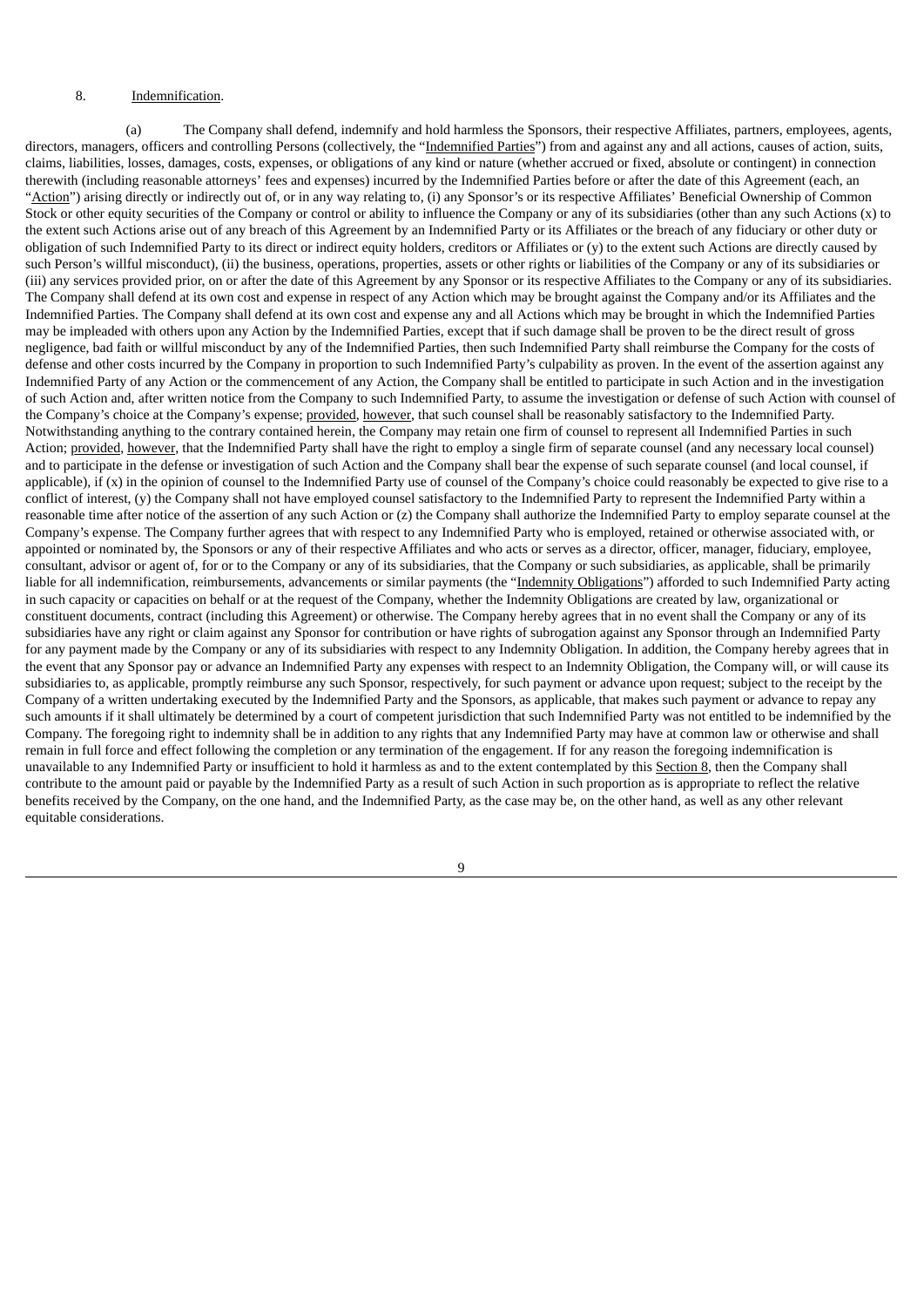(b) The Company hereby acknowledges that the certain of the Indemnified Parties have certain rights to indemnification, advancement of expenses and/or insurance provided by investment funds managed by Apax Partners and WCAS and certain of their Affiliates (collectively, the "Fund Indemnitors"). The Company hereby agrees with respect to any indemnification, hold harmless obligation, expense advancement or reimbursement provision or any other similar obligation whether pursuant to or with respect to this Agreement, the organizational documents of the Company or any of its subsidiaries or any other agreement, as applicable, (i) that the Company and its subsidiaries are the indemnitor of first resort (i.e., their obligations to the Indemnified Parties are primary and any obligation of the Fund Indemnitors to advance expenses or to provide indemnification for claims, expenses or obligations arising out of the same or similar facts and circumstances suffered by any Indemnified Party are secondary), (ii) that the Company shall be required to advance the full amount of expenses incurred by any Indemnified Party and shall be liable for the full amount of all expenses, liabilities, obligations, judgments, penalties, fines, and amounts paid in settlement to the extent legally permitted and as required by the terms of this Agreement, the organizational documents of the Company or any of its subsidiaries or any other agreement, as applicable, without regard to any rights any Indemnified Party may have against the Fund Indemnitors, and (iii) that the Company, on behalf of itself and each of its subsidiaries, irrevocably waives, relinquishes and releases the Fund Indemnitors from any and all Actions against the Fund Indemnitors for contribution, subrogation or any other recovery of any kind in respect thereof. The Company further agrees that no advancement or payment by the Fund Indemnitors on behalf of any Indemnified Party with respect to any Action for which any Indemnified Party has sought indemnification from the Company shall affect the foregoing and the Fund Indemnitors shall have a right of contribution and/or be subrogated to the extent of such advancement or payment to all of the rights of recovery of any Indemnified Party against the Company. The Company agrees that the Fund Indemnitors are express third-party beneficiaries of the terms of this Section 8(b).

9. **Headings**. Headings are for ease of reference only and shall not form a part of this Agreement.

10. Governing Law. This Agreement shall be construed in accordance with and governed by the law of the State of Delaware without giving effect to the principles of conflicts of laws thereof.

11. **Jurisdiction**. Any suit, action or proceeding seeking to enforce any provision of, or based on any matter arising out of or in connection with, this Agreement may be brought against any of the parties in any federal court located in the State of Delaware or any Delaware state court, and each of the parties hereby consents to the exclusive jurisdiction of such court (and of the appropriate appellate courts) in any such suit, action or proceeding and waives any objection to venue laid therein. Process in any such suit, action or proceeding may be served on any party anywhere in the world, whether within or without the jurisdiction of any such court. Without limiting the foregoing, each of the parties agrees that service of process upon such party at the address referred to in Section 18, together with written notice of such service to such party, shall be deemed effective service of process upon such party.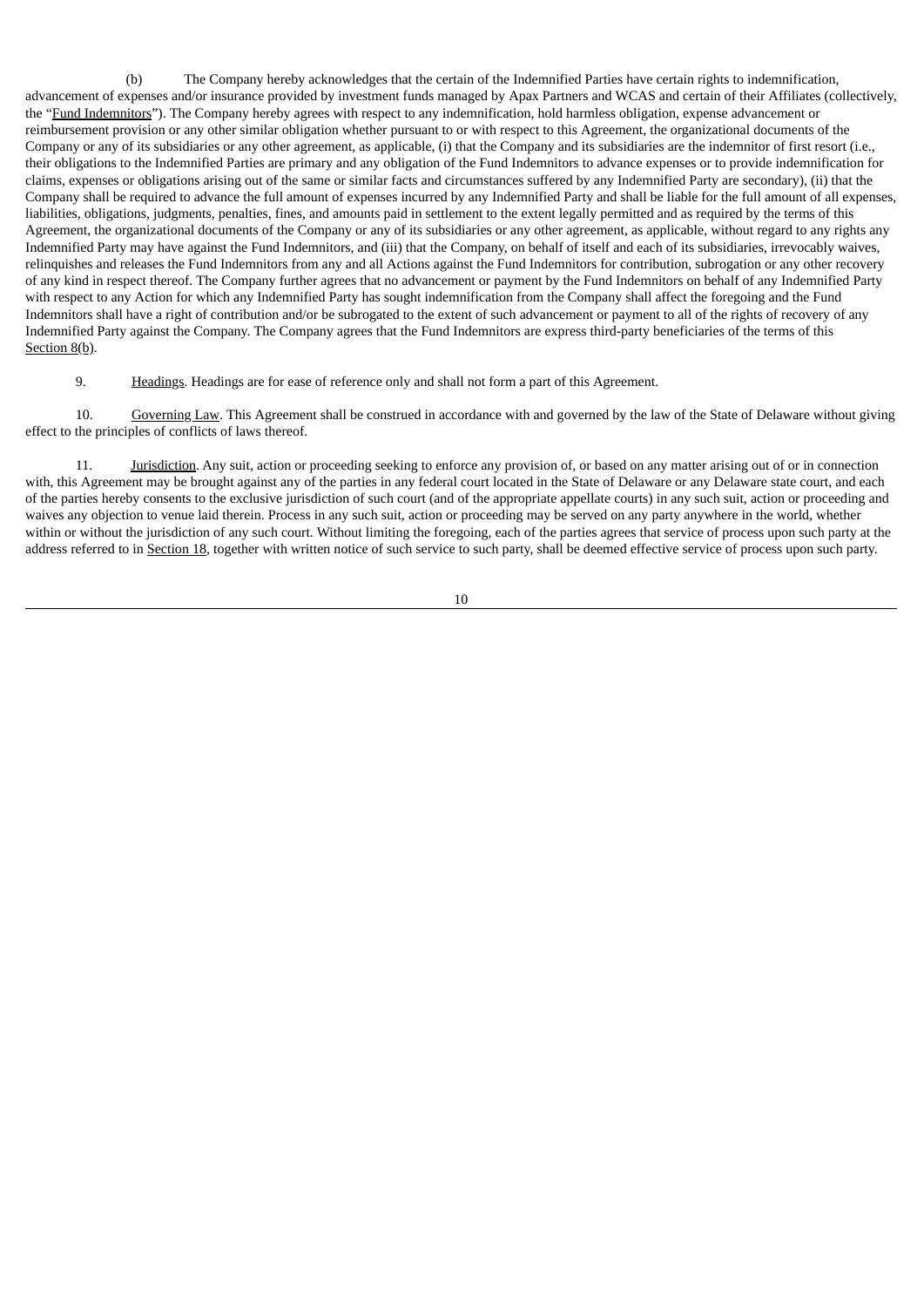# 12. WAIVER OF JURY TRIAL. EACH OF THE PARTIES HERETO HEREBY IRREVOCABLY WAIVES ANY AND ALL RIGHT TO TRIAL BY JURY IN ANY LEGAL PROCEEDING ARISING OUT OF OR IN CONNECTION WITH THIS AGREEMENT.

13. Entire Agreement. This Agreement constitutes the entire agreement among the parties with respect to the subject matter hereof and supersedes all prior agreements, understandings and negotiations, both written and oral among the parties with respect to the subject matter hereof.

14. Counterparts; Effectiveness. This Agreement may be signed in any number of counterparts, each of which shall be deemed an original. This Agreement shall become effective when each party shall have received a counterpart hereof signed by each of the other parties. An executed copy or counterpart hereof delivered by facsimile shall be deemed an original instrument.

15. Severability. If any provision of this Agreement or the application thereof to any person or circumstance shall be invalid or unenforceable to any extent, the remainder of this Agreement and the application of such provisions to other persons or circumstances shall not be affected thereby and shall be enforced to the greatest extent permitted by law.

16. Further Assurances. Each of the parties hereto shall execute and deliver such further instruments and do such further acts and things as may be required to carry out the intent and purpose of this Agreement.

17. Specific Performance. Each of the parties hereto agree that irreparable damage would occur if any provision of this Agreement were not performed in accordance with the terms hereof and that the parties shall be entitled to an injunction or injunctions to prevent breaches of this Agreement or to enforce specifically the performance of the terms and provisions hereof in any federal or state court located in the State of Delaware, in addition to any other remedy to which they are entitled at law or in equity.

18. Notices. All notices, requests and other communications to any party or to the Company shall be in writing (including telecopy or similar writing) and shall be given,

### If to the Company:

InnovAge Holding Corp. 8950 E. Lowry Boulevard Denver, Colorado 80230 Attention: Chief Legal Officer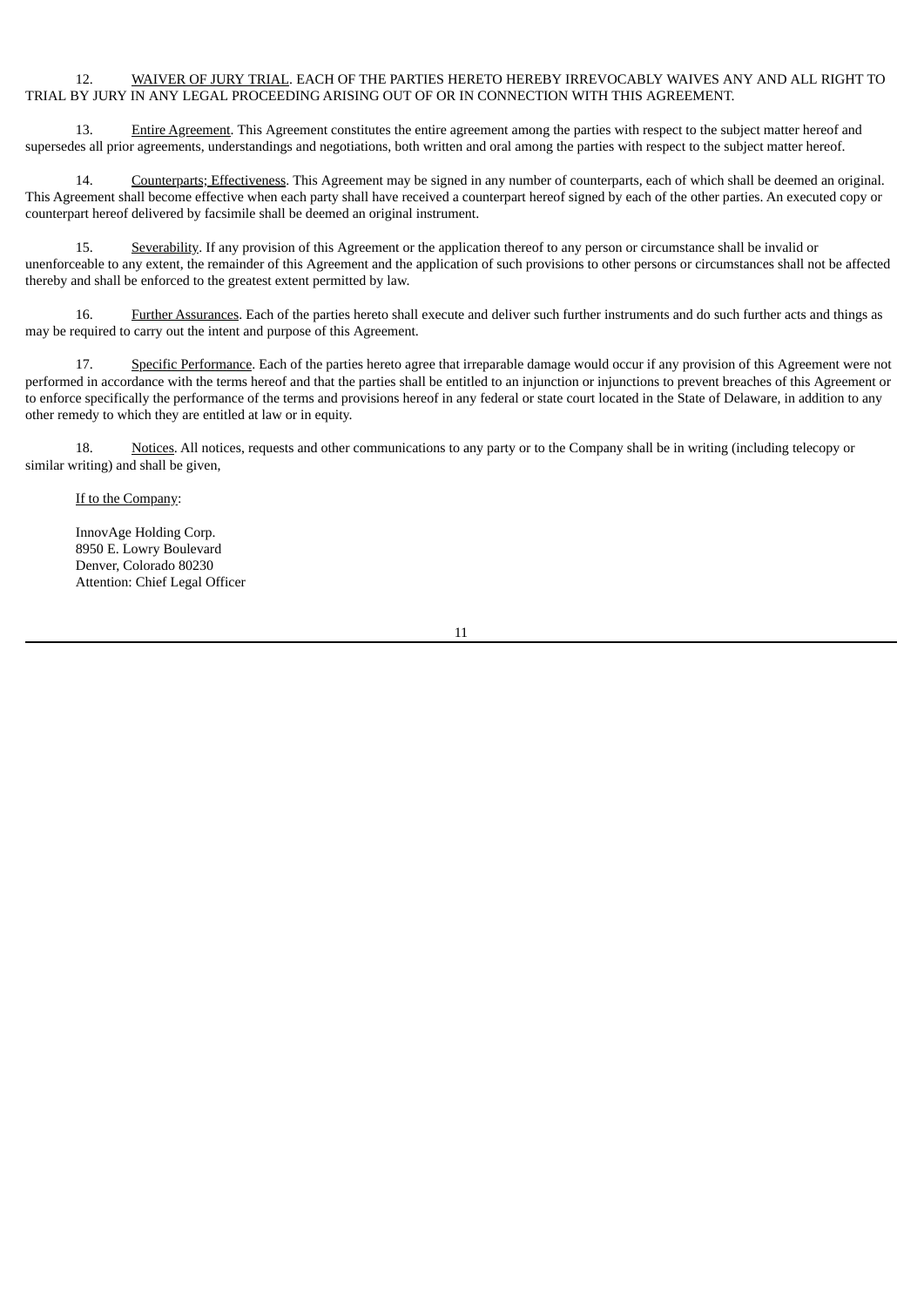With a copy to (which shall not constitute notice):

Kirkland & Ellis LLP 300 N. LaSalle Chicago, IL 60654 Attention: Robert M. Hayward, P.C. Robert E. Goedert, P.C. Facsimile: (312) 862-2200

If to any member of Apax Partners or any of its Nominees:

c/o Apax Partners, L.P. 601 Lexington Avenue 53rd Floor New York, New York 10022 Attention: [\*\*\*] Email: [\*\*\*]@apax.com

If to any member of WCAS or any of its Nominees:

c/o Welsh, Carson, Anderson & Stowe, L.P. 599 Lexington Avenue Suite 1800 New York, New York 10022 Attention: [\*\*\*] Email: [\*\*\*]@wcas.com

With a copy to (which shall not constitute notice):

Kirkland & Ellis LLP 300 N. LaSalle Chicago, IL 60654 Attention: Robert M. Hayward, P.C. Robert E. Goedert, P.C. Facsimile: (312) 862-2200

or to such other address or telecopier number as such party or the Company may hereafter specify for the purpose by notice to the other parties and the Company. Each such notice, request or other communication shall be effective when delivered at the address specified in this Section 18 during regular business hours.

19. Enforcement. Each of the parties hereto covenants and agrees that the disinterested members of the Board have the right to enforce, waive or take any other action with respect to this Agreement on behalf of the Company.

\* \* \* \* \*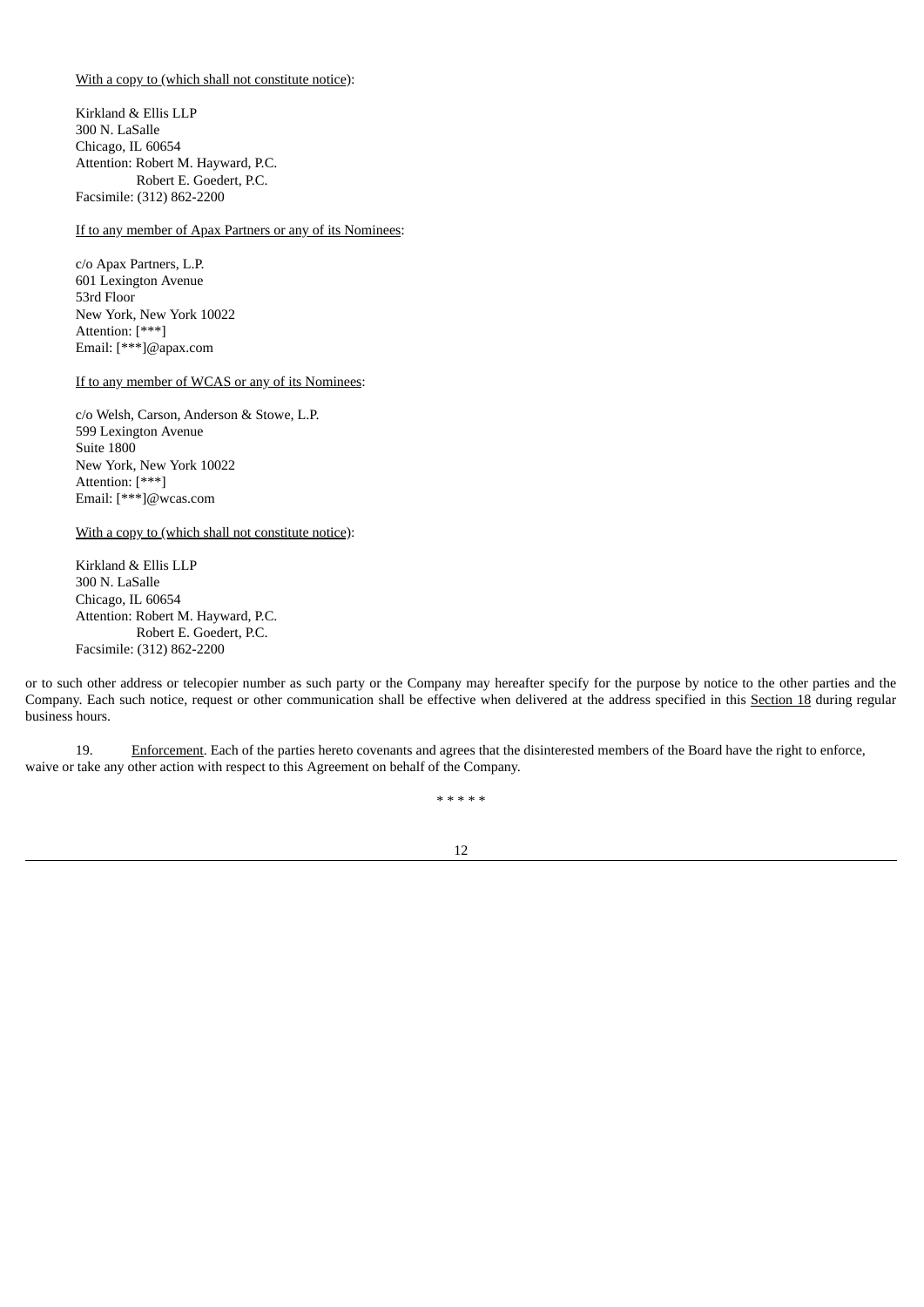IN WITNESS WHEREOF, the parties hereto have executed this Agreement on the date first above written.

# **INNOVAGE HOLDING CORP.**

By:/s/ Vanessa D. Walton Name: Vanessa D. Walton Title: Secretary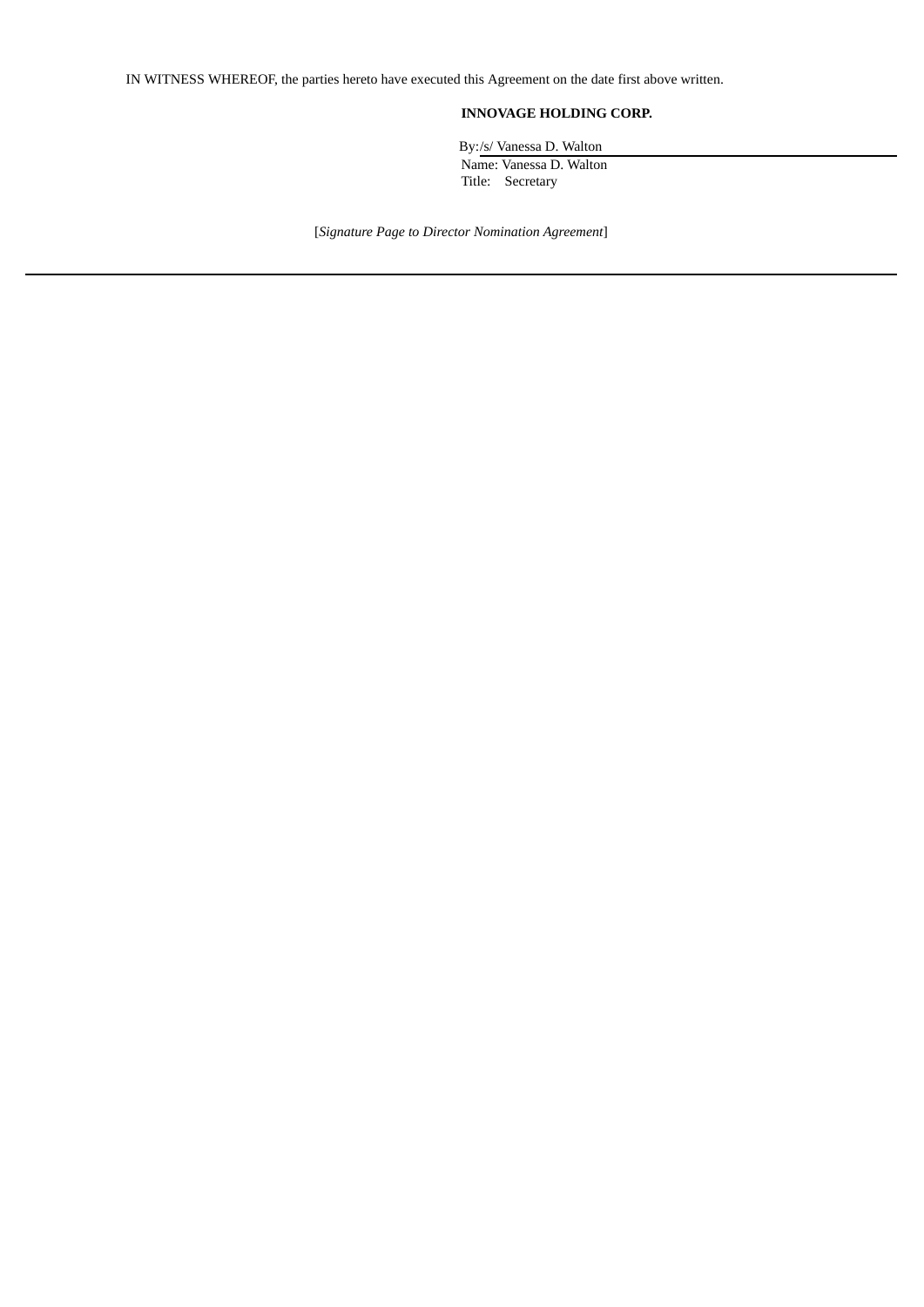# **IGNITE AGGREGATOR LP**

By: Ignite GP Inc., its general partner

By:/s/ Andrew Cavanna

Name: Andrew Cavanna Title: President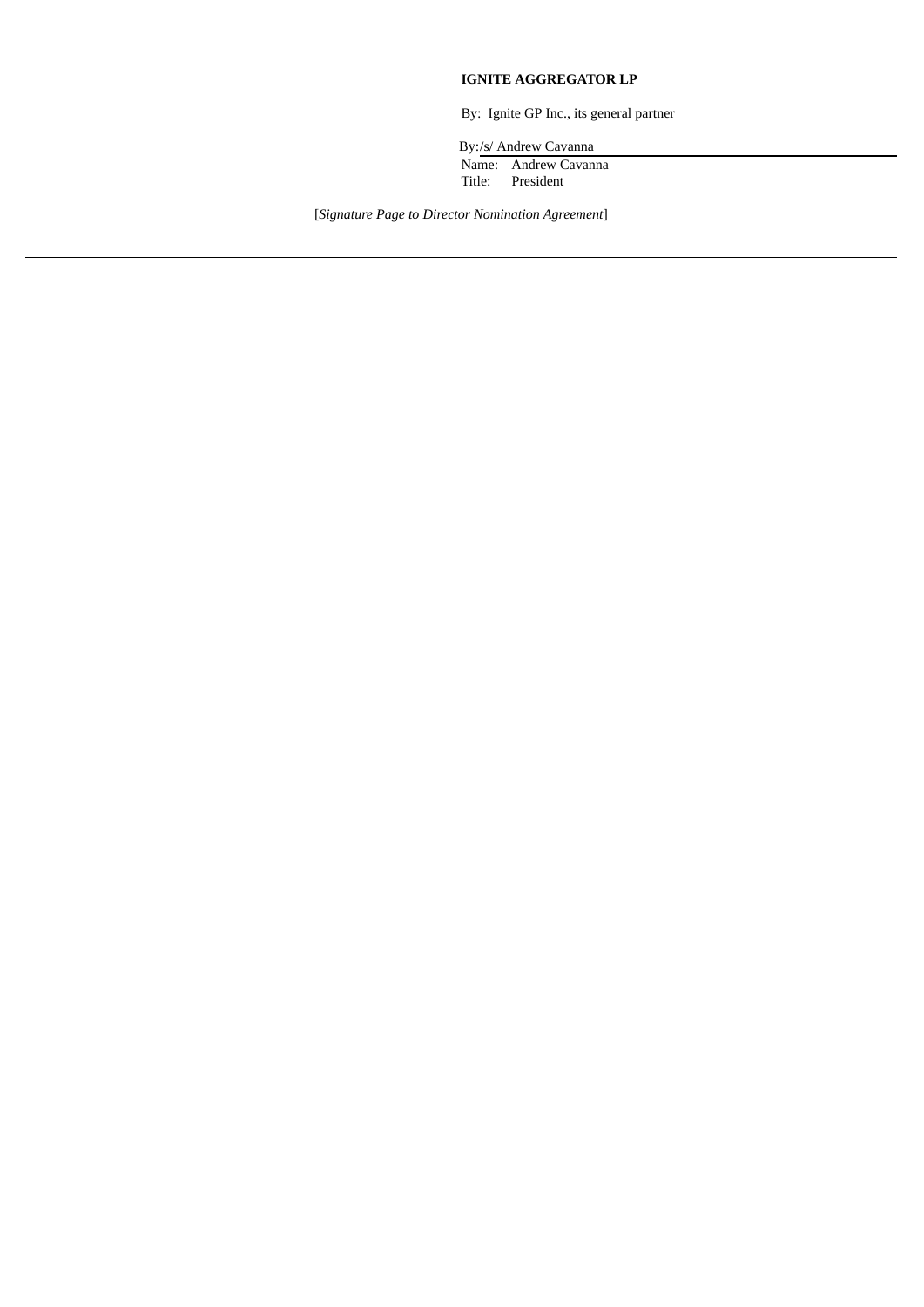# **WELSH, CARSON, ANDERSON & STOWE XII, L.P.**

By: WCAS XII Associates LLC, its general partner

By: /s/ Thomas Scully Name: Thomas Scully<br>Title: Managing Men Managing Member

# **WELSH, CARSON, ANDERSON & STOWE XII DELAWARE, L.P.**

By: WCAS XII Associates Cayman, L.P., its general partner

By: WCAS XII Associates LLC, its general partner

By: /s/ Thomas Scully Name: Thomas Scully Title: Managing Member

## **WELSH, CARSON, ANDERSON & STOWE XII DELAWARE II, L.P.**

By: WCAS XII Associates LLC, its general partner

By: /s/ Thomas Scully Name: Thomas Scully Title: Managing Member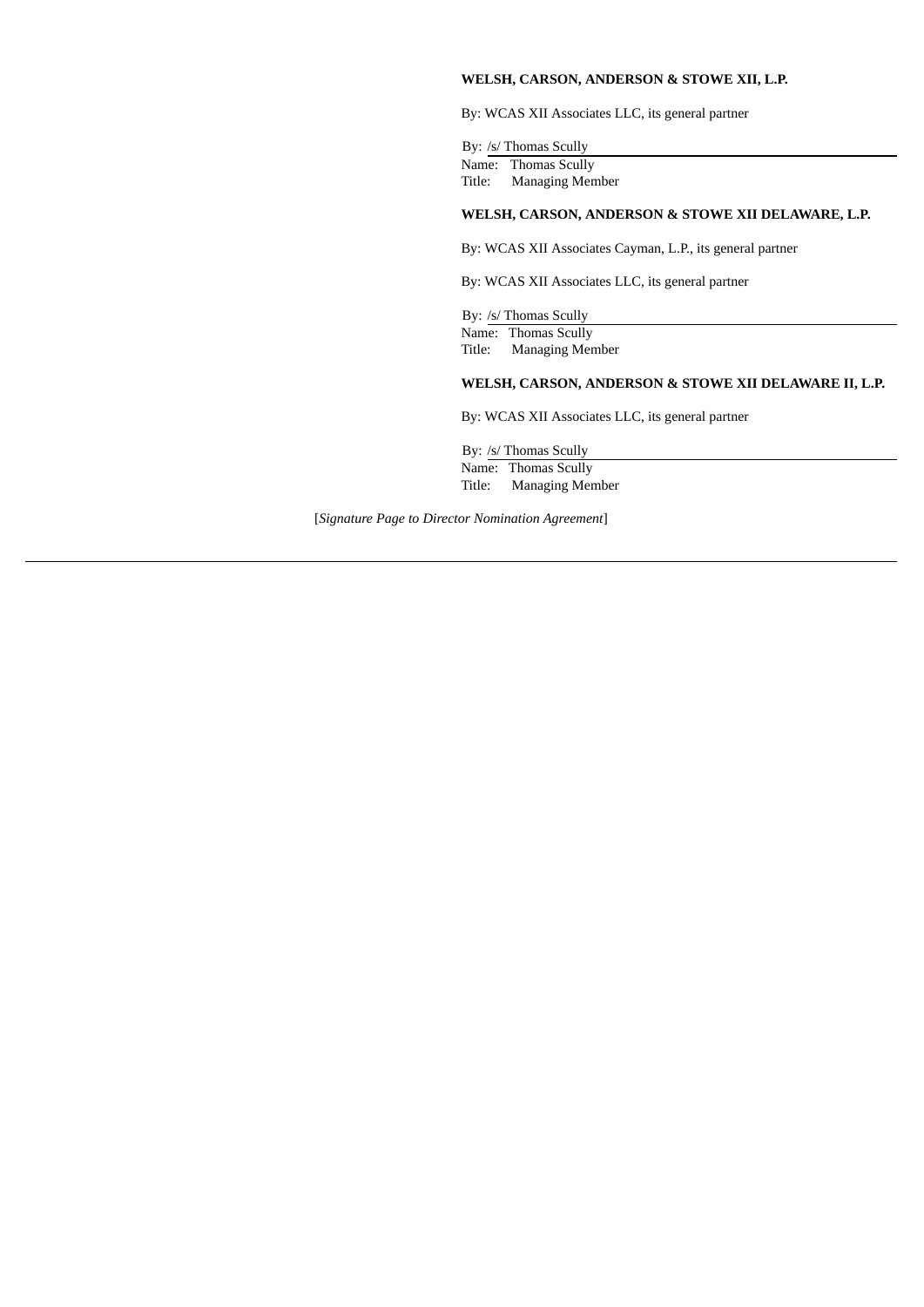### **WELSH, CARSON, ANDERSON & STOWE XII CAYMAN, L.P.**

By: WCAS XII Associates Cayman, L.P., its general partner

By: WCAS XII Associates LLC, its general partner

By: /s/ Thomas Scully Name: Thomas Scully Title: Managing Member

## **WCAS XII CO-INVESTORS LLC**

By: /s/ Jonathan Rather

Name: Jonathan Rather Title: Managing Member

# **WCAS MANAGEMENT CORPORATION**

By: /s/ Jonathan Rather Name: Jonathan Rather Title: Treasurer

# **WCAS CO-INVEST HOLDCO, L.P.**

By: WCAS Co-Invest Associates LLC, its general partner

By: /s/ Jonathan Rather Name: Jonathan Rather Title: Managing Member